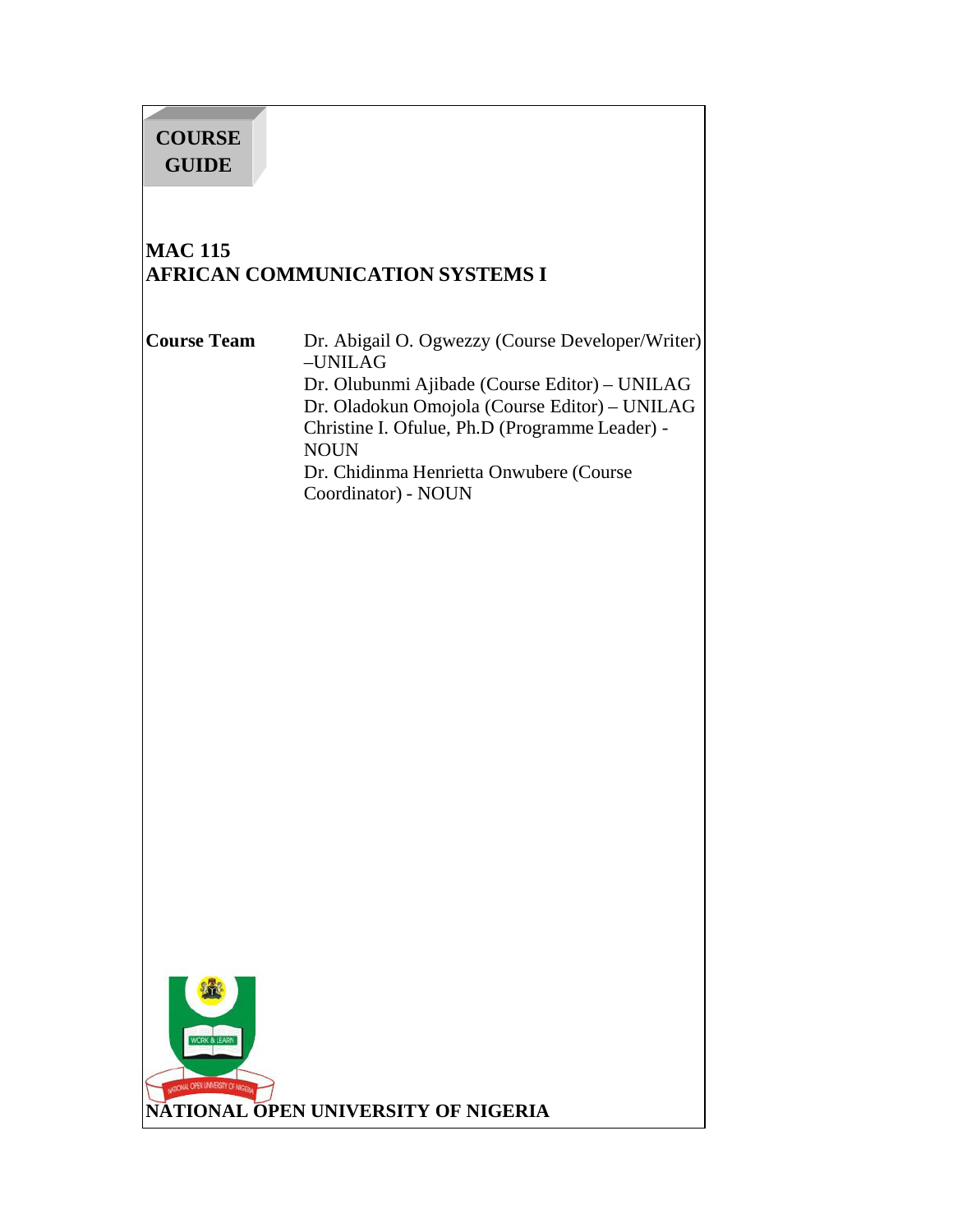$\overline{\phantom{a}}$ 

© 2018 by NOUN Press National Open University of Nigeria **Headquarters** University Village Plot 91, Cadastral Zone Nnamdi Azikiwe Expressway Jabi, Abuja

Lagos Office 14/16 Ahmadu Bello Way Victoria Island, Lagos

e-mail: centralinfo@nou.edu.ng URL: www.nou.edu.ng

All rights reserved. No part of this book may be reproduced, in any form or by any means, without permission in writing from the publisher.

Printed 2009, 2018

ISBN: 978-978-8521-14-3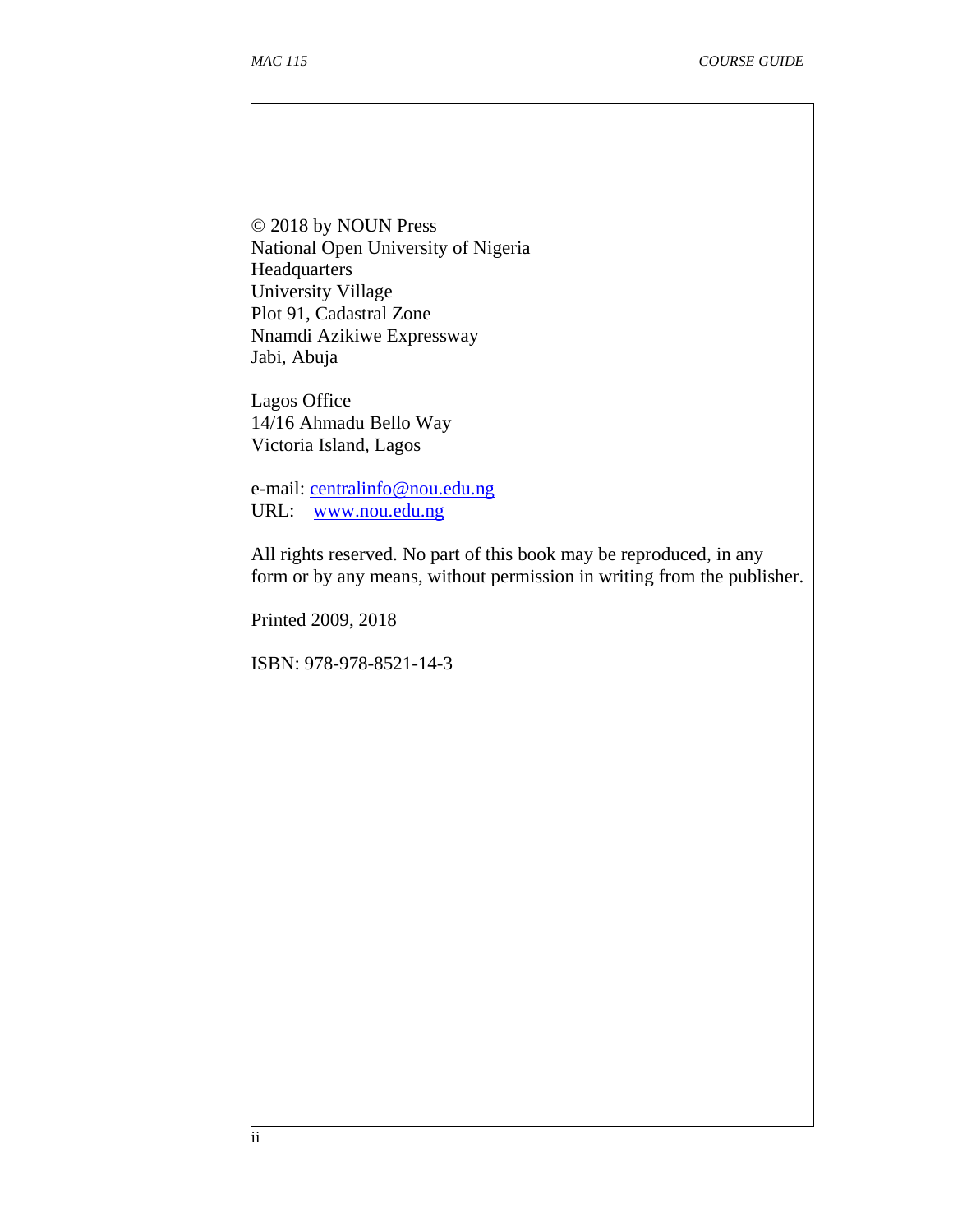## **CONTENTS PAGE**

| 1V   |
|------|
| 1V   |
| 1V   |
| v    |
| V    |
| V    |
| V11  |
| V11  |
| V11  |
| V111 |
| V111 |
| 1X   |
| X    |
| X1   |
| X1   |
| X11  |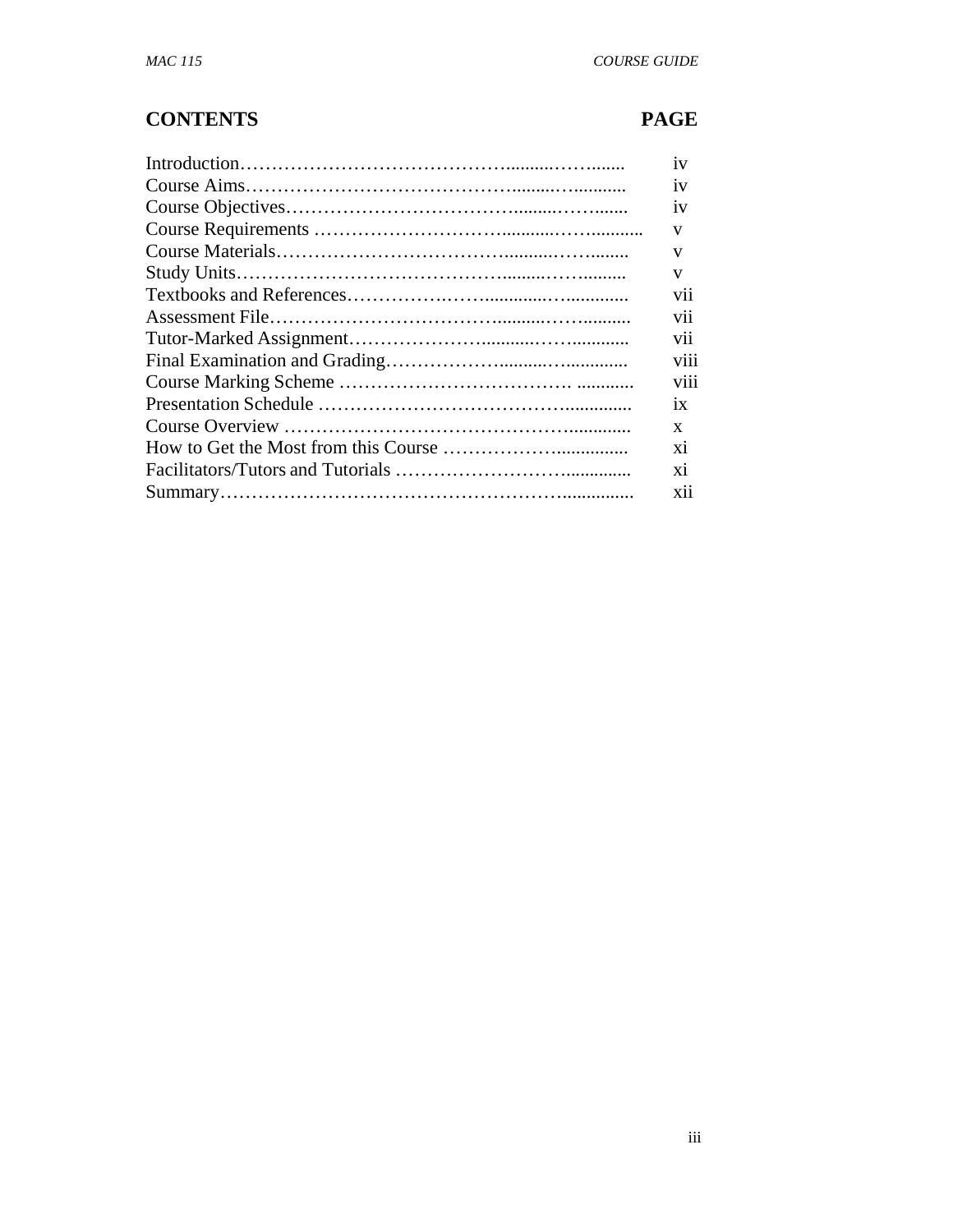#### **INTRODUCTION**

#### MAC115: AFRICAN COMMUNICATION SYSTEMS I

Welcome! This course, MAC115: African Communication Systems I, is a 2-credit unit course designed to expose undergraduate students to African oral traditional communication structure, form and content. It also examines past and present modern mass media systems as influenced by African political culture. It looks at the major elements of African communication systems with emphasis on specific peculiarities in agents, forms and media verbal, non-verbal, formal and informal forms as well as media mode and channels are examined. Essentially, African communication systems I is exploratory and students are expected to identify and discuss the structure, form and contents of the traditional communication systems in their areas of origin. This material was developed within the Nigerian context, drawing mainly from the Ukwuani speaking people of Ndokwa West Local Government Area of Delta State, Nigeria.

#### **COURSE AIMS**

Generally, the aim of this course is to expose students to African communication systems. Hence, the purpose of this text is to acquaint students with the various traditional modes of communication in Africa. So, an insight into the vital aspects of African cultures is the main focus here as the modes are embedded in the people's culture which emphasises the people's identity. The ultimate aim is to expand students' knowledge of African communication systems. Specifically, the main aims are to:

- 1. Teach students the major elements of African communication.
- 2. Expose students to the specific peculiarities in agents, concepts, forms and channels/media
- 3. Help students identify forms as well as media mode and channels of African communication.

#### **COURSE OBJECTIVES**

To achieve the above aims, MAC 115 has overall objectives. Furthermore, each unit also has specific objectives. The unit objectives are at the beginning of each unit. It is advised that you read them before you start working through each unit. To assess your progress during studies, you may refer to the unit objectives. Below are the wider objectives of the entire course and by meeting the objectives, you have met the aims of the course. On successful completion of the course, you should be able to: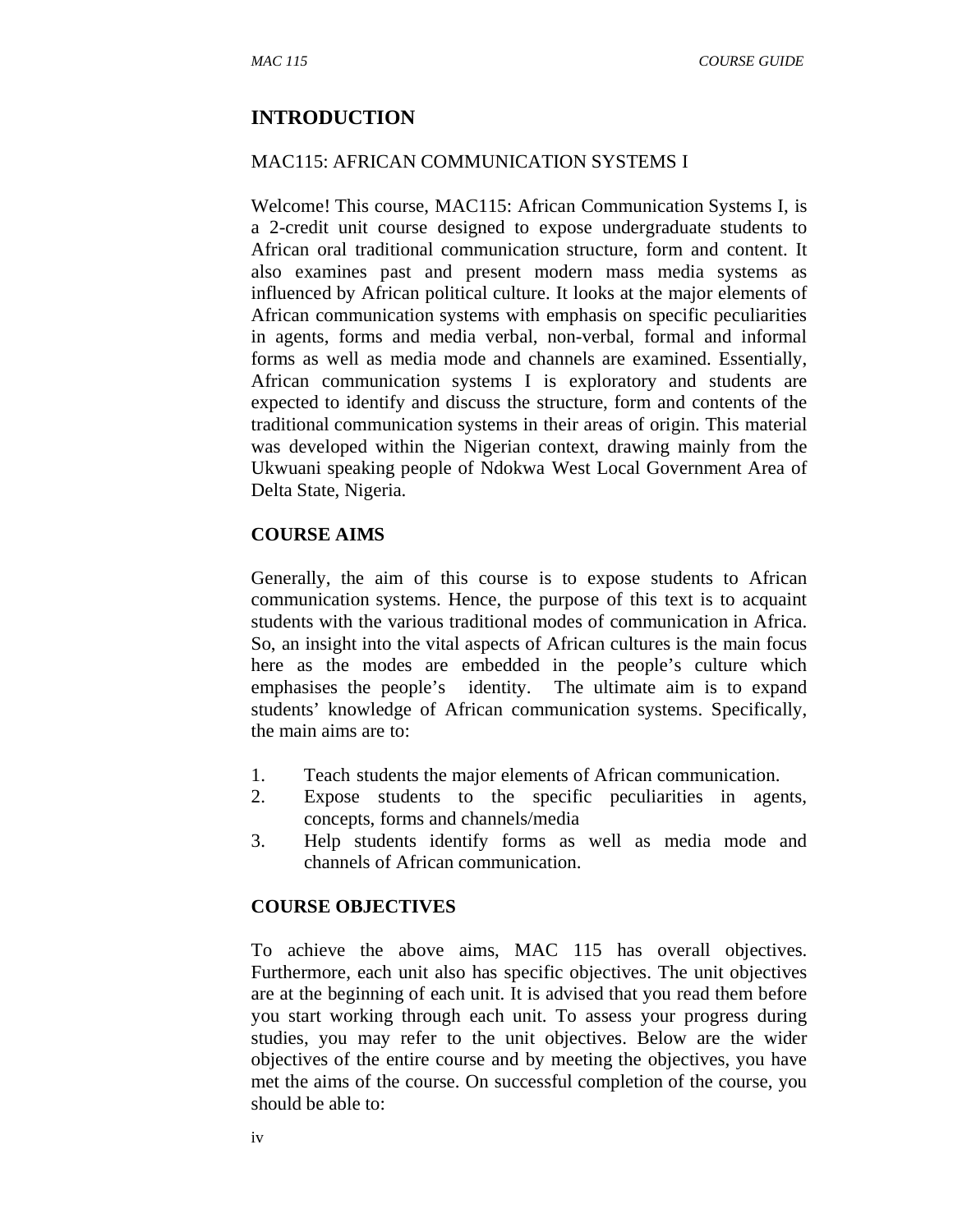- 1. Explain communication and African communication system
- 2. Justify the need to study African communication systems
- 3. Compare African communication systems and mass communication
- 4. Classify the traditional channels of communication in African
- 5. Discuss verbal and non-verbal communication
- 6. Compare verbal and non-verbal communication
- 7. Discuss visual channels
- 8. Discuss iconographic channels
- 9. Discuss instrumental channels
- 10. Discuss demonstrative channels.

## **COURSE REQUIREMENTS**

To successfully complete this course, you are required to read all the study units and other reference/related materials. You are also required to do all the practical exercises. To do this you need a pen, note-book, assignment file and other materials that are listed in this guide. The exercises are to gauge your level of understanding of the various units in each of the model. So, at the end of each unit, you are required to submit written assignments for assessment. At the end of the course, you will write a final examination.

#### **COURSE MATERIALS**

The major materials you need for this course are:

- i. Course Guide
- ii. Study modules broken down into units
- iii. Assignment file
- iv. Relevant text books including the ones listed under each unit
- v. As a beginner, you need to interact with your parents and kinsmen and over a period of time, extract information on the various classes of traditional communication in your local community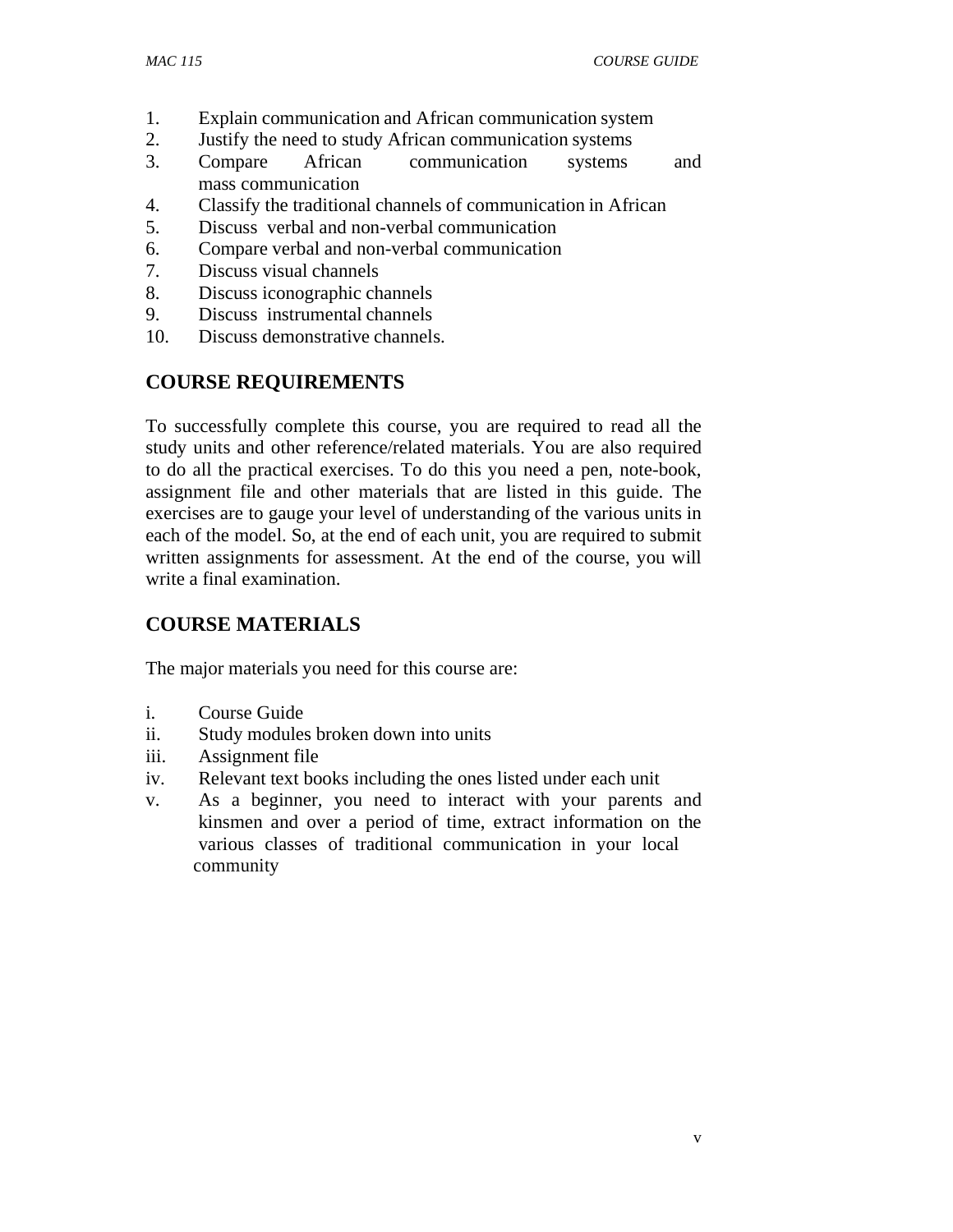#### **STUDY UNITS**

There are 18 units in this course. They are listed below:

#### **Module 1 Introduction**

- Unit 1 The Concept of Communication, African Communications Systems and the Reasons for Studying African Communication Systems Unit 2 Imbalance in Global Communication Flow and the Rise of African Communication Systems
- Unit 3 African Communication Systems and Mass Communication Compared

#### **Module 2 Traditional Channels of Communication**

- Unit 1 Classification of the Traditional Channels of Communication in Africa Unit 2 Verbal and Non-Verbal Communication
- Unit 3 Verbal and Non-Verbal Communication Compared

#### **Module 3 Overview of Visual Channels of Communication**

Unit 1 Overview of Visual Channels of Communication and Pigmentation and Colours as a group of Visual Channels Unit 2: Appearance: Physical Look and Costume\Facial Marks and Tattoos/Records

#### **Module 4 Iconographic Channels**

Unit 1 Iconographic Channels of Communication: Objectified, Floral, Plants and Crops

#### **Module 5 Instrumental Channels**

- Unit 1 The Concept of Instrumental Communication
- Unit 2 Idiophones
- Unit 3 Membraneophones
- Unit 4 Membraneophones in Western Nigeria
- Unit 5 Aerophones

#### **Module 6 Demonstrative Channels**

- Unit 1 The Concept of Demonstrative Communication
- Unit 2 Music
- Unit 3 Dance and Song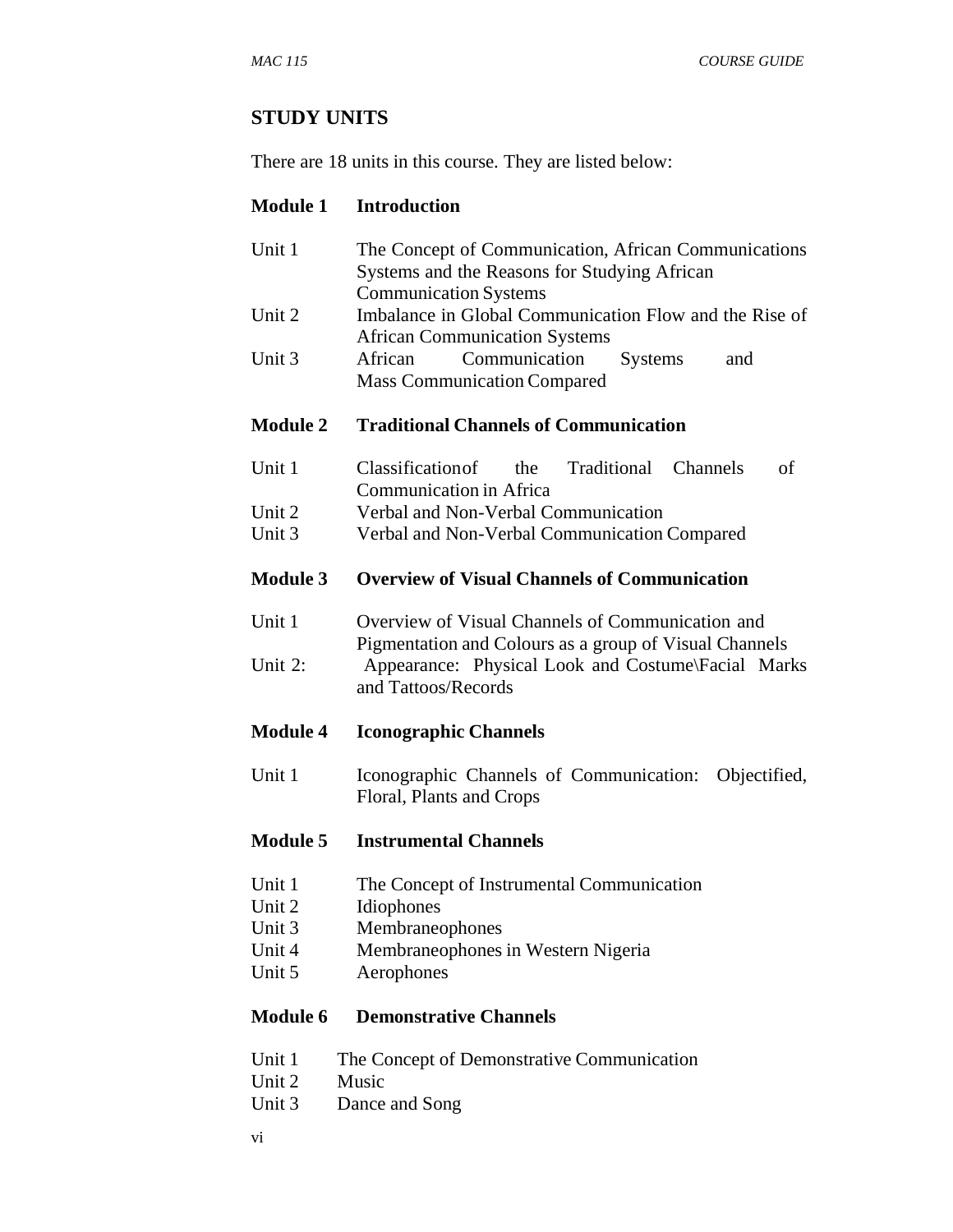| Unit 4 |  | Poetry, Chants and Incantations |  |  |  |
|--------|--|---------------------------------|--|--|--|
| --     |  |                                 |  |  |  |

Unit 5 Signals, Signs and Symbolography

#### **TEXTBOOKS AND REFERENCES**

Certain books have been recommended in the course. You may wish to purchase them for further reading.

#### **ASSESSMENT FILE**

An assessment file and a marking scheme will be made available to you. In the assessment file, you will find details of the works you must submit to your tutor for marking. There are two aspects of the assessment of this course; the tutor marked and the written examination. The marks you obtain in these two areas will make up your final marks.

The assignment must be submitted to your tutor for formal Assessment in accordance with the deadline stated in the presentation schedule and the Assignment file.

The work you submit to your tutor for assessment will count for 30% of your total score.

#### **TUTOR-MARKED ASSIGNMENT**

You will have to submit a specified number of the (TMAs). Every unit in this course has a tutor marked assignment. You will be assessed on four of them but the best three performances from the (TMAs) will be used for your 30% grading. When you have completed each assignment, send it together with a Tutor Marked Assignment form, to your tutor.

Make sure each assignment reaches your tutor on or before the deadline for submissions. If for any reason, you cannot complete your work on time, contact your tutor for a discussion on the possibility of an extension. Extensions will not be granted after the due date unless under exceptional circumstances.

#### **FINAL EXAMINATION AND GRADING**

The final examination will be a test for three hours. All areas of the course will be examined. Find time to read the units all over before your examination. The final examination will attract 70% of the total course grade. The examination will consist of questions, which reflect the kinds of SELF-ASSESSMENT exercises and tutor marked assignment you have previously encountered. And all aspects of the course will be assessed. You should use the time between completing the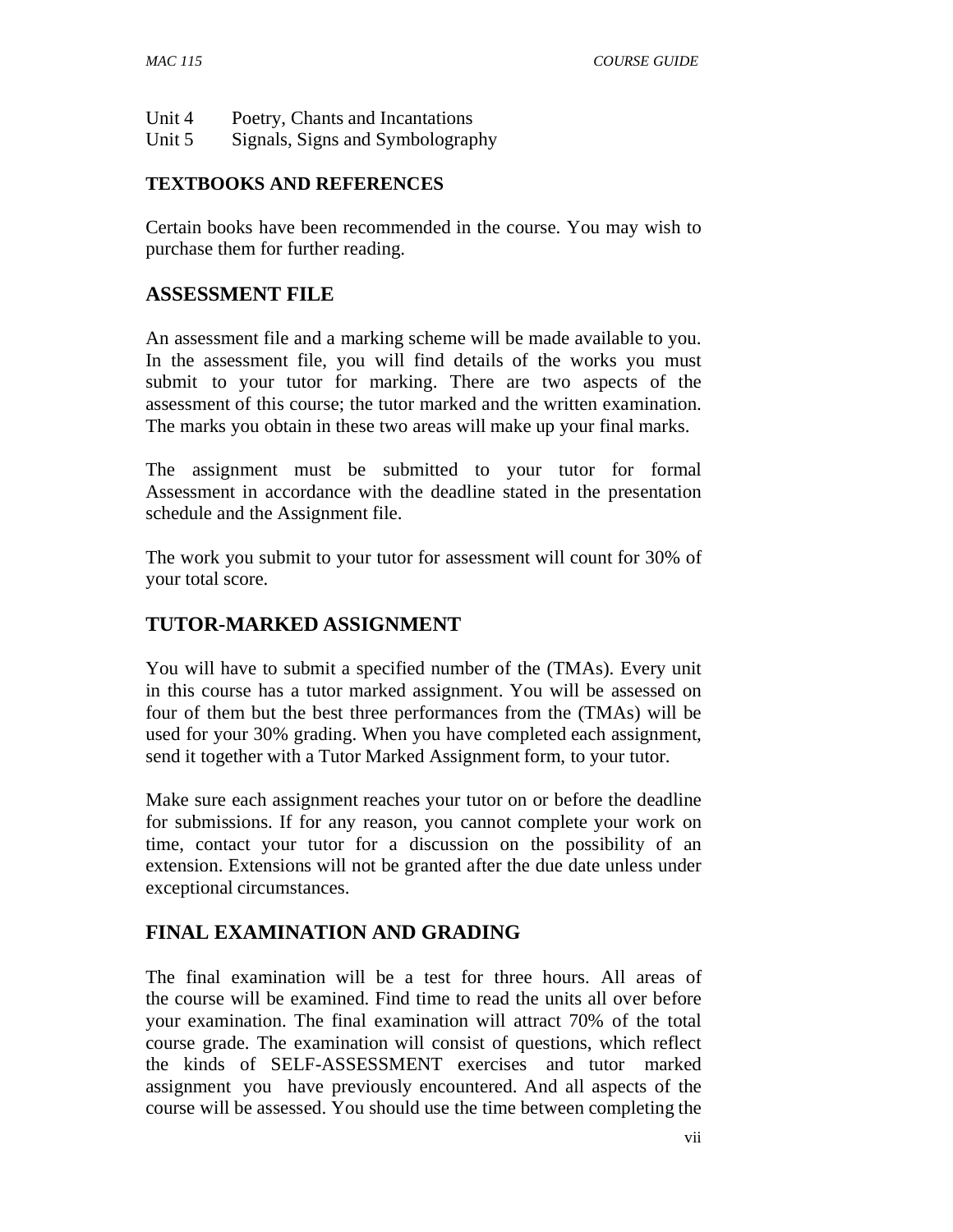last unit, and taking the examination to revise the entire course.

#### **COURSE MARKING SCHEME**

The following table lays out how the actual course mark allocation is broken down.

| Assessment                                              | Marks |
|---------------------------------------------------------|-------|
| Assignments (Best Three Assignments out of four marked) | 30%   |
| <b>Final Examination</b>                                | 70%   |
| Total                                                   | 100%  |

#### **PRESENTATION SCHEDULE**

The dates for submission of all assignments will be communicated to you. You will also be told the date of completing the study units and dates for examinations.

#### **COURSE OVERVIEW**

| Unit            | <b>Title of work</b>                  | Weeks           | <b>Number</b> |  |
|-----------------|---------------------------------------|-----------------|---------------|--|
|                 |                                       | <b>Activity</b> | <b>of</b>     |  |
|                 | Course Guide                          |                 |               |  |
| <b>Module 1</b> |                                       |                 |               |  |
|                 | The concept of communication          | Week 1          | Assignment 1  |  |
|                 | <b>African Communication</b>          | Week 2          | Assignment 1  |  |
|                 | Systems and Mass communication        |                 |               |  |
|                 | Compared                              |                 |               |  |
| <b>Module 2</b> |                                       |                 |               |  |
| 1               | Classification of<br>the              | Week 3          | Assignment 1  |  |
|                 | Traditional                           |                 |               |  |
| $\overline{2}$  | Verbaland Non-Verbal                  | Week 4          | Assignment 1  |  |
|                 | Communication                         |                 |               |  |
| $\overline{3}$  | Verbal and Non Verbal                 | Week 5          | Assignment 1  |  |
|                 | <b>Communication Compared</b>         |                 |               |  |
|                 |                                       |                 |               |  |
|                 |                                       |                 |               |  |
|                 | <b>Module 3</b>                       |                 |               |  |
|                 |                                       |                 |               |  |
|                 | Overview of Visual Channels of Week 6 |                 | Assignment 1  |  |
|                 | Communication and Pigmentation        |                 |               |  |
|                 | and Colours as a group of Visual      |                 |               |  |
|                 | Channels                              |                 |               |  |
| $\overline{2}$  | Appearance: Physical Look and Week 7  |                 | Assignment 1  |  |
|                 | Costume\Facial Marks<br>and           |                 |               |  |
|                 | Tattoos\Re cords                      |                 |               |  |
|                 |                                       |                 |               |  |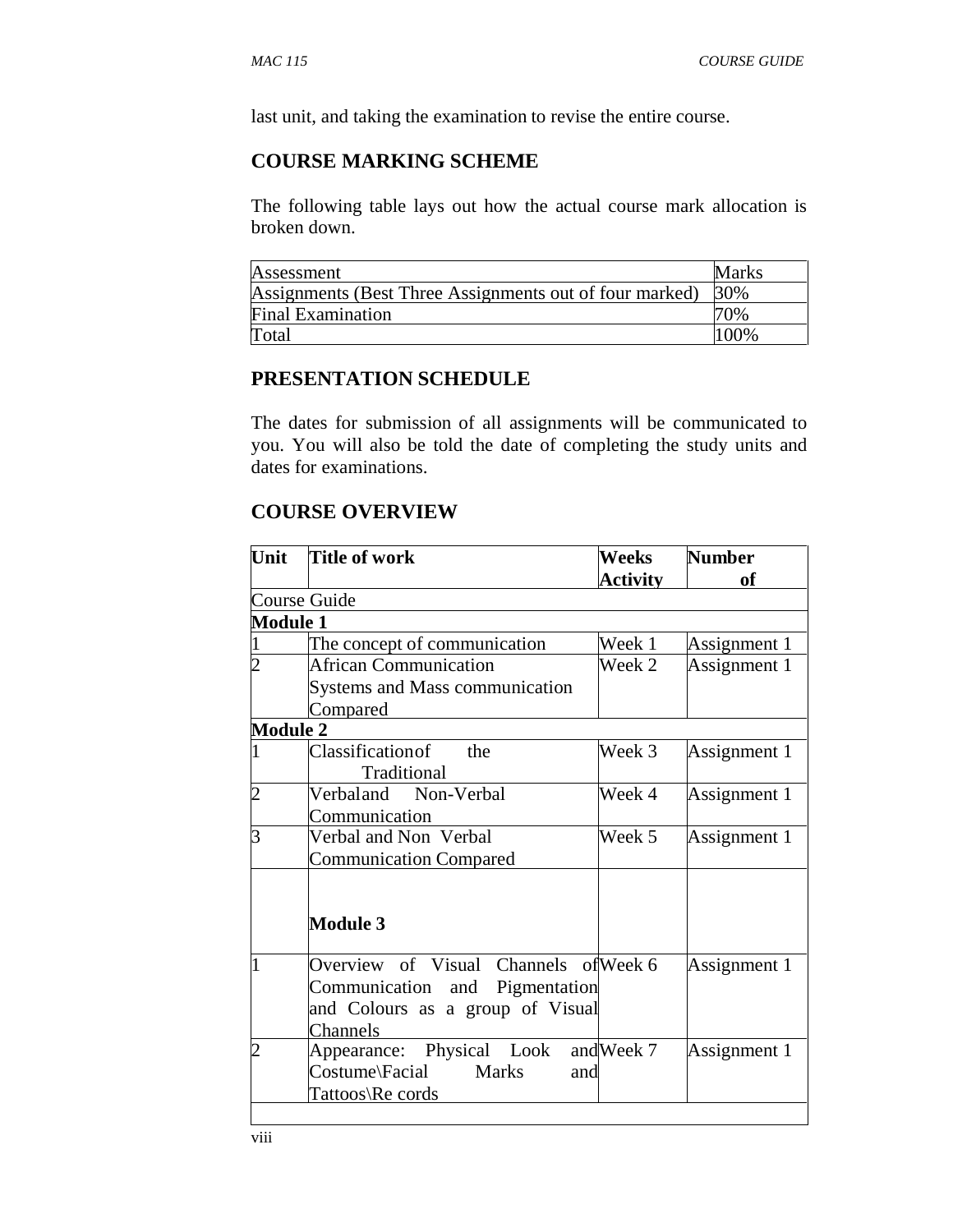|   | <b>Module 4</b>                                         |                |              |
|---|---------------------------------------------------------|----------------|--------------|
|   | Channels<br>Iconographic                                | ofWeek 8       | Assignment 1 |
|   | Communication: Objectified, Floral,<br>Plants and Crops |                |              |
|   | <b>Module 5</b>                                         |                |              |
|   | of<br>The<br>Concept<br>Instrumental                    | Week 9         | Assignment 1 |
|   | Idiophones                                              | Week 10        | Assignment 1 |
| 3 | Membraneophones                                         | Week 11        | Assignment 1 |
| 4 | in<br>Membraneophones<br>Nigeria                        | WesternWeek 12 | Assignment 1 |
| 5 | Aerophones                                              | Week 13        | Assignment 1 |
|   | <b>Module 6</b>                                         |                |              |
|   | The<br>of<br>Concept<br>Demonstrative                   | Week 14        | Assignment 1 |
|   | Music                                                   | Week 15        | Assignment 1 |
| 3 | Dance and Song                                          | Week 16        | Assignment 1 |
| 4 | Poetry, Chants and Incantations                         | Week 17        | Assignment 1 |
|   | Signals, Signs and Symbolography                        | Week 18        | Assignment 1 |
|   | Total                                                   | 18Week s       | 18           |

#### **HOW TO GET THE MOST FROM THIS COURSE**

In distance learning, the study units replace the university lectures. This is one of the great advantages of distance learning; you can read and work through specially designed study materials at your own pace, and at a time and place that suits you best. Think of it as reading the lecture instead of listening to the lecturer. In the same way a lecturer might give you some reading to do, the study units tell you where to read, and which are your text materials or set books. You are given exercises to do at appropriate points, just as a lecturer might give you an in-class exercise. Each of the study units follows a common format. The first item is an introduction to the subject matter of the unit, and how a particular unit is integrated with the other units and the course as a whole. Next to this is a set of learning objectives. These objectives let you know what you should be able to do by the time you have completed the unit. These learning objectives are meant to guide your study. The moment a unit ends, you must go back and check whether you have achieved the objectives. If you make this a habit, then you will significantly improve your chances of passing the course. The main body of the unit guides you through the required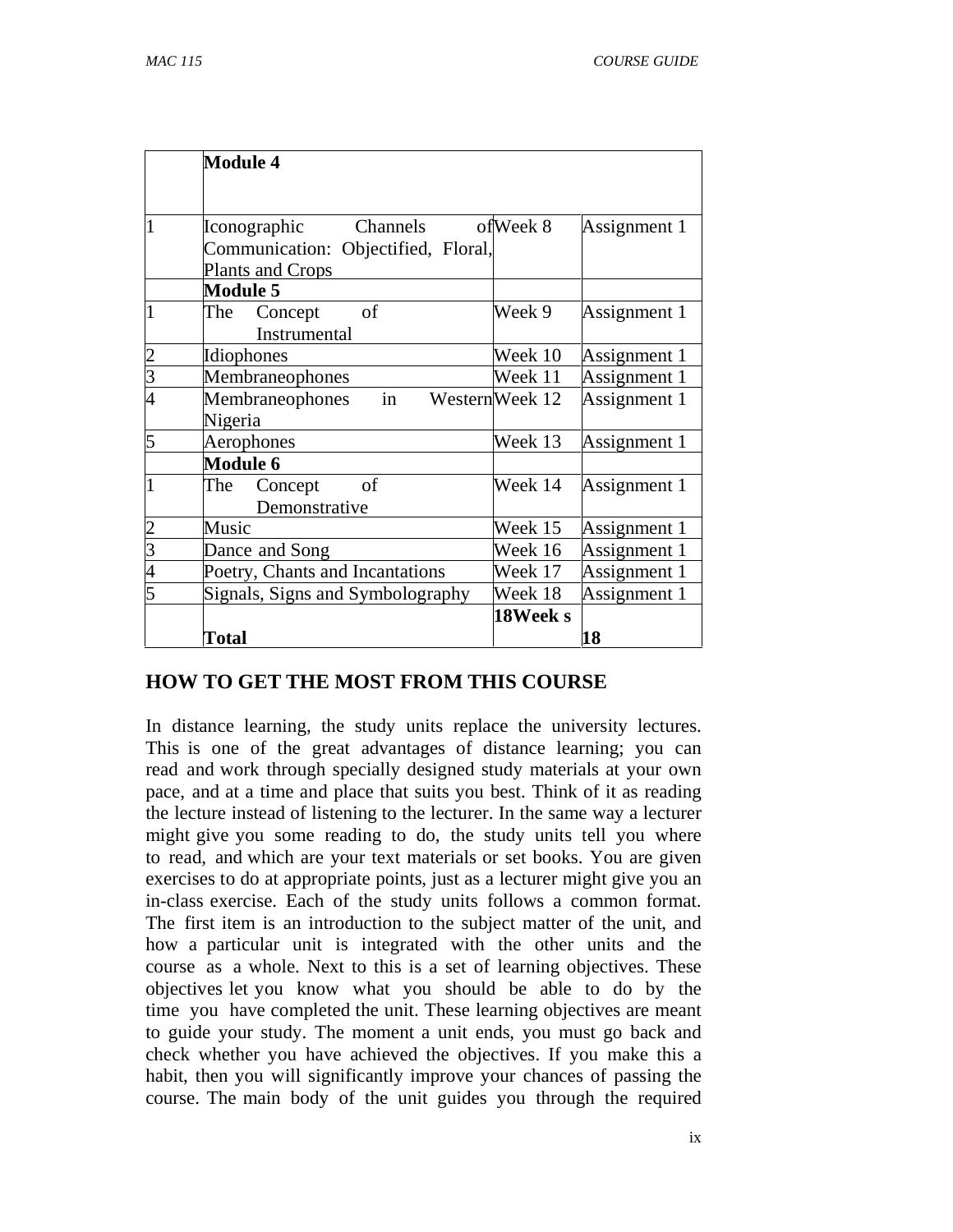*MAC 115 COURSE GUIDE* 

reading from other sources. This will usually be either from your set books or from a Reading section. The following is a practical strategy for working through the course. If you run into any trouble, telephone your tutor.

Remember that your tutor's job is to help you. When you need assistance, do not hesitate to call and ask your tutor to provide it.

- 1. Read this Course Guide thoroughly, it is your first assignment.
- 2. Organize a Study Schedule. Design a 'Course Overview' to guide you through the Course. Note the time you are expected to spend on each unit and how the Assignments relate to the units. Whatever method you choose to use, you should decide on and write in your own dates and schedule of work for each unit.
- 3. Once you have created your own study schedule, do everything to stay faithful to it. The major reason why students fail is that they get behind with their course work if you get into difficulties with your schedule, please, let your tutor know before it is too late to help.
- 4. Turn to Unit I, and read the introduction and the objectives for the unit.
- 5. Assemble the study materials. You will need your set books and the unit you are studying at any point in time. As you work through the unit, you will know what sources to consult for further information.
- 6. Keep in touch with your study centre. Up-to-date course information will be continuously available there.
- 7. Well before the relevant due dates (about 4 weeks before due dates), keep in mind that you will learn a lot by doing the assignment carefully. They have been designed to help you meet the objectives of the course and, therefore, will help you pass the examination. Submit all assignments not later than the due date.
- 8. Review the objectives for each study unit to confirm that you have achieved them. If you feel unsure about any of the objectives, review the study materials or consult your tutor.
- 9. When you are confident that you have achieved a unit's objectives, you can start on the next unit. Proceed unit by unit through the course and try to pace your study so that you keep yourself on schedule.
- 10. When you have submitted an assignment to your tutor for marking, do not wait for its return before starting on the next unit. Keep to your schedule. When the assignment is returned, pay particular attention to your tutor's comments, both on the tutor-marked assignment form and also the written comments on the ordinary assignments.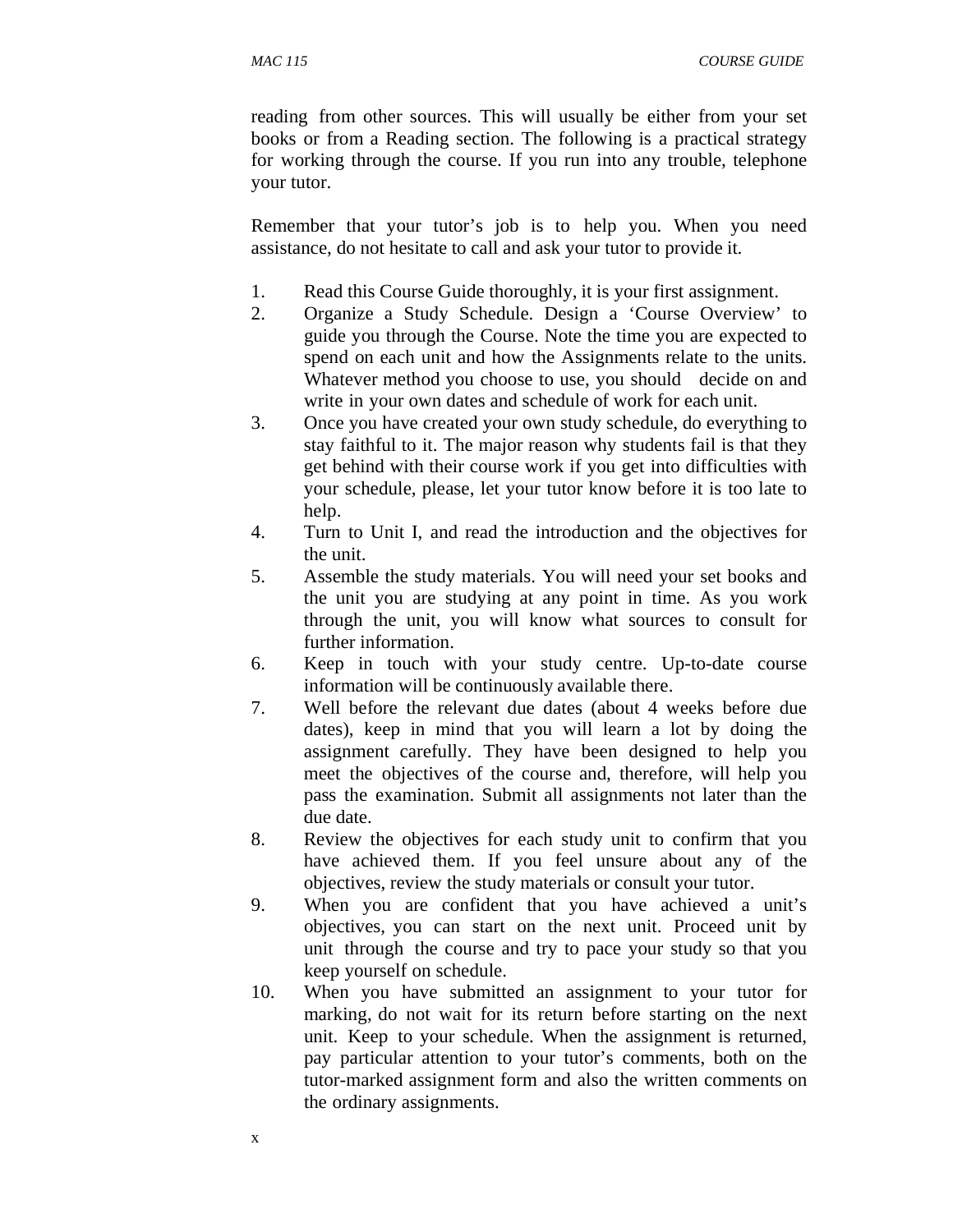11. After completing the last unit, review the course and prepare yourself for the final examination. Check that you have achieved the unit objectives (listed at the beginning of each unit) and the course objectives (listed in the Course Guide).

## **FACILITATORS/TUTORS AND TUTORIALS**

Information relating to the tutorials will be provided at the appropriate time. Your tutor will mark and comment on your assignments, keep a close watch on your progress and on any difficulties you might encounter and provide assistance to you during the course. You must take your tutor-marked assignments to the study centre well before the due date (at least two working days are required). They will be marked by your tutor and returned to you as soon as possible.

Do not hesitate to contact your tutor if:

- a) you do not understand any part of the study units or the assigned reading
- b) you have difficulty with the exercises
- c) you have a question or problem with an assignment or with your tutor's comments on an assignment or with the grading of an assignment.

You should try your best to attend the tutorials. This is the only chance to have face-to-face contact with your tutor and ask questions which are answered instantly. You can raise any problem encountered in the course of your study. To gain the maximum benefit from course tutorials, prepare a question list before attending them. You will learn a lot from participating in discussion actively.

The course guide gives you an overview of what to expect in the course of this study. The course teaches you the basic uses of **African Communication Systems** and how they can be applied. It also acquaints you with the relationship between African Communication Systems and the modern means of communication.

We wish you success with the course and hope that you will find it both interesting and useful.

#### **ASSESSMENT FILE**

An assessment file will be made available to you. In this file, you will find details of work you MUST do and submit to your tutor for marking. The marks obtained in this course will be part of your final marks. A marking scheme has been provided.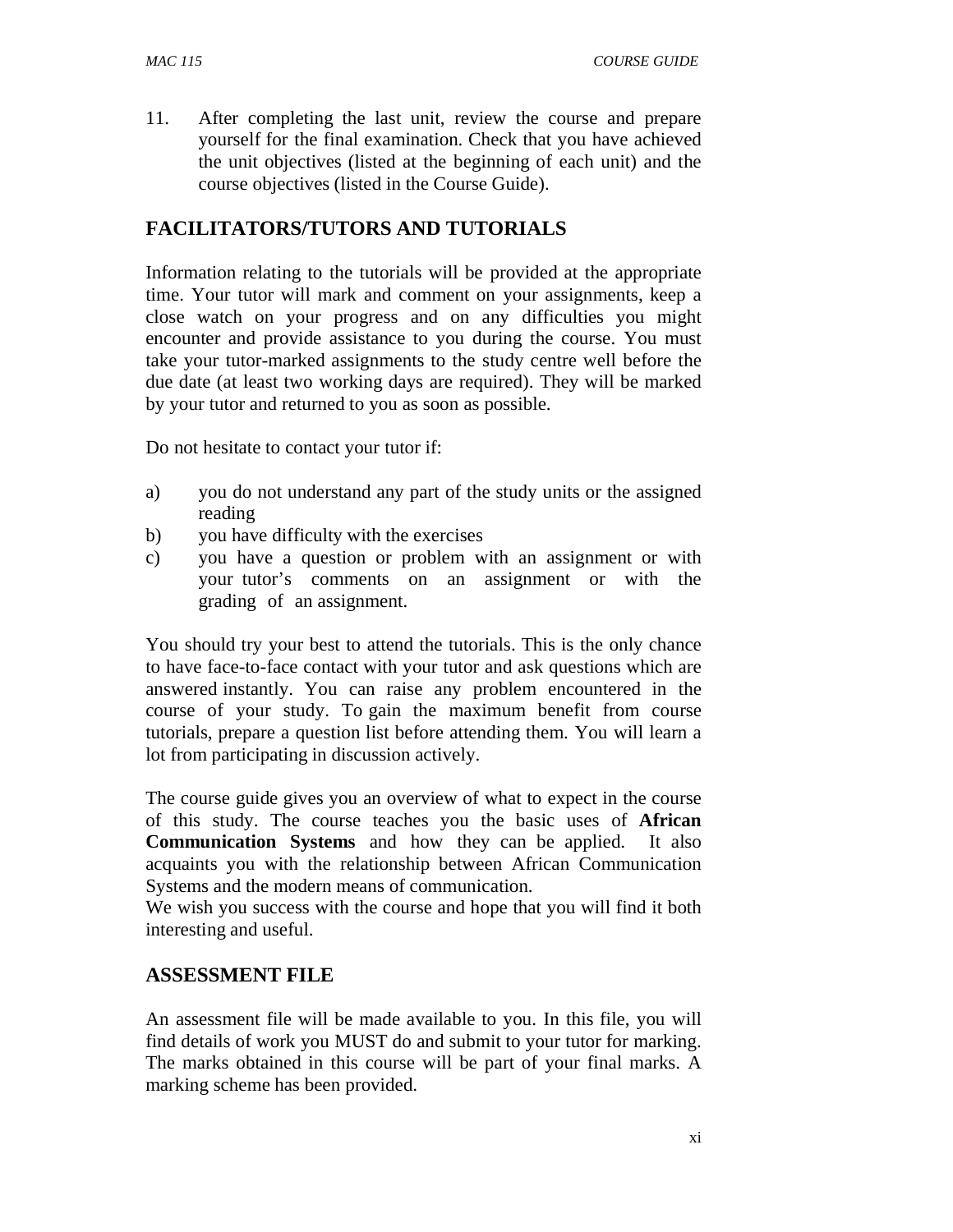#### **STUDY METHOD**

You will study the units independently. However, arrangements have been made for you to meet your tutor for tutorials on a regular basis in the study centre. Also, you can organise interactive sessions (study group) with your course mates.

#### **SUBMISSION OF ASSIGNMENTS**

The dates for the submission of various assignments will be communicated to you. Similarly, you will also be notified on the date for completing the study units and dates for examinations.

#### **SUMMARY**

This course guide is a description of MAC115: African Communication Systems I. Best of luck!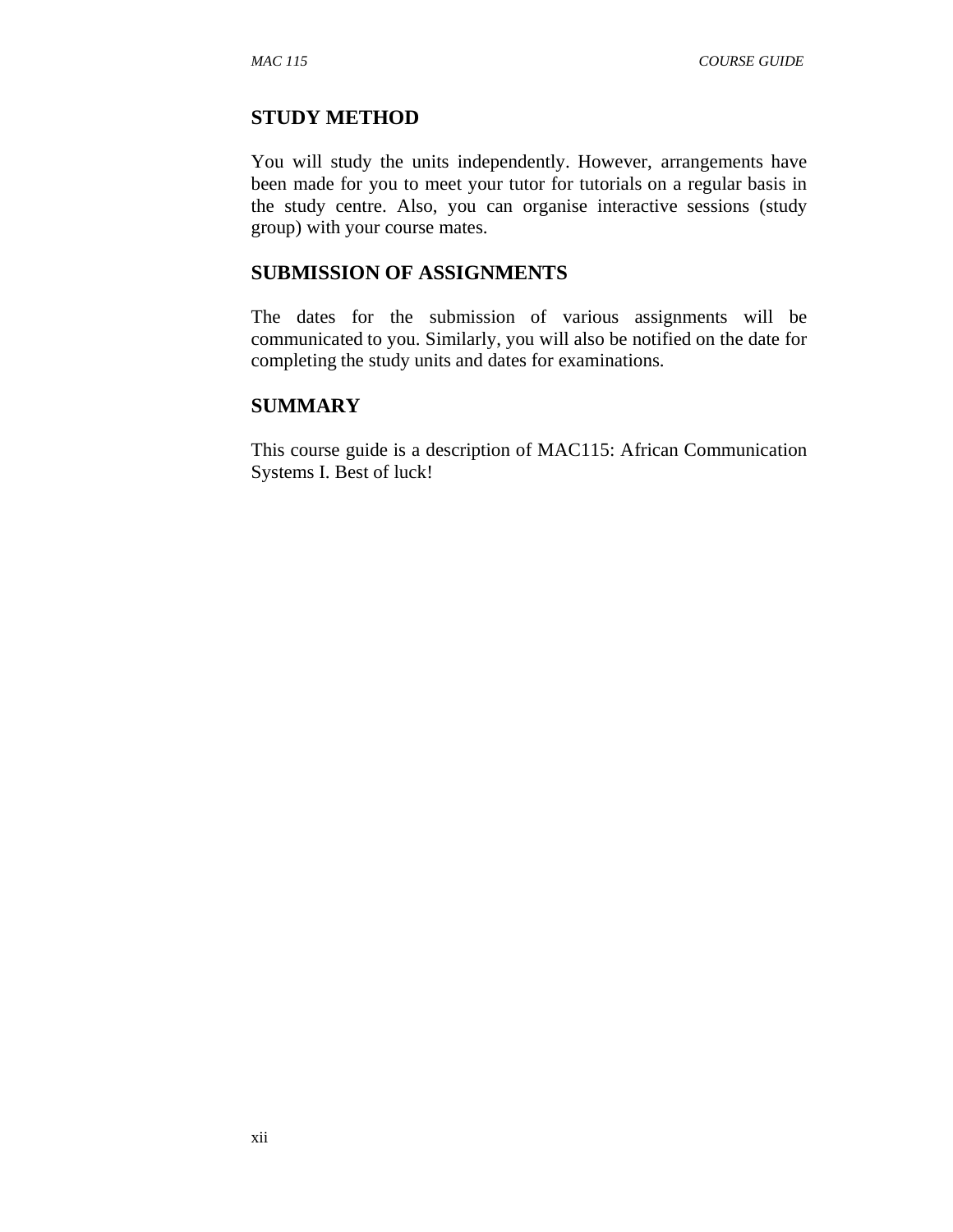# **MAIN COURSE**

## **CONTENTS PAGE**

| <b>Module 1</b> |                                                                                          | 1         |
|-----------------|------------------------------------------------------------------------------------------|-----------|
| Unit 1          | The Concept of Communication, African                                                    |           |
|                 | Communications Systems and the Reasons                                                   |           |
| Unit 2          | for Studying African Communication Systems<br>The Imbalance in Global Communication Flow | 1         |
|                 | and the Rise of African Communication Systems                                            |           |
| Unit 3          | <b>African Communication Systems and Mass</b>                                            |           |
|                 |                                                                                          | 11        |
| <b>Module 2</b> | <b>Traditional Channels of Communication</b>                                             | <b>20</b> |
| Unit 1          | Classification of the Traditional Channels of                                            |           |
|                 |                                                                                          | 20        |
| Unit 2          | Verbal and Non-Verbal Communication                                                      | 30        |
| Unit 3          | Verbal and Non-Verbal                                                                    |           |
|                 |                                                                                          | 39        |
| <b>Module 3</b> | <b>Overview of Visual Channels of Communication</b>                                      | 44        |
| Unit 1          | Overview of Visual Channels of                                                           |           |
|                 | Communication, Pigmentation and Colours                                                  |           |
|                 |                                                                                          | 44        |
| Unit 2          | Appearance: Physical Look and Costume\Facial                                             |           |
|                 |                                                                                          | 52        |
| <b>Module 4</b> |                                                                                          | 59        |
| Unit 1          | Iconographic Channels of Communication:                                                  |           |
|                 | Objectified, Floral, Plants and Crops                                                    | 59        |
| Unit 2          |                                                                                          |           |
| <b>Module 5</b> |                                                                                          | 69        |
| Unit 1          | The Concept of Instrumental Communication                                                | 69        |
| Unit 2          |                                                                                          | 73        |
| Unit 3          |                                                                                          | 82        |
| Unit 4          | Membraneophones in Western Nigeria                                                       | 87        |
|                 |                                                                                          |           |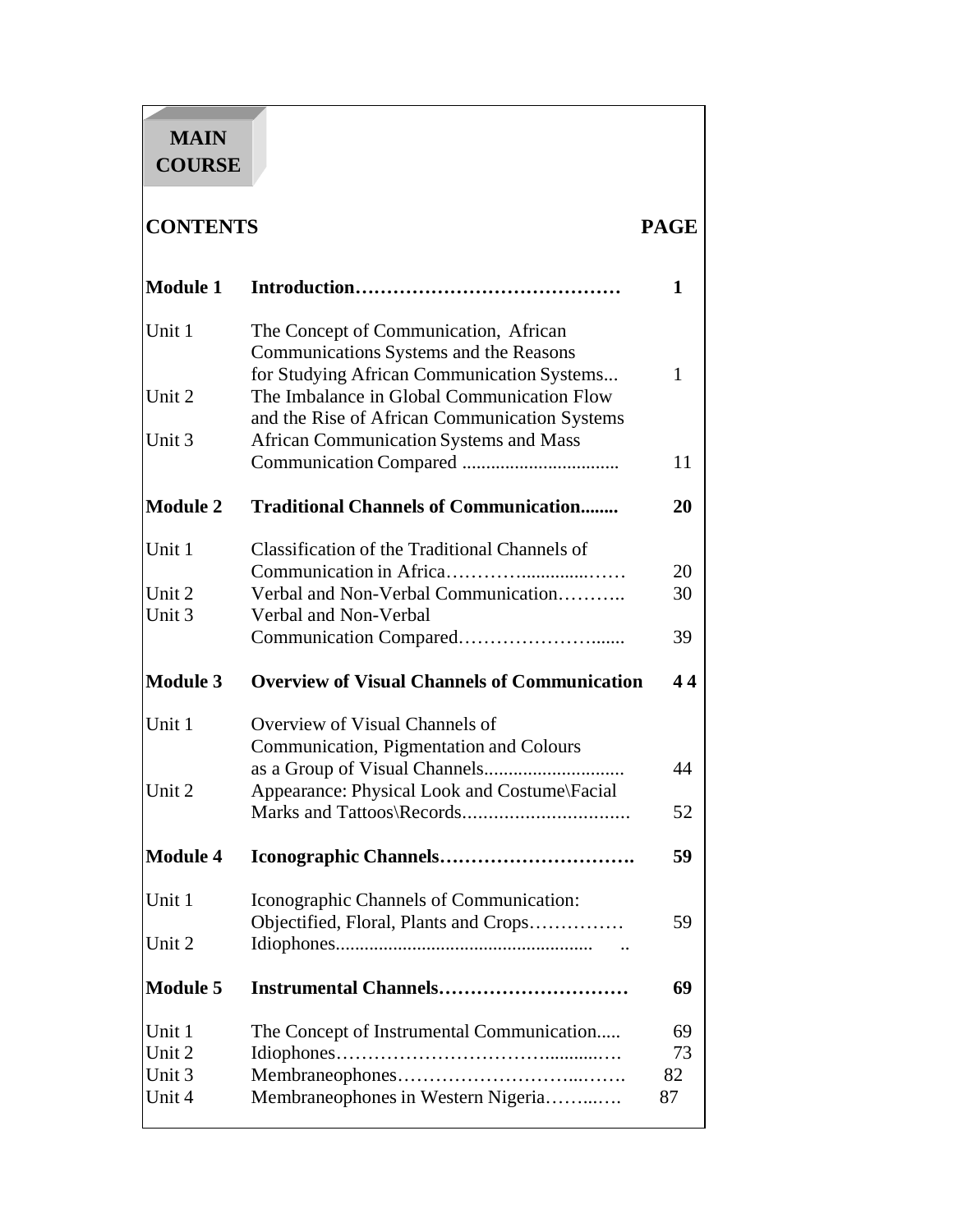|                                            | 98  |
|--------------------------------------------|-----|
|                                            | 104 |
| The Concept of Demonstrative Communication | 104 |
|                                            | 108 |
|                                            | 116 |
|                                            | 125 |
| Signals, Signs and Symbolography           | 128 |
|                                            |     |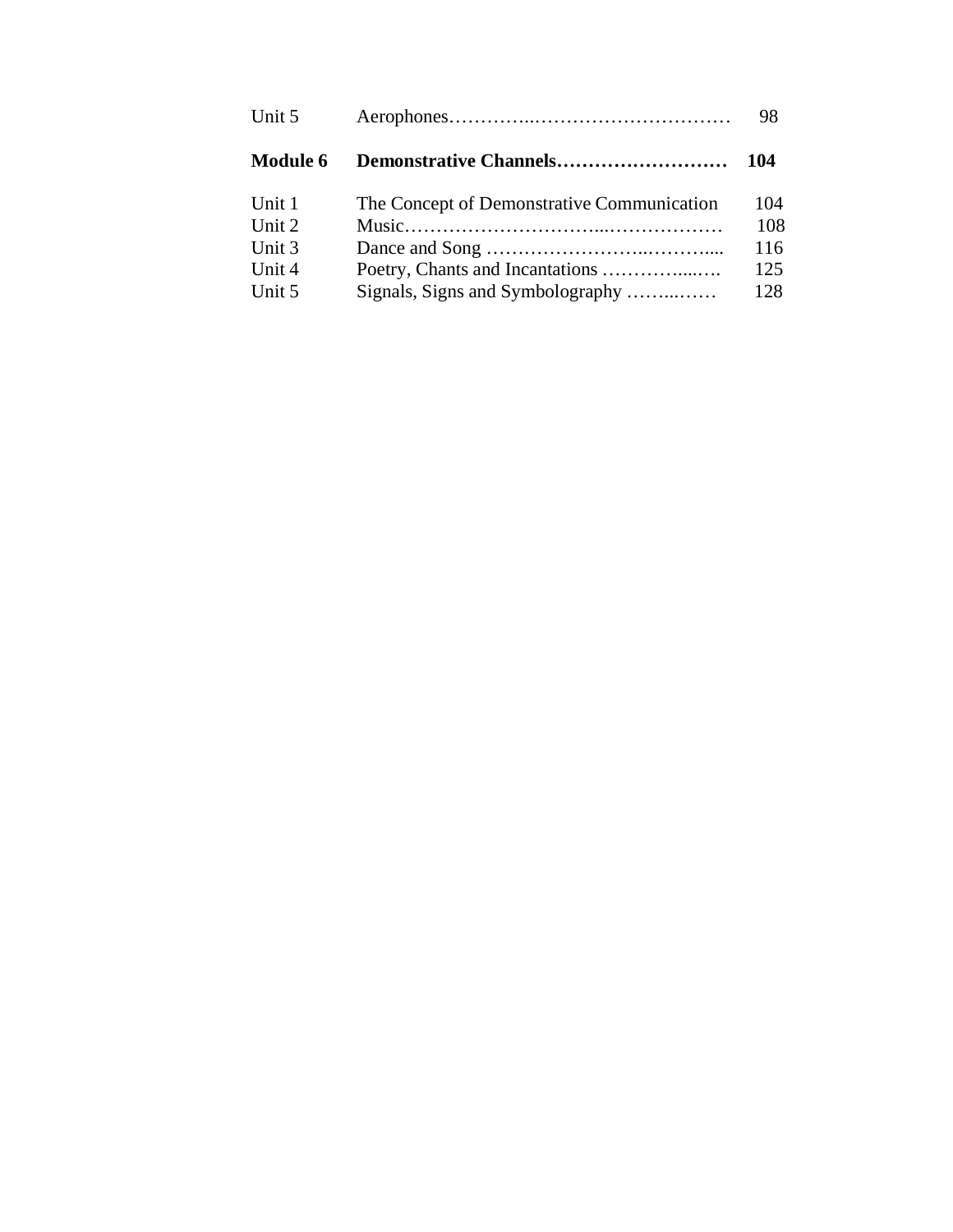## **MODULE 1 INTRODUCTION**

| Unit 1                                                                                                                                                                                                                                                                                                                                                                               | The |                                      | Concepts of Communication, African                 |  |
|--------------------------------------------------------------------------------------------------------------------------------------------------------------------------------------------------------------------------------------------------------------------------------------------------------------------------------------------------------------------------------------|-----|--------------------------------------|----------------------------------------------------|--|
|                                                                                                                                                                                                                                                                                                                                                                                      |     |                                      | Communications Systems and Reasons for Studying    |  |
|                                                                                                                                                                                                                                                                                                                                                                                      |     | <b>African Communication Systems</b> |                                                    |  |
| $\overline{1}$ $\overline{1}$ $\overline{2}$ $\overline{1}$ $\overline{2}$ $\overline{1}$ $\overline{2}$ $\overline{2}$ $\overline{2}$ $\overline{2}$ $\overline{2}$ $\overline{2}$ $\overline{2}$ $\overline{2}$ $\overline{2}$ $\overline{2}$ $\overline{2}$ $\overline{2}$ $\overline{2}$ $\overline{2}$ $\overline{2}$ $\overline{2}$ $\overline{2}$ $\overline{2}$ $\overline{$ |     |                                      | The Impelance in Clapel Communication Flow and the |  |

- Unit 2 The Imbalance in Global Communication Flow and the Rise of African Communication Systems
- Unit 3 African Communication Systems and Mass Communication Compared

## **UNIT 1 THE CONCEPTS OF COMMUNICATION, AFRICAN COMMUNICATIONS SYSTEMS AND REASONS FOR STUDYING AFRICAN COMMUNICATION SYSTEMS**

## **CONTENTS**

- 1.0 Introduction
- 2.0 Objectives
- 3.0 Main Content
	- 3.1 What is Communication?
	- 3.2 What Are the Functions of Communication?
	- 3.3 What is African Communication Systems?
	- 3.4 Uniqueness of African Communication Systems
	- 3.5 What is Culture?
	- 3.6 The Neglect of African Communication Systems
	- 3.7 Why Study African Communication Systems?
- 4.0 Conclusion
- 5.0 Summary
- 6.0 Tutor-Marked Assignment
- 7.0 References/Further Reading

## **1.0 INTRODUCTION**

African communication system is a course under communication. Therefore, it is important to start this course by examining the concepts of communication and African communication systems. The reasons for studying African Communication systems are also stated.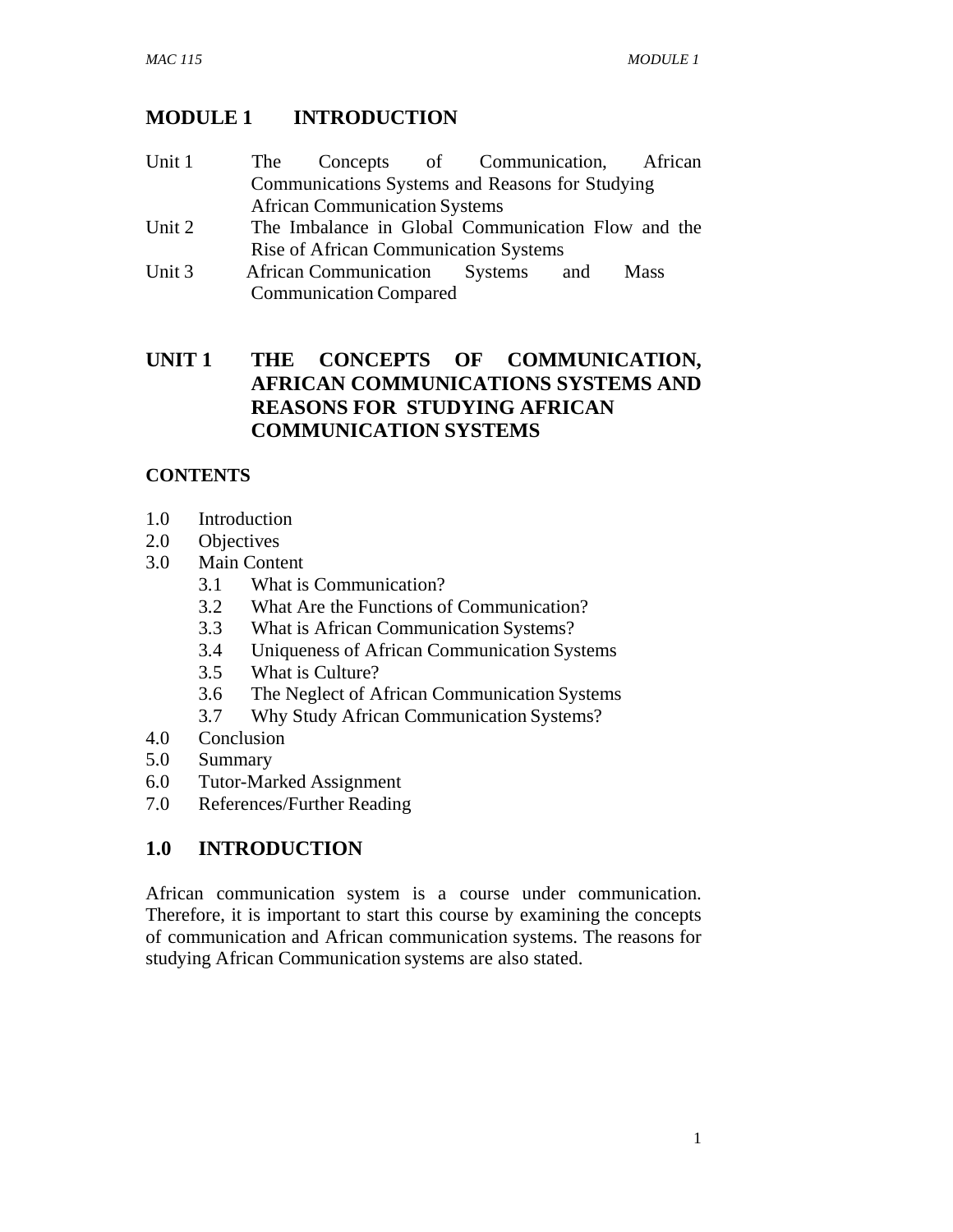#### **2.0 OBJECTIVES**

At the end of this unit, you should be able to:

- define and explain what communication means identify the functions of communication
- explain the functions of communication
- define African communication systems
- explain the interplay between culture and African communication systems
- outline the reasons for studying African communication systems
- discuss the gains of African communication systems.

#### **3.0 MAIN CONTENT**

#### **3.1 What is Communication?**

Communication is a process by which a sender passes information to the decoder or receiver. It involves contacting, relaying and transferring of ideas, news, secrets, messages, orders and information from people, groups and communities to others. Communication in general terms can be described as the act of sending and receiving messages from a source through a medium. MacBride *et al* (1981) define communication not just as the exchange of news and messages but as an individual and collective activity embracing all transmissions and sharing of ideas, facts and data. So, communication may be looked at as a system or process.

However, this definition does not highlight the feedback component and thus has not fully described the process of communication. According to Okunna (1999:6), communication is a complex process. Because the communication process is an exchange or sharing of information or a message, it requires certain basic component. These include the source from whom the message originates; the medium through which the message is conveyed; the audience who receives the message; and the feedback which is the reaction of the receiver to the message.

#### **3.2 What Are the Functions of Communication?**

Welcome to this sub-section which is a continuation of our discussion of communication, but from a different angle. Now that we know what 'communication' means, it is important to also know the functions. That is, what exactly does communication do in any society? This sub-section focuses on the functions of communication.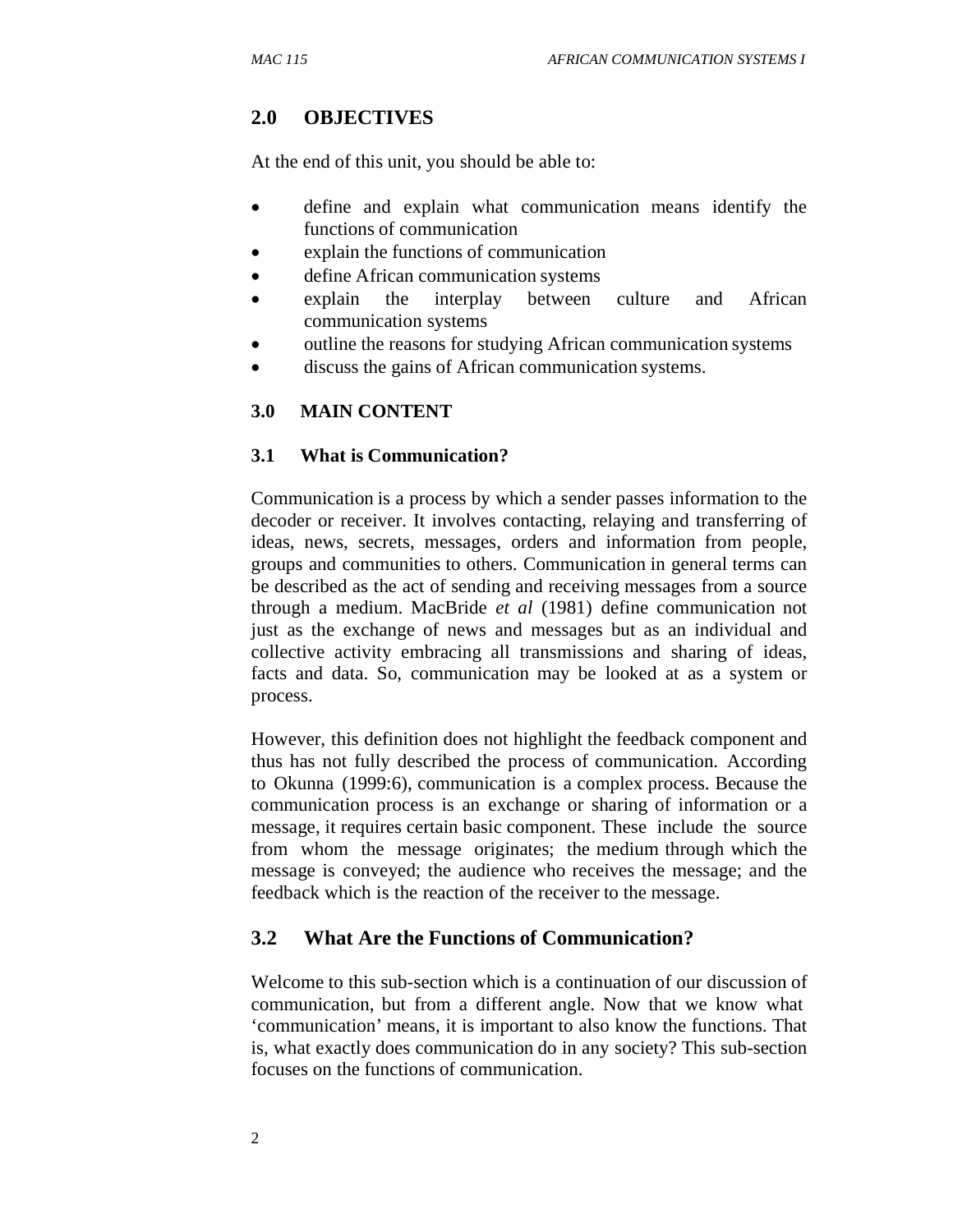Every society has evolved ways of transmitting information from one person to another and Africa is not an exception. Again, in Africa, the traditional communication systems apart from transmitting information which includes the news function and other announcements, entertains, persuades, and also is used for social exchanges (Doob, 1966). MacBride *et al* (1981) identified some specific functions of communication as:

- a. information
- b. socialisation
- c. motivation
- d. education
- e. cultural promotion and
- f. entertainment

**Information:** the collection, storage, processing and dissemination of news, data, pictures etc required for everyday life.

**Socialisation**: the provision of a common fund of knowledge which enables people to operate as effective members of the society in which they live.

**Motivation**: the fostering of individual or community activities, geared to the pursuit of agreed goals.

**Education:** the transmission of knowledge so as to foster intellectual development, character formation and acquisition of skills.

**Cultural promotion**: the dissemination of cultural and artistic products for the purpose of preserving the heritage of the past.

**Entertainment**: the diffusion through signs, symbols, sounds and images for personal and collective recreation and enjoyment.

#### **3.3 What is African Communication Systems?**

Olulade (1998) stated that traditional communication as used in Africa is an admixture of social conventions and practices that have become sharpened and blended into veritable communication modes and systems which have almost become standard practices for society. It is a complex system of communication, which pervades all aspects of rural African life. According to Denga (1988) cited in Mede (1998), it has varied characteristics which include dynamism and the fact of its being a multi-media and multi-channel system. It is perhaps the most important way by which the *ruralites* communicate among themselves and with others. So, despite the advent of the modern day media in Africa, the use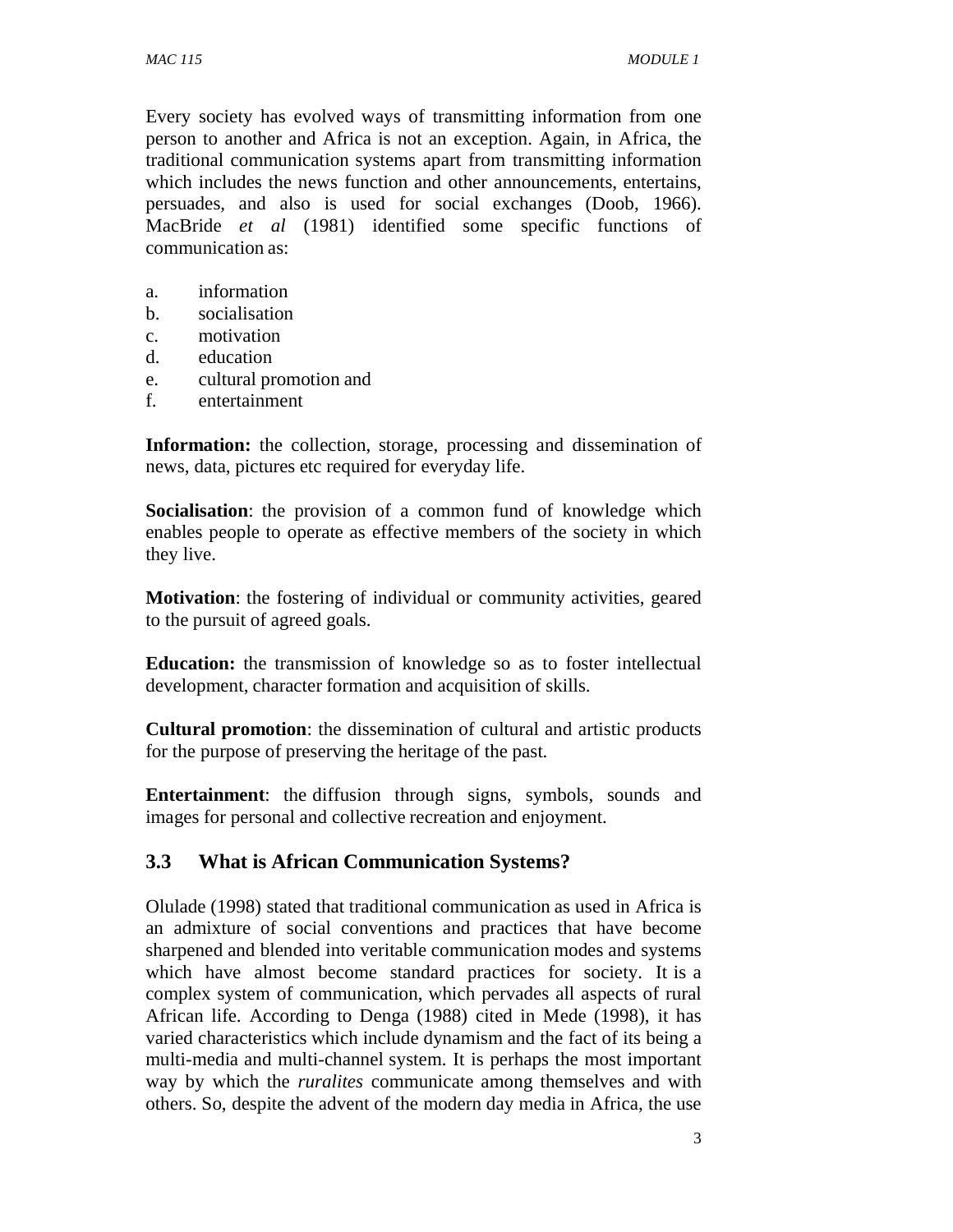of traditional cues and materials is still very much common and adaptable, acceptable and recognisable by the people.

## **3.4 Uniqueness of African Communication Systems**

Below are some of the uniqueness of African communication systems.

- It is understood by members of a community
- It readily appeals and connects with the people's language, culture, belief, myth, legend and customs, which enhances effectiveness of communication (relates to values, norms, ethos and culture of Africans)
- Uses symbols, values and indigenous institutions, which enhance messages' effectiveness
- Projects African historical past (traditions)
- Derived from the culture, beliefs, and the way of life of Africans
- Rooted among the local people and respected by the people, especially the ruralites
- Embedded in the culture of the people, which is the driving force
- Relies on indigenous technology, employs values and symbols that the people identify with.

From a general point of view, the African Communication system is seen as a traditional or indigenous mode of communication and it is indigenous. Indigenous communication is steeped in traditional culture. So, what is culture?

#### **3.5 What is Culture?**

4 Culture is necessary for a healthy society. It is usually established from enlightenment, acquired through education, observation and exposure to an environment. Culture is the belief, custom, tradition, practices and social behaviour of a particular nation and its people. In anthropology, culture is further defined as the patterns of behaviour and thinking that people living in a social group learn, create and share. Culture distinguishes one human group from another. People's culture includes their rules of behaviour, language, rituals, arts, style of dress, religion and economic systems. So, culture is the totality of the way of life of a people through which they associate and relate with their environment. Tradition can be said to be the norms and values of each individual group under a particular ethnic group or tribe. Culture is dynamic i.e. changes with time while tradition is a bit stagnant. For example, strictly traditional marriage has changed over time to include the church and court marriage (James and Soola, 1990). Culture and tradition are interwoven, but culture is highly influenced by the environment and vice versa. Culture is strongly linked with time - changes with time. So, for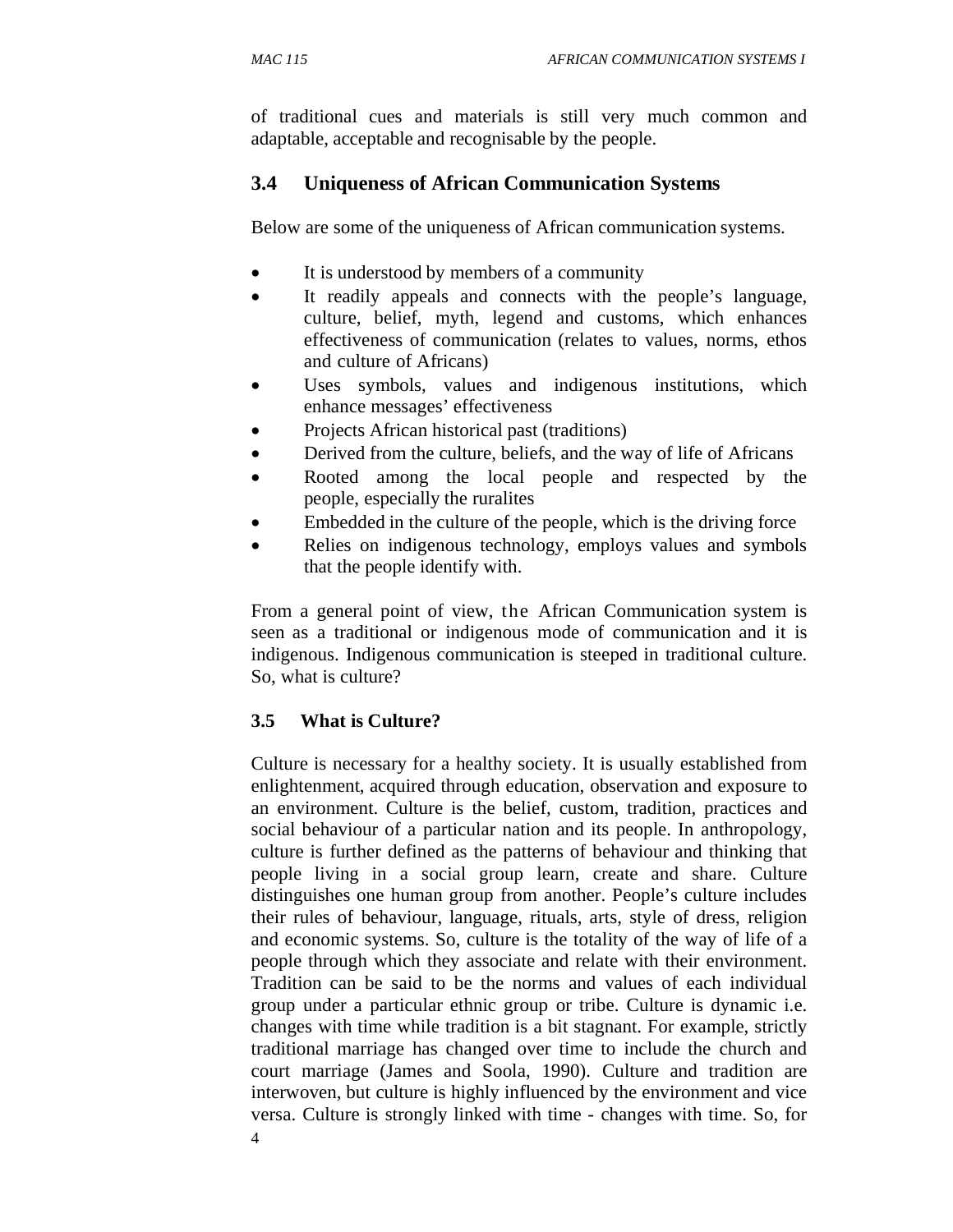our purpose, African communication systems can be described as that form of communication that has its root in the African environment. It is original in the African locality and to the natives. It has been referred to variously as traditional and indigenous communication by various authors. Wilson (1987) in his own definition, stated that traditional communication is "a continuous process of information dissemination, entertainment and education used in societies which have not been seriously dislocated by Western culture or any other external influence". Wilson also stressed that the ownership of the traditional communication media lies with the society.

## **1.6 The Neglect of African Communication Systems**

African communication systems constitute an integral part of the sociocultural heritage of Africans. However, according to Ibagere (1994:81- 82),… Civilisation, which has brought about modernisation, has compelled the African to cannibalise some of [the traditional modes of communication]. The direction of modernisation which has tilted strongly in favour of Westernisation has dislocated almost all the modes in the urban areas and supplanted them with the modern mass media. Thus, the socio-economic terrain has made it impossible to relate to these cannibalised modes, especially in the urban areas. For example, it is now virtually impossible to use smoke as a means of attracting attention in African cities, because it could be interpreted differently… because the context in which urban dwellers relate to themselves …is quite different from that of the rural society which is still relevant to the people's experiences as mode of communication. These traditional modes of communication have, therefore, continued to exist by the grace of the slow pace of development, especially in communication which has impeded the spread of the modern mass media (in term of hardware and software) to the rural areas, where these modes are the only means of sustaining the information needs of the people.

Africa is a vast continent that is made up of diverse peoples. These peoples existed for centuries before their contacts with the colonial masters. Each had its own unique language and cultural patterns. Within each cultural setting, however, there existed well established systems for sharing information, opinion formation and cultural values. Buttressing this position, Rogers cited in Opubor (1975) stated that "a far flung network of communication existed in 'less developed' countries before the introduction of the print or electronic media." Although a rich network of communication channels existed in indigenous Africa before the introduction of modern media of communication, studies into these local channels of communication is quite recent as African scholars in the past and even up till now have concentrated much of their research efforts mainly on the western media of communication such as radio,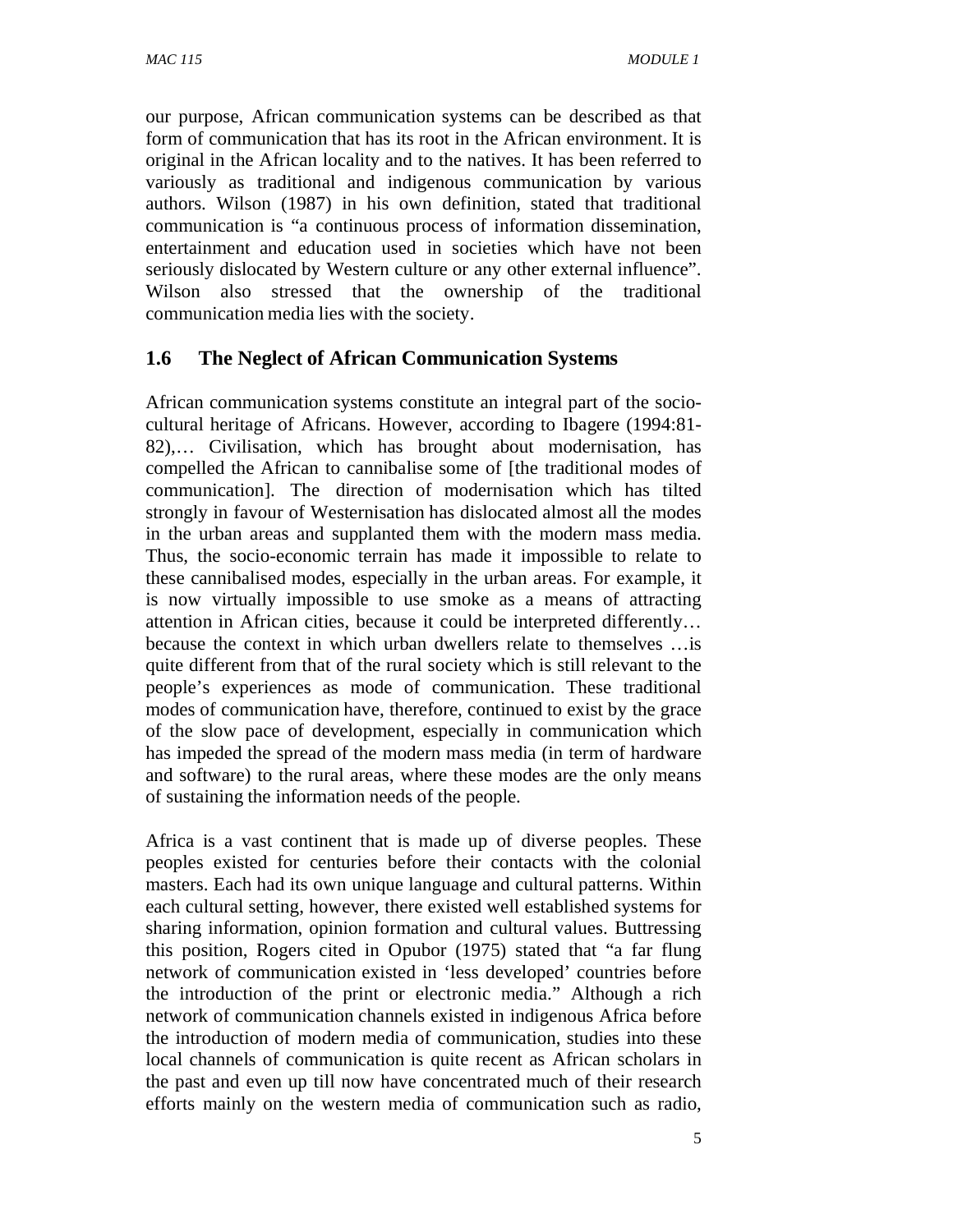television, newspapers and magazines. It is therefore no wonder that the quantity and variety of research literature on traditional channels of communication in Africa are very scanty.

This text therefore brings into focus the various aspects of African indigenous communication systems aimed at inculcating in the minds of people that the various peoples of Africa had ways of sharing information that were as effective as modern day media of communication. It is hoped that this text would add to the general efforts of African and Afrocentric scholars at salvaging our culture; lead to a greater understanding of African systems of communication as reflected in the diverse cultures of the various peoples of Africa; and would be of benefit to communication policy makers and development communication experts in that it would further enhance their knowledge about the communication needs of those living in rural areas and how to effectively reach them.

#### **3.7 Why Study African Communication Systems?**

African peoples in spite of their great linguistic and ethnic diversity have been communicating among themselves in a variety of ways for a long time. The sheer range of a variety of human and inter-personal communication on that immense continent poses a challenge to contemporary communication scholars (Hatchen, 1971:15)

A look into the reality of the existence of indigenous communication systems in Nigeria shows that before the advent of modern means of communication, there were traditional means in Nigeria by which information is made to reach its recipient. There were also means of propagating the collective knowledge of the recognised custodians of the people's oral traditions. Some of these are still being used. From the above, it is obvious that a variety of traditional communication channels existed in Africa, particularly in Nigeria before the introduction of the modern mass media systems. So, it should be noted that a communication system which does not take into account the traditional, social and cultural dynamics of society will only succeed in alienating the highly placed from the majority of the people in the rural areas (Wilson, 1982). This statement summarises the effect of negligence in the study of our indigenous sources of communication, opinion formation, processes of decision and actions. What is responsible?

According to Ibagere (1994), Western education is the bane of these, as it has made people to continue regarding African communication systems with contempt. The question at this juncture is: should this be allowed to continue? Again, Ibagere (1994:96) stated that: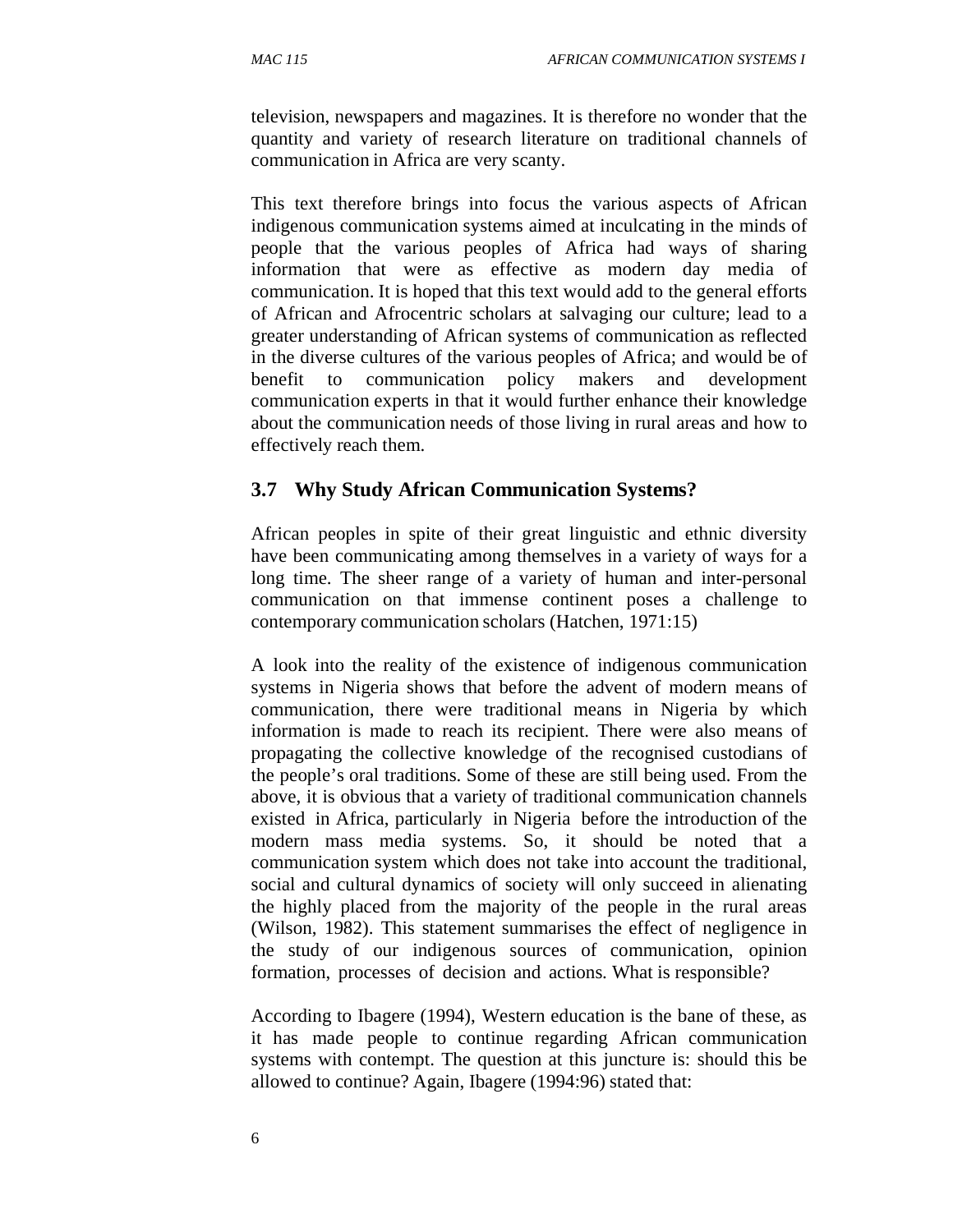*The modern mass media, however, cannot serve, fully, the communication needs of Africa, unless they are combined with the traditional modes of communication. Therefore, rather than supplanting these traditional modes, efforts should be geared towards harnessing and developing them to serve our information needs in general.* 

Therefore, there is the need to increase studies on our traditional communication systems not just to add to knowledge but also to find alternative systems of information dissemination; fully understand the dynamics and systems of delivering information and receiving feedback among the various ethnic groups in indigenous Africa who live mostly in the rural areas, and who are currently outside the effective reach of the westernised mass media (Opubor, 1975).

Furthermore, Ugboajah (1972) cited in Wilson and Unoh (1991:28) stated, "The most important thing about African's traditional communication is that the audience has learnt to attach great significance to it. Traditional media has (sic) force and credibility. They put stability into African's indigenous institutions."

So, from all that has been discussed so far, one can argue like Opubor (1975) that African traditional channels of communication represent the most potent mechanism for communication among the various peoples of Africa. Furthermore, notwithstanding the flaws that may be inherent in the traditional channels of communication in Africa, the fact remains as Hatchen (1971:15) pointed out, "the sheer range and variety of traditional communication offer a challenge to contemporary [African] communication scholars". This underscores the need to stimulate scholarship in this area of communication studies.

Hence, we should study it to educate ourselves on the culture and heritage of Africa. Put succinctly, we should study African communication systems for knowledge and because of its relevance and acceptance in Africa. Looking at knowledge, studying African communication systems will help us to understand our cultures, idiosyncrasies and peculiarities. Again, it relates to African culture, values and beliefs which engenders acceptance. On relevance, it is still relevant for communicating with some people in Africa.

#### **4.0 CONCLUSION**

Communication has several definitions, but generally it involves the sending and receiving of various messages. It was also stated that communication performs some other specific functions.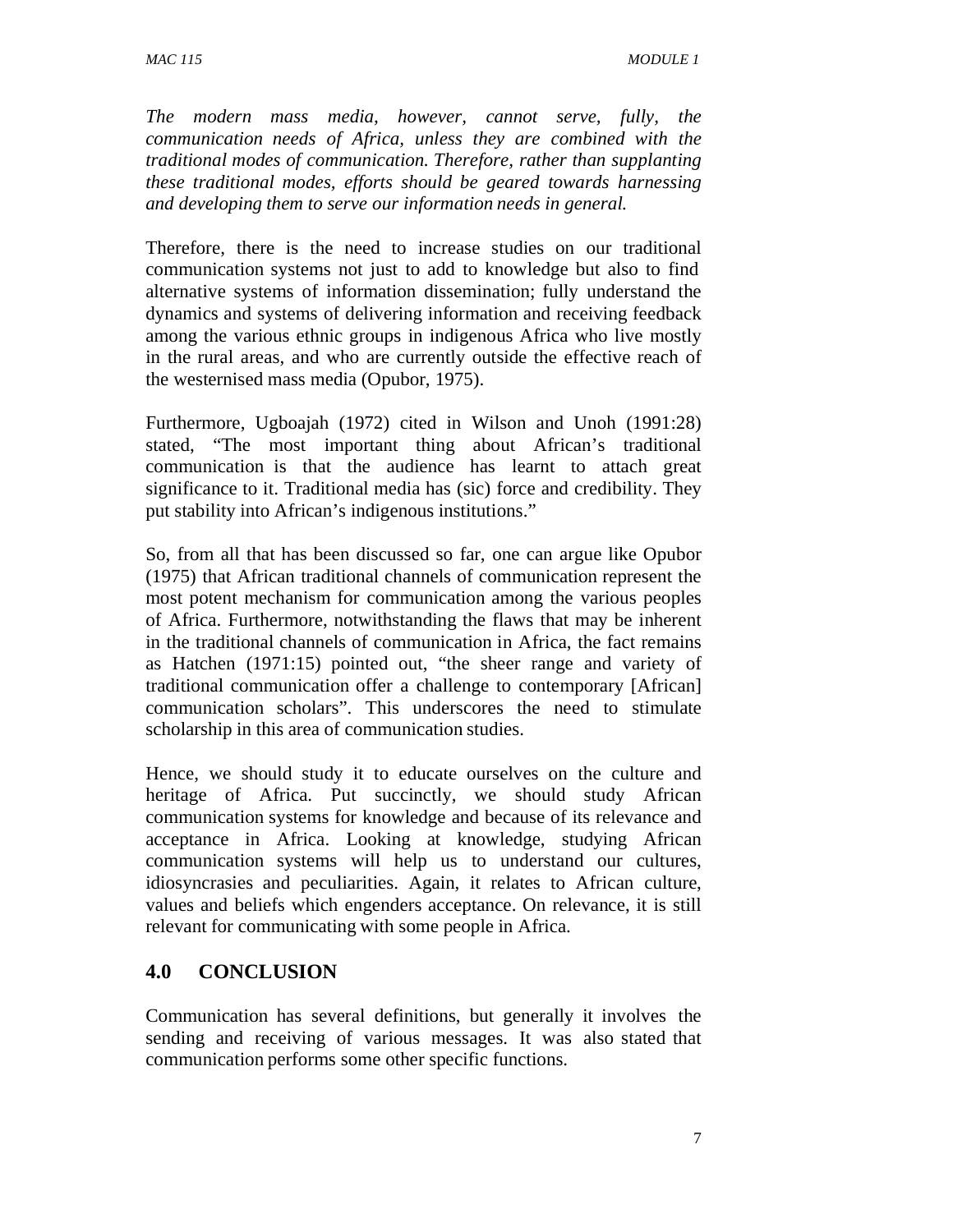It argued that African communication systems perform all these functions, while specifically promoting African culture. However, despite the central place of African communication in the perpetuation of African cultures, this aspect of communication studies has been neglected by communication scholars.

Again, it is important to note that African communication systems constitute a complex system and the most important way by which the ruralites communicate among themselves and with others. It is tied to the culture of its people.

This unit further reviewed our attitudes towards the study of African traditional media, because our lackadaisical attitude to these media in the face of pressures from the western media, which threaten to completely dominate them, does not augur well for our social existence. It concludes that despite the central place of African communication in the preservation of African culture, it has been highly neglected by communication scholars as an area of research. So, do we allow the indigenous communication system to be suppressed by exogenous communication system? If we do, it would lead to the erosion of indigenous cultures. Thus, it should be highlighted that the erosion of indigenous communication system by western education and media endangers the survival of indigenous knowledge. To avoid this, there is the need for the study of indigenous communication systems.

This unit does not suggest that modern media of communication should be discarded for African communication systems, but rather that the rich potentials of African communication media should be studied and used alongside modern media of communication for a more effective communication across the various peoples of Africa despite their psychographic and demographic differences.

## **5.0 SUMMARY**

This unit examined what 'communication' means. It was explained that communication refers to the exchange of information and ideas. It was emphasized that there are sundry definitions of communication. Again, in this unit, we also examined the functions of communication. It was explained that communication performs sundry functions. Some of the functions as discussed in this unit include: (a) information (b) socialisation (c) education (d) motivation (e) cultural promotion (f) entertainment. It also defined African communication systems.

We also examined the concept of African communication systems highlighting linkages with culture. Moreover, we looked at the neglect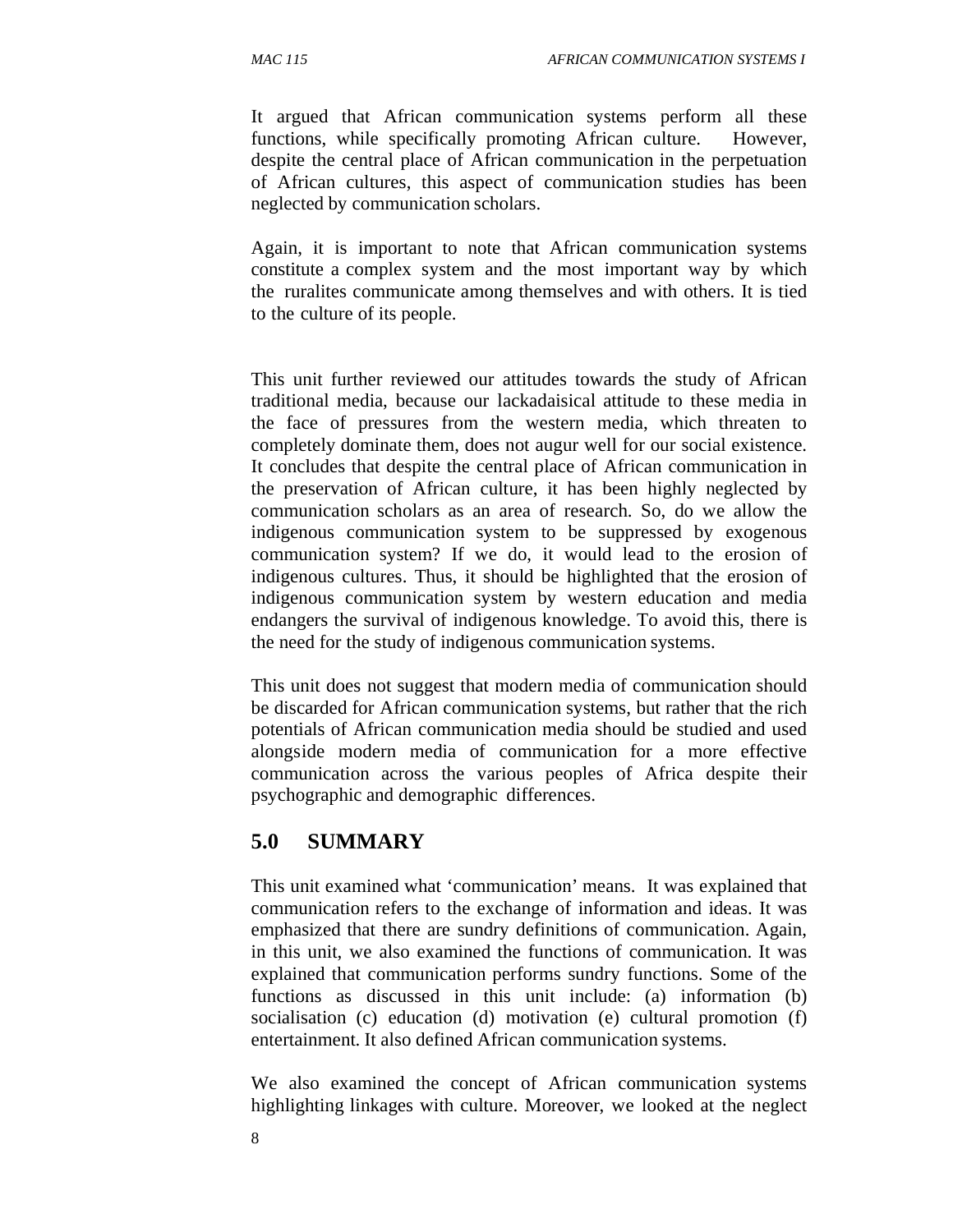of African communication systems, highlighted the gains and presented reasons for studying African communication systems.

#### **SELF-ASSESSMENT EXERCISE**

- 1. What is communication? List the functions of communication.
- 2. What is the interplay between African communication systems and culture?
- 3. List the reasons for studying African Communication Systems.

## **6.0 TUTOR-MARKED ASSIGNMENT**

- 1. List 5 functions of communication.
- 2. Discuss the five functions of communication listed.
- 3. What is African communication systems?
- 4. Discuss two reasons for studying African communication systems.

## **7.0 REFERENCES/FURTHER READING**

- Doob, Leornard .W. (1966). *Communication in Africa: A Search for Boundaries.* New Haven, Connecticut: Yale University Press.
- Hatchen, W. (1971). *Muffled Drums: The News Media in Africa.* Iowa: Iowa States University Press.
- Ibagere, E. (1994). "Taxonomy of African Traditional Modes of Communication." In Tosanwumi, J. and Ekwuazu, H. (eds.).*Mass Communication: A Basic Text*. Ibadan: Caltop Publishers.
- James, S., Ode, I. and Soola, O. (1990). *Introduction to Communication for Business and Organisation.* Ibadan: Spectrum Books.
- MacBride, S. *et al* (1981). *Many Voices, One World.* Ibadan: Ibadan University Press.
- Mede, A. M (1998). *"The Efficacy of Traditional Media of Communication among the Tiv People."*  A Paper Presented at Applied Communication Seminar Class in the Department of Communication and Language Arts. Faculty of Arts, University of Ibadan, Oyo State, Nigeria, August.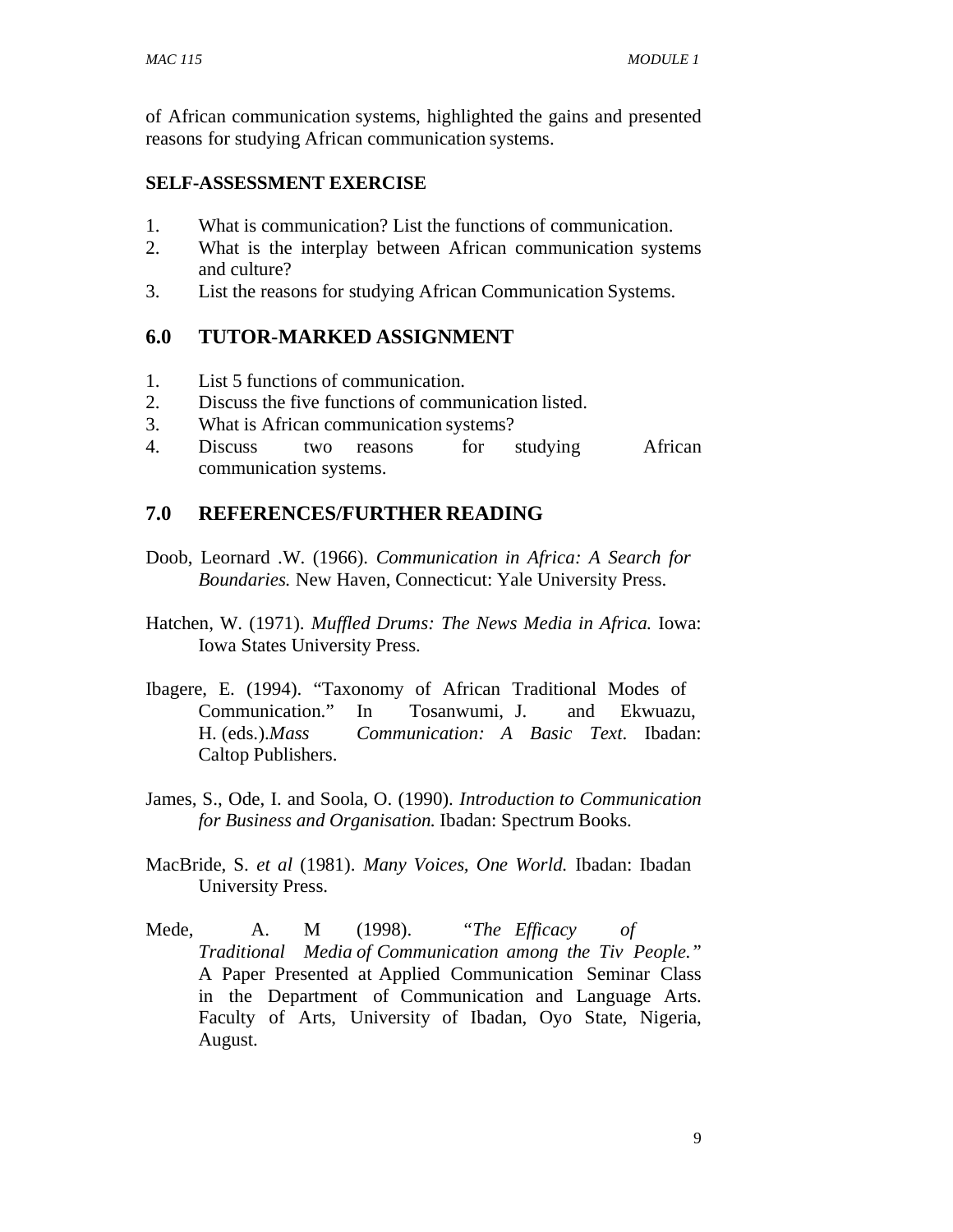Okunna, C. S. (1999). *Introduction to Mass Communication.* (2 edition). Enugu: New Generation Books. nd

- Olulade, R. (1988). "Culture and Communication in Nigeria" *Interpreter Magazine, Nov*-Dec, Lagos: Nigeria.
- Opubor, A. E. (1975). *"An Ideological Perspective for African Communication Research."* A Paper Presented at the West African Regional Conference on Mass Communication, Lagos.
- Wilson, D. (1982). *"Traditional Mass Communication: Towards a Redefinition of Concepts."* A Paper Presented at the Inaugural Conference of Nigerian Mass Communication Association in Lagos, April.
- Wilson, D. (1987). "Traditional Media in Modern African Development" *African Media Review* Vol 1. N0. 2.
- Wilson, D and S. Unoh (1991). "A Survey of Traditional and Modern Mass Communication Media in Old Calabar" in Unoh, S. (ed.) (1991) *Topical Issues in Communication Arts Vol. II Uyo: Business Press Limited.*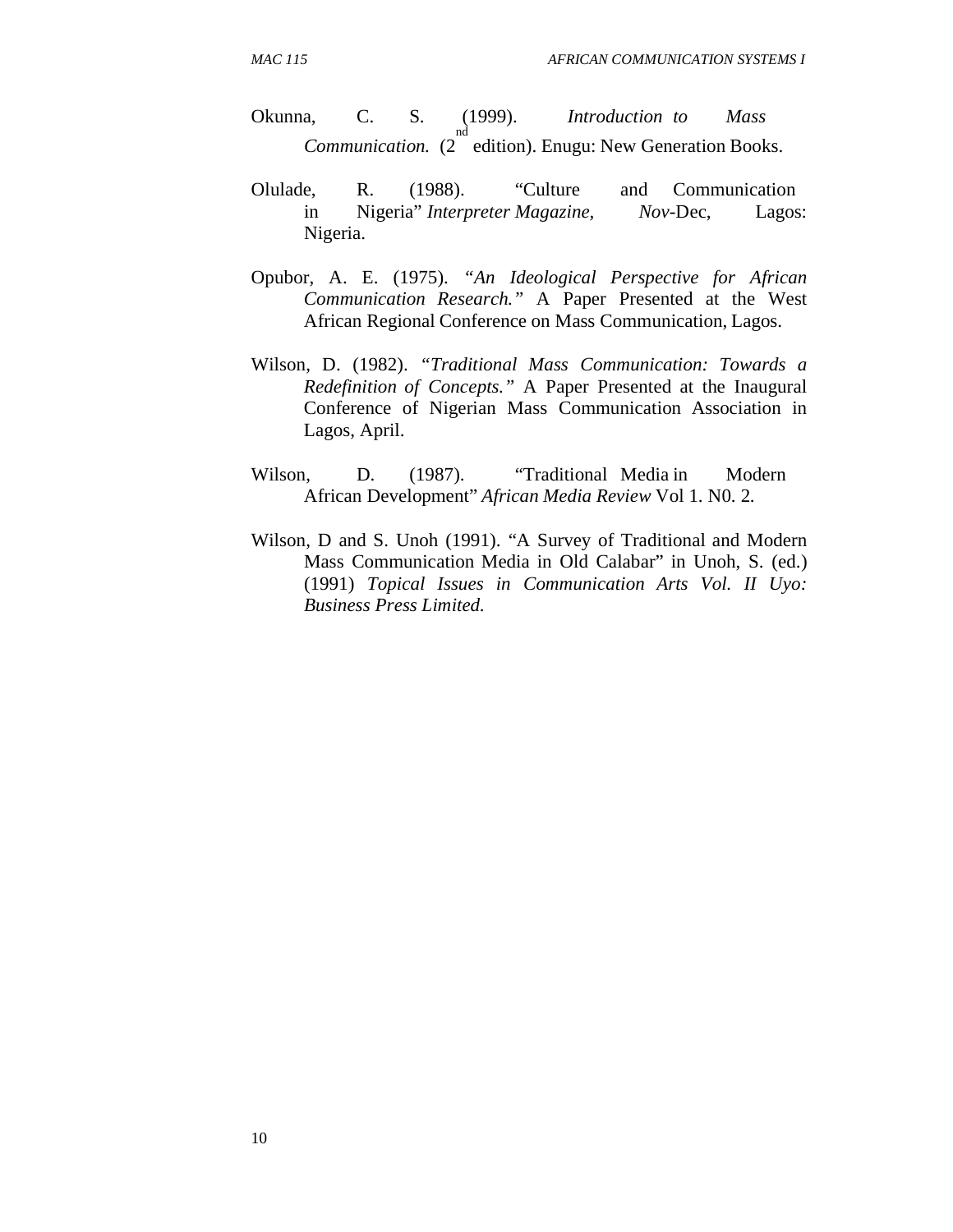## **UNIT 3 AFRICAN COMMUNICATION SYSTEMS AND MASS COMMUNICATION COMPARED**

#### **CONTENTS**

- 1.0 Introduction
- 2.0 Objectives
- 3.0 Main Content
	- 3.1 Characteristics of African Communication Systems
		- 3.1.1 Value
		- 3.1.2 Reach
		- 3.1.3 Channel Credibility
		- 3.1.4 Channels of Change
		- 3.1.5 Useful for the Collections and Dissemination of Development Information
	- 3.2 Problems of Indigenous Communication
	- 3.3 What are the Alternatives to African Communication Systems?
	- 3.4 A Comparison of Indigenous and Exogenous Communication
		- 3.4.1 Differences
		- 3.4.2 Similarities
- 4.0 Conclusion
- 5.0 Summary
- 6.0 Tutor-Marked Assignment
- 7.0 References/Further Reading

#### **1.0 INTRODUCTION**

Having examined the reasons for studying African Communication systems, it is crucial to look at the characteristics, similarities and differences between indigenous and exogenous communication. This unit focuses on the characteristics of African communication systems; and the inter-relationship between indigenous and exogenous communication.

#### **2.0 OBJECTIVES**

At the end of this unit, you should be able to:

- outline the characteristics of African communication systems
- discuss the problems of indigenous communication
- discuss the alternatives to African communication systems
- outline the differences between indigenous and exogenous communication
- outline the similarities between indigenous and exogenous communication.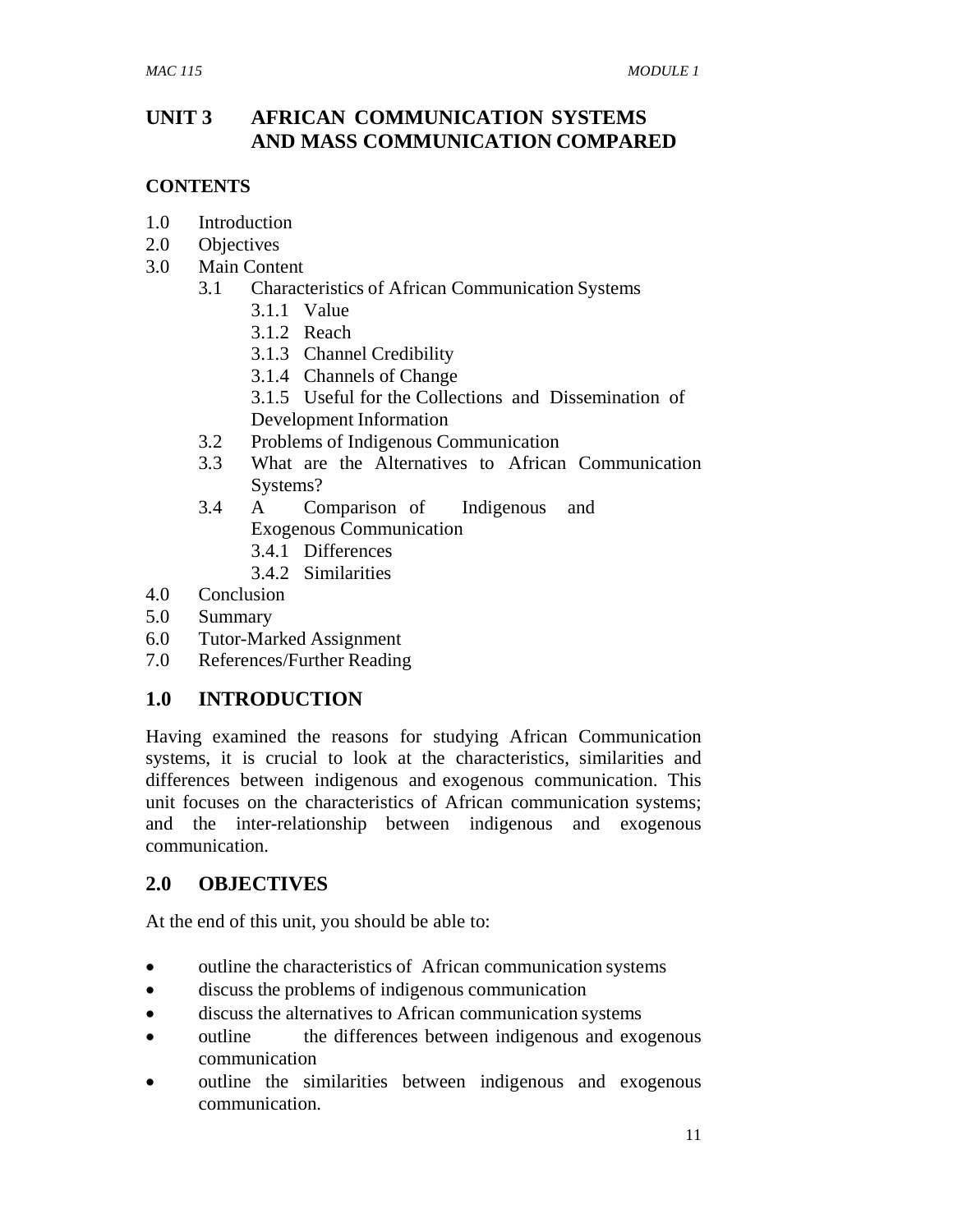## **3.0 MAIN CONTENT**

#### **3.1 Characteristics of African Communication Systems**

Below are some of the characteristics of African communication systems:

#### **3.1.1 Value**

Values in communication deal with the effectiveness of communication. Effectiveness means that messages are received by intended audience, interpreted as conceived by the sender; message is remembered over a reasonably extended period of time, and message is used appropriately.

African communication systems have value, and it is an important aspect of our culture. It is the agency by which culture is preserved, handed down, responds to new situations and adapts. The influx and explosion of exogenous media endangers the survival of and may even lead to the erosion of traditional African communication, which might threaten cultural transmission and the survival of indigenous technical knowledge (ITK).

#### **3.1.2 Reach**

African media are ubiquitous because they reach many rural people who are not reached by even the most widespread exogenous channels. So, it should always be realised in designing communication strategy and in choosing channels of communication that television, newspapers and magazines are largely confined to the urban areas in the developing countries. African communication systems are useful in conveying messages to people out of the reach of exogenous channels.

#### **3.1.3 Channel Credibility**

Messages transmitted through the exogenous (i.e. externally controlled) mass media are more often than not, greeted with hostility or scepticism. Since traditional channels are familiar to the target and controlled locally, they are deemed credible.

#### **3.1.4 Channels of Change**

12 Researches into the diffusion of innovations have shown the importance of informal and inter-personal contacts in persuading people to adopt, or reject innovations (Opubor, 1975). Opubor argued that mass media are strong in creating awareness but weak in persuading people to adopt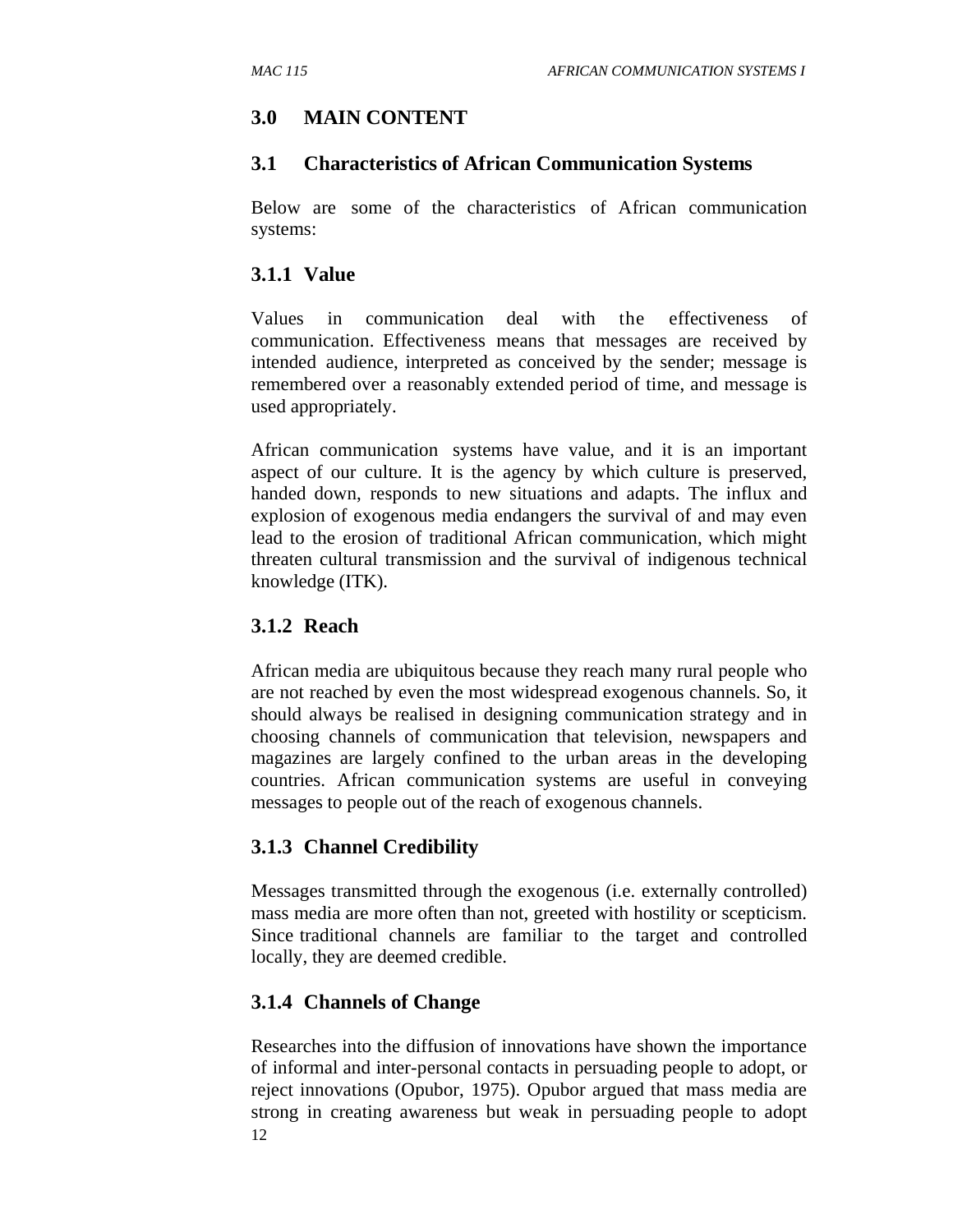change. So, such contacts are more commonly made through the traditional channels. Hence, traditional channels of communication are important conduits of change. Therefore, it is necessary to integrate indigenous and exogenous communication systems to enhance to support development. Although some development intervention programmes depend on information diffusion processes to take innovations and development messages to their target audiences, many have made explicit use of traditional channels to reach their intended beneficiaries of innovations.

## **3.1.5 Useful for the Collections and Dissemination of Development Information**

Development programmes can utilise traditional communication channels for the collection and dissemination of development information. Data on the local situation and response to outside initiatives can be gathered by attending village or social groups meetings and interviewing local people. At some time, participants in a communication system act as a recipient-disseminator. So, recipientdisseminators who are linked to outside societies are important conduits for lateral exchange of both indigenous and exogenous innovations. This means that there is an interface between knowledge and communication types (Chambers, 1997).

#### **3.1.6 Promotes Participatory Development and Sustainability of Programmes**

Contemporary development experts such as Chambers, (1997); Cornwall and Welbourn, (2000) argue that exogenous communication transfers knowledge, while indigenous communication promotes indigenous based development. To diffuse innovation, exogenous media need to co-opt traditional media, because traditional media enhance cultural continuity and hence sustainable change. They further argued that traditional channels of communication give the local people the opportunity to participate in development programmes. The local people should be involved in the choice of channel, messages development, design and dissemination; and they should communicate with themselves, decision makers and development experts in reaching a decision on their development programmes. This they believe would enhance the retention and control of the indigenous programmes, which will enhance sustainability. These might account for why Chambers (1997) and Cornwall and Welbourn (2000) argued that those outside the indigenous areas are not in a position to package development programmes for the indigenous areas without first hand information and experience about the indigenous people.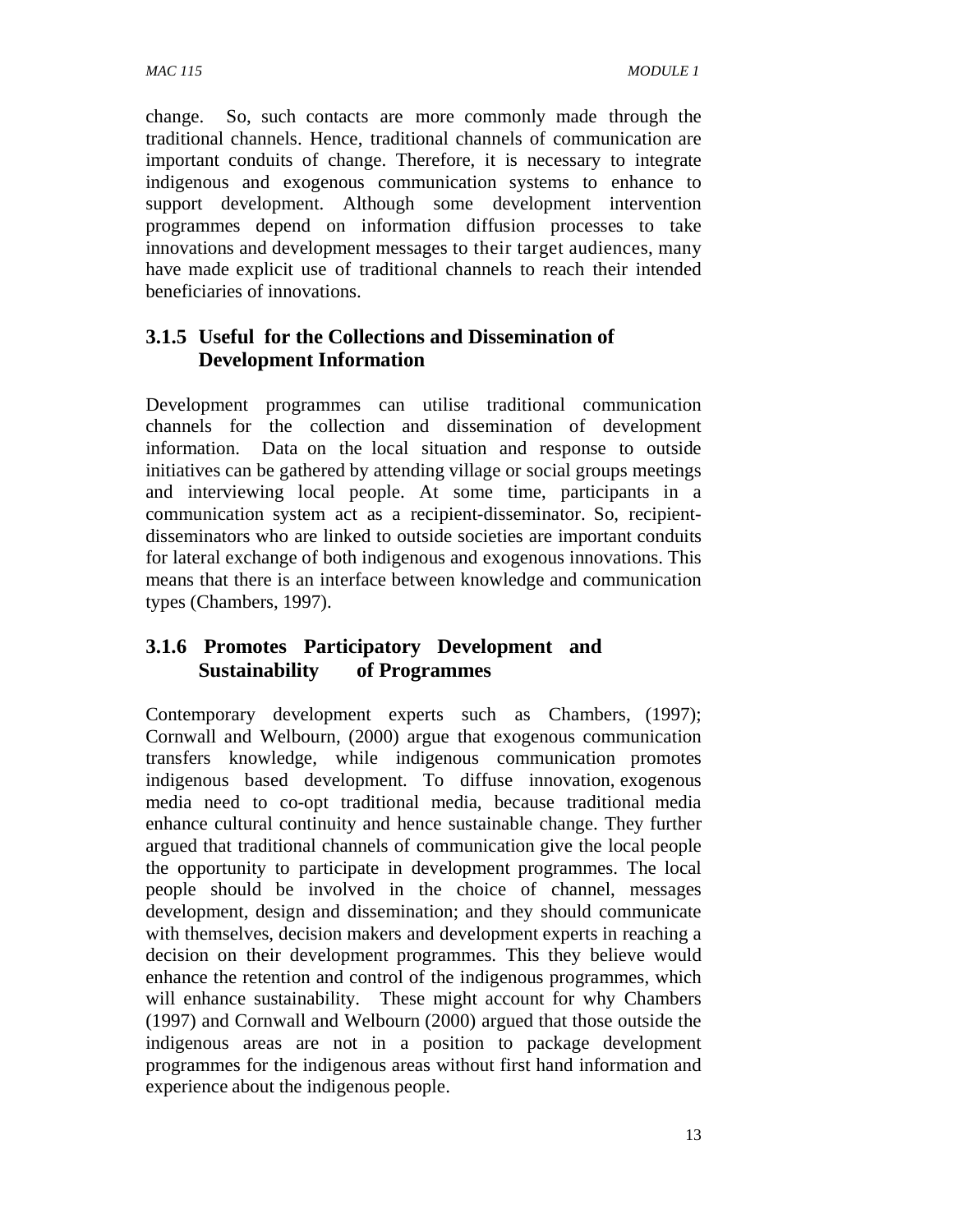These support the school of thought that is promoting a bottom-up approach to development. Indigenous communication offers opportunity for participation and fosters a sense of belonging required for sustainable development. Ignoring traditional communication could result in inappropriate development. So, development programmes can use indigenous communication, which encourages people-oriented development and hence effectiveness and efficiency in outcome.

## **3.2 Problems of Indigenous Communication**

Indigenous communication has some shortcomings. It has a problem of defining and explaining issues and illustration in modern language (lack appropriate terminologies). Again indigenous communication is an extension and externalisation of the individual knowledge system. So, the relevance of indigenous communication depends on the setting/area of occupation. There are the core and peripheral people who make up the indigenous people. Essentially, indigenous communication systems thrives most where they employ such indigenous forms of communication as the town announcer. Despites these shortcomings, indigenous communication would continue to be relevant for as long as there are traditional societies or settings.

## **3.3 What Are the Alternatives to African Communication Systems?**

What are the alternatives to indigenous African communication systems? They are the exogenous, which are foreign to Africans. Exogenous media have a limited range in Africa. They are urban centric, manipulative, lack immediate feedback and are affected by a high audience literacy level. They are also more likely to be affected by noise, which causes distortion and affects the range of communication. These further justify the need to study African communication systems.

## **3.4 A Comparison of Indigenous and Exogenous Communication**

#### **3.4.1 Differences**

| <b>Indigenous Communication</b>                                       | <b>Exogenous Communication</b> |
|-----------------------------------------------------------------------|--------------------------------|
| <b>Organisation:</b> Indigenous                                       | Organisation:<br>Exogenous     |
| communication systems                                                 | arechannels                    |
| developed locally; controlled by the are the mass media               | (radio,                        |
| local people; use local technology; television, newspapers, magazines |                                |
| and especially those that are not and others) and                     |                                |
| under institutional communication, such                               | bureaucratically               |
|                                                                       |                                |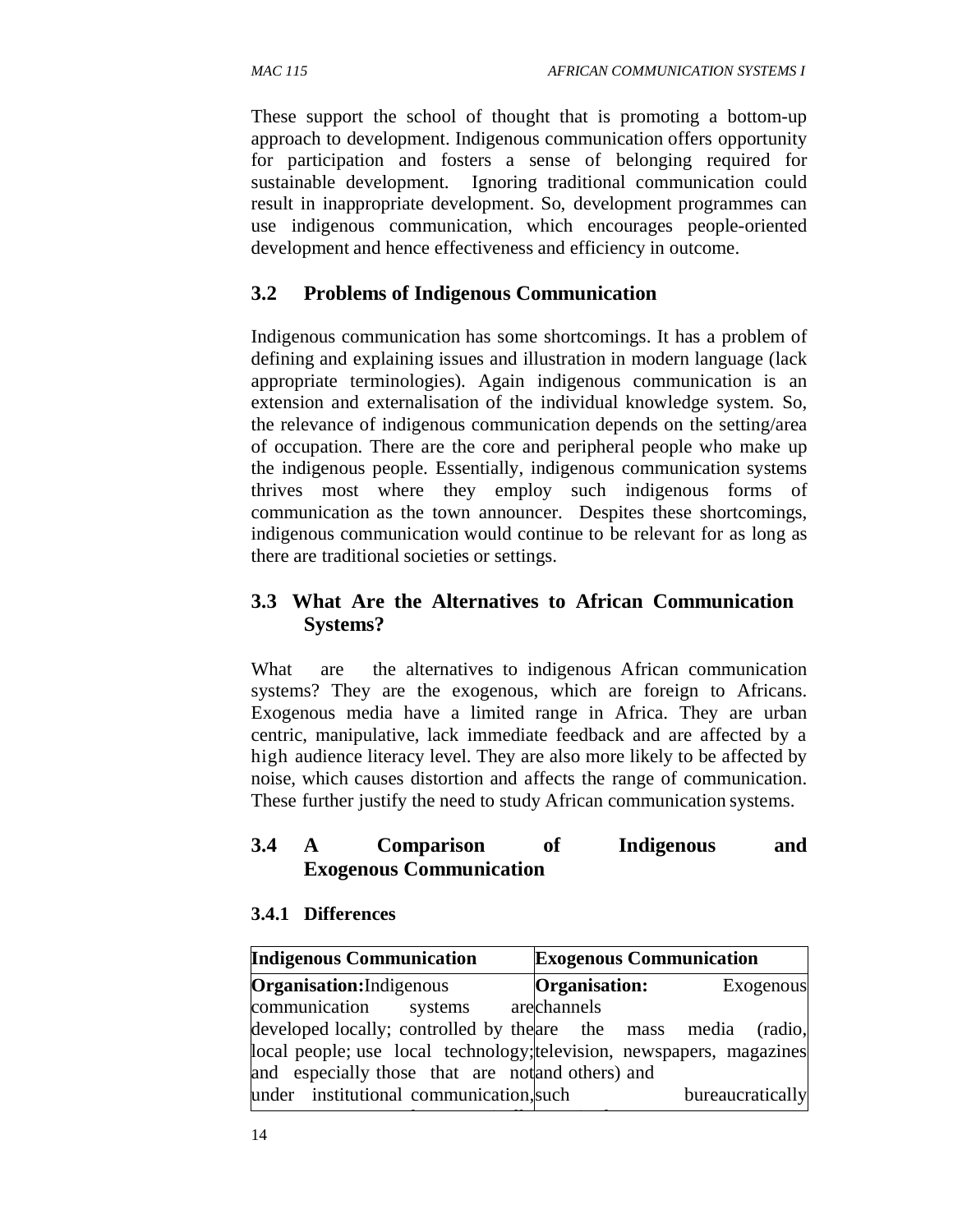| <b>Structure:</b>                                                                                                                                                                                                                                                                                                           |               |  |     | "African <b>Structure:</b> "The structure" |  |                                    |
|-----------------------------------------------------------------------------------------------------------------------------------------------------------------------------------------------------------------------------------------------------------------------------------------------------------------------------|---------------|--|-----|--------------------------------------------|--|------------------------------------|
| [communication]                                                                                                                                                                                                                                                                                                             |               |  |     |                                            |  | of the media is                    |
| system is essentially owned by determined by the                                                                                                                                                                                                                                                                            |               |  |     |                                            |  |                                    |
| the society whose leadership onlyownership (which is [ostensibly]                                                                                                                                                                                                                                                           |               |  |     |                                            |  |                                    |
| acts as                                                                                                                                                                                                                                                                                                                     |               |  | not |                                            |  |                                    |
| the chief gate keeper. The channel orthe society) which eventually<br>medium, then, is open to determines the method<br>use by anybody to reach anybody. It peration and may influence<br>has always operated under a clear-messages (Ibagere, 1994:83).<br>cut dynamic policy which serves<br>the interest and need of the |               |  |     |                                            |  | - of                               |
| Reach and Influence: Can reach Reach and Influence: Can reach                                                                                                                                                                                                                                                               |               |  |     |                                            |  |                                    |
| few people but with a<br>influence within the network.                                                                                                                                                                                                                                                                      | great deal of |  |     |                                            |  | more people with little influence. |

## **3.4.2 Similarities**

There is sometimes no sharp dividing line between indigenous and exogenous communication. They overlap in all the four elements of the SMCR model of communication: source, messages, channel, and receiver.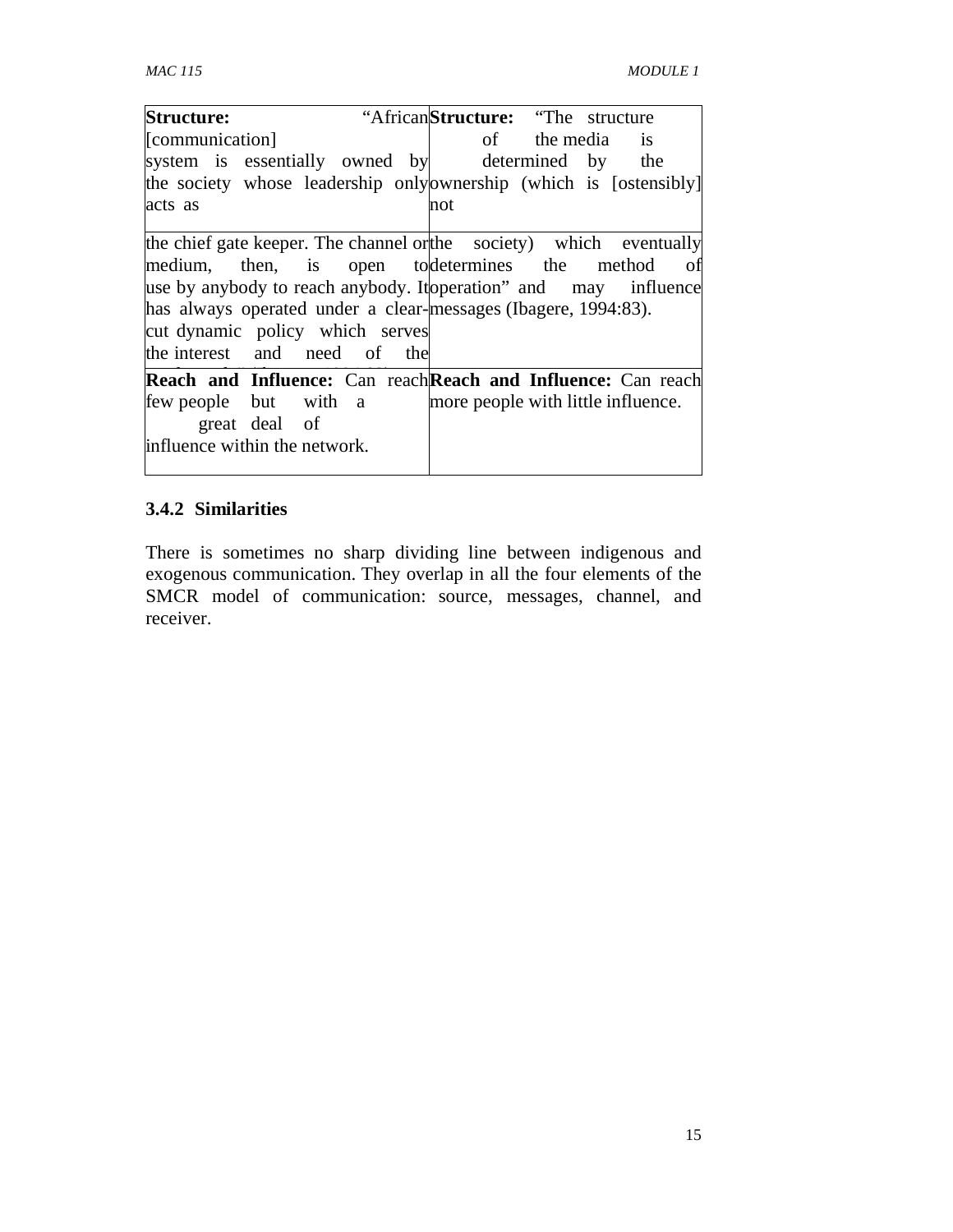| Interpersonal: Uses interpersonal Interpersonal: Also, uses              |                                                                     |
|--------------------------------------------------------------------------|---------------------------------------------------------------------|
| communication.                                                           | interpersonal communication, as in                                  |
|                                                                          | extension activities and telephones.                                |
| <b>Sources:</b> Have sources – derives <b>Sources:</b> Also have sources |                                                                     |
|                                                                          | from the local people. E.g. originated by outside institutions      |
|                                                                          | indigenous experts (opinionsuch as newspaper/magazine               |
|                                                                          | leaders in their specialities); houses; and television/radio        |
|                                                                          | indigenous professionals (healers, houses. The similarity is that a |
| sorcerers,                                                               | shamans, scribes, television programme may show a                   |
|                                                                          | traditional birth attendants, local source who has benefited or     |
| blacksmiths, and irrigation systems adopted an                           | innovation.                                                         |
|                                                                          | among others); innovators (seenFurthermore, folk media have been    |
|                                                                          | as deviants in the communities, widely used to communicate          |
|                                                                          | they experiment and try new things development messages. Exogenous  |
| and ideas); intermediaries (do not source is mediated.                   |                                                                     |
| originate but merely report                                              |                                                                     |
| information e.g. town announcers                                         |                                                                     |
| $[Doob, 1966]$ ;<br>and                                                  |                                                                     |
| recipient-disseminators<br>(are                                          |                                                                     |
| informal<br>intermediaries                                               |                                                                     |
| in the information chain and may                                         |                                                                     |
| receive an information and react to                                      |                                                                     |
| it [for instance by testing a new                                        |                                                                     |
| crop variety or animal specie]                                           |                                                                     |
| before passing it on. Indigenous                                         |                                                                     |
| source is individualistic.                                               |                                                                     |
|                                                                          | Message and Channel: Messages Message and Channel: News and         |
| conveyed by the two systems are entertainment messages are also          |                                                                     |
| sometimes similar. For instance, conveyed through the exogenous          |                                                                     |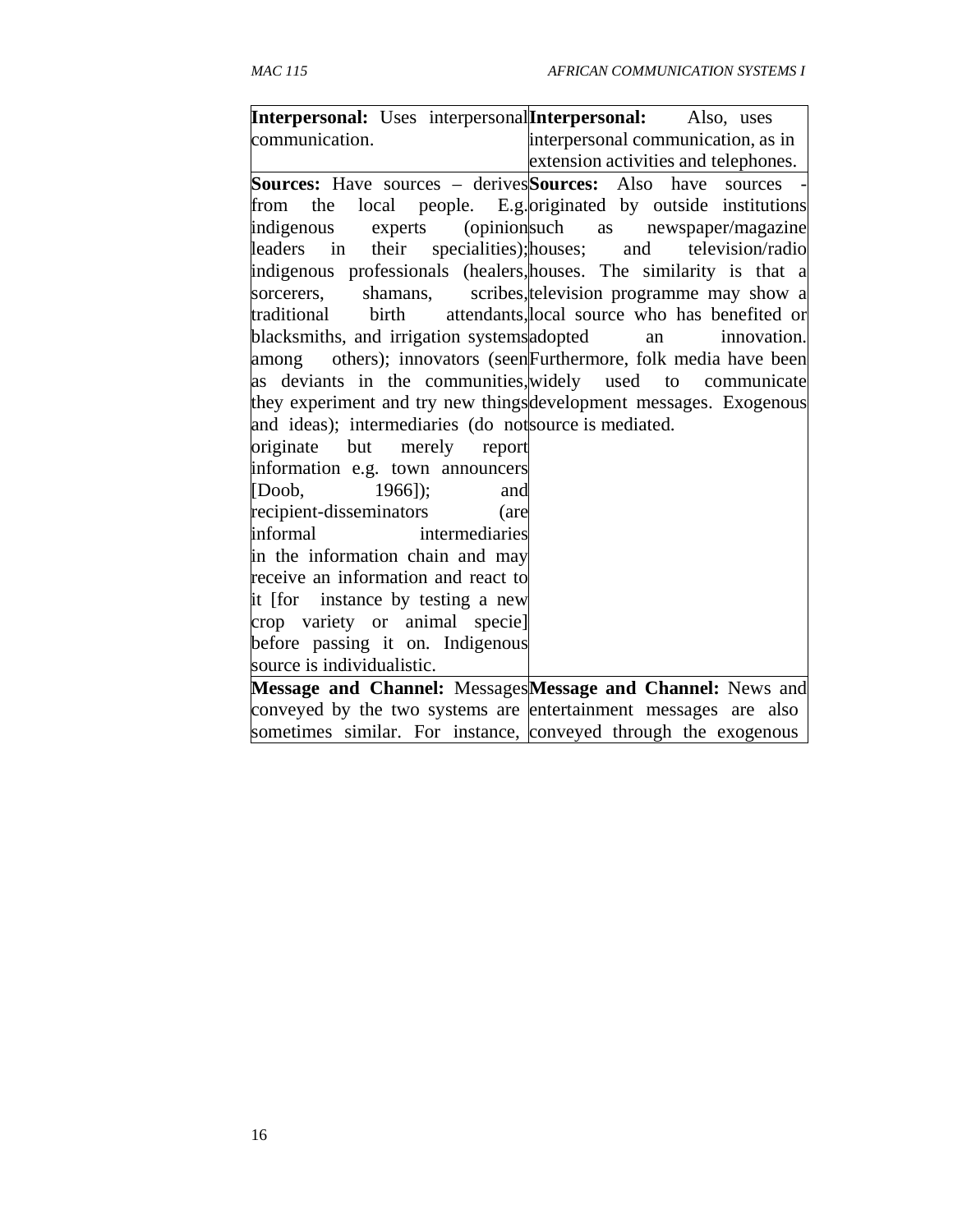|                                                                     | news and entertainment. The onlymedia. The only difference is that           |
|---------------------------------------------------------------------|------------------------------------------------------------------------------|
|                                                                     | difference is that the indigenous the exogenous media uses modern            |
| media uses local channels (Wangchannels (Wang and Dissanayake,      |                                                                              |
| and Dissanayake, 1984:22).                                          | 1984:22).                                                                    |
| <b>Receiver:</b> Have receivers i.e. <b>Receiver:</b> Have          | receivers<br>i.e.                                                            |
|                                                                     | audience/ destination; though audience/destination; though reach             |
| reach<br>small                                                      | number of mass audience (larger audience                                     |
| people. Although, most educated than                                | the indigenous.                                                              |
| elites rely on exogenous media for Radios are common                | 1n                                                                           |
|                                                                     | information, they still rely on the rural and even remote villages           |
| indigenous communication for $a(Wang and Dissanayake, 1984:22)$ .   |                                                                              |
| lot of<br>information (Wang                                         |                                                                              |
| Dissanayake,<br>and                                                 |                                                                              |
| 1984:22).                                                           |                                                                              |
|                                                                     |                                                                              |
|                                                                     | <b>Feedback:</b> The obedience through <b>Feedback:</b> The exogenous media  |
| the transformation into deeds and also has a feedback mechanism. It |                                                                              |
| actions or not of the announced is                                  | mainly through letters                                                       |
| messages informs the village to the editor                          | for the print                                                                |
| authority of the effectiveness ormedia                              | call-in/text<br>and                                                          |
|                                                                     | ineffectiveness of their messages. messages to live programmes on            |
| People respond favourably when the                                  | broadcast media.                                                             |
| they turn up en mass in support of                                  |                                                                              |
| the disseminated information. But                                   |                                                                              |
| they show apathy and indifference                                   |                                                                              |
| to the unfavourable and undesirable                                 |                                                                              |
| information.                                                        |                                                                              |
|                                                                     | <b>Semantic:</b> They are usually referred Semantic: They are above the line |
| to as below-the-line media because because                          | of<br>their<br>global                                                        |
| of the specificity of their features. characteristics.              |                                                                              |
|                                                                     |                                                                              |

#### **4.0 CONCLUSION**

The characteristics of African communication systems should be weighed alongside the exogenous media such as television, radio and newspapers. Most exogenous communication media have with time lost credibility to some extent. Any communication system with questionable credibility is not valuable. The source of the values in indigenous communication can easily be traced in its being mainly interpersonal and this is why through it, culture has been preserved overtime.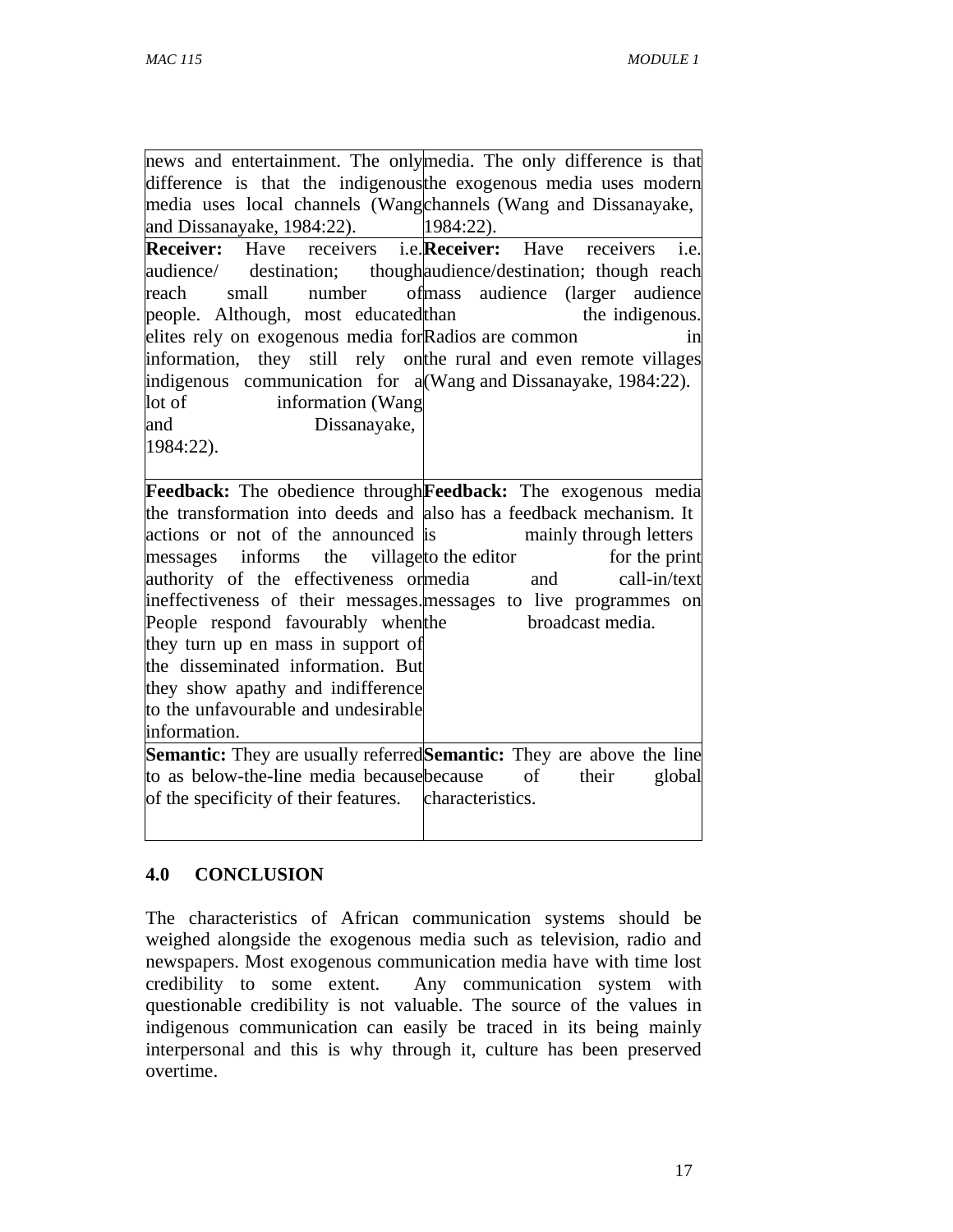This unit also examined the differences and similarities between African communication systems and mass communication. It was stated amongst others that indigenous communication systems allows participation which is the source of its credibility. The indigenous system allows for immediate feedback making for total communication. Immediate feedback is important because it is an evaluative component of the communication system; and communication is cyclic because of its transactional nature requiring constant feedback.

#### **5.0 SUMMARY**

In this unit, we have examined the characteristics of African communication systems. It was explained that the characteristics of indigenous communication are values, credibility, simplicity, clarity, consistency, continuity and competency on the side of the source and receiver which enhance completeness.

We also compared African communication systems and mass communication. The differences and similarities were highlighted.

#### **SELF-ASSESSMENT EXERCISE**

- 1. Discuss the problems of indigenous communication
- 2. List the differences and similarities between African communication systems and mass communication.

#### **6.0 TUTOR-MARKED ASSIGNMENT**

- 1. Discuss five characteristics of African communication systems.
- 2. List four similarities between African communication systems and mass communication.
- 3. Discuss two of the similarities between African communication systems and mass communication.

#### **7.0 REFERENCES/FURTHER READING**

- Chambers, R. (1997). *Whose Reality Counts? Putting the First Last.* London: Intermediate Technology Publications.
- Cornwall, A., and Welbourn, A. (2000). 'From Reproduction to Rights: Participatory Approaches to Sexual and Reproductive Health' in *PLA Notes 37* London: International Institute for Environment and Development February.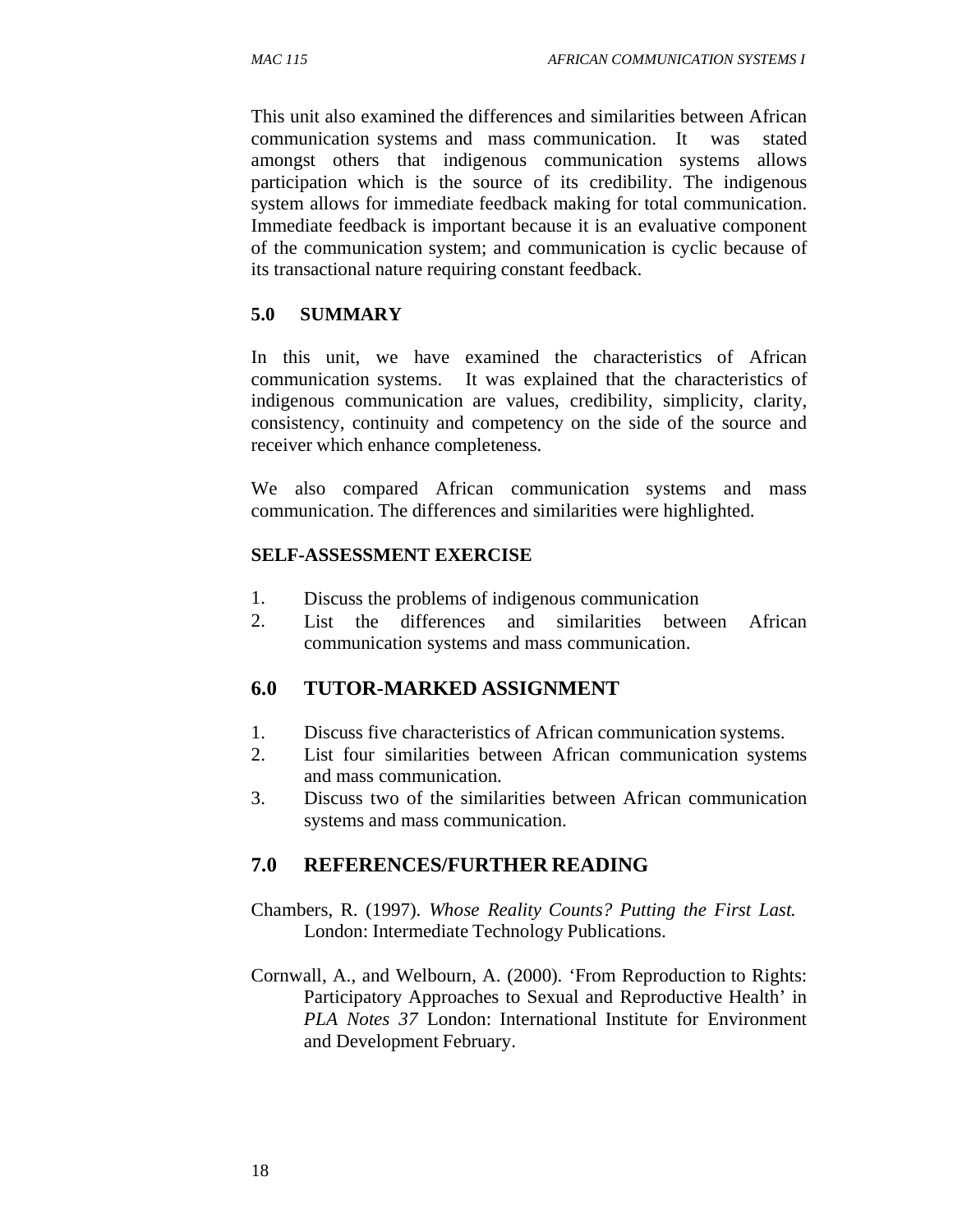- Doob, Leornard W. (1966). *Communication in Africa: A Search for Boundaries.* New Haven, Connecticut: Yale University Press.
- Hatchen, W. (1971). *Muffled Drums, the News Media in Africa.* Iowa: Iowa States University Press.
- Ibagere, E. (1994). "Taxonomy of African Traditional Modes of Communication" in Tosanwumi, J. and Ekwuazu, H. (eds.) (1994) *Mass Communication: A Basic Text*. Ibadan: Caltop Publishers Ltd.
- Opubor, A. E. (1975). *"An Ideological Perspective for African Communication Research"* A Paper presented at the West African Regional Conference on Mass Communication, Lagos.
- Wang, G. and Dissanayake, W. (eds.) (1984). "Indigenous Communication Systems: A Conceptual Framework." In Ansu- Kyeremeh, K. (ed.) (1984) *Indigenous Communication in Africa: Theory and Application,* Vol.2. Legon, Ghana: School of Communication Studies Printing Press.
- Wilson, D. (1982) *"Traditional Mass Communication: Towards a Redefinition of Concepts"* A Paper Presented at the Inaugural Conference of Nigerian Mass Communication Association in Lagos, April.
- Wilson and Unoh (1991). "A Survey of Traditional and Modern Mass Communication Media in Old Calabar" in Unoh, S. (ed.) (1991) *Topical Issues in Communication Arts Vol. II Uyo: Business Press Limited.*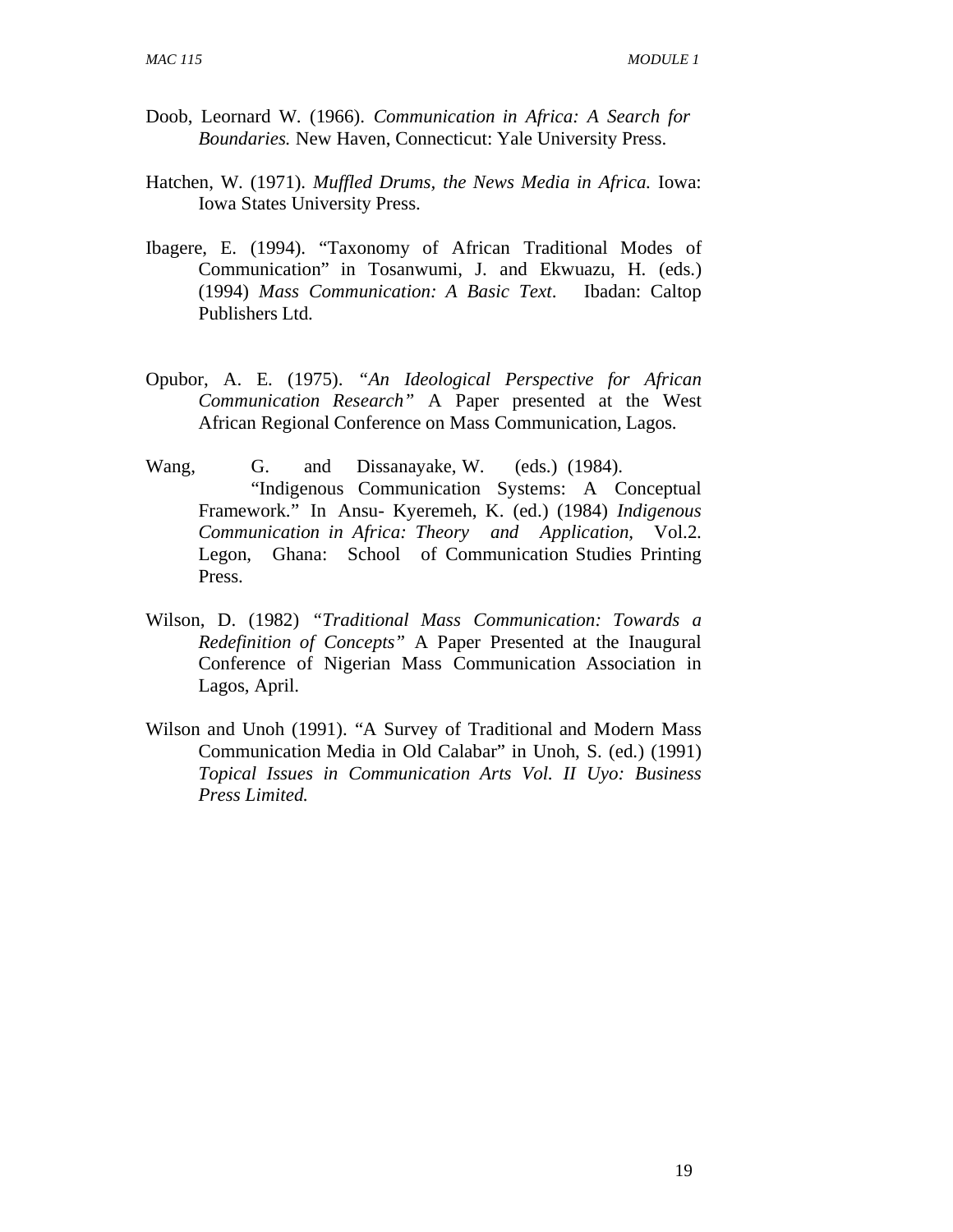#### **MODULE 2 TRADITIONAL CHANNELS OF COMMUNICATION IN AFRICA**

- Unit 1 Classification of the Traditional Channels of Communication in Africa
- Unit 2 Verbal and Non-Verbal Communication
- Unit 3 Verbal and Non-Verbal Communication Compared

## **UNIT1 CLASSIFICATION OF THE TRADITIONAL CHANNELS OF COMMUNICATION IN AFRICA**

#### **CONTENTS**

- 1.0 Introduction
- 2.0 Objectives
- 3.0 Main Content
- 4.0 Conclusion
- 5.0 Summary
- 6.0 Tutor-Marked Assignment
- 7.0 References/Further Reading

#### **1.0 INTRODUCTION**

Traditional communication sometimes takes various forms. These various forms are the focus of this unit.

#### **2.0 OBJECTIVES**

At the end of this unit, you should be able to:

- classify traditional communication
- list the channels under each class of traditional communication
- outline the different types of communication in Africa
- outline the channels under the various types of communication in Africa.

#### **3.0 MAIN CONTENT**

#### **3.1 Definitions**

For the purpose of a fair guide, it is necessary to explain meanings of the two words – *traditional* and *channel* as used in this text. Traditional as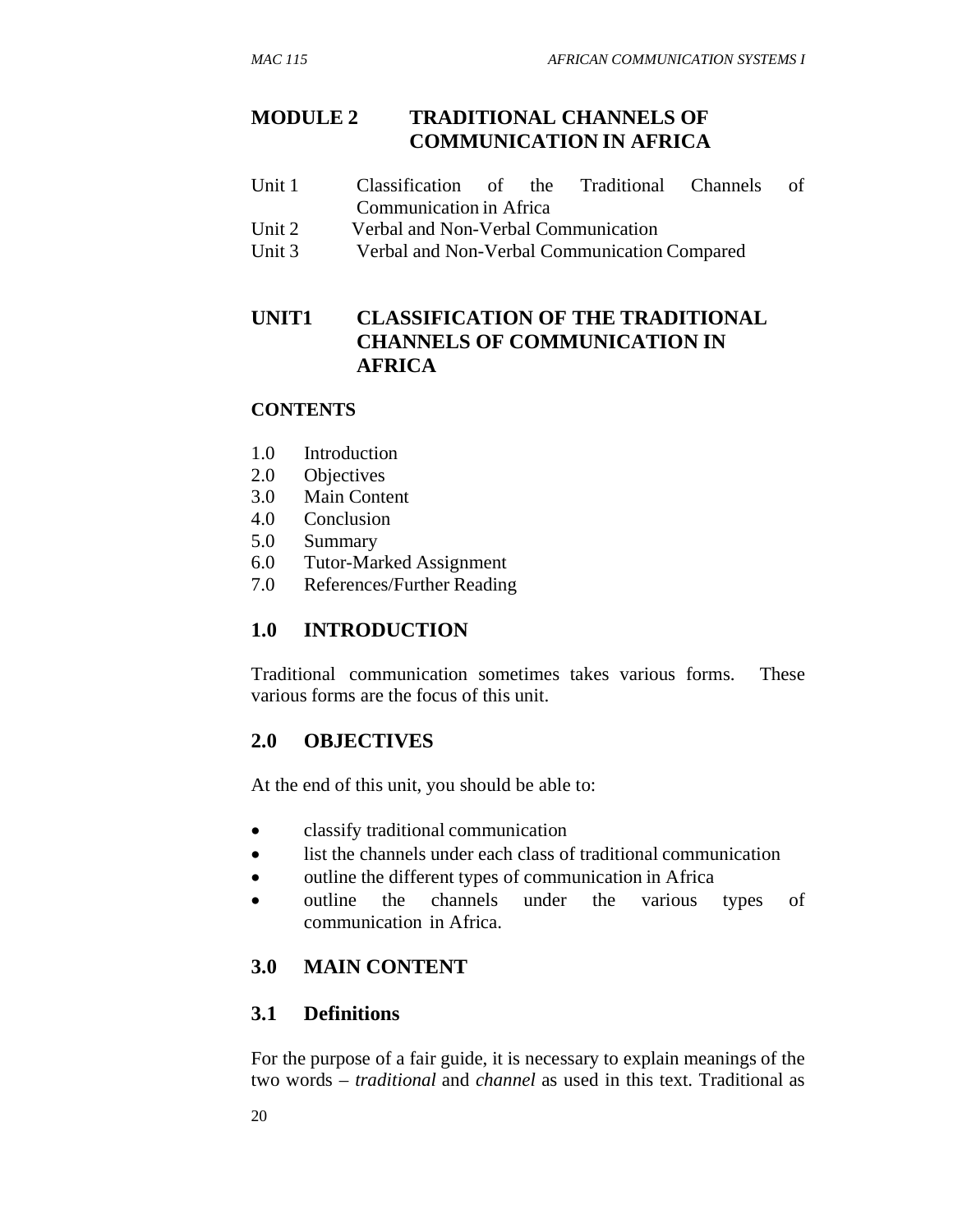used in this text refers to cultural institutions, ceremonies, events, and arts of African ancestors observed, practised and perpetuated by successors from generation to generations; while Channels are link up ways and means by which ideas, messages information, orders, instructions, secrets and movements are carried out, contacted and contracted.

So, traditional channels of communication are numerous as some of them tend to serve specific or secret purposes and others serve the interests of all in general. Though some appear to be obsolete, their uses still linger on today in rural societies. They are commonly used to advise, inform, warn, encourage, and incite people on what, how, when and where to act. They are of different types. Akpan (1977) mentioned bells, canon shots, drums, arti-factual communication, folksongs and proverbs, which made him conclude that traditional media are more visual than audio. Again, Modum (1980) mentioned music and rituals as media of communication in indigenous Nigeria. Another scholar, Ugboajah (1979) also noted that traditional societies of Nigeria communicate more of informal than formal mechanism. He cited songs, dances, symbols, cult scripts, iconography, linguistic and market place dialogue as channels. Another similar but more encompassing view is that the informal channels are rooted in the people's governments, social structures, titles and secret societies, marriage structures, cultures and in their laws and customs. Ugboajah (1979:43) asserted, "the most significant thing about Africa's traditional communication is that the audience has learnt to attach great significance to it. Local media are also said to have force and credibility and that puts stability into the African indigenous institutions". An attempt has been made below to classify them.

#### **3.2 Classification of Traditional Channels of Communication**

What are these modes of communication in Africa? How are they classified? How do they work? What are their functions?

In Africa just like in other parts of the world, communication may occur without any conscious or deliberate attempt by an information sender. Communication occurs in different forms – verbal or non-verbal; oral or written; formal or informal; and intentional or unintentional. They are all interactive and do not exist in isolation of one another. For instance, observers might infer much from others' actions, dress, physical appearance and body language.

Again, the bulk of childhood learning consists of imitation. Animals, plants and inanimate objects such as stars and clouds convey much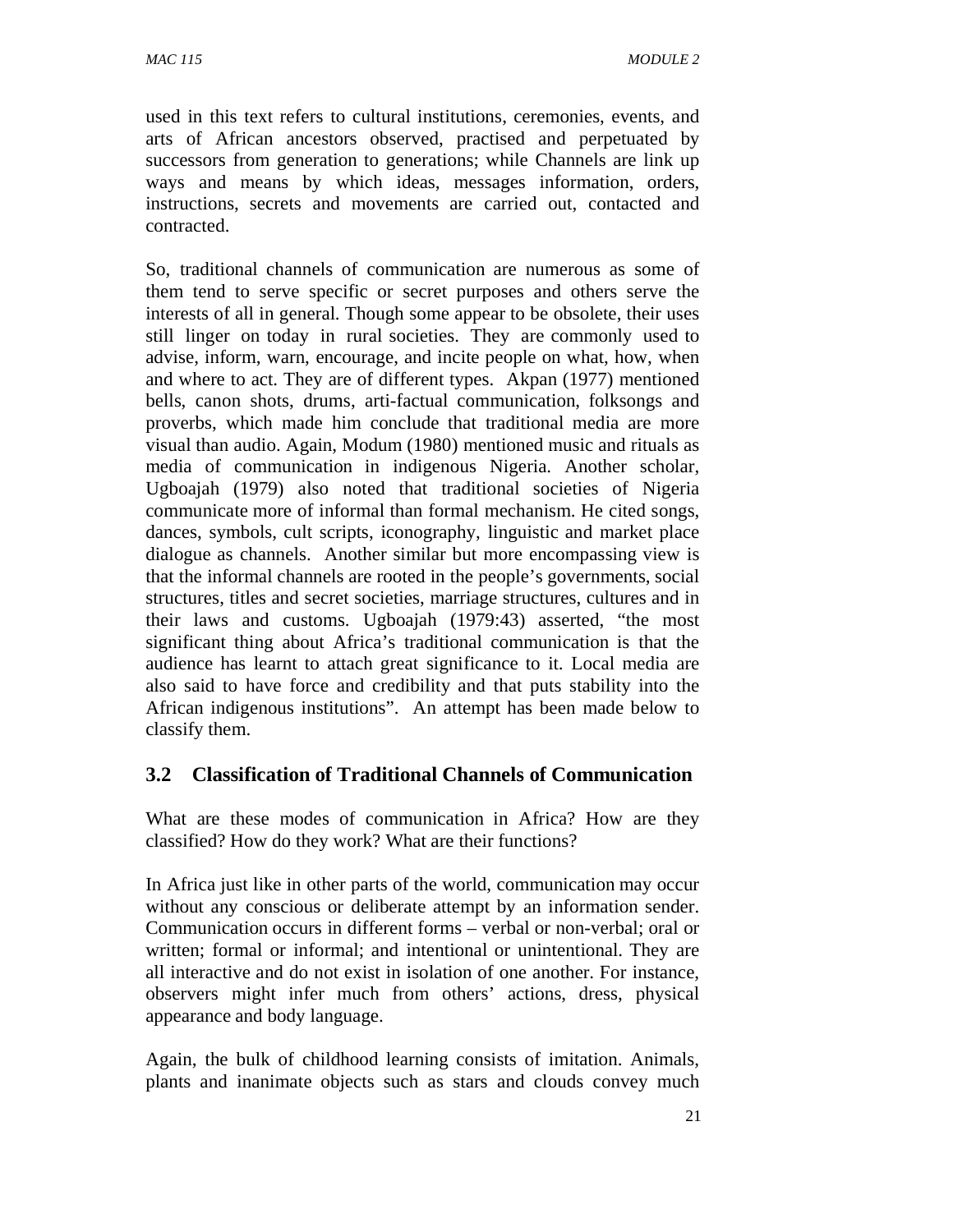information to those able to interpret them. So, the receiver must decode the incoming information against the backdrop of his/her culture and match it with existing knowledge. Hence, culture and existing knowledge have impact on encoding, decoding and matching processes, which could produce noise in the communication channel and results in no two people with a very few exceptions having exactly the same knowledge about anything. This explains why there are problems in neatly defining and classifying African communication systems. Essentially, gradations, overlaps and exceptions abound. According to Ibagere (1994:81), "There has often been some confusion regarding what actually constitutes African traditional media (or, rather, African traditional modes of communication." It should also be noted that changes in technology and organisation make it difficult to draw a firm line separating indigenous from non-indigenous or exogenous communication ... system which existed [in Africa] before the arrival of mass media and formally organised bureaucratic system (Wang 1982:3) cited in (Wang and Dissanayake, 1984).

Furthermore, a Nigerian communication scholar, Nwuneli (1983) asserted that the traditional channels of communication in the rural areas of Nigeria (and other parts of Africa) are well organised and purpose oriented. In addition to these, differentiation could be made between the process of information dissemination and the channels through which information are disseminated in the rural communities of Nigeria. In order to justify this assertion of the possibility of differentiating between the process of information dissemination and the traditional channels through which information are disseminated, he presented a model for traditional media of communication in which he made distinctions between the hardware and the software of communication in the traditional communication process.

| <b>Source</b>            | <b>Channels</b>   | <b>Destination</b> | <b>Feedback</b> |
|--------------------------|-------------------|--------------------|-----------------|
| Emirs                    | <b>Speeches</b>   | Audience           | Feedback        |
| Chiefs                   | <b>Town Crier</b> |                    |                 |
| Obas                     | Horseman          |                    |                 |
| Elders                   | <b>Bells</b>      |                    |                 |
| <b>Other Authorities</b> | <b>Drums</b>      |                    |                 |
|                          | Gong              |                    |                 |
|                          | Etc.              |                    |                 |

22 So, since "traditional communication processes and elements vary from one society to another" (Akpabio, 2003:9), a neat classification of the indigenous modes and channels of communication in Africa is a tall order; and marginalisation of modes and channels is not deliberate, but a function of the person classifying them. Although, it is a tall order,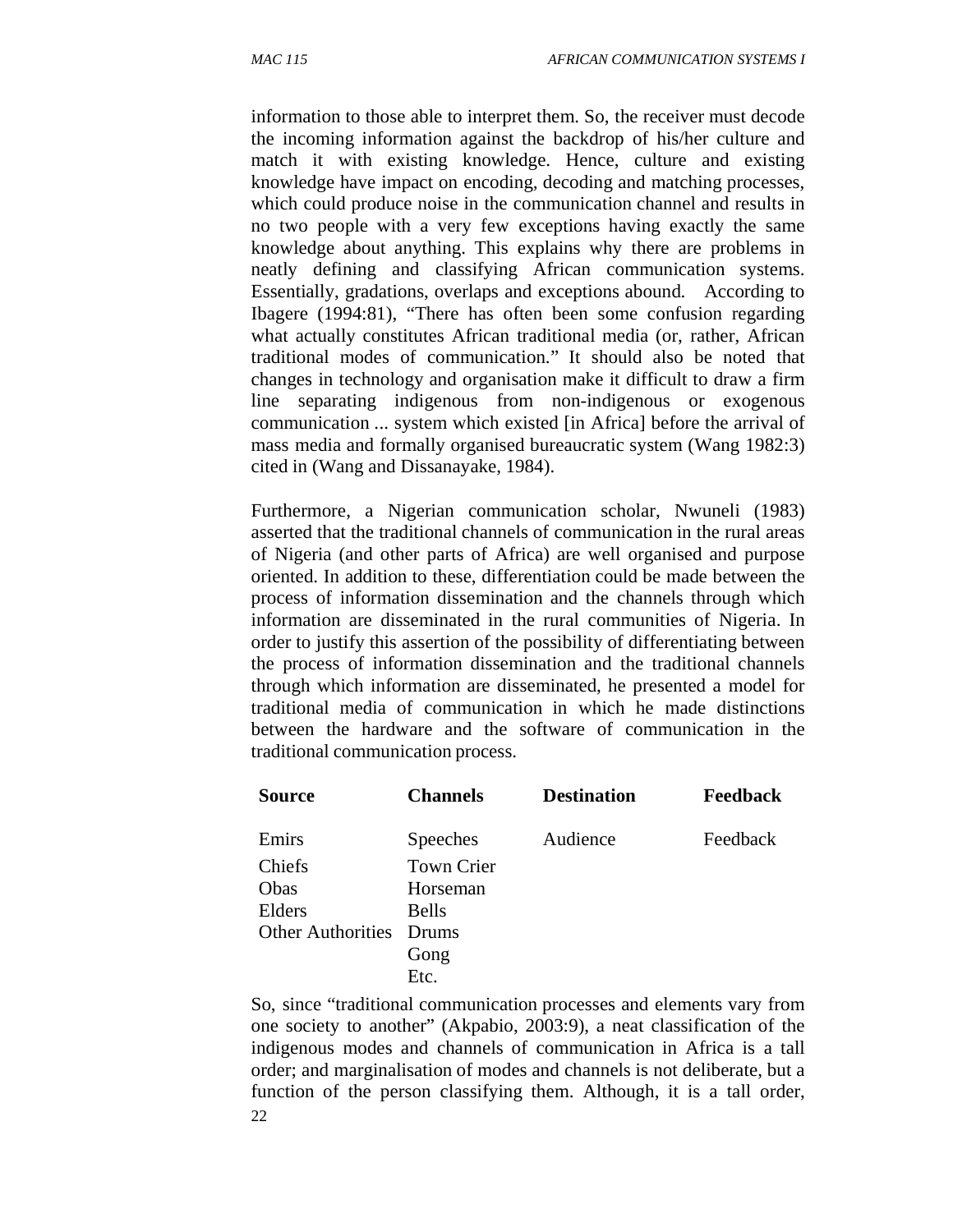various authors have made various attempts.

Doob (1966:vii-xiv) based on the process of communication explained that:

… people are exposed to a communication whose communicator (i) seeks to achieve a goal or a set of goals (ii) through a medium or media (iii, iv) at a particular site (v) in spite of certain restrictions (vi) by means of a message (vii) that reaches them in a specified mood (viii). Subsequently what follows are perception  $(ix)$  reactions  $(x)$ , changes  $(xi)$ and Feed back (xii)

Hence, he isolated twelve variables: communicator; goal; basic media; extending media; site; restrictions; communication (content/messages); mood; perception; reactions; changes; and feedback. Essentially, Doob (1966) described a cyclical process represented in figure 1.



Source: Adapted from Doob, Leonard W. (1966) *Communication in Africa: A Search for Boundaries.* New Haven, Connecticut: Yale University Press p. xiv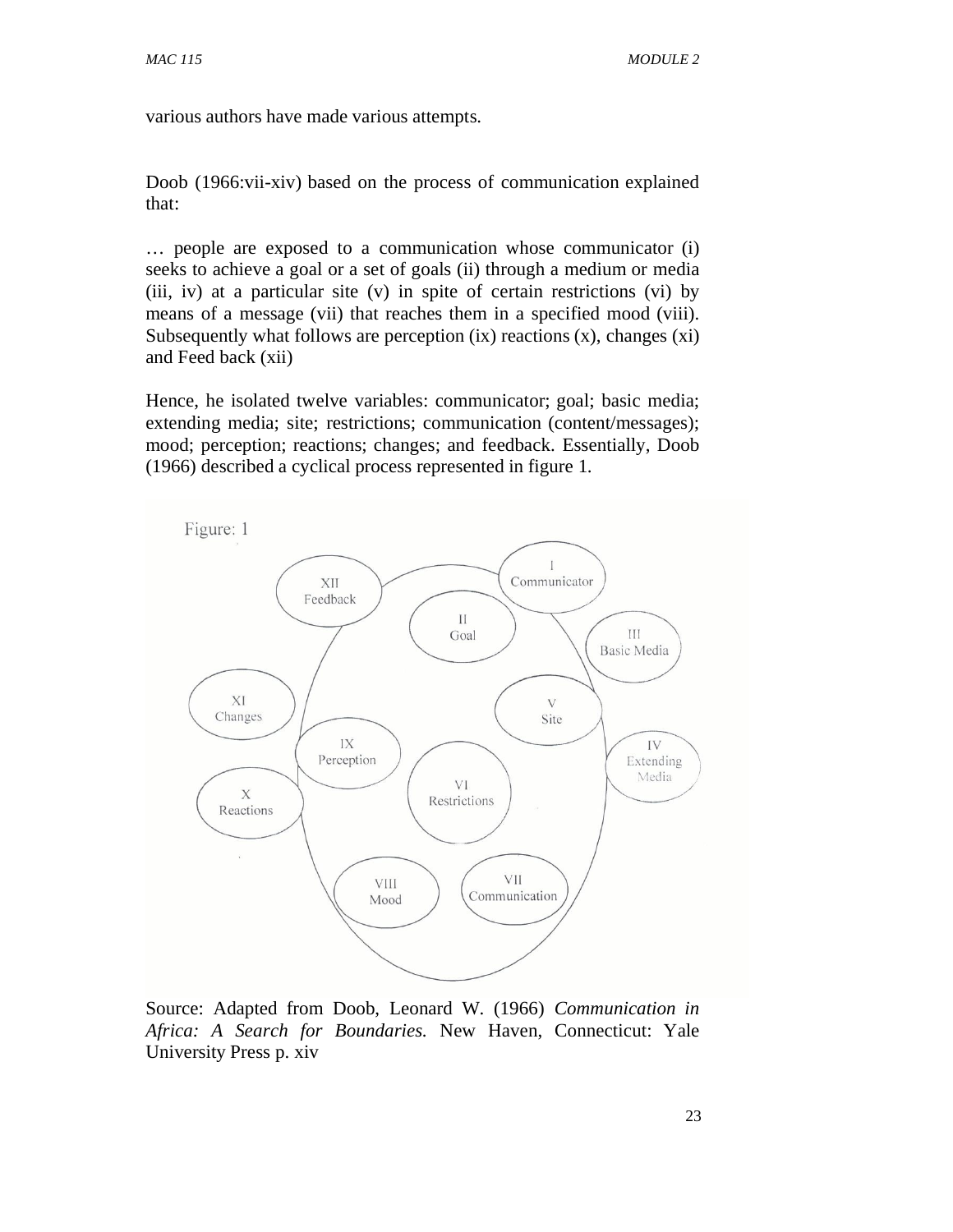#### A Nigerian scholar Omu (1978:1) stated that:

The agencies of public communication may be conveniently classified into two groups – the oral communication or informal transference media and the organised communication or formal transference media. The media in the first operated through informal contacts between individuals and persons and essentially did not go beyond the circulation or dissemination of rumours and unofficial information…the second category … was concerned with the more systematised dissemination of information not between persons but between the government and the people …the tools employed were recognised officials and recognisable sounds, signs and symbols

Buttressing the classification of Omu (1978), Wilson and Unoh (1991) stated that in looking at the roles oral forms of communication play in the indigenous communication network, it is easy to infer that among the various ethnic groups in Nigeria, communication was more informal than the formal mechanism.

In his study, another Nigerian scholar Oreh (1980) divided local media into several categories – interpersonal, face-to-face type of communication; a broader level inter-group communication and communication at the mass level. He said verbal or non-verbal communication would be used in each of the communication levels depending on the type, which ensures message fidelity. So, some of the types are verbal or oral and the channel is speech which is the use of human mouths including all sounds made with the human mouth that involves the use of spoken word; and non-verbal that uses body language as channels.

Similarly, another Nigerian scholar, examining the different methods in which communication is most notably carried out in the African traditional social system, noted that communication modes are determined by the biological senses of man, and employed in view of the face-to-face relationship, they are, therefore classified into three main groups, the verbal mode, the non-verbal mode, and esoteric mode (Ibagere, 1994:83)

Verbal mode according to Ibagere (1994) includes spoken language; songs; and poetry, chants and incantations. The non-verbal mode, includes body language; symbolography; dance; music including its hardwares (idiophone, membranophone, chordophone, aerophone, and xylophone). Finally, the esoteric mode incorporates all other modes. They include dreams; divination and telepathy.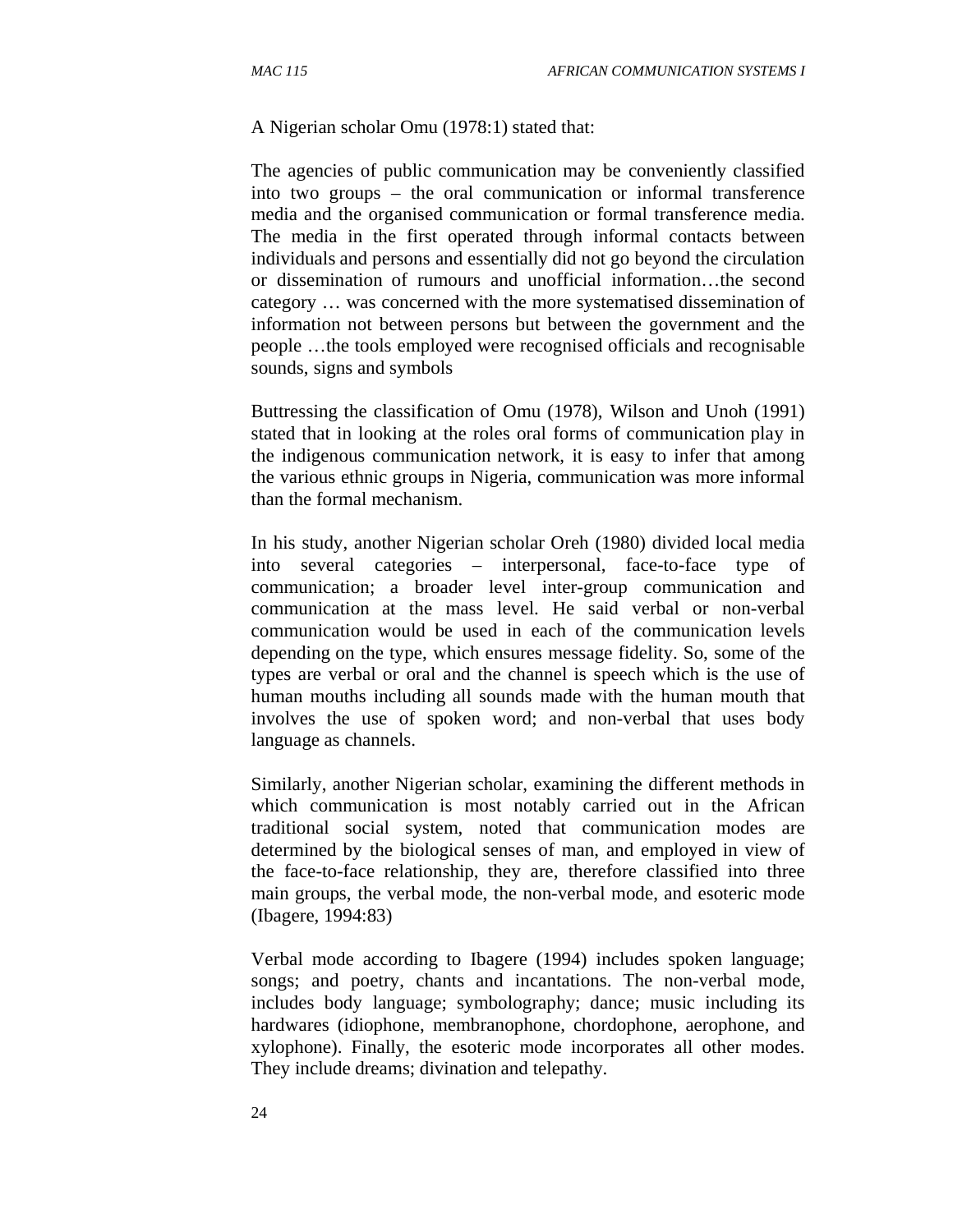Another Nigerian scholar, Wilson (1998) based on his observation in two Nigerian States – Akwa-Ibom and Cross River came up with classes which he opined, that others scholars can contest, but stressed that they provide insights and approximation on the subject. He did not agree with Doob (1966), Oreh (1980), or Ibagere (1994), but attempted grouping into classes the various modes of communication observed in the aforementioned States. He identified six classes – Instrumental, Demonstrative, Iconographic; Extra-Mundane; Visual, and Institutional. Below in Table 1, is a graphic representation adapted from Wilson (1998:27), but slightly modified with the heading – classes, hardwares and channels/instruments adapted from Ibagere (1994) classification.

| <b>Classes</b>                | Hardware        | <b>Channels/Instruments</b>         |  |  |
|-------------------------------|-----------------|-------------------------------------|--|--|
| A. Instrumental               | Idiophones      | Wooden drum, Woodblock              |  |  |
|                               |                 | ritual rattle, Bell, Metal          |  |  |
|                               |                 | gong, Akankang, Ekere,              |  |  |
|                               |                 | Xvlophone Hand Shakers Pot          |  |  |
|                               | Membraneophones | Skin drum                           |  |  |
|                               | Aerophones      | Whistle, Deer horn,<br><b>Ivory</b> |  |  |
|                               |                 | tusk, Reed pipe                     |  |  |
|                               | Symbolography   | Decorated bamboo<br>rino,           |  |  |
|                               |                 | Nsibidi,                            |  |  |
| <b>B. Demonstrative Music</b> |                 | Songs, Choraland                    |  |  |
|                               |                 | <b>Entertainment Music</b>          |  |  |
|                               | Signal          | Cannon<br>shots, gun                |  |  |
|                               |                 | shots, Whistle call, Camp           |  |  |
| C. Iconograhpic               | Objectified     | Charcoal, White dove, Kolanut,      |  |  |
|                               |                 | Cow tail, White clay, Egg,          |  |  |
|                               |                 | Feather, Calabash, Beads,           |  |  |
|                               |                 | Limb bones. Drinking gourds.        |  |  |
|                               | Floral          | Young unopened palm frond,          |  |  |
|                               |                 | Okon<br>tree, Nsei, Nyama,          |  |  |
|                               |                 | Mimosa. Palm stems                  |  |  |
| D.                            | Incantatory     | Ritual, Libation, Vision            |  |  |
| <b>Extra-Mundane</b>          |                 |                                     |  |  |
|                               | Graphic         | Obituary, In memoriam notices       |  |  |
| E. Visual                     | Colour          | White cloth, Red<br>cloth,          |  |  |
|                               |                 | <b>Black cloth</b>                  |  |  |
|                               | Appearance      | Dressing, Hairstyle                 |  |  |
| <b>F.</b> Institutional       | Social          | Marriage, Chieftaincy               |  |  |
|                               | Spiritual       | Shrine, Masquerade                  |  |  |

*Source: Wilson, D. (1998) "A Taxonomy of Traditional Media in Africa" in Ansu-Kyeremeh Kwasi* 

*Note: The first row with tint background (classes, hardware and channels/instruments) is this writer's idea.*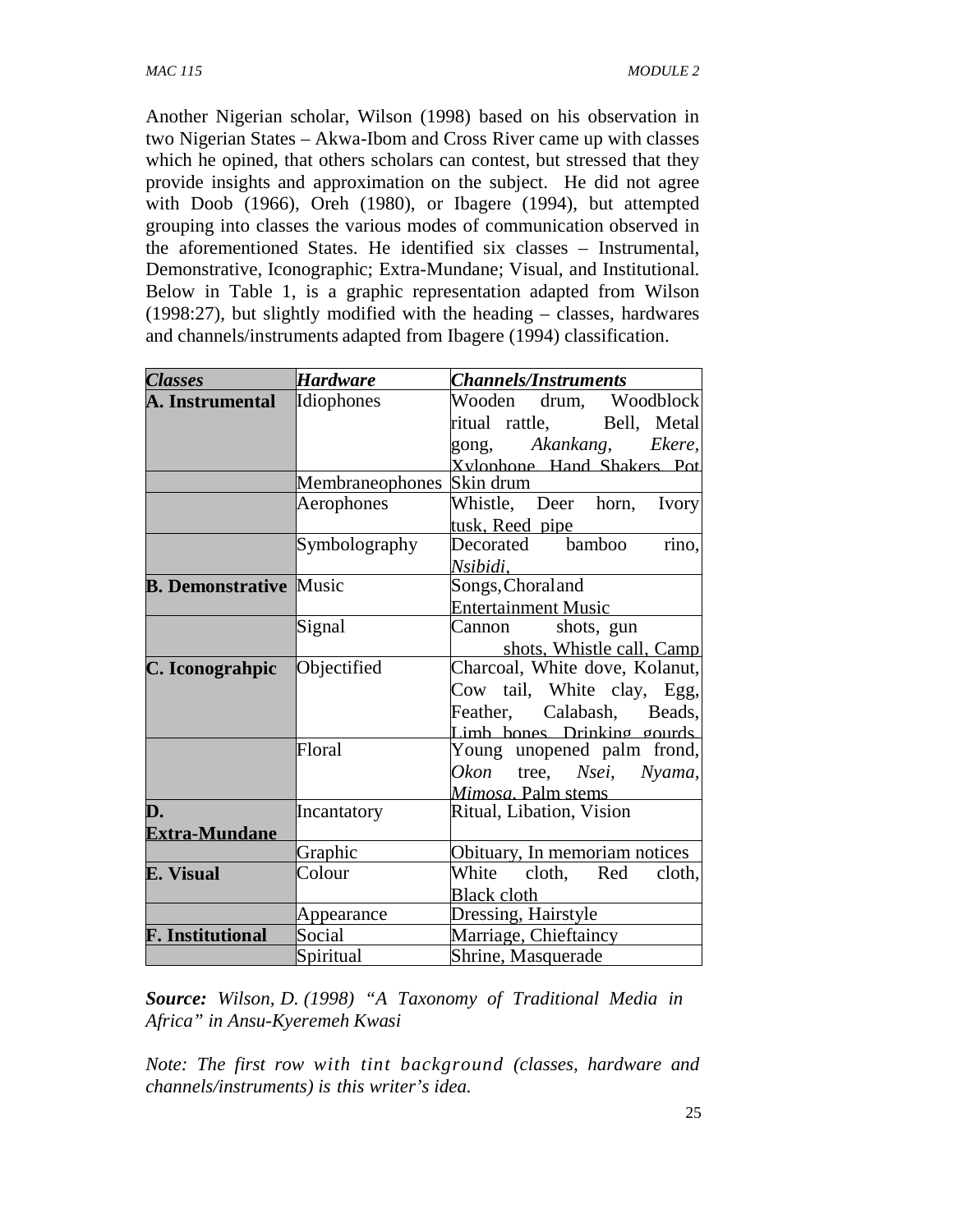Furthermore, a Ghanaian scholar, Ansu-Kyeremeh (1998: 185-187), in looking at intra-village patterns of communication, said that it involves venue-oriented communication; events as communication modes; games as communication; and performance-oriented communication.

A Nigerian scholar, Akpabio (2003), while synthesising the classification of Doob (1966), Wilson (1998) and Ansu-Kyeremeh (1998), came up with ten classes.

- 1. Instrumental communication
- 2. Demonstrative communication
- 3. Iconographic communication
- 4. Extra-mundane communication
- 5. Visual communication
- 6. Institutional communication
- 7. Venue-oriented communication, structure and features
- 8. Myths and legends
- 9. Names as communication
- 10. Folktales and proverbs

He credited Wilson (1998) with the first six categories; accommodates the thinking of Doob (1966) and Ansu-Kyeremeh (1998) in the seventh category; and added the last three.

This author wrapping up the classification of these scholars - Doob (1966); Oreh (1980); Ibagere (1994); Wilson (1998); Ansu-Kyeremeh (1998); and Akpabio (2003) in this area of communication, would adopt Akpabio (2003) classification with slight modifications to folktales and proverbs as a category and include two more classes - verbal and non-verbal based on Ibagere (1994) but retaining only those channels in the verbal and non-verbal class that Akpabio (2003) did not include in other modes under his classification i.e. spoken and body language. Also Ibagere (1994) esoteric modes would be discussed under Akpabio (2003) Extra-mundane mode. This author also adds natural phenomena based on her observation as a class of African communication modes. So her classification is as follows:

- 2. Verbal (spoken language) and non-verbal (body language) communication
- 3. Visual channels
- 4. Iconographic channels
- 5. Instrumental channels
- 6. Demonstrative channels
- 7. Extramundane channels
- 8. Institutional channels
- 26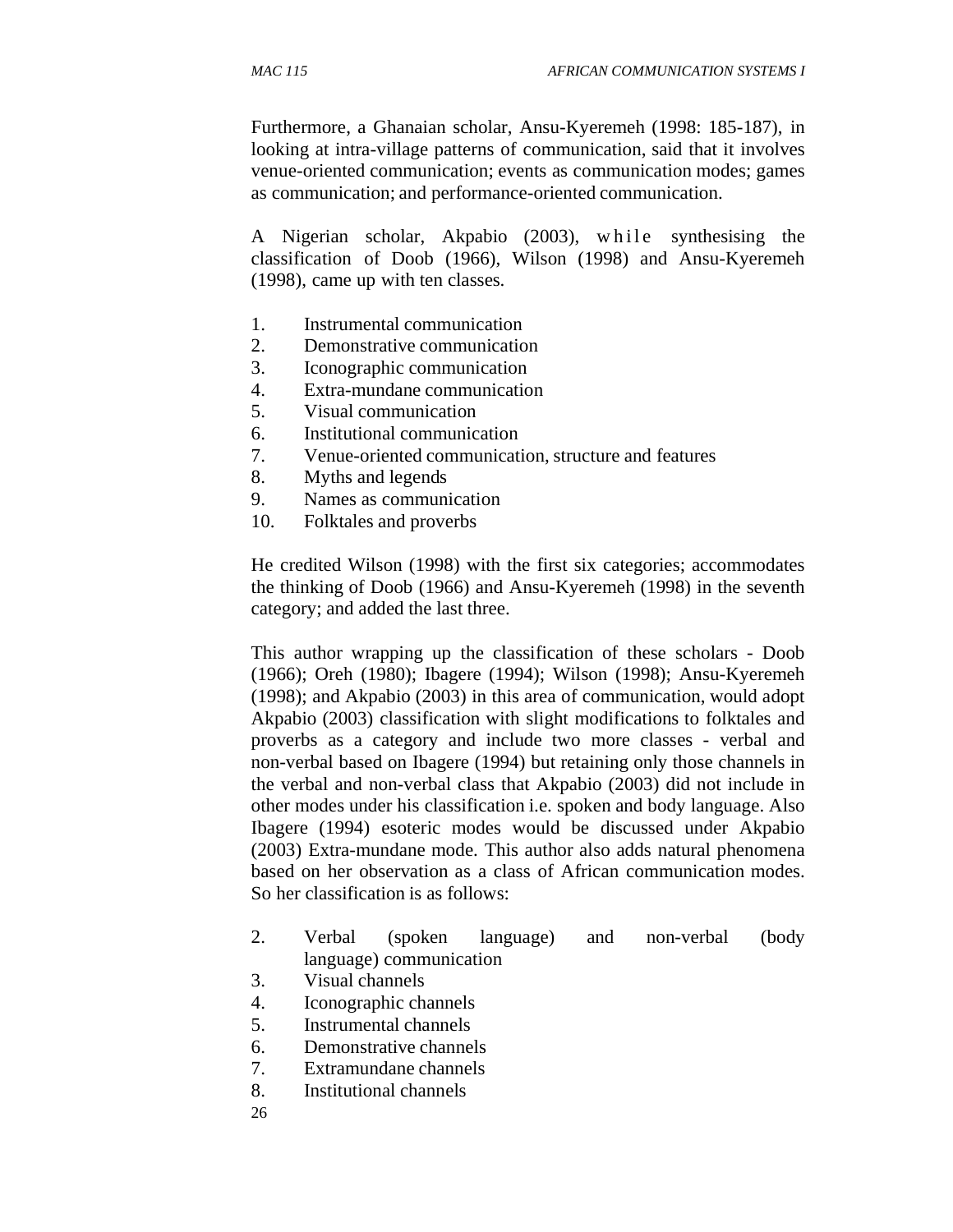- 9. Venue-oriented channels
- 10. Myths and legends
- 11 Names as communication
- 12 Folktales, proverbs, and parables
- 13 Natural phenomena

### **4.0 CONCLUSION**

From the above discussion, it is evident that no classification is right or wrong. As far as there are many scholars of African communication, their cultures, observations, and experiences would impact on their classification; and so there would be sundry classifications of African communication modes. However, this does not discount the fact that the classification attempt made by this author would enhance our understanding of the traditional modes of communication in Africa.

## **5.0 SUMMARY**

This module set out to classify the modes of African communication forms, with the aim of grouping them for ease of excursion. From the discussion so far, the various traditional sources and channels of communication and opinion formation have been modestly identified.

### **SELF-ASSESSMENT EXERCISE**

- 1. List the classes of traditional communication proposed by this author.
- 2. List four hardware of instrumental communication.

## **6.0 TUTOR-MARKED ASSIGNMENT**

- 1. Discuss five characteristics of African communication systems.
- 2. List four similarities between African communication systems and mass communication.
- 3. Discuss two of the similarities between African communication systems and mass communication

### **7.0 REFERENCES/FURTHER READING**

- Akpabio, E (2003). *African Communication Systems: An Introductory Text*. Lagos: BPrint Publications.
- Akpan, M. (1977). "Symbolism in the Communication Environment of the Village" *Unilag Communication Review* Vol 1 Nos 213.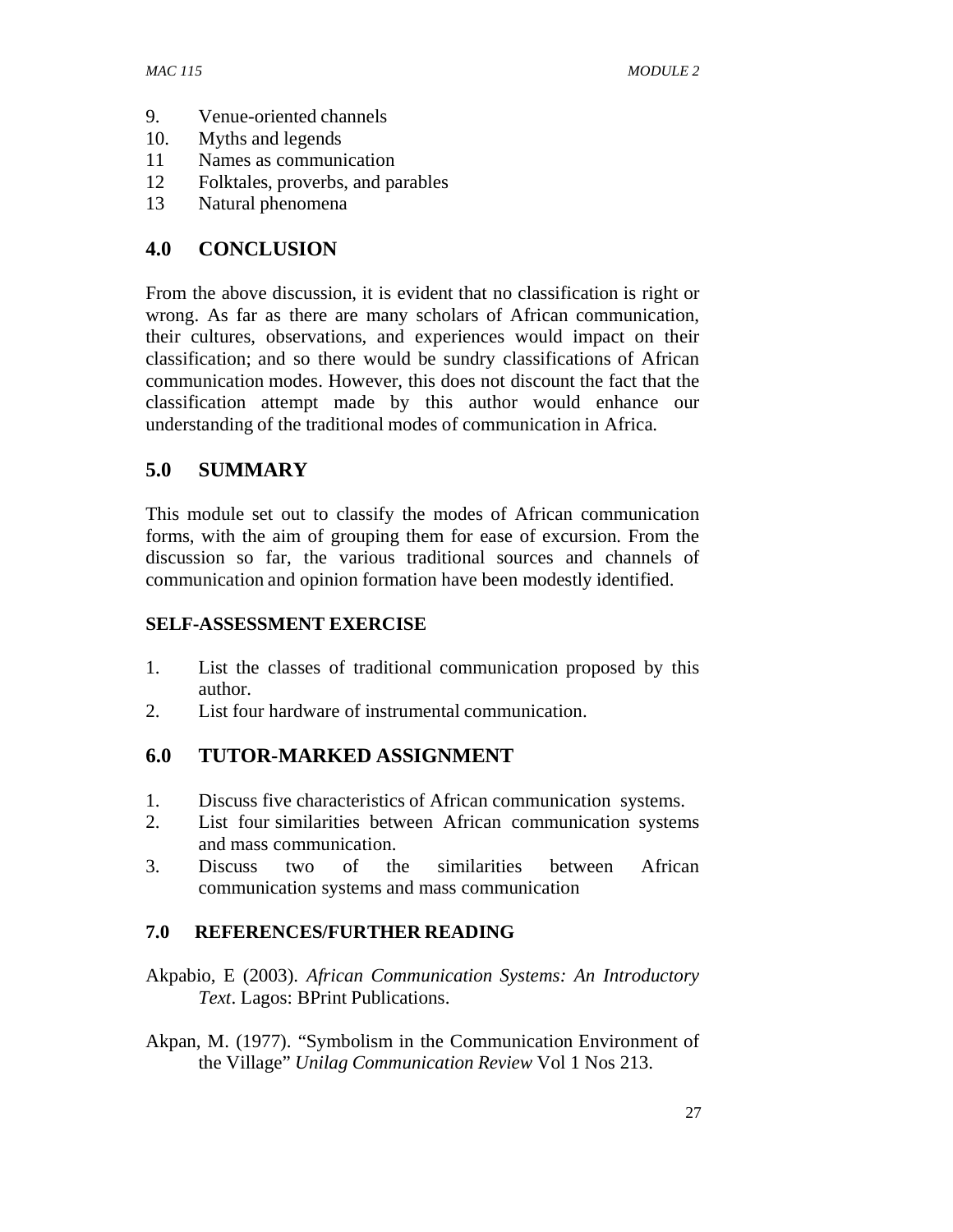- Ansu-Kyeremeh, Kwasi (1998). "Indigenous Communication Systems: A Conceptual Framework" in Ansu-Kyeremeh Kwasi (ed) (1998) *Perspectives on Indigenous Communication in Africa: Theory and Application* Vol. 2 Legon, Ghana: School of Communication Studies Printing Press.
- Doob, Leornard W. (1966). *Communication in Africa: A search for Boundaries* New Haven, Connecticut: Yale University Press.
- Modum, E.P. (1980). "God as Guests: Music and Festivals in African Traditional Societies" C*ommunication Year Book* Vol 3.
- Ibagere, E. (1994). "Taxonomy of African Traditional Modes of Communication" in Tosanwumi, J. and Ekwuazu, H. (eds.) (1994) *Mass Communication: A Basic Text,* Ibadan: Caltop Publishers.
- Nwuneli, O. (1983). "Traditional Channels of Communication" *Journal of Language and Communication* Vol. 2/3.
- Omu, F. (1978). *Press and Politics in Nigeria 1880-1937* London: Longman.
- Oreh, O. O. (1980). *Reading in African Humanities: African Cultural Development* Enugu: Fourth Dimension Publishing Co.
- Ugboajah, F. O. (1979). 'Developing Indigenous Communication in Nigeria" *Journal of Communication* Vol. 29, N0.4.
- Ugboajah, F. O. (1981). "Traditional–Urban Media Model: Stock Taking for African Development" in Wilson, D. and Unoh, S. (1991) "A Survey of Traditional and Modern Mass Communication Media in Oil Calabar" in Unoh, S. (ed.) (1991) *Topical Issues in Communication Arts Vol. II.*  Uyo: Business Press Limited*.*
- Wang, G. and Dissanayake, W. (eds.) (1984). "Indigenous Communication Systems: A Conceptual Framework" in Ansu- Kyeremeh, K. (ed.) (1984) *Indigenous Communication in Africa: Theory and Application* Vol.2 Legon, Ghana: School of Communication Studies Printing Press.
- Wilson, D. (1998). "A Taxonomy of Traditional Media in Africa" in *Perspectives on Indigenous Communication in Africa: Theory and Application* in Ansu-Kyeremeh Kwasi (ed) (1998)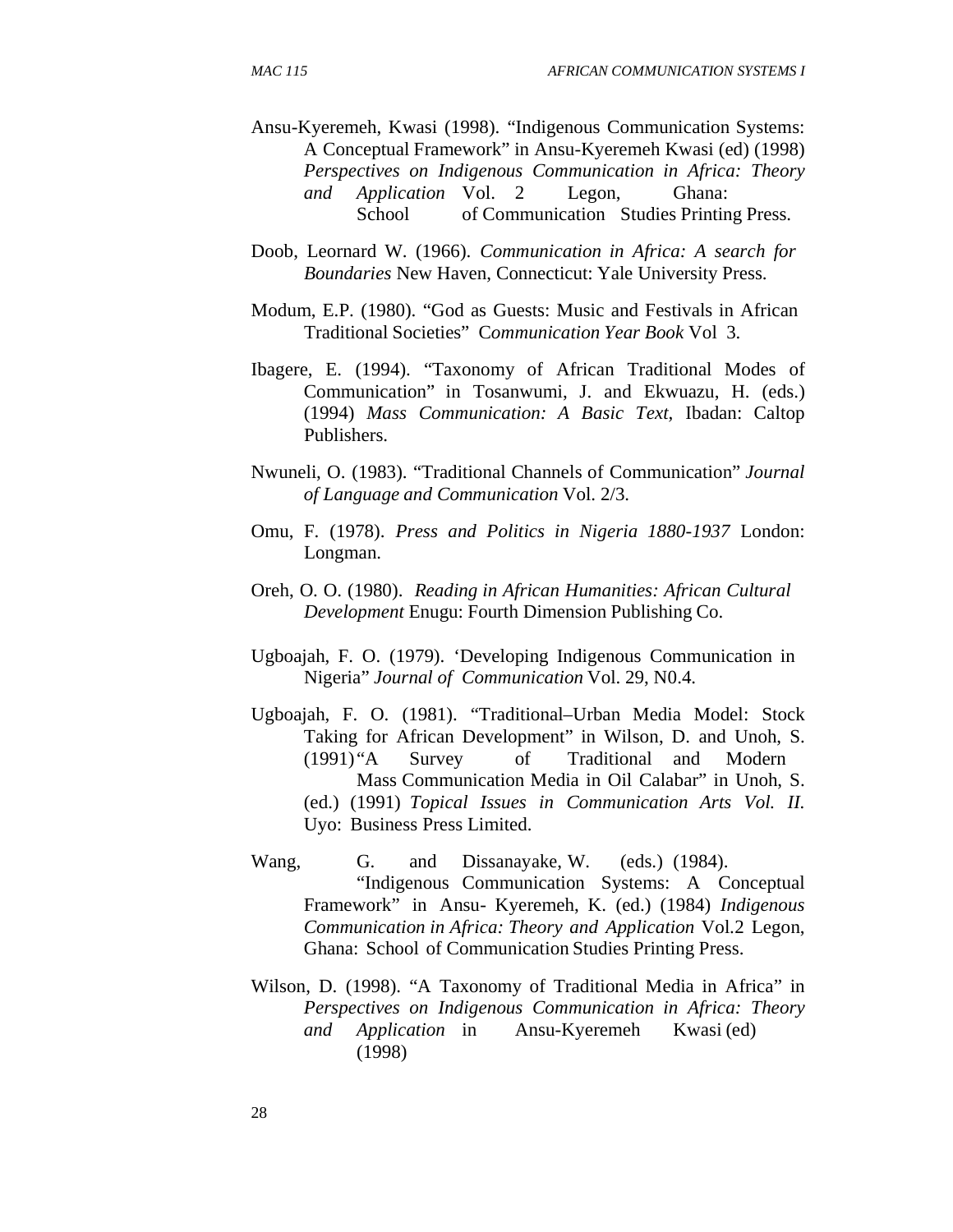*Perspectives on Indigenous Communication in Africa: Theory and Application* Vol. 2 Legon, Ghana:<br>School of Communication Studies Printing of Communication Studies Printing Press.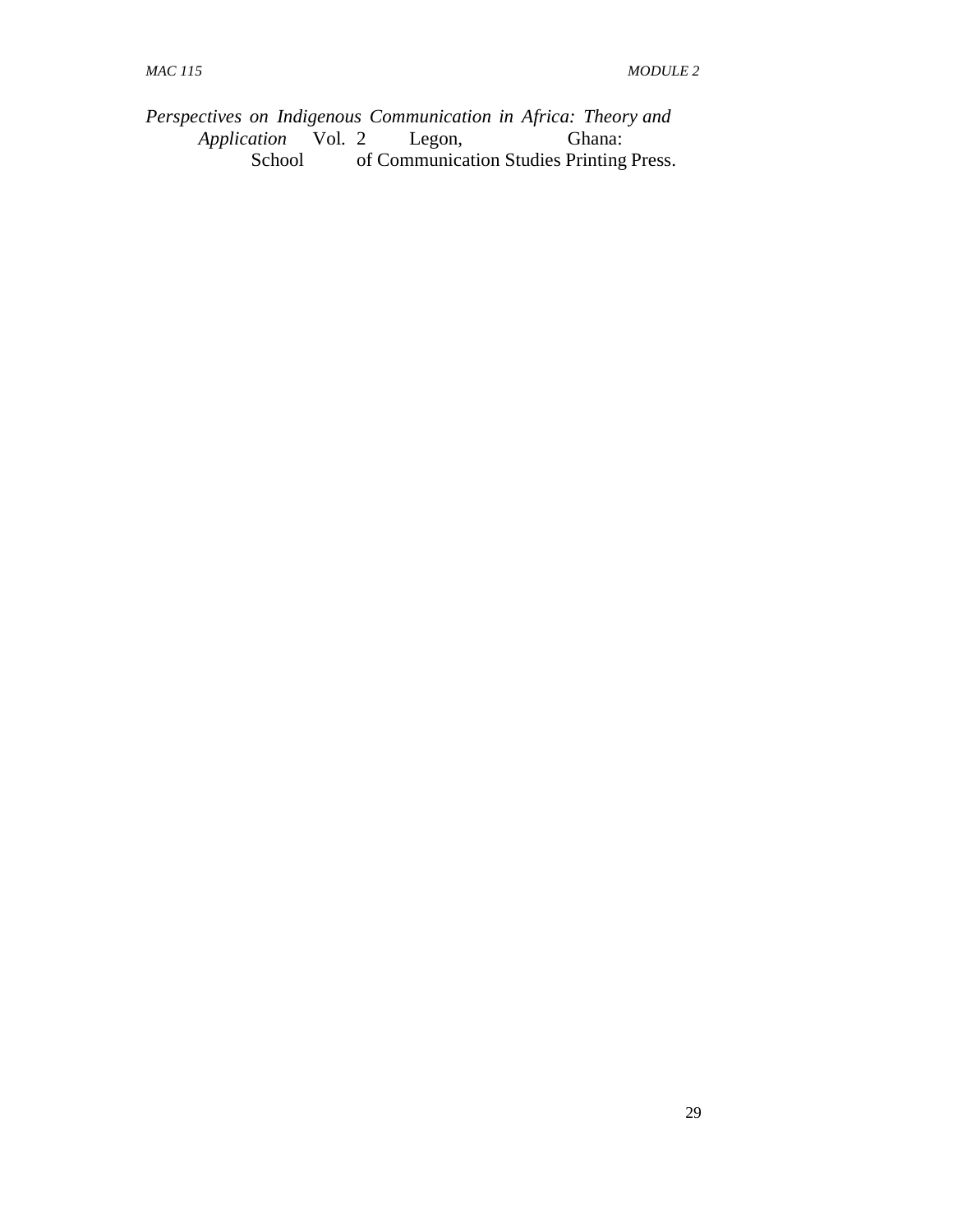# **UNIT 2 VERBAL AND NON-VERBAL COMMUNICATION**

#### **CONTENTS**

- 1.0 Introduction
- 2.0 Objectives
- 3.0 Main Content
	- 3.1 Verbal Communication
	- 3.2 Channels of Verbal Communication
		- 3.2.1 Spoken Language
		- 3.2.2 Characteristics of Language
	- 3.3 Sign Language Communication
	- 3.4 Non-Verbal Communication
	- 3.5 Channels of Non-Verbal Communication
		- 3.5.1 Body Language or Gestural Communication
		- 3.5.2 Communicating with Parts of the Face and Other Parts of Human Body
- 4.0 Conclusion
- 5.0 Summary
- 6.0 Self-Assessment Exercise
- 7.0 Tutor-Marked Assignment
- 8.0 References/Further Reading

## **1.0 INTRODUCTION**

In this unit, verbal and non-verbal modes of communication are examined.

### **2.0 OBJECTIVES**

At the end of this unit, you should be able to:

- define verbal communication
- outline the channels of verbal communication
- define non-verbal communication
- outline the channels of non-verbal communication.

### **3.0 MAIN CONTENT**

### **3.1 Verbal Communication**

30 Verbal communication refers to direct contacts and actions or words of mouth. People communicate through discussions and songs as needs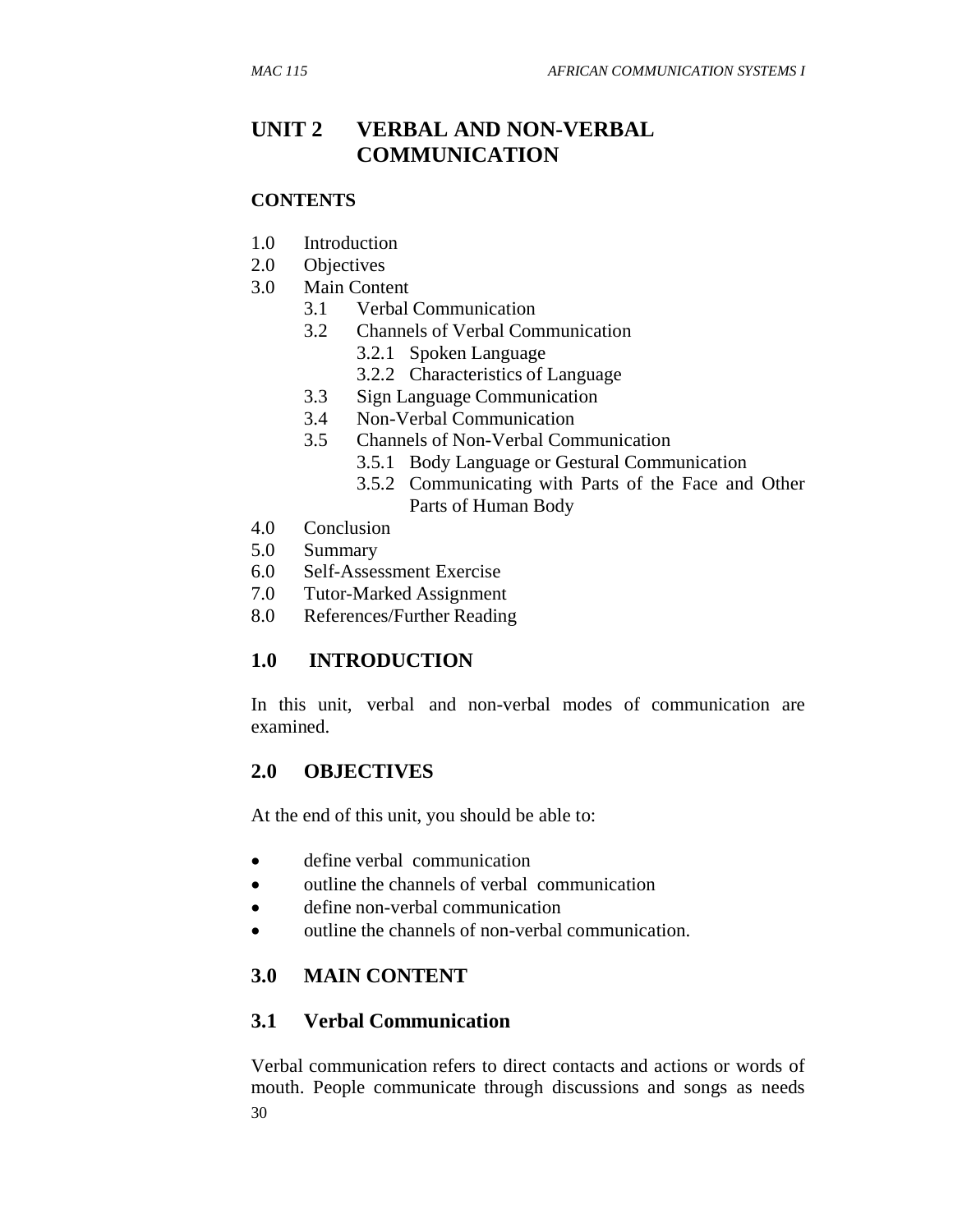arise. By this mode, people meet face to face to discuss, decide and act. It is practised in almost all affairs of life from age to age. Since, most of the various ethnic groups in Nigeria were basically non-literate, oral forms of communication played a significant role in their indigenous communication network. It offers them opportunities for finding peaceful solutions to problems of life. It encourages and promotes socialization, peace and harmony among individuals, groups and societies.

In many places, the most important channel for the circulation of news (information) is the word of mouth i.e. verbal communication. Oreh (1980) divided verbal communication, into three main groups. The first, which is spoken communication – consists of simple statements, proverbs and riddles and narrative. The second group narratives – folktales (folktale characters or folktales which contain both animals, human and superhuman characters); and the third, mythology, and legends.

Further looking at the verbal mode, Wilson and Unoh (1991:23) stated, "[verbal] communication is an activity that is common to all cultures except in those cultures (if any) without a language." It uses the human mouth, including all the sounds made with the mouth as they relate to spoken word. Ibagere (1994) listed the following forms as verbal modes – spoken language; song; poetry, chant and incantations. Song, poetry, chant and incantations are discussed under demonstratives. So, spoken language is discussed below.

## **3.2 Channels of Verbal Communication**

## **3.2.1 Spoken Language**

Language is a set of arbitrary symbols, matched with meaning and used by a group of people for communication. So, spoken language is commonly referred to as word of mouth and used for everyday conversation. It is easy to relate to most common and most used of all traditional modes of communication. According to Ibagere (1994:84): Since it is the most common mode, it is easy to understand and is the first, after body language, to be learnt by a stranger. It is usually employed alone but it could be combined with any other mode, depending on the circumstance [and need]. For example, one could accompany one's speech with music to make the speech more effective, depending on the occasion. However, such combination should be significantly functional in enhancing the creation of the right impact on those who receive the information being passed by the communicator.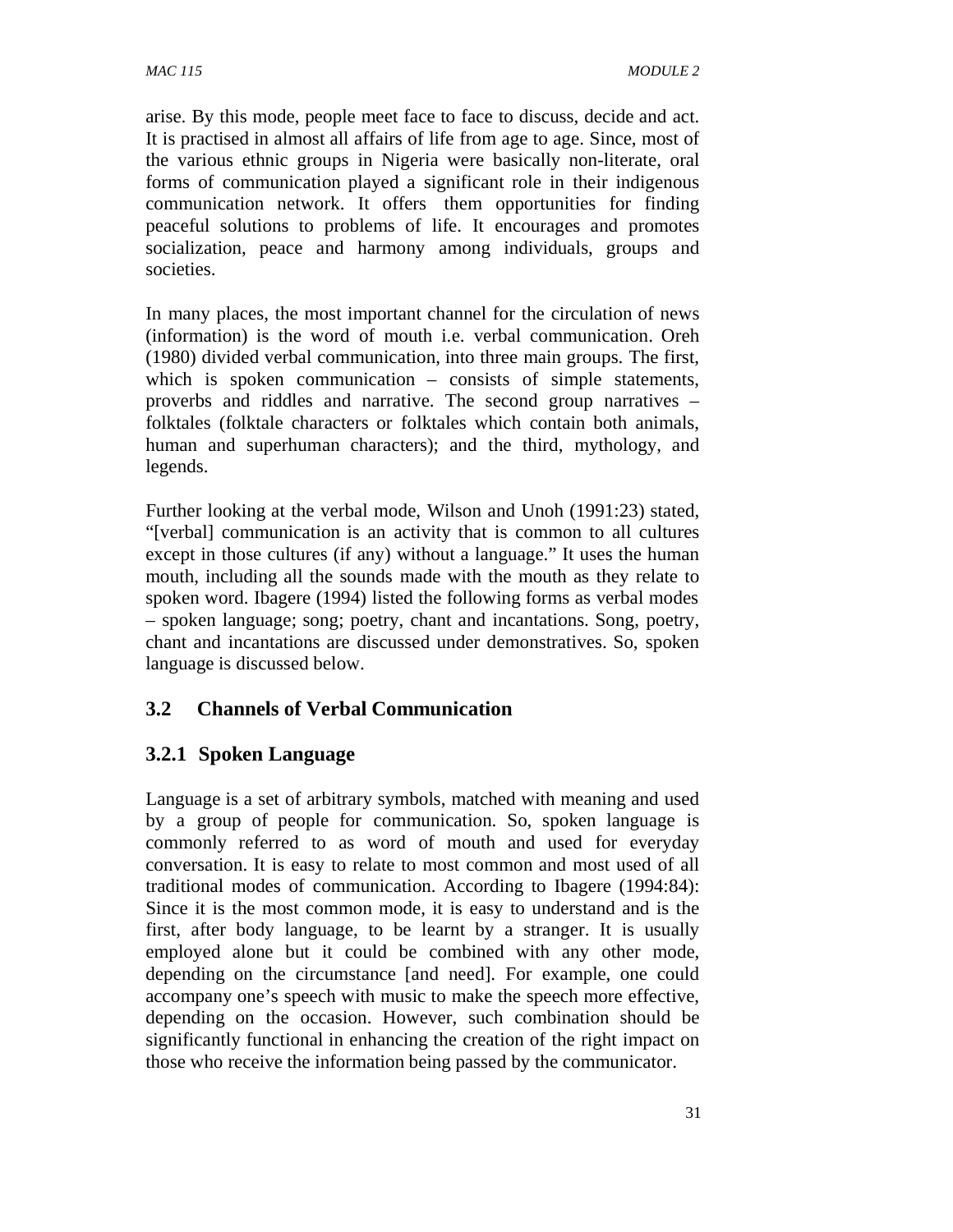Furthermore, language communicates one's cultural area of origin. The tone, intonation and sound production amongst others could reveal the speakers' linguistic group or mother tongue. For instance, some Nigerian speakers of English as second language, through speech communication, reveal their linguistic group i.e. place of origin. A *Hausa* speaker of English language uses /f/ and /p/ phonemes in free variation.

#### **3.2.2 Characteristics of Language**

- It depends on sound for its meaning and the correspondence between sound and meaning is determined by culture (society itself).
- Language is a structured system of symbols i.e. produced based on linguistic rules. It is articulate, systematic and ordered.
- It is creative i.e. there is no limit to which you cannot use human language (you can use it to write plays, tell stories). The limits of human language are unlimited
- Exhibits displacement. Displacement here means the ability to talk about an event that is far away in space and time i.e. you can use language to tell what has already happened.
- It gives us the ability to communicate about "the not here and the not now" (Rothwell, 2000: 91).

Human language has two aspects – the biological and social aspects. This means that man can speak many languages according to his environment and ability to speak.

#### **3.3 Sign Language Communication**

Most channels discussed in the various literatures on African communication system reviewed tend to be partial and fail to recognise some classes of people – the physically challenged. Some are blind, deaf, dumb and lame. At this point, one should consider sign languages (that can be likened to Morse code in Western culture) which is used to communicate with them, for they are part and parcel of the society and are involved in events around them. When and where some other channels exclude them, sign language and natural phenomena are kinder to them. See the module on natural phenomena for details on natural phenomena.

Morse code is an alphabet or code in which letters are represented by a combination of long and short light or sounds and signals. So, Morse code modes may include other signs, marks, long and short light or sounds and signals.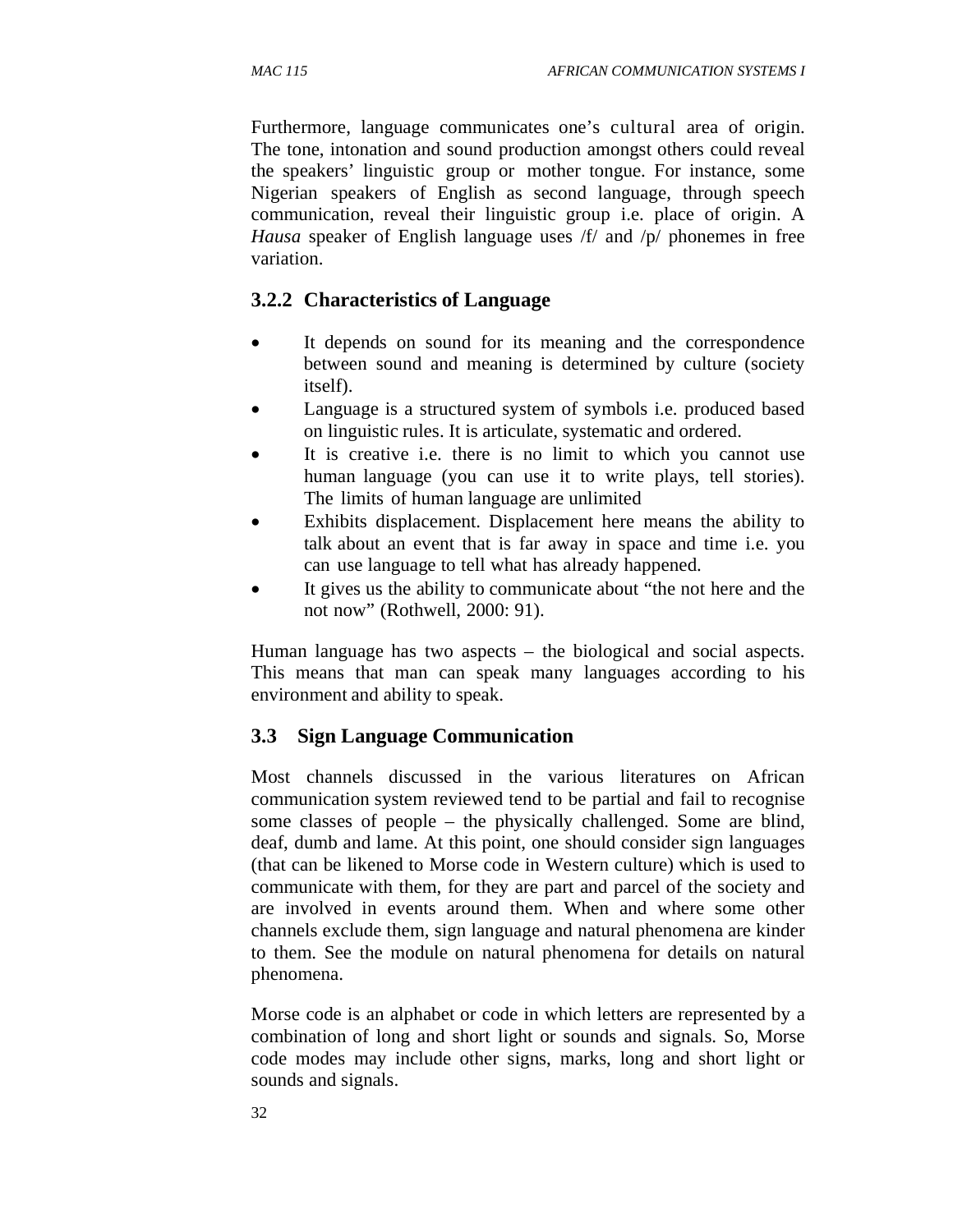According to Rothwell (2000:119) "Sign language is not non-verbal because it possess all the characteristics of language", although used for communication with the physically challenged. It is an aspect of Morse code. Sign language is a traditional channel of communication that is still in use in the modern times. It is shrouded with elements of open secrecies. It is used for normal, deaf, dumb and even the blind people. It is made up of gestures and signs intended for a particular persons and groups or purposes to the exclusion of others. Others may see, hear and touch them, yet they would not understand what is said or shown. They are secret ways of sending and receiving information, messages and guides on what to do, how to, where to and when to do things.

## **3.4 Non-Verbal Communication**

Communication is more than speaking. "Action speaks louder than words". According to Rothwell (2000:119) "Non-verbal communication is sharing meaning with others nonlinguistically." So, it refers to the mode of communication done with the human body and does not involve the use of words.

It involves all such modes of communication, which make use of any device other than the spoken word, song, chant, incantation and other related modes, that make use of the mouth. This does not suggest that different modes cannot be combined for the purpose of a more lucid dissemination of information. So, it should be noted that any of the verbal modes could be combined with the non-verbal mode ( Ibagere,1994).

Ibagere (1994) further classified the non-verbal mode into the following groups: body language, symbolography, dance, music and the hardware of music (idiophone, membranophone, chordophone, aerophone and xylophone).Symbolography would be discussed under visuals; dance and music and music hardwares under instrumental.

So, the main types of non-verbal communication used during transactions include physical appearance, hair; facial expression; and gestural communication. However, some of them (physical appearance, and hair) are discussed under visual communication while the rest are discussed below as communicating with parts of the human body. Essentially, non-verbal communication is multi-channelled, but this unit only discussed body language.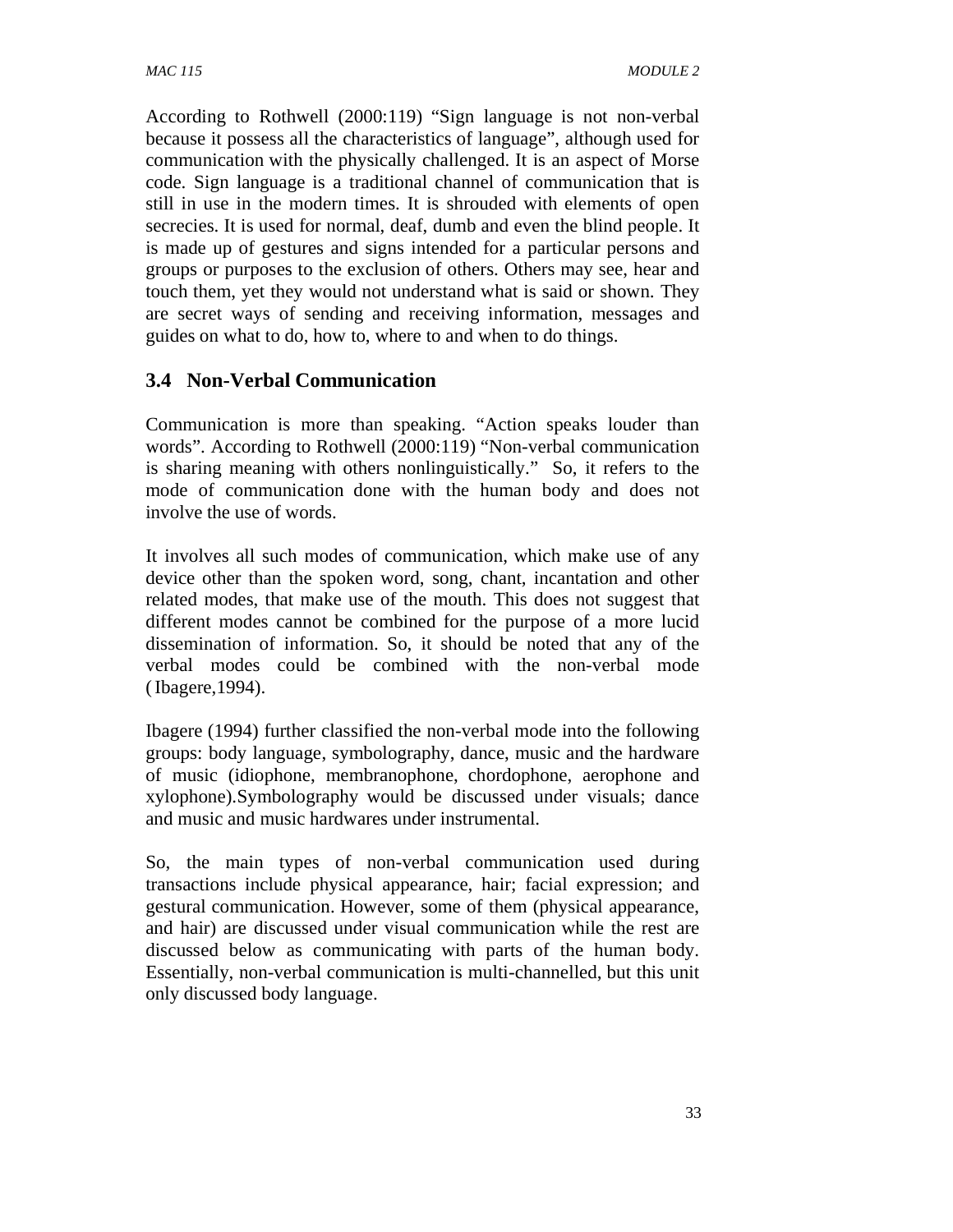## **3.5 Channels of Non-Verbal Communication**

### **3.5.1 Body Language or Gestural Communication**

Body language is not peculiar to Africa, but is commonly used in Africa for communication. Body language refers to all signs and gestures made with any part of the human body for the purpose of communication (Ibagere, 1994). Amali (1990:12) asserted, "these gestures and signs contain and emanate messages with meanings". Essentially, body language involves actions, such as facial contortions, walking and other movements which are used to communicate messages. The particular movements of a person or a people and particular facial expressions and other gestures are used to communicate different messages depending on the circumstance (Ibagere 1994:87).

### **3.5.2 Communicating with Parts of the Face and Other Parts of Human Body**

Parts of the human body such as the face, fingers, eyes, head, nose, and lips constitute media of communication. Below are the various forms.

Facial Communication: The eyes and face are the most immediate cues used to form first impressions

On facial expression, Rothwell (2000:132) stated that "the face is your personal billboard, …it never gets totally hidden". First the face signals specifies emotional states: a smile signals happiness and a frown signals sadness. The universal emotions identified by all cultures from specific expressions are fear, anger, surprise, contempt, disgust, happiness and sadness.

Furthermore, according to Rothwell (2000:131) "eye contact is an important aspect of non-verbal communication. For instance, stress can be measured by how often someone blinks. Thus one non-verbal cue may suggest relaxed demeanour while another non-verbal cue contradicts the observation. This conclusion may be shaky. Eye contact regulates controversial turn taking, communicates involvement and interest, manifests warmth, and establishes connection with others. It can also command attention, or look cold and intimidating." It should be noted however, that the appropriateness of eye contact differs from culture to culture.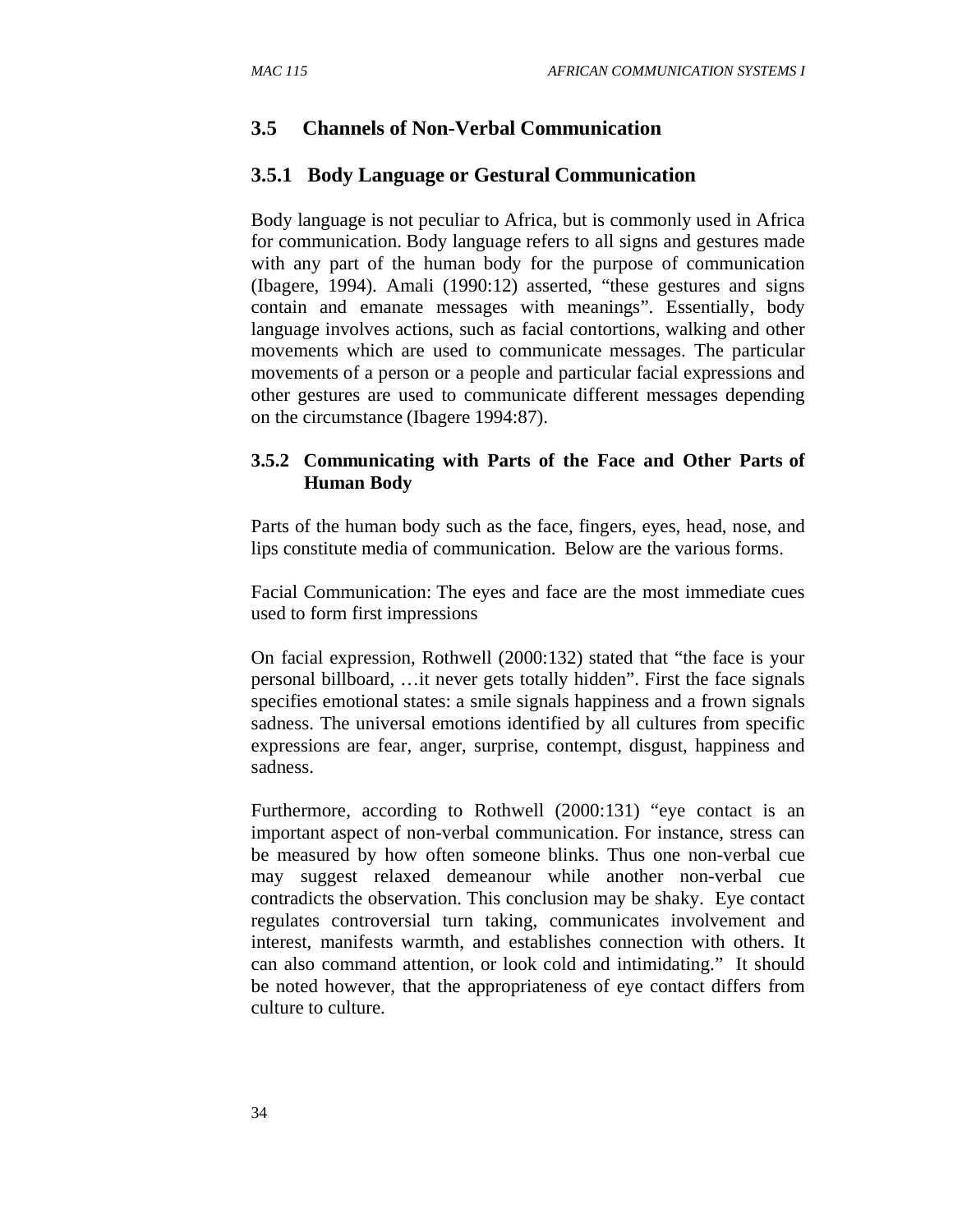Eye contact invites attention and interpersonal communication is quite dependent on eye contact. For instance, blinking or winking or shutting the eyes in a particular way has much and varied messages to pass across to the other person or group.

Touch Communication: Touching skin is an enormously powerful and important communication code. American playwright Tennessee Williams testified to the power of touch when he wrote, "Devils can be driven out of the heart by the touch of a hand on a hand, or a mouth on a mouth". Touch is essential to the expression of love, warmth, intimacy, and concern for others. Misuse of touch can repel, frighten, or anger others. Touch communicates power. Sexual harassment is often an issue of inappropriate, unwanted touch communication, while handshake is most often wanted touch communication and a sign of friendship

(Rothwell, 2000:131).

Voice Communication: Voice is second only to face in communicating emotions. Voice communicates information about age, sex, socioeconomic status, ethnicity, and regional background. Vocal cues (paralanguage) are divided into three. They are vocal characteristics (laughing, yelling, moaning, crying, whining, belching); vocal qualifiers (Volume, tone, pitch, resonance, rhythm, rate); and vocal segregates (uh-hum, uh, mm-hmm, oooh, shh). This also obtains in Africa. According to Ogwezzy (1999) groaning, coughing or croaking the voice is generally a warning against a person or his utterances and or actions; and sometimes a sign of slight.

On voice speech, a whispering soft voice may indicate speech anxiety when it occurs in front of a large audience, a flat, monotone voice can induce sleep in listeners, while speaking at hyperspeed may communicate nervousness and excitement. Listeners prefer a speaking rate that approximates their own speech pattenr. However, there are cultural differences regarding vocal communication. The arabs speak very loudly because it connotes strength and sincerity; Israelis, view high volume as a sign of strong beliefs on an issue; Germans, assumes a commanding tone that projects authority and self confidence; and Thailand, Japan & Philippines, tend to speak very soft, almost in a whisper. This connotes good manners and education. Laughing signals joy in Japan, but laughing often camouflages displeasure, anger, embarrassment and sorrow. (Rothwell, 2000:131). Ogwezzy (1999) agrees with Rothwell (2000). He stated that in Africa, ladies are expected to speak in soft tones, while men are to speak in a commanding tone like the Germans to projects authority and self confidence. Again, when people are angry, they speak in very high tone, and when someone is in danger, the voice could also disseminate such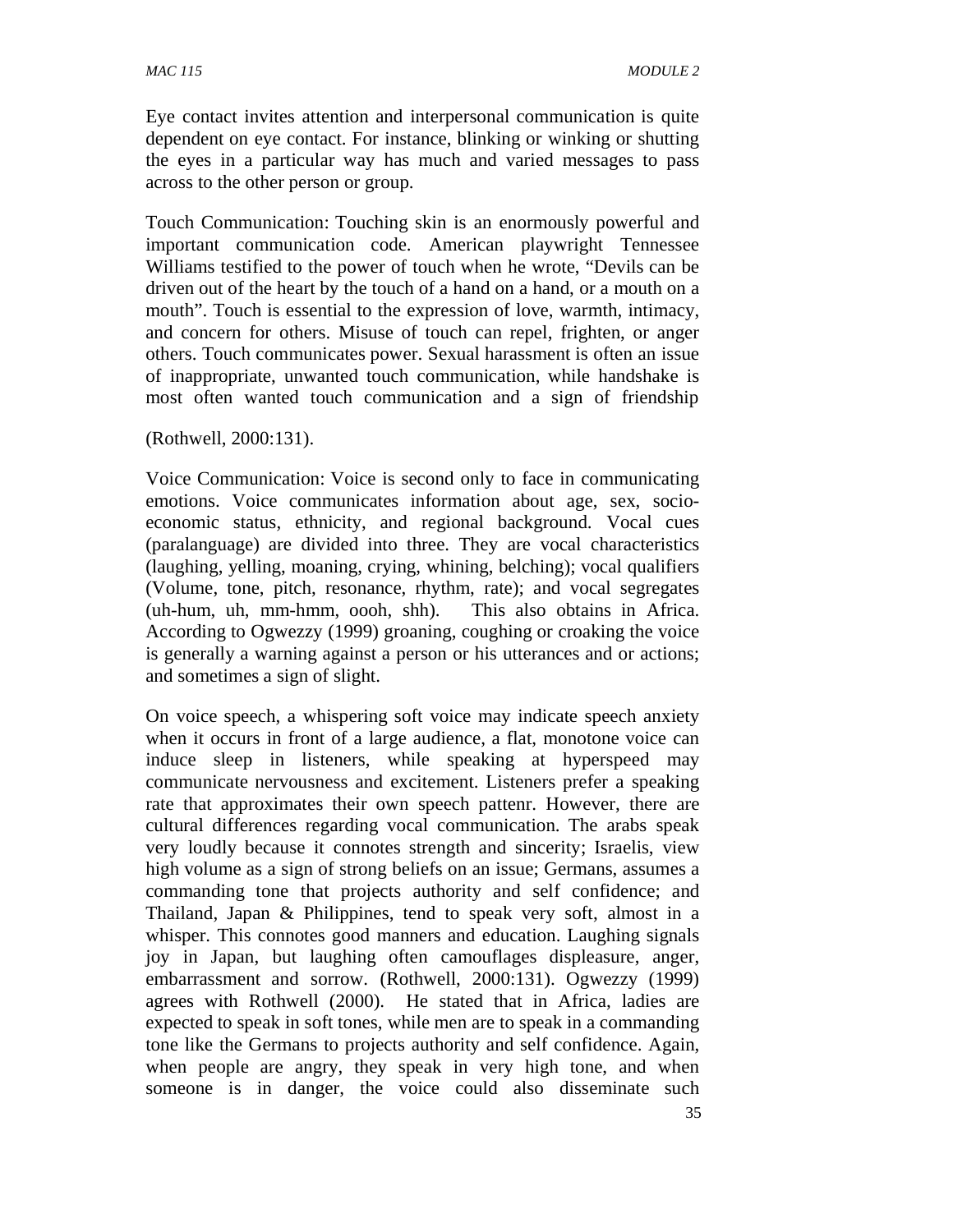information.

**Gestural Communication**: Sometimes when communicating with others, we often wriggle, fidget, finger-tap, hand-wave, toe tap, and arm flail body in motion. These are gestures and they come naturally to us. According to Rothwell (2000:134), "Many gestures are unconscious manifestations of inner feelings" and that there are three main categories of gestures (manipulators, illustrators and emblems).

Manipulators are gestures made with one part of the body, usually the hands, rubbing, picking, squeezing, cleaning, or grooming another part of the body. They have no specific meaning, although people observing such manipulators may perceive nervousness, discomfort, or deceit from such gestures. Manipulator is also said to occur when a person is relaxed and feeling energized and when no deceit is occurring. Nonetheless, researches have shown that people mistakenly judge deceitfulness when a person exhibits many manipulators (Rothwell, 2000). So, do not jump into conclusions concerning what manipulators mean.

In Africa, producing some odd sounds from the nose or block it shyly is to slight an issue or a person or his speech while gathering the lips and protruding them out or abnormally spreading them out is contempt (Ogwezzy, 1999).

Illustrators are gestures that help explain what a person says to another person. They have no independent meaning of their own. Telling a person to go to the left, then pointing in the appropriate direction, is an example of an illustrator. Describing how to "zig-zag", while drawing the movement in the air, is another example. Many of the unconscious gestures we make that emphasise what we are saying are illustrators (Rothwell, 2000). Again, people use fingers to send messages, information and instructions in many ways. E.g. placing the finger vertically across the two lips means or tells the other persons not to talk or to maintain silence (Ogwezzy, 1999).

Emblems are gestures that have precise meanings separate from verbal communication. Nodding your head up and down signals "yes" in Africa as well as in the United States. Moving your head side to side signals "no" (Rothwell, 2000). Also, Ogwezzy (1999) posits that " to nod, wave or shake the head in a particular way tells a story and also directs the recipient on what to do."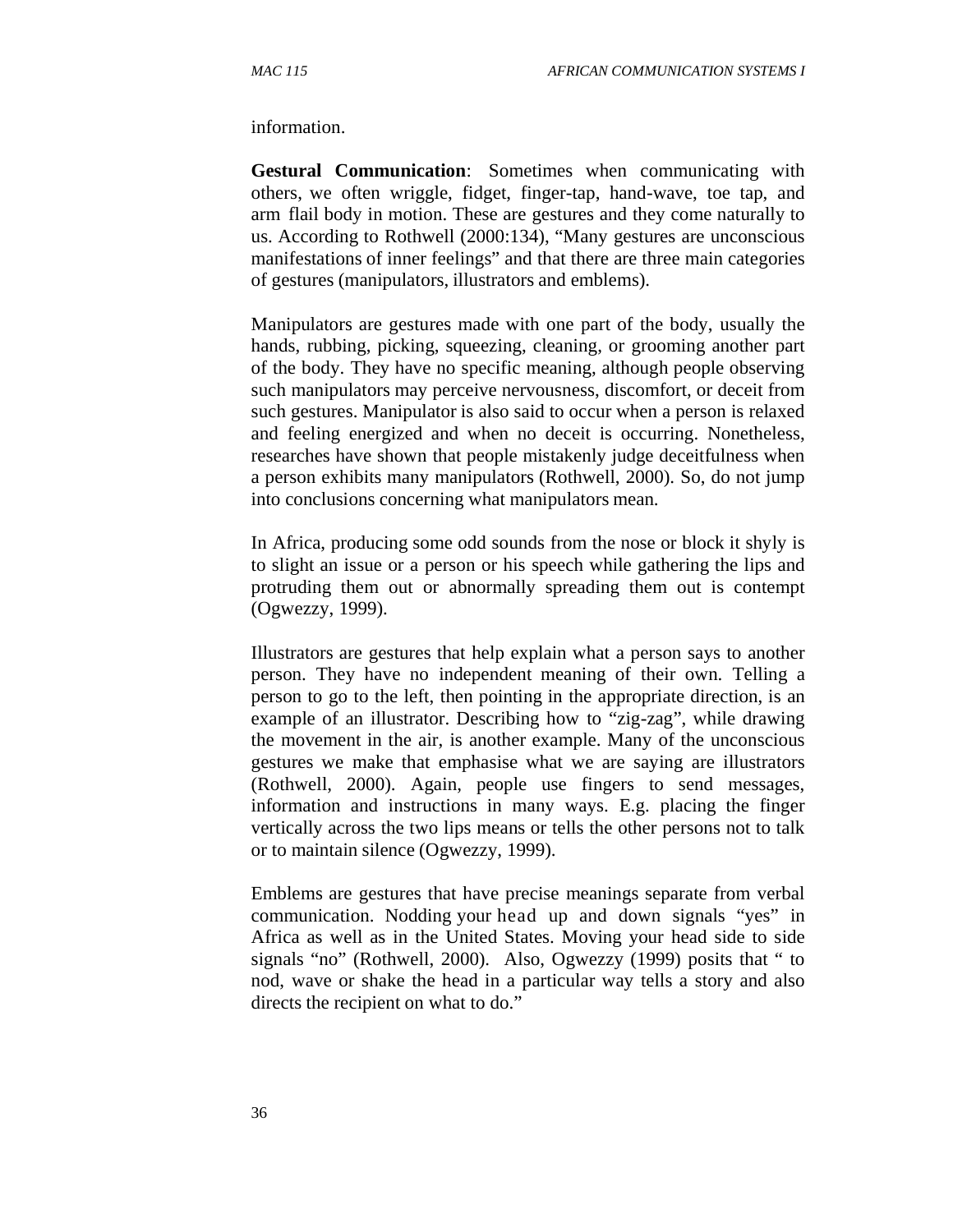# **4.0 CONCLUSION**

This unit presented the verbal and non-verbal modes of communication and concluded that in many African communities, both modes are important channels of communication. It noted however, that the verbal mode it is the most important channel for circulating information.

It further noted that since non-verbal communication is not peculiar to Africa, the competent communicator needs to be mindful of the vast potential for misunderstanding in gestural code. Very few non-verbal communication signs have precise meanings in all contexts. Most are far more ambiguous and require sophisticated interpretation tied specifically to the context in which they occur. Folding your arms across your chest may mean that you are closing yourself off others in a defensive gesture, or it may simply be a comfortable way for you to rest your arms. Be cautious when interpreting the meaning of non-verbal codes. When you interpret the meaning of non-verbal codes, match them with other non-verbal codes, context and look for consistency of meaning.

## **5.0 SUMMARY**

This unit examined verbal and non-verbal modes of communication. It discussed spoken and sign language as channels of verbal communication, highlighting the characteristics of language. It also highlighted the channels of the non-verbal.

## **SELF-ASSESSMENT EXERCISE**

- 1. Define verbal communication
- 2. Define non-verbal communication

## **6.0 TUTOR-MARKED ASSIGNMENT**

- 1. Outline the channels of verbal communication.
- 2. Discuss five characteristics of language.
- 3. Discuss the two main channels of non-verbal communication.

## **7.0 REFERENCES/FURTHER READING**

- Amali, S.O. (1990). "Traditional Forms of Communication in Nigeria: Modes and Devices in Alkali, Nur et al (eds.) (1990). *Africa Media Issues.* Enugu: Delta Publications Limited.
- Ibagere, E. (1994). "Taxonomy of African Traditional Modes of Communication" in Tosanwumi, J. and Ekwuazu, H. (eds.)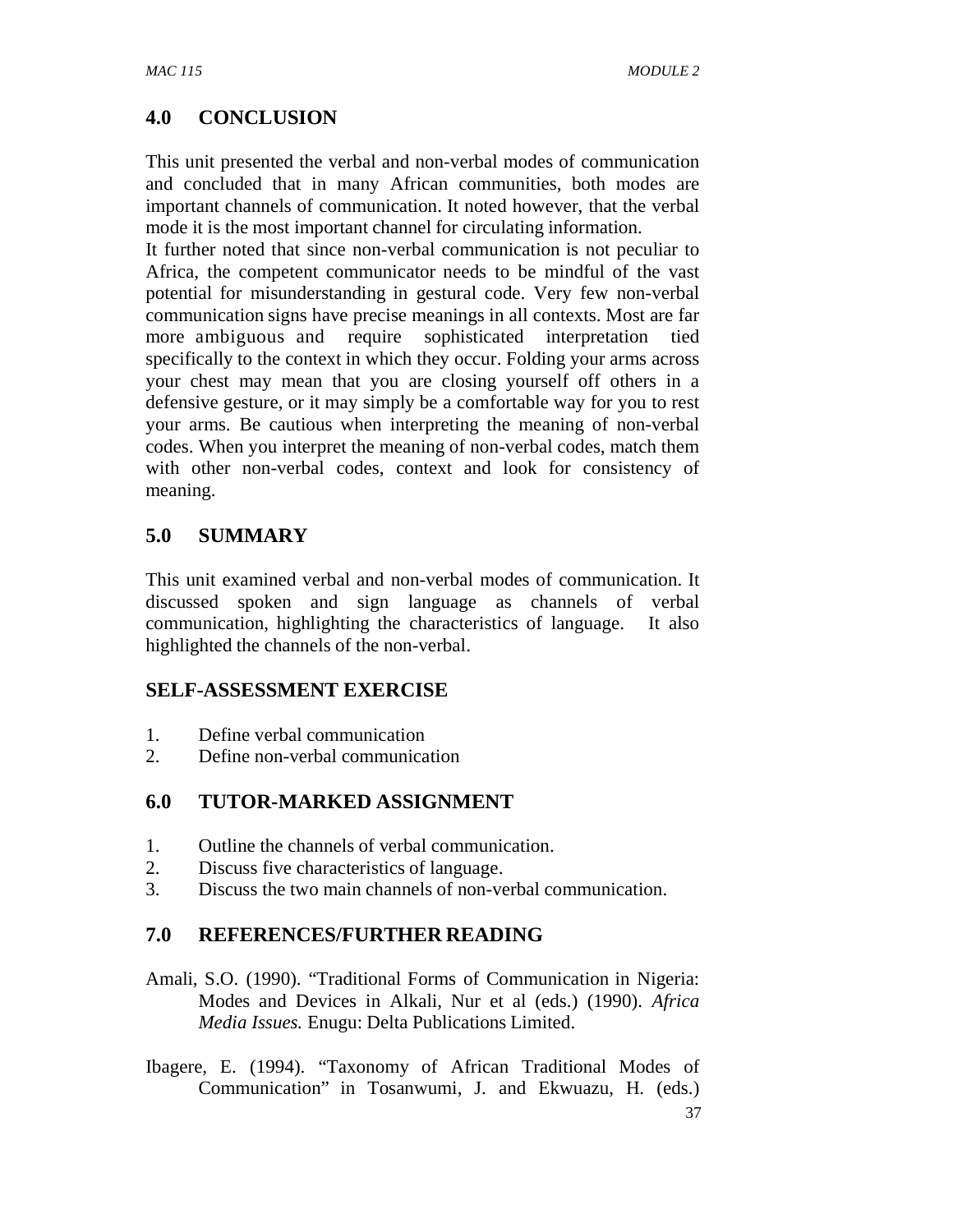(1994). *Mass Communication: A Basic Text,* Ibadan: Caltop Publishers Ltd.

- Ogwezzy, G. C. (1999). The Odogwu Abi of Emu Kingdom, an interview conducted by this writer, at Emu-Obodoeti, Ndokwa West Local Government Area of Delta State.
- Oreh, O. O. (1980). *Readings in African Humanities: African Cultural Development.* Enugu: Fourth Dimension Publishing Co.

Rothwell, J.D. (2000). *In the Company of Others: An Introduction to Communication.* New York: McGraw Hill.

Wilson, D. and Unoh, S. (1991). "A Survey of Traditional and Modern Mass Communication Media in Oil Calabar." In Unoh, S. (Ed.) (1991) *Topical Issues in Communication Arts Vol. II, Uyo: Business Press Limited.*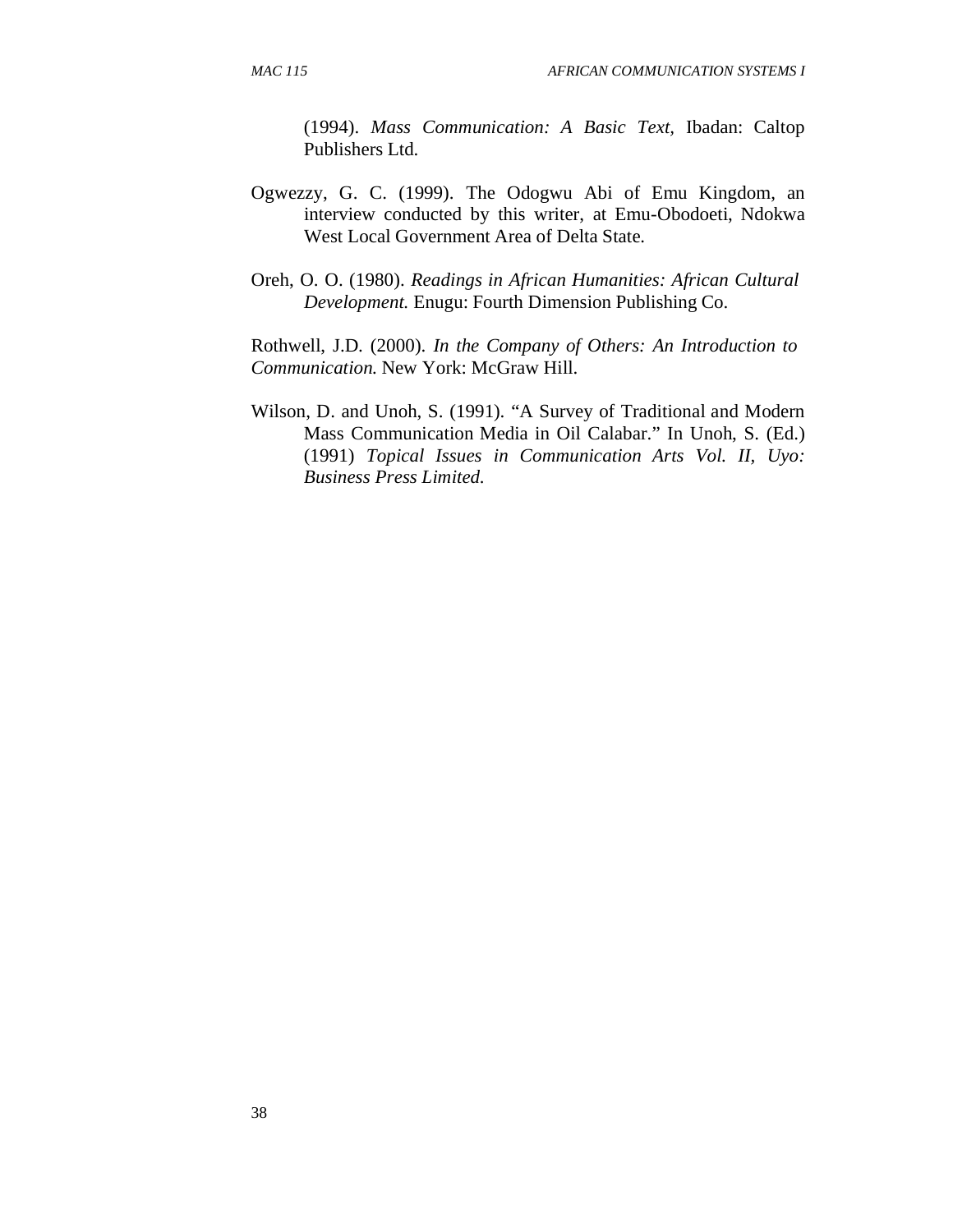## **UNIT 3 VERBAL AND NON-VERBAL COMMUNICATION COMPARED**

### **CONTENTS**

- 1.0 Introduction
- 2.0 Objectives
- 3.0 Main Content
	- 3.1 The Differences between Verbal and Non-Verbal Communication
		- 3.2 The Interconnectedness between Verbal and Non-Verbal Communication
- 4.0 Conclusion
- 5.0 Summary
- 6.0 Tutor-Marked Assignment
- 7.0 References/Further Reading

## **1.0 INTRODUCTION**

Having examined verbal and non-verbal communication, it is also necessary to examine the differences and interconnectedness. This unit focuses on the differences and interconnectedness between verbal and non-verbal communication.

## **2.0 OBJECTIVES**

At the end of this unit, you should be able to:

- outline the differences between verbal and nonverbal communication
- discuss the differences between verbal and nonverbal communication
- outline the interconnectedness between verbal and nonverbal communication
- examine the interconnectedness between verbal and nonverbal communication.

## **3.0 MAIN CONTENT**

## **3.1 The Differences between Verbal and Non- Verbal Communication**

According to Rothwell (2000) there are distinctions between verbal and non-verbal communication. Below are the differences.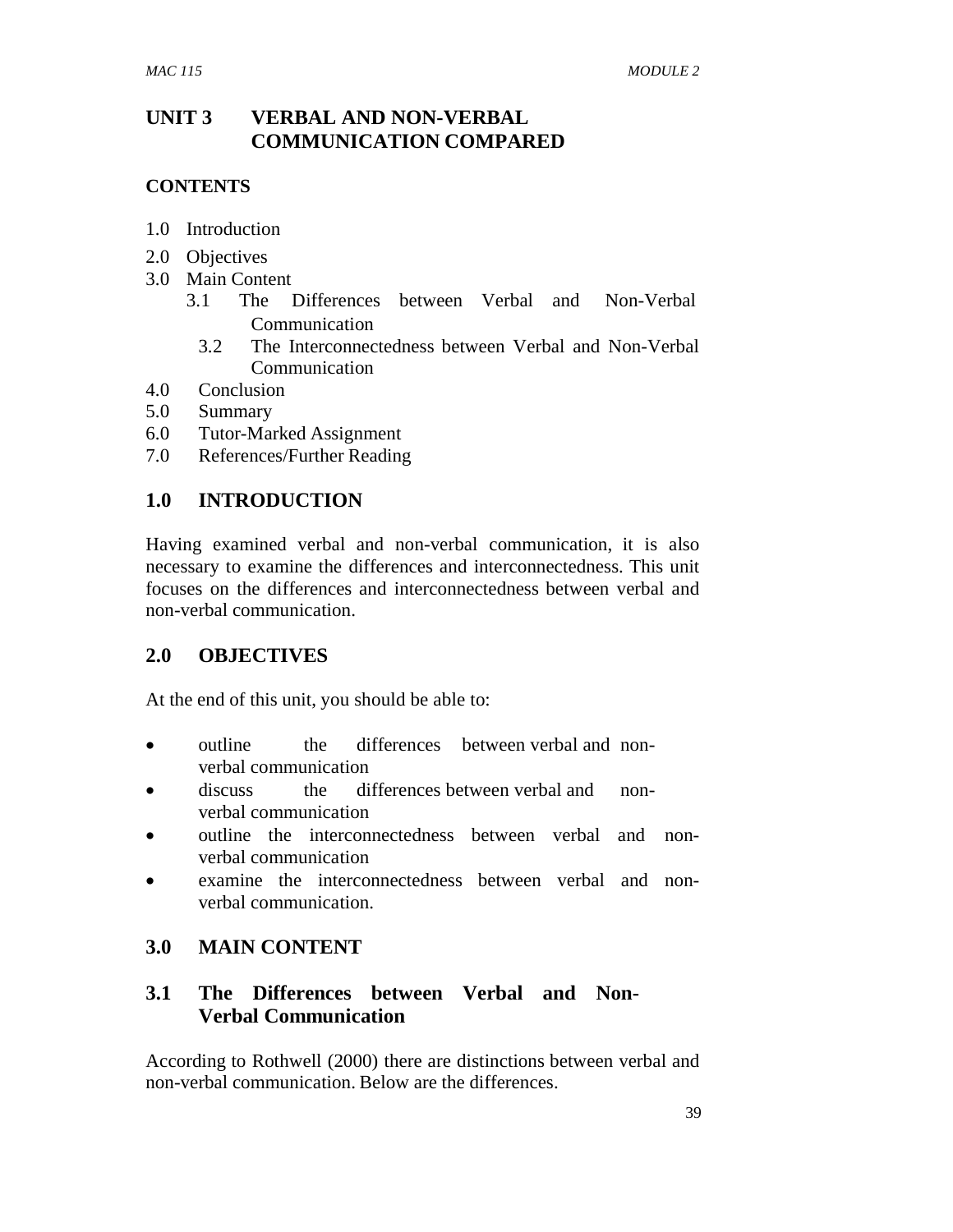| <b>Differences</b>                                          |                                                                       |
|-------------------------------------------------------------|-----------------------------------------------------------------------|
| <b>Verbal Communication</b>                                 | <b>Non-Verbal Communication</b>                                       |
| Possesses                                                   | the characteristics Does not possess the characteristics of           |
| of language                                                 | language. It is not structured for                                    |
| It has structure                                            | meaning Does not possess explicit                                     |
| <b>Exhibits displacement</b>                                | set of grammar or syntax.                                             |
| Productive                                                  | exhibit<br>not<br>Does<br>displacement                                |
| <b>Self Reflexive</b>                                       | because it communicates only about                                    |
|                                                             | here and now.                                                         |
|                                                             | Can only show minimal productivity.                                   |
|                                                             | For instance new gestures for insults,                                |
|                                                             | affection, solidarity with others, and the                            |
|                                                             | like are created from time to time,                                   |
|                                                             | but such non-verbal productivity is rare                              |
|                                                             | and insignificant. It is not self-reflexive                           |
|                                                             | facial<br>as<br>someone<br>cannot<br>use                              |
|                                                             | expression to communicate about facial                                |
|                                                             | expression, rather language is used to                                |
|                                                             | exnlain non- verhal hehaviour                                         |
| <b>Number of Channels: Single-Number</b>                    | <b>Channels:</b><br>Multi-<br>of                                      |
|                                                             | channelled for instance, one channelled, which adds impact and        |
|                                                             | can express enthusiasm using believability. For instance expression   |
| following expressions: of enthusiasm<br>the                 | can be done by                                                        |
|                                                             | "Wow! Hold me back, I am jumping up and down; flailing gestures,      |
| ready                                                       | to burst with wide eyes, smiles, expressive tone of                   |
|                                                             | excitement"; "I can't wait to voice, rapid utterances, hugs, screams, |
| start my university education". etc.                        |                                                                       |
| Credibility: It is easy to lie Credibility: It is difficult | to lie                                                                |
| with word.                                                  | convincingly in a dozen non-verbal                                    |
|                                                             | channels. If<br>the<br>verbal<br>non                                  |
|                                                             | channels reveal inconsistent messages,                                |
|                                                             | credibility is questioned. If you say "I                              |
|                                                             | am telling the truth," but your non-                                  |
|                                                             | verbal<br>shows the contrary,<br>your                                 |
|                                                             | audience may tend to believe the non-                                 |
|                                                             | verbal<br>because it<br>is<br>spontaneous,                            |
|                                                             | physiologically based, and has to be                                  |
|                                                             | consistent in more than one channel. It                               |
| <b>Conflict</b><br>in                                       | Message: Conflict in Message: Children begin                          |
| <b>Adults</b><br>non-verballife<br>rely on                  | and communication<br>depending                                        |
| when<br>messages                                            | verbal and solely on non-verbal communication.                        |
|                                                             | non-verbal are in conflict. This However, once language develops,     |
| is not typical of children.                                 | children rely primarily on<br>verbal                                  |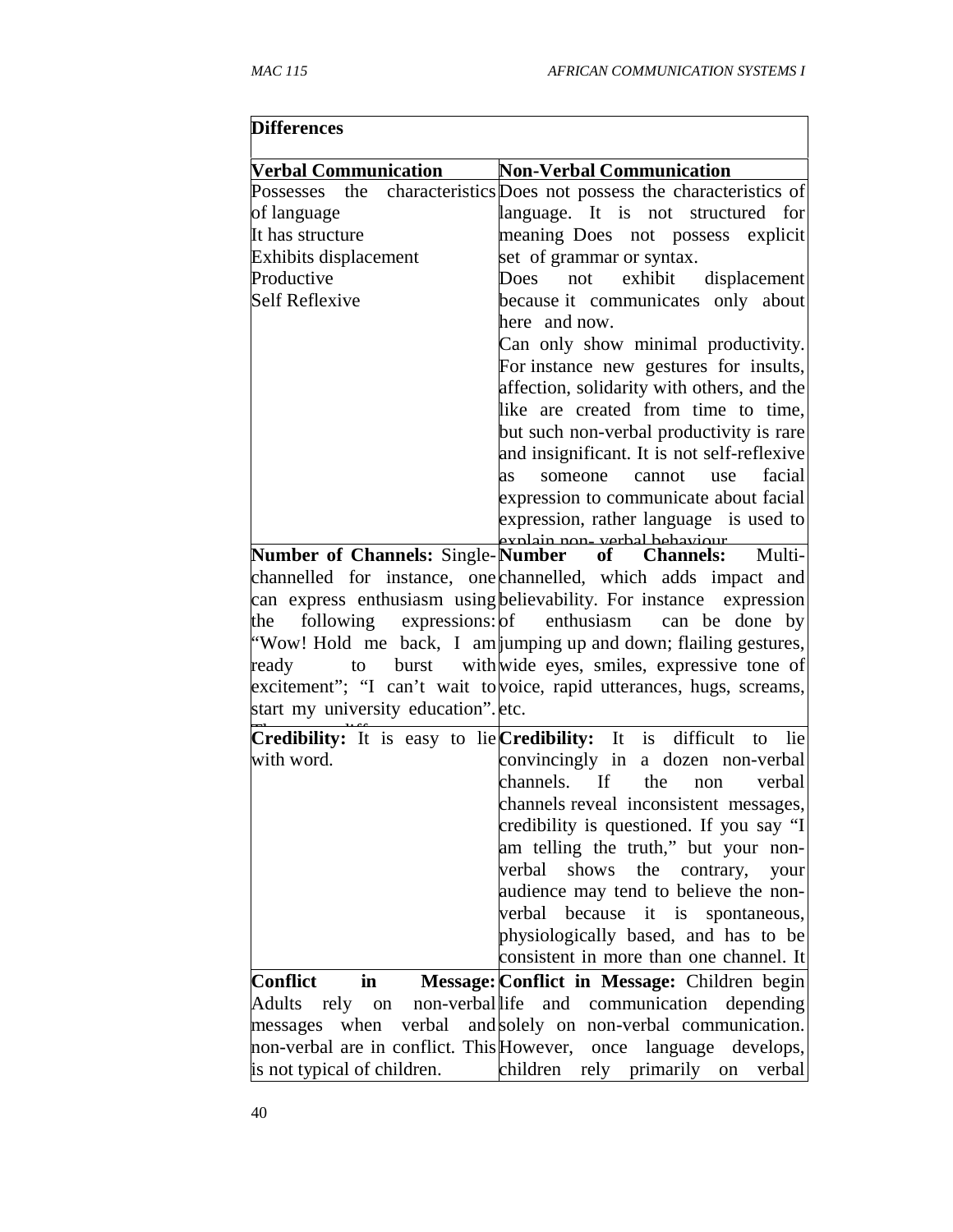|              |                                 |           | Semantics: Adults may not Semantics: Children |                            | take |
|--------------|---------------------------------|-----------|-----------------------------------------------|----------------------------|------|
|              | take verbal comments literally. |           |                                               | verbal comments literally. |      |
| For instance |                                 | sarcasm l |                                               |                            |      |

| indicated by tone of voice and              |                                                                |
|---------------------------------------------|----------------------------------------------------------------|
| facial expression, belies the               |                                                                |
| verbal message and adults can               |                                                                |
| decinher it                                 |                                                                |
| Ambiguity:<br>Language                      | Non-verbal<br>$can$ Ambiguity:                                 |
| be ambiguous.                               | communication is at least as ambiguous                         |
|                                             | as language. For instance a person's,                          |
|                                             | physical appearance, especially                                |
|                                             | long/plaited hair for men, symbolises                          |
|                                             | nonconformity, rebelliousness.<br>Hair                         |
|                                             | length has no meaning apart from those                         |
|                                             | observe it. However,<br>who<br>some                            |
|                                             | universally<br>non-verbal cues<br>have                         |
|                                             | shared meaning. Smiles and laughter                            |
|                                             | signal pleasure,<br>happiness<br>and                           |
| <b>Discrete Versus Continuous: Discrete</b> | <b>Versus</b>                                                  |
| Verbal communication has <b>Continuous:</b> | Non-verbal                                                     |
|                                             | discrete beginnings and communication however, has<br>no       |
|                                             | endings. A speaker starts a discrete beginning and ending. For |
| sentence when (s)he                         | starts instance when someone is looking at                     |
| talking                                     | and ends when (s)he you, you may try not to display any        |
| stops talking.                              | facial expression. It is possible. A                           |
|                                             | blank stare is a facial expression that                        |
|                                             | communicates a message. Others may                             |
|                                             | perceive your blank stare to mean that                         |
|                                             | are introspective and thinking<br>you                          |
| Intentional                                 | <b>Vs.</b> Intentional<br><b>Versus</b>                        |
| Unintentional                               | Unintentional                                                  |
| Communication:                              | <b>Communication:</b><br>Non-verbal                            |
| Verbalcommunication<br><i>is</i>            | frequently<br>communication<br>is                              |
| frequently intentional.                     | unintentional. We blush,<br>blink<br>our                       |
|                                             | shuffle<br>and<br>our<br>feet without<br>eyes,                 |
|                                             |                                                                |

## **3.2 The Interconnectedness between Verbal and Non- Verbal Communication**

According to Rothwell (2000) there are distinctions, between verbal and non-verbal communication. Below is the interconnectedness.

Repetition: Repetition reduces ambiguity and enhances the accuracy of message perception. Also consistency of verbal and non-verbal codes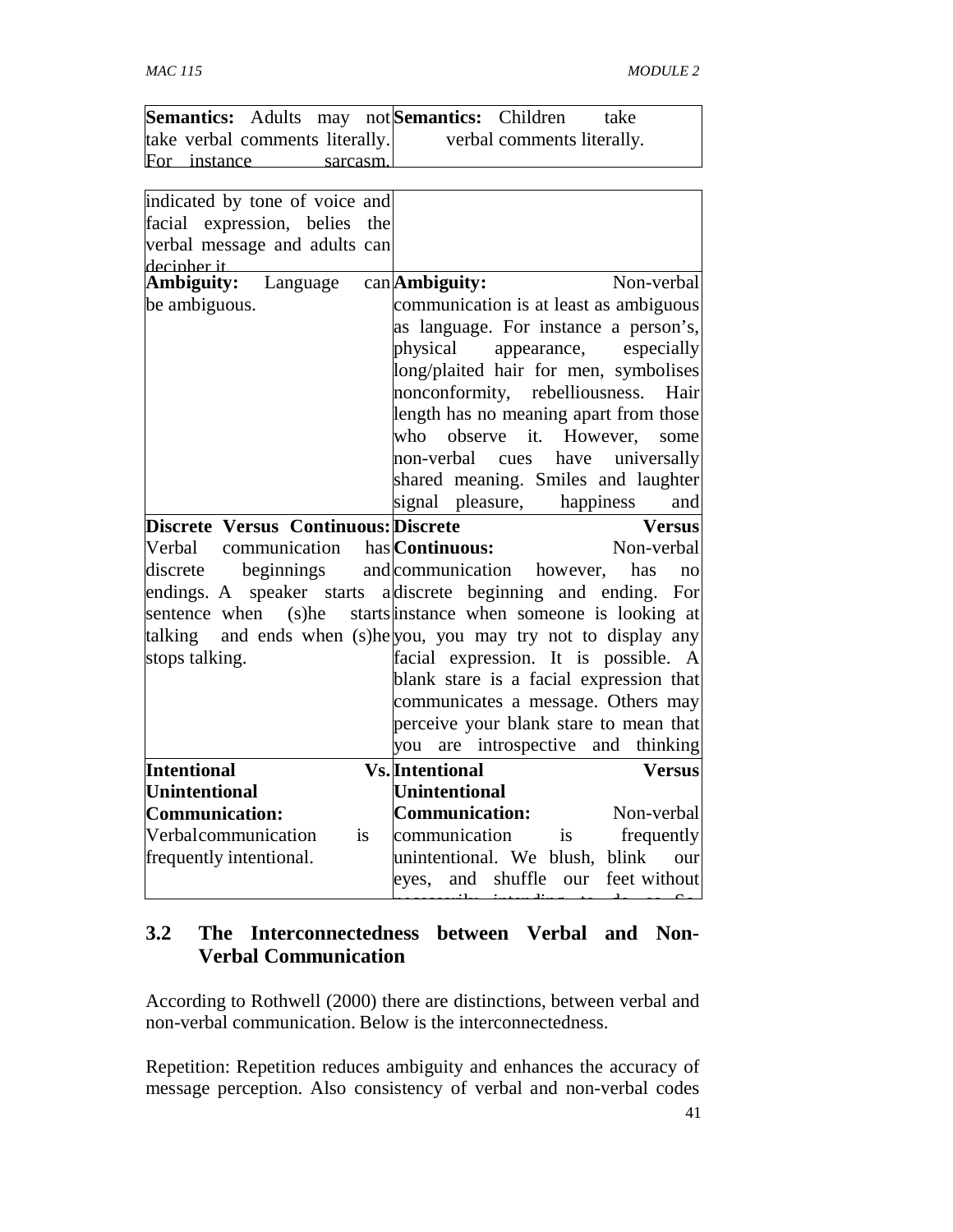increases the clarity and credibility of messages. For instance when a speaker says "yes" and nods in approval; when we profess our love for a person, and then hug the person; and curse at another driver, then shake our fist for emphasis. All these non-verbal cues repeat the verbal message.

Accentuation: Accenting enhances the power and seriousness of verbal messages. When we use the vocal emphasis, it adds emphasis when desired. For instance, "Don't you *ever* shout at me again" accents the unqualified nature of the verbal message. Again, pounding your fist on a table as you express your anger non-verbally repeats the message but also accents the depth of your emotion.

Substitution: A yawn can substitute for the verbal "I am tired" or "I am bored"; "a wave", "goodbye"; an "uh-hum", "I understand; and shaking your head in disapproval, "no".

Regulation: Conversation is regulated by non-verbal cues. Students can signal intention to speak by raising up their hands, and a teacher can regulate by recognising a student's desire to speak by pointing to the person, meaning it is "your turn to speak".

Contradiction: Sometimes we contradict verbal messages with nonverbal cues i.e. there are inconsistencies between verbal and non-verbal cues. Essentially the words say one thing, but gestures, facial expressions, eye contact, posture, tone of voice, and physical proximity leak contradictory information. For example, "Sure, I love you", when said with eyes cast sideways and flat vocal tone does not exactly inspire believability.

## **4.0 CONCLUSION**

This unit examined the differences and interconnectedness between verbal and non-verbal communication. It was stated amongst others that verbal and non-verbal communication differs in various ways; and are interconnected in the following ways: repetition, accentuation, substitution, regulation and contradiction.

### **5.0 SUMMARY**

In this unit, we compared verbal and non-verbal communication. The differences and interconnectedness were highlighted.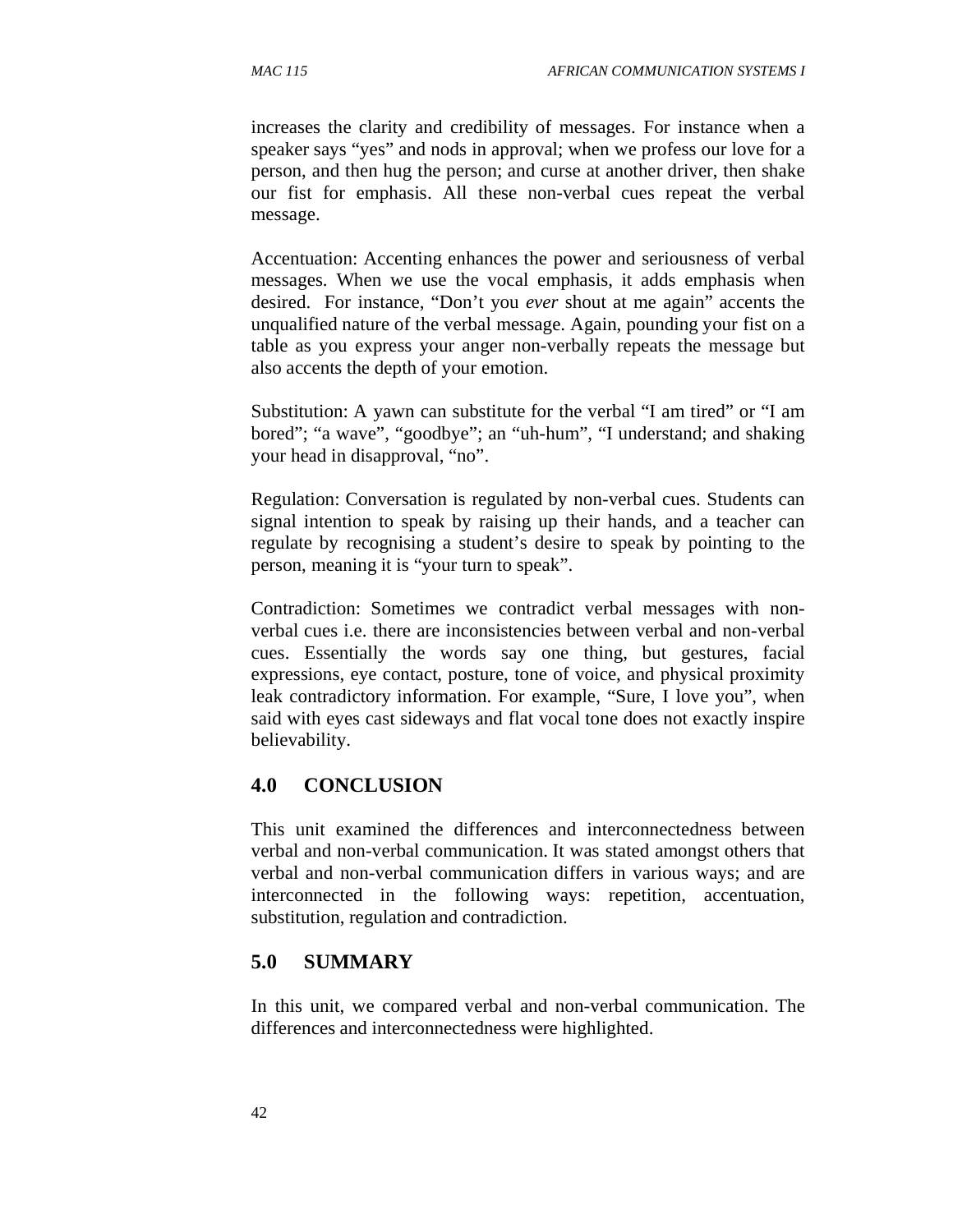#### **SELF-ASSESSMENT EXERCISE**

1. List five differences between verbal and nonverbal communication.

2. List the similarities between verbal and nonverbal communication.

## **6.0 TUTOR-MARKED ASSIGNMENT**

- 1. Discuss two of the differences between verbal and non verbal communication.
- 2. Discuss four forms of interconnectedness between verbal and non-verbal communication.

## **7.0 REFERENCES/FURTHER READING**

Rothwell, J.D. (2000). *In the Company of Others: An Introduction to Communication.* New York: McGraw Hill.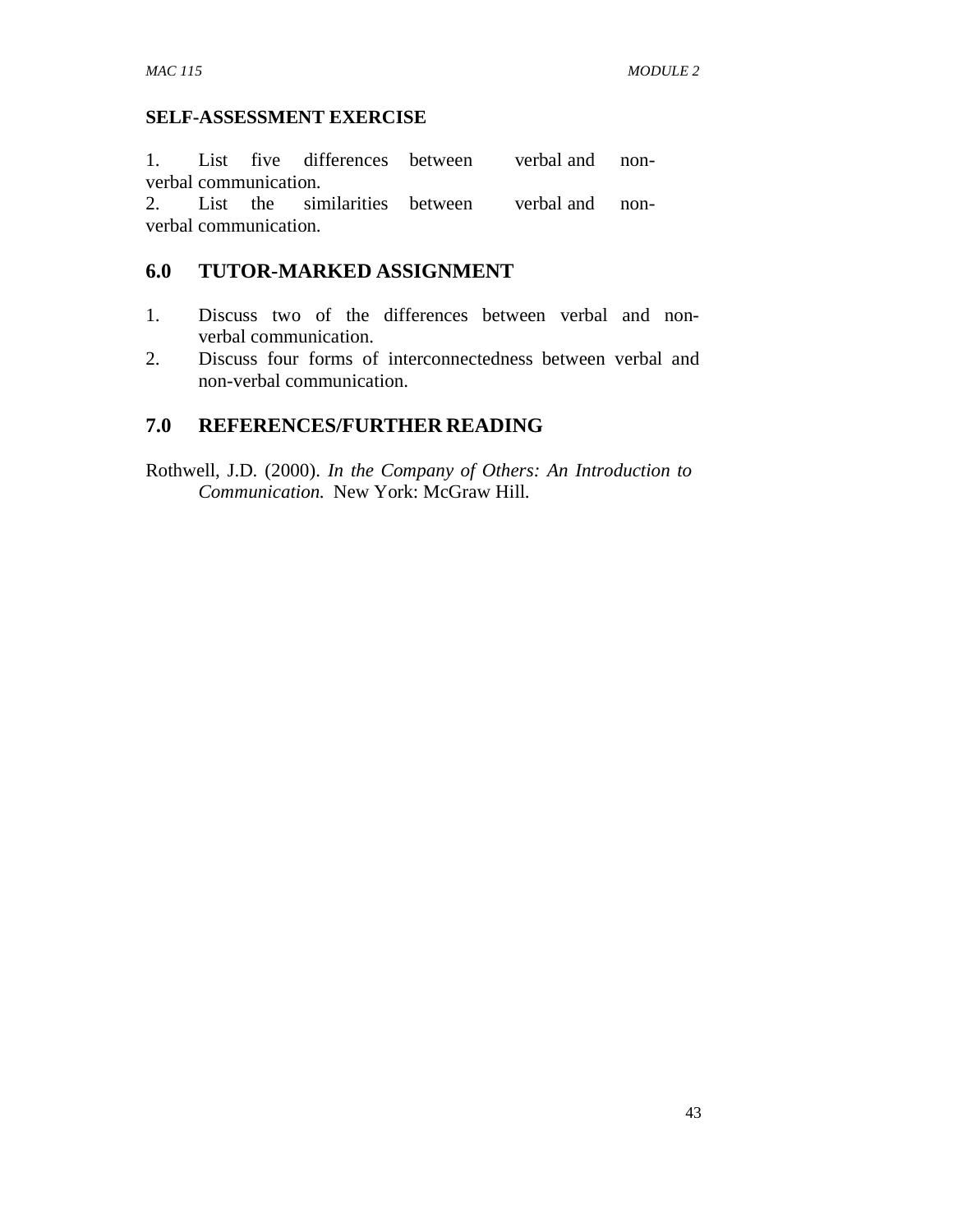#### **MODULE 3 VISUAL CHANNELS**

Unit 1 Overview of Visual Channels of Communication and Pigmentation/Colours as a Group of Visual Channels Unit 2 Appearance: Physical Look and Costume\Facial Marks and Tattoos\Records

## **UNIT 1 OVERVIEW OF VISUAL CHANNELS OF COMMUNICATION AND PIGMENTATION/COLOURS AS A GROUP OF VISUAL CHANNELS**

#### **CONTENTS**

- 1.0 Introduction
- 2.0 Objectives
- 3.0 Main Content
	- 3.1 Visual Communication and their communication Functions
	- 3.2 Types of Visual Communication and Examples
		- 3.2.1 Definition of Pigmentation and Colours
		- 3.2.2 Challenges of Pigmentation and Colours as a Mode of Visual Communication
		- 3.2.3 Examples of Pigmentation, Colours and their Communication Functions
- 4.0 Conclusion
- 5.0 Summary
- 6.0 Tutor-Marked Assignment
- 7.0 References/Further Reading

### **1.0 INTRODUCTION**

This unit focuses on visual channels of communication of communication in Africa. The various types will be outlined and examples presented. Using some examples, it also presented pigmentation and colours - a group of visual communication and highlighted their communication functions.

#### **2.0 OBJECTIVES**

At the end of this unit, you should be able to:

- outline the various types of visual communication
- discuss the communication functions of visual communication discuss pigmentation and colours as a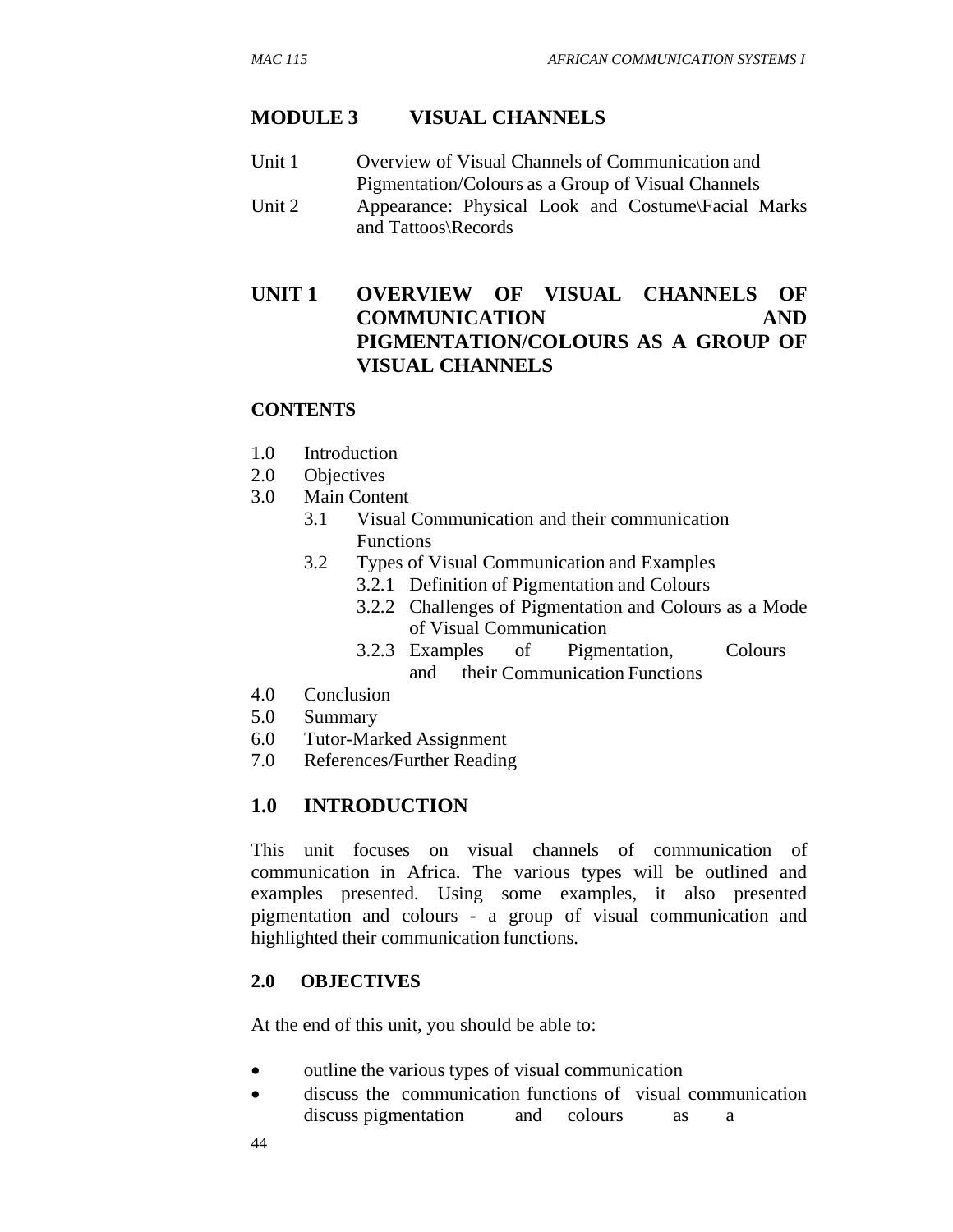group of visual communication

- discuss some examples of pigmentation and colours drawing from their cultures and communities
- discuss the communication functions of the various example of pigmentation and colours.

## **3.0 MAIN CONTENT**

## **3.1 Visual Communication and their Communication Functions**

Visuals communicate in traditional African society. It is derived mainly from the sense of sight and knowledge of the peoples of Africa. The mere sight of someone's tribal marks, hairdo, tattoos, and incisions communicates. Visual communication is used for different purposes and communicates different messages. Each has its own peculiar meaning. Some warn people or signify sundry things. Black for instance communicates mourning; red, signifies danger, fire, war; green, conveys life; black, gloom, white, purity, simplicity, innocence, purity and gaiety; yellow, lightness; brown, blight; and parched environment, communicates famine.

Even in the contemporary business world, organisations use visuals, mainly logo for their brand identity. The logo is created to enhance brand identity and normally defined with a particular colour. Whenever, there is a change it is communicated to all its stakeholders. For instance, on an air freshener Guaranty Trust Bank (GTBank) distributed as free gifts at the University of Lagos, apart from having the logo of the Bank on the air freshener, there was a copy on the pack which reads:

*Our new logo was created to enhance our brand identity and public perception. It is vibrant, bold and evolved from our old logo. The new logo encapsulates who we are as a bank, symbolizing equality, solidness, simplicity and flexibility. The orange [colour] is uplifting and stimulates the mind into alertness. It is youthful, dynamic, vibrant and refreshingly optimistic.*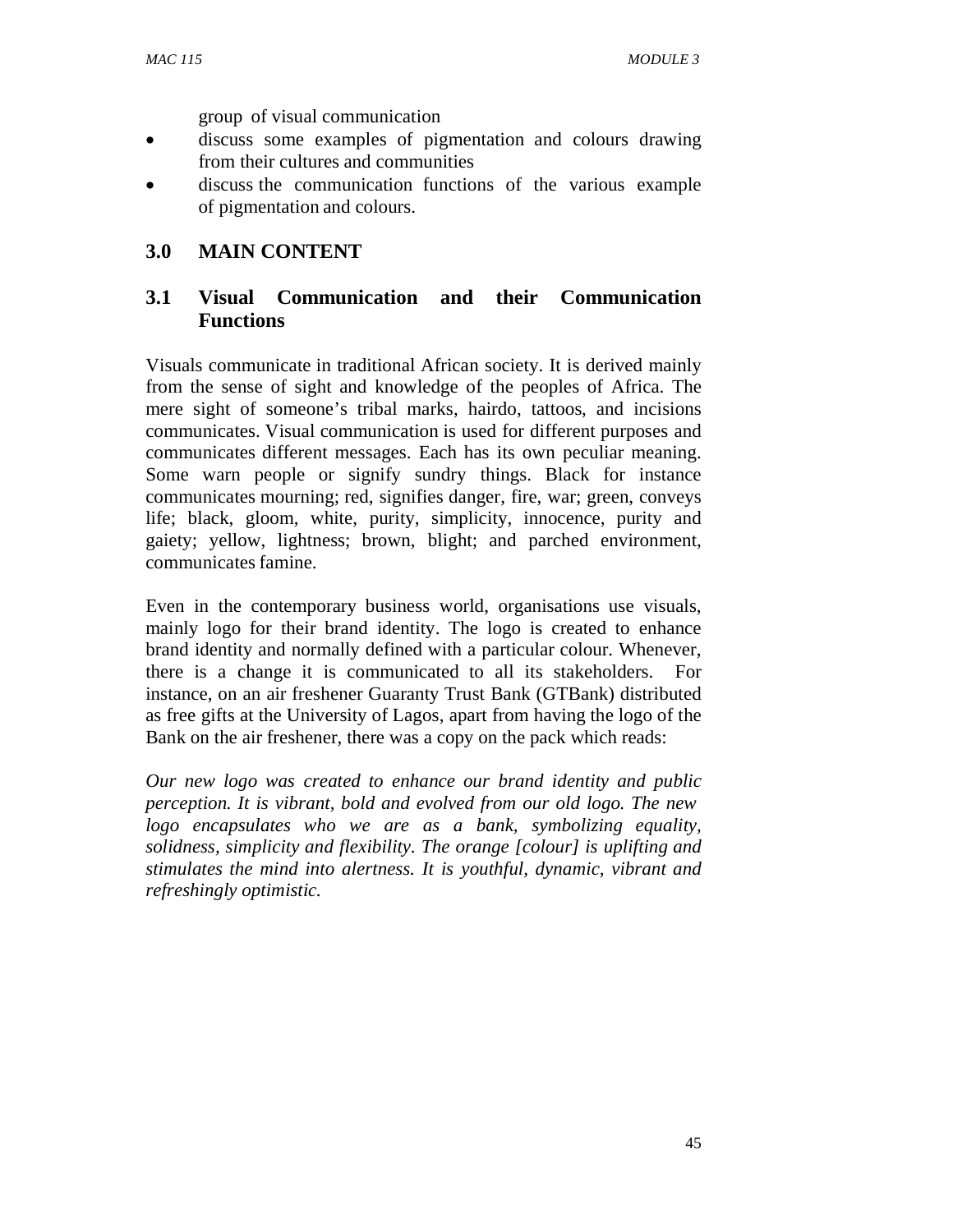*Guaranty Trust Bank is innovative, always first! Our new look [orange colour look] is a bold extension of our selves and values. It is a visual means of recognising us and what we stand for. It is as driven, aspirational, dedicated and as principled as we are.* 

*Yes, this Guaranty Trust Bank you know, just fresher…Wouldn't you rather bank with us?* 

## **3.2 Types of Visual Communication and Examples**

Some examples of visual communication channels include dress code, colours, tribal marks, hairdo, tattoos, incisions and other marks on the skin and they all communicate. According to Akpabio (2003), visual communication can be grouped into two – colours and appearance. This author would rather adopt pigmentation and colour as a group instead of colour. Furthermore, this author would add a third group – records.

a) Colour – examples

- White
- Red
- Green
- Black
- b) Appearance examples
- Physical Appearance
- Clothes
- **Accessories**
- c) Records examples
- Written
- Carved
- Painted
- **Excavation**
- Memorised
- Marked sticks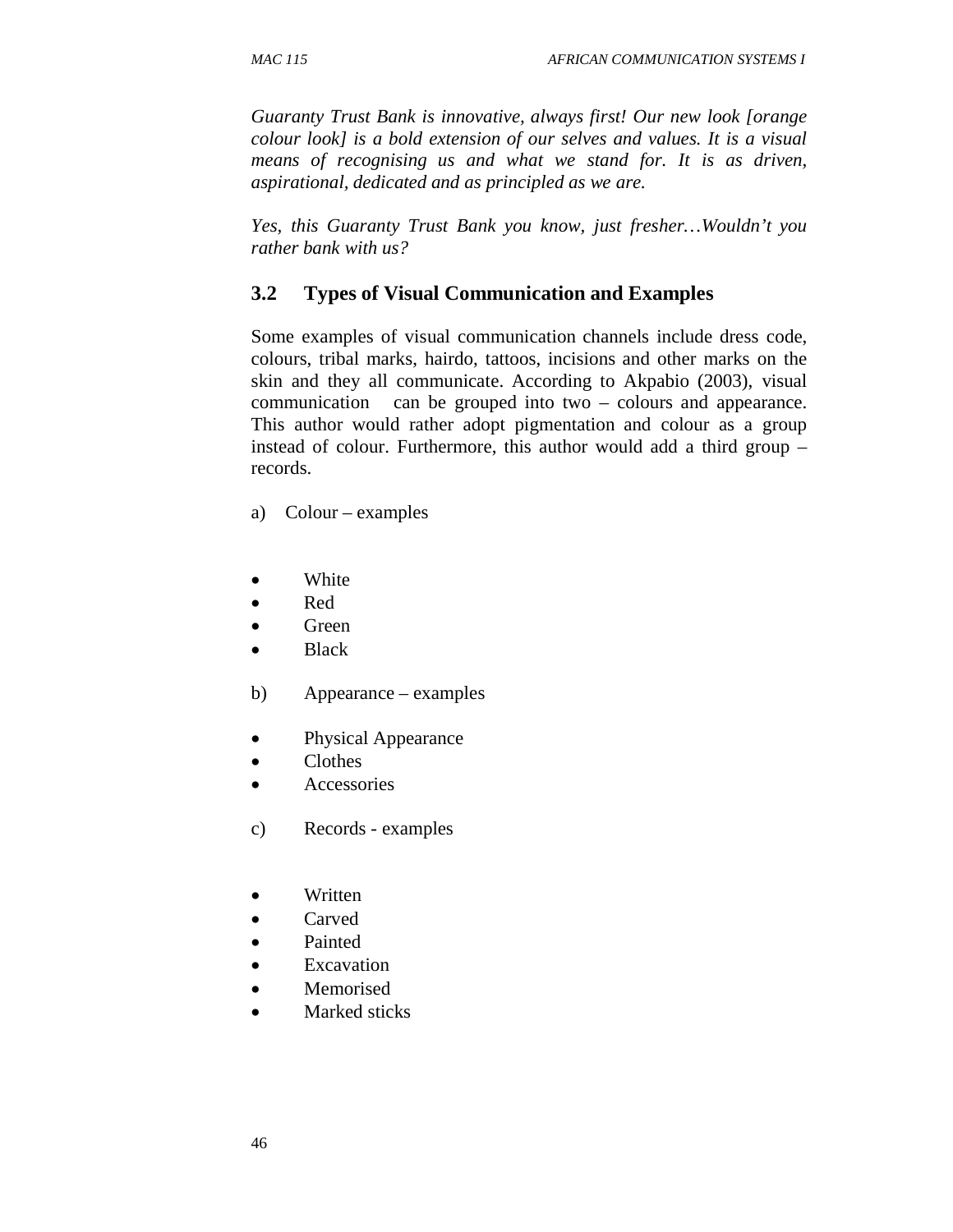# **3.2.1 Definition of Pigmentation and Colours**

Pigmentation here means the use of designs or pastes to deliver messages, information, and warnings, stir up joy, sorrow etc in and among people. They are usually styled with colours. Prominent among the colours are white, red, green and black. When applied for any purpose, there is the sure tendency that the people understand what the colouring is saying. The colours are produced from local materials.

Colours communicate either singly or with other forms of communication. They largely break linguistic barriers i.e. it is universal, though with one or two exceptions. Colours make messages more apparent and specific. They have wide applicability. The information colours convey is immediate. So, it is important to state that colours communicate in all human societies and the message it communicates could be pragmatic, society specific and also generic.

The denotation and connotation of each colour depends on specific communities and people. This might account for Akpabio (2003:43) argument that "colour has been coloured by prejudice. From the Eurocentric viewpoint "white" has been associated with purity, holiness and other positive elements [hence it is used for worship and making wedding gowns]. "Black" on the other hand has been associated with evil and the devil. A look at illustrations in the *Bible* about the temptation of Christ, cast the devil (a supernatural being having no colour!) as black.

## **3.2.2 Challenges of Pigmentation and Colours as a Mode of Visual Communication**

A major challenge to the use of this form of visual communication is that in many societies, only few colours are reckoned with. Colours other than white, black and red are classified as dark and light colours. There are no lexical items in the local languages to identify them. This is a major issue in most cultures of Africa. The absence of the appropriate names for some colours means that communication is almost inexistent through those colours and it wouldn't make any meaningful difference whether those colours abound or not in that culture.

Besides the popular colours of white, black, yellow, brown, blue, green red and a few others, several others colours exist that the local cultures cannot account for. The table below shows some of the locally popular and unpopular colours. Their names are listed under the figure.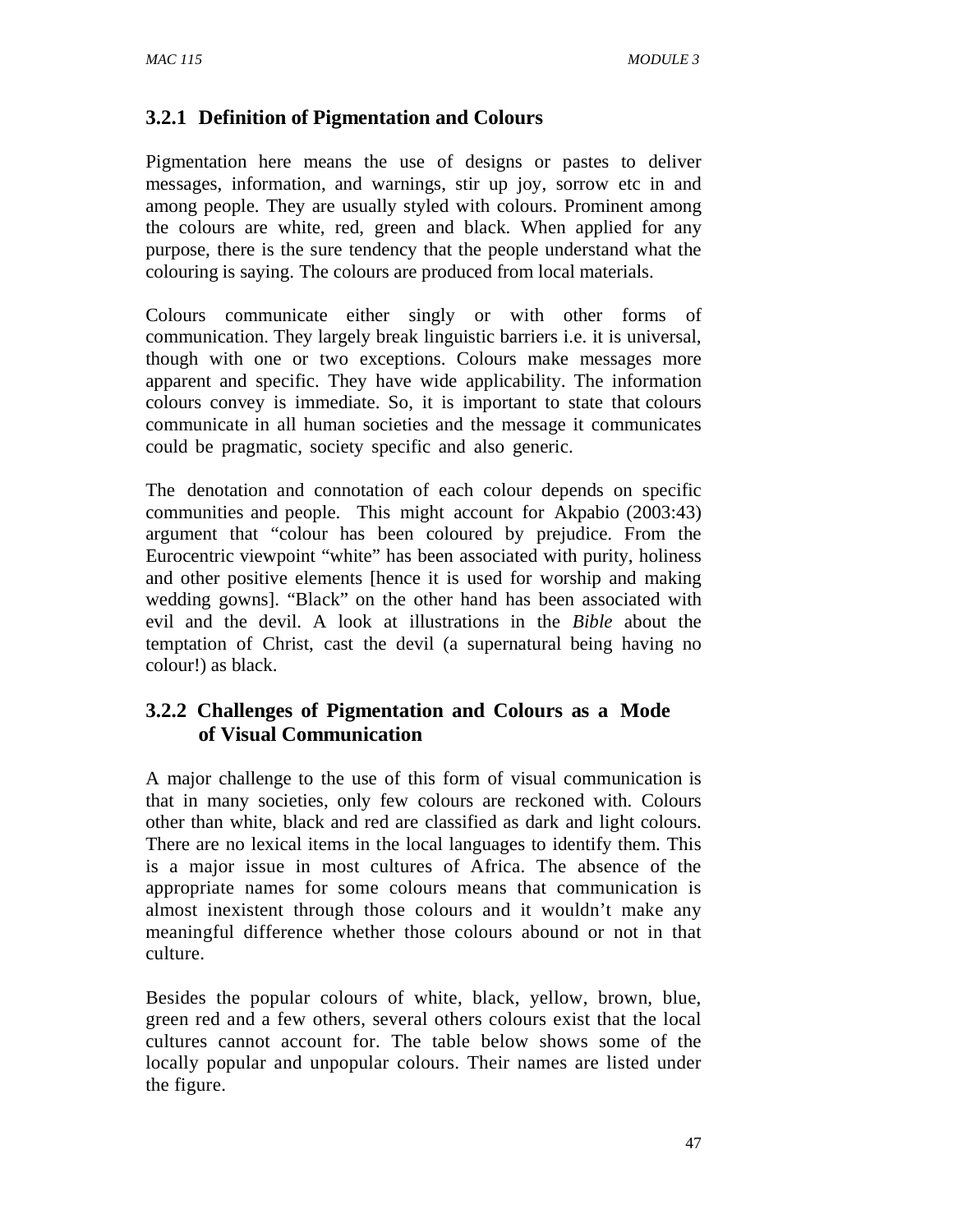

*Figure 2: Popular colours (1-6) and unpopular colours (7-12) in Africa's indigenous culture.* 

The top of the foregoing Figure has 1as *green*, 2 *yellow*, 3 *red*, 4 *black*, 5 *blue* and 6 *white*. 7 *ice blue*, 8 *peach*, 9 *light violet*, 10 *crimson*, 11 *mint green* and 12 *army green*. Many cultures in Africa have no names for colours 7 to 12 in spite of the fact that they are seen almost everywhere. One way out of this unfortunate situation is to look for an iconic or a popular material, item or landmark that has the unpopular colour as its permanent hue. Hue is the appearance that one sees that enables categorization or classification of colours. The name of that landmark in the local culture is then given to that same colour.

The discussion of colours below draws from Emu clan among the Ukwuani speaking people of Ndokwa West Local Government Area, Delta State – Nigeria.

### **3.2.3 Examples of Pigmentation, Colours and Their Communication Functions**

#### **White**

White colour speaks and informs the people and public of victories, achievements, purity of heart, peace and goodwill. It also, in special cases, speak of bad-announcements of the death of very old people (Ogwezzy, 1999).

#### **Native Chalk**

The native chalk is white in colour and produced from white clay soil and treated to form sticks or balls of chalks. It is also ground into powder form. By native chalk, people make calls, send cable and postal messages to the spirit world as believed. It is further believed that native chalk powder blown into the air would attract blessings to the people from God, ancestors and the spirit world (Ogwezzy, 1999).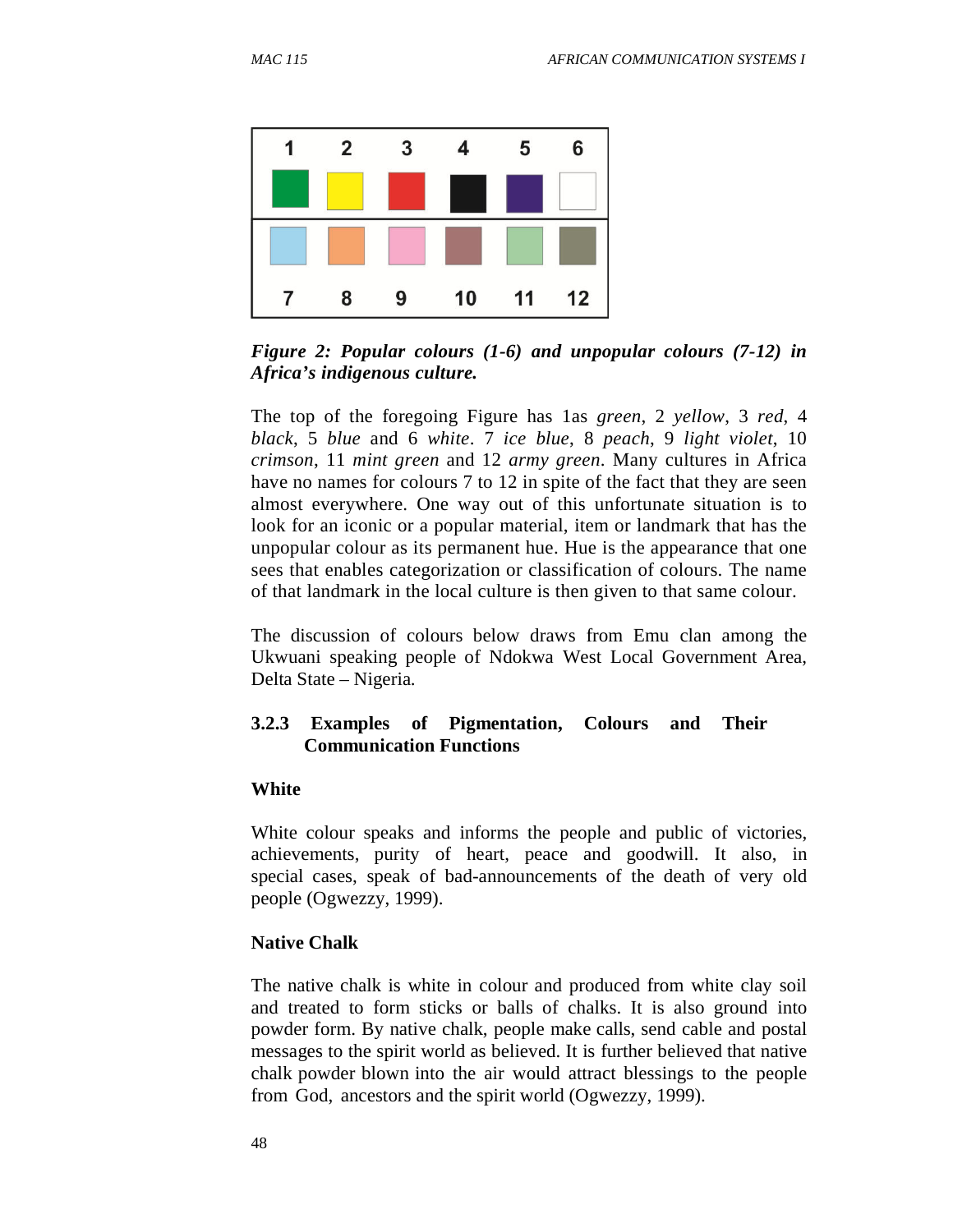When a man makes a spectacular achievement or performs acts of heroism, he is daubed with white powder from his wrist upwards. White chalk daubed on a man tells the world around him that he has made remarkable achievements and must have performed acts of heroism, valiancy or attaining and being initiated into a high social class e.g. chieftaincy class.

When women make achievements, white powder of native chalk is poured over their chest, shoulders, round their necks and even heads. Such happen when women are declared free of witchery after taking concoctions of shrines and deities as believed by fetish worshippers (Ogwezzy, 1999).

## **White Clothes**

The other symbol of white is white cloth. With white pieces of cloth, it is believed that people make calls, send cable and postal messages to the spirit world as noted above (Ogwezzy, 1999).

A long white piece of cloth hoisted at a gate or along the street tells one that a very old rich noble is dead. Such death does not call for real mourning, rather children and relations of the deceased feel glad that the person died or walked safely home to God. At such deaths, people do not shed tears (Ogwezzy, 1999).

Red is represented by a pulpy substance produced from cam-wood. A piece of red wood is vigorously rubbed over another. The substance it produces is called *ufie* meaning red. It has double connotations – good and bad (Ogwezzy, 1999).

The good message is given to the public when a young lady is circumcised or when a woman delivers a baby. During both occasions the red substance is rubbed over the body of the young lady from the neck to her toes except areas covered with cloth around her waist for a circumcised lady; and around her feet for a nursing mother. It shows and tells the public of a period of joy for the family apart from announcing the events occasioning the application of the substance (Ogwezzy, 1999). Cam – wood is commonly used by women who were circumcised or gave birth to new babies as cosmetics and a mark of regeneration of life. Again, it speaks and warns people of danger when it is rubbed on certain objects. It scares and frightens away women and evil doers particularly fetish worshippers (Ogwezzy, 1999). Also, among the *Yorubas* it signifies danger, which accounts for why *Sango* (god of war) priest wear red.

**Green** *(Orgu Jorji)*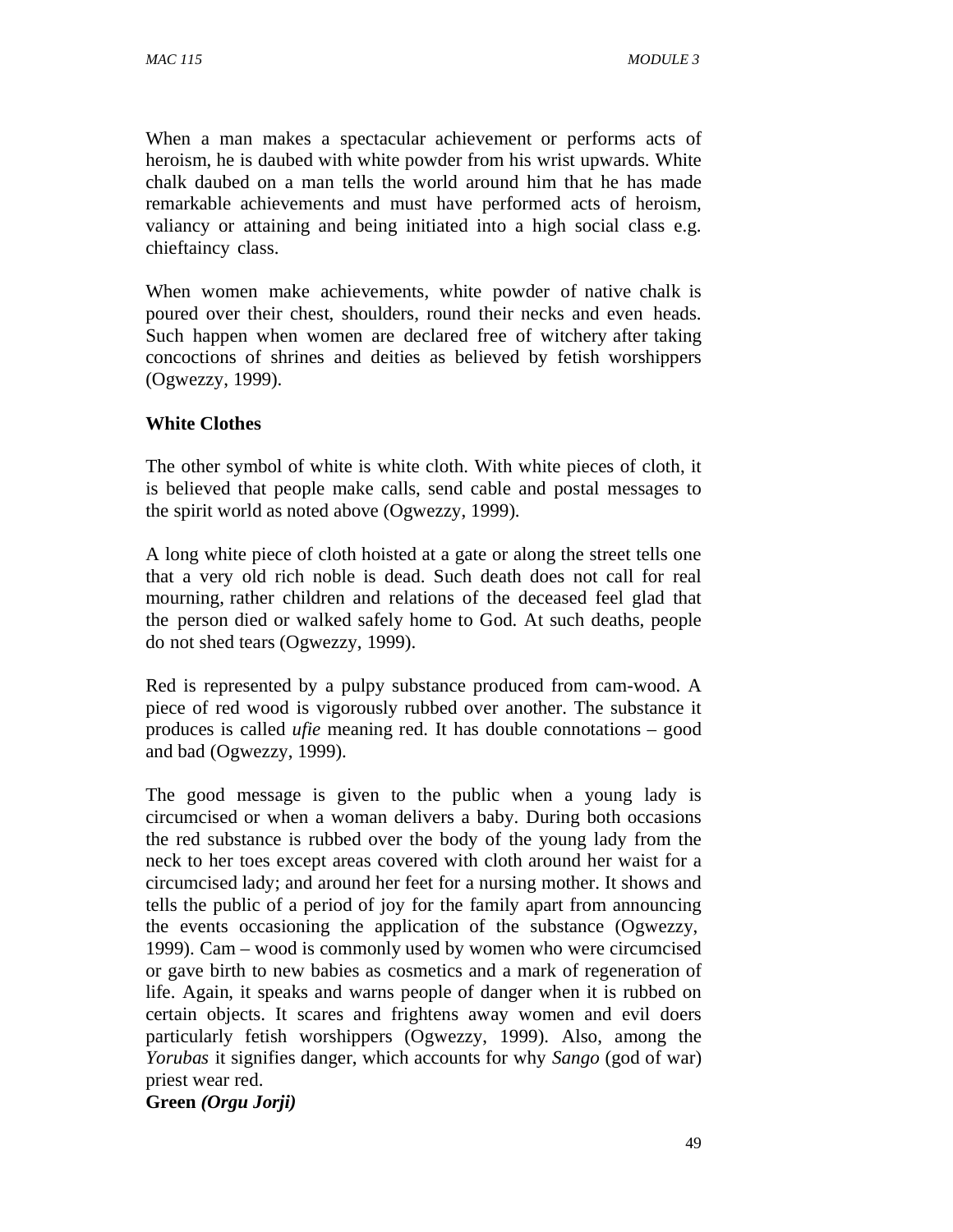It is represented by green leaves or products of green leaves (*Enu*). It serves duals purposes of good and bad. During festivals, youths carry bunches of green leaves to dance round the town and along the main streets to show joy of the year (Ogwezzy, 1999).

When a married woman commits adultery, the town's women carry bunches of green leaves and dump them at her gate or by her door to register their hatred and disappointment at her ignominious action. To further declare her unfit for womanhood, ashes are cast on the green leaves to tell that her action, morally, is a disgrace and her value is worthless like the ashes fit to be cast away into dust-bin of life (Ogwezzy, 1999).

#### **Black (Depicted by Charcoal in Ukwani)**

Black like any other colour tells and indicates sorrow and evil. When people die, children and relations wear black dresses to tell the world the state of their hearts and that they are mourning the death of their beloved and dear ones (Ogwezzy, 1999).

It is also used to identify bad deeds or actions like thefts. When a person steals anything, powdered charcoal is rubbed on his or her face to tell the world that he or she is an evil and a dangerous citizen. It is to make the person ashamed and possibly correct him/herself (Ogwezzy, 1999).

The good part of it is that when a youth is chosen as the chief or main artists at a festival (e.g. *Ukwata* of the Ukwuani speaking people of Ndokwa West Local Government Area of Delta State), a shade of black is used to decorate his body for public show. When anyone is being prepared for the show, the person is designed and printed all over his, body and calves with black liquid (*ulie)* produced from seeds of a climber-like shrub also called *ulie.* The seeds are ground into soft mash mixed with very little water. The liquid from it is then used to design the person concerned. Patterns produced on the person would depend on the artist's level, aesthetic value and creativity. The designs on the person are expected to agree with the complexions and shape of the body build of the dancer (Ogwezzy, 1999). These designs are regarded as tattoos in many cultures of Africa.

The same applies to a young lady circumcised during annual festivals. Just like the artists, the designs on the person are expected to agree with the complexions and shape of the body build of the lady and her pages for outing on special public shows (Ogwezzy, 1999).

The indigo prints identify them to the public and the roles they play at the particular time of feasts or ceremony (Ogwezzy, 1999).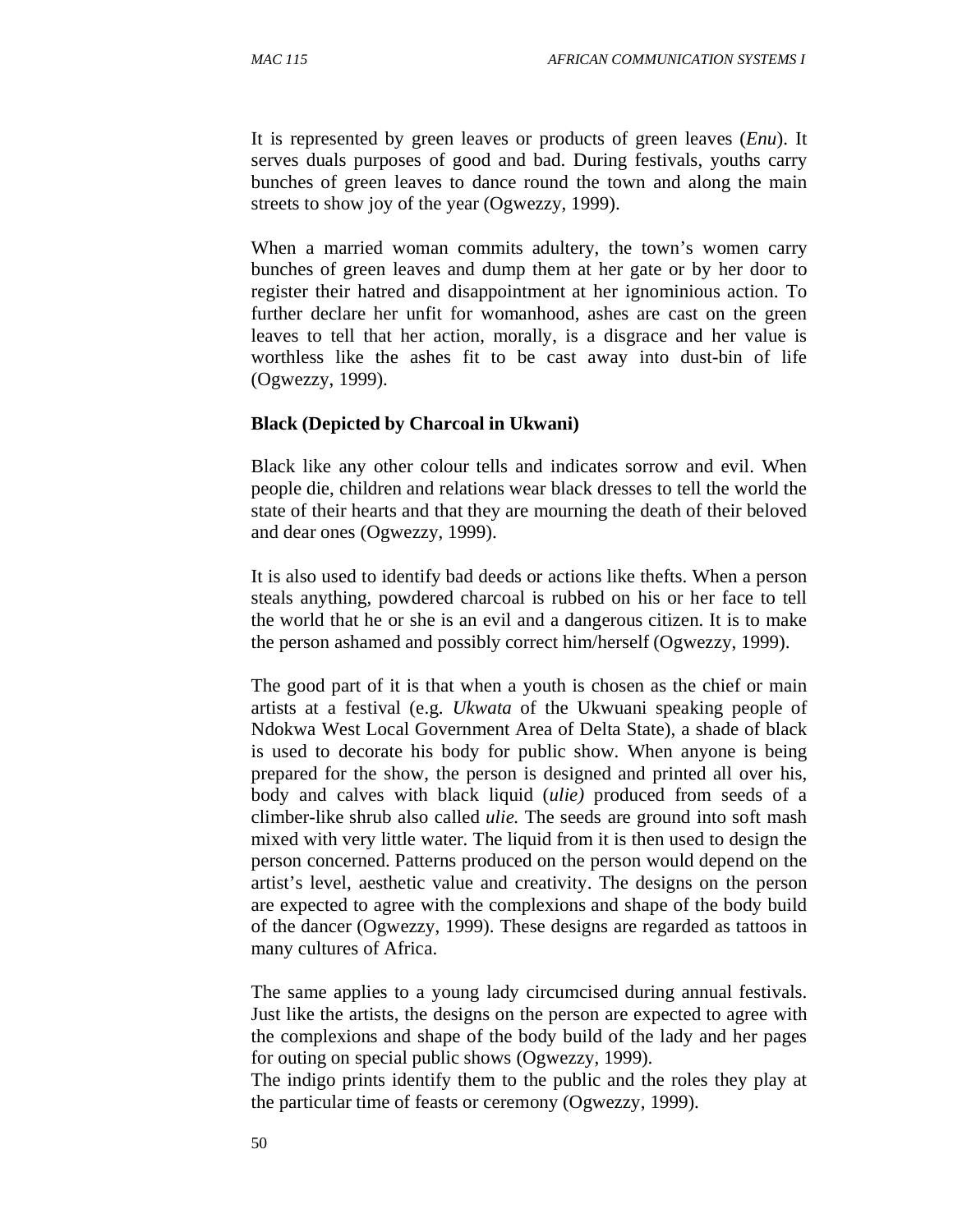# **4.0 CONCLUSION**

Visual communication as a classification of traditional communication generally hinges on the sense of sight and knowledge of the peoples of Africa.

Colours of various shades communicate messages. What they communicate could be pragmatic, society specific and also generic. In Africa, meanings are attached to colours in various communities and so they are used to communicate.

# **5.0 SUMMARY**

This unit focused on visual communication, which based on our classification, are of three types – pigmentation, colours, appearance and records. Specifically, it examined pigmentation and colours as a type of visual communication, presented some examples and highlighted their communication functions.

## **SELF-ASSESSMENT EXERCISE**

- 1. Visual communication is hinged on which of the senses?
- 2. List some colours known in your community

# **6.0 TUTOR-MARKED ASSIGNMENT**

1. List two types of visual communication discussed in this unit.

2. List two examples under each type of visual communication listed.

3. Identify five colours in your ethnic group.

4. State the meaning and significance attached to each of the five colours identified.

# **7.0 REFERENCES/FURTHER READING**

Akpabio, E (2003). *African Communication Systems: An Introductory Text.* Lagos: BPrint Publications.

Ogwezzy, G. C. (1999). The Abi of Emu Kingdom, an interview conducted by this writer at Emu-Obodoeti, Ndokwa West Local Government Area of Delta State.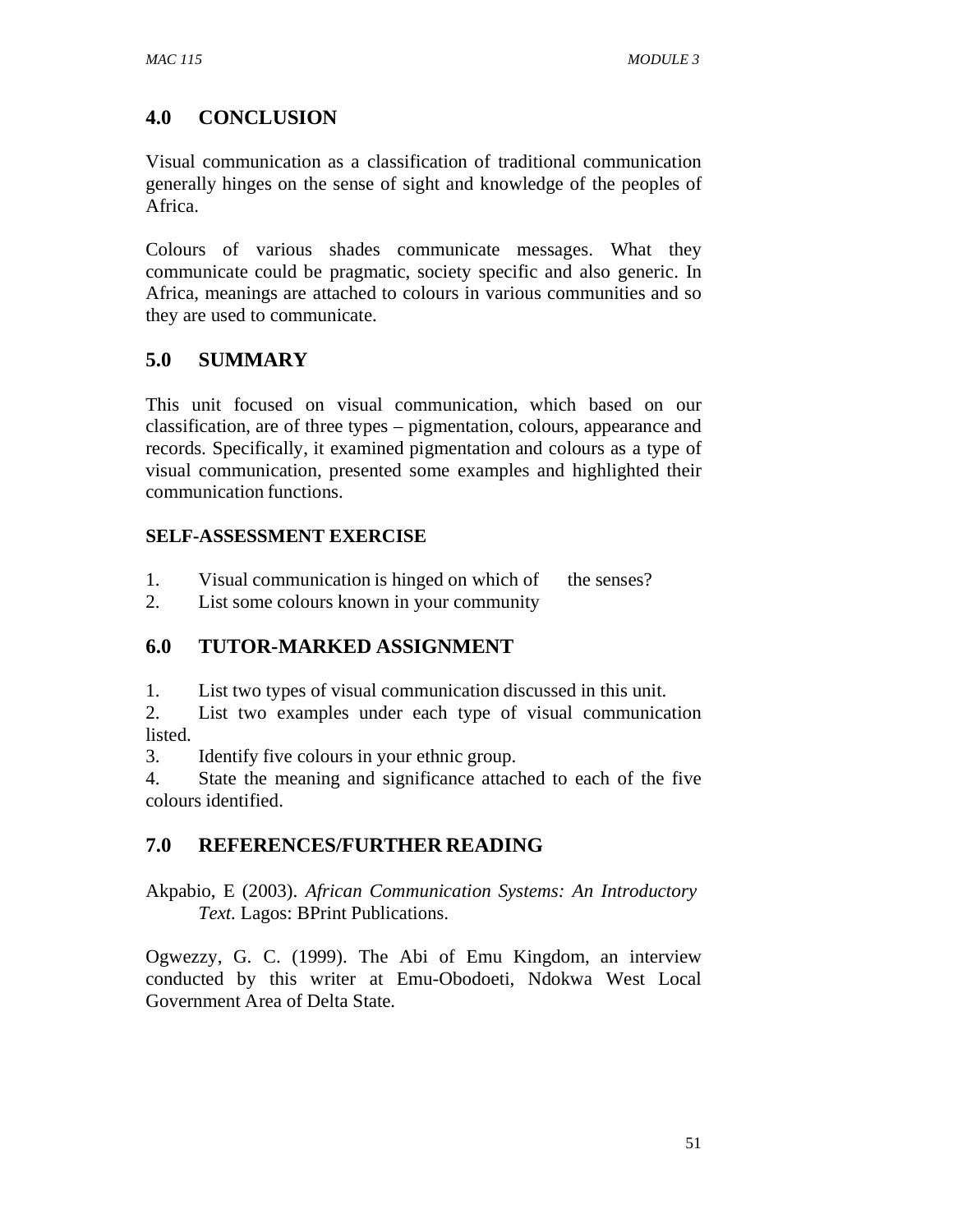### **UNIT 2 APPEARANCE: PHYSICAL LOOK AND COSTUME\FACIAL MARKS AND TATTOOS\RECORDS**

#### **CONTENTS**

- 1.0 Introduction
- 2.0 Objectives
- 3.0 Main Content
	- 3.1 Appearance
	- 3.2 Facial Marks and Tattoos
	- 3.3 Facial Marks and Tattoos, and their Communication Function
	- 3.4 Records, Their Characteristics and Where They Are Found 3.4.1 Some Examples of Records
- 4.0 Conclusion
- 5.0 Summary
- 6.0 Tutor-Marked Assignment
- 7.0 References/Further Reading

### **1.0 INTRODUCTION**

This unit focuses on some examples of appearance (physical look, costume, facial marks and tattoos; and records) as visual channels of communication. It examines the concept of appearance, presents some examples and highlights their communication functions. Furthermore, it examines records as a category of visual channels of communication.

### **2.0 OBJECTIVES**

At the end of this unit, you should be able to:

- discuss appearance as a group of visual communication
- discuss physical appearance and costume drawing from their cultures and communities
- discuss tribal marks and tattoos as examples of appearance, a group of visual communication
- discuss tribal marks and tattoos drawing from their cultures and communities
- define records
- list some examples of records as a mode of visual channel of communication drawing from their cultures
- list where records are found in their cultures.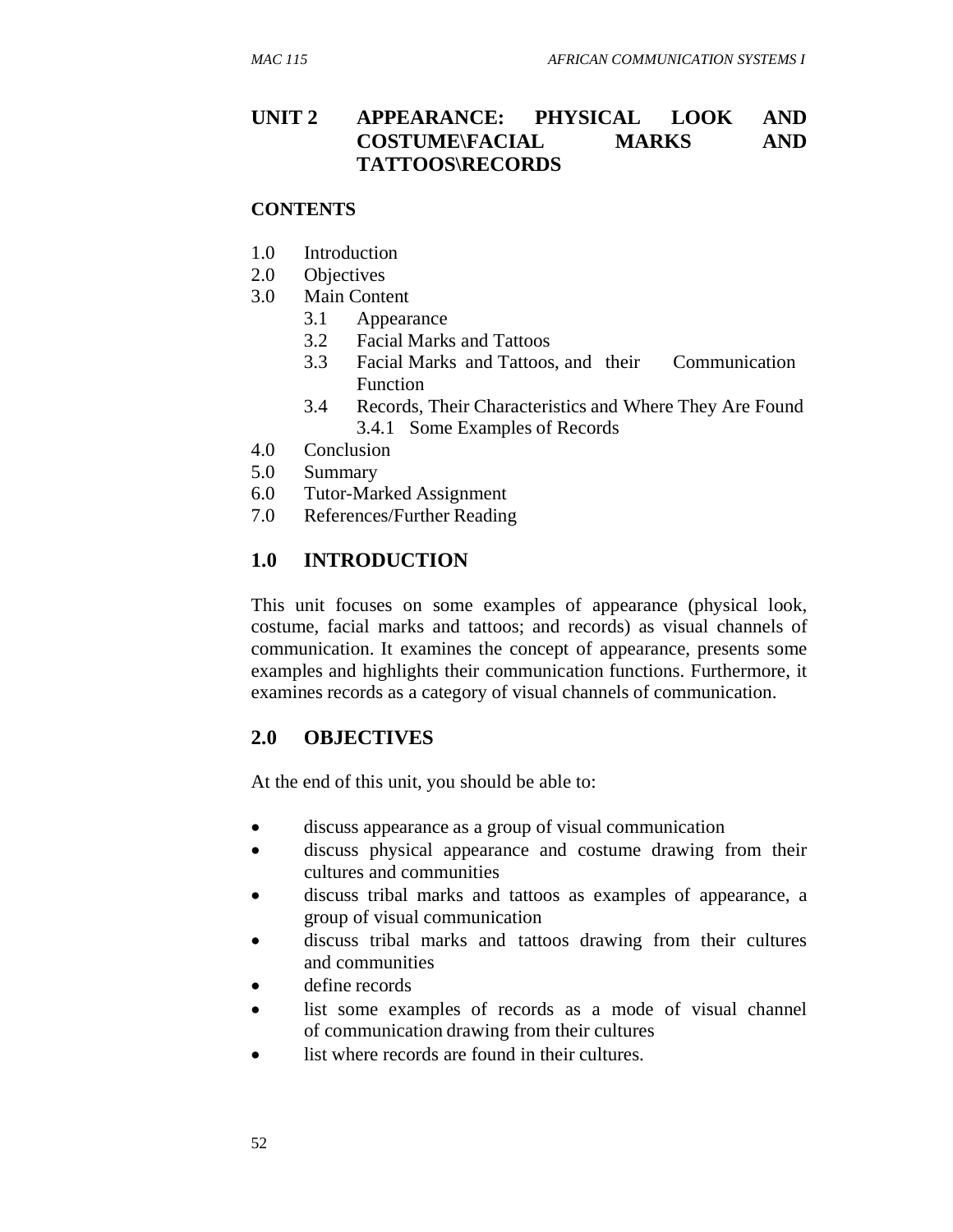# **3.0 MAIN CONTENT**

### **3.1 Appearance**

Appearance communicates. It might communicate "about ethnic origin and to some extent disposition and attitude to life" (Akpabio, 2003:39). Appearance is discussed from five angles – physical, dress pattern (clothing and accessories), tattoos and tribal marks and records in this unit. These are discussed below. Some Examples and their Communication Functions

**Physical Appearance** – Physical appearance is a major channel of visual communication in Africa. In Nigeria, people who are tall, light skinned and have a pointed nose commonly identified as Fulanis; while the short and stocky are mostly south easterners and people from Calabar (a city in Cross Rivers State of Nigeria) and so on. Again, short people are said to be aggressive and try to assert themselves, while tall people are more amiable, accommodating and tolerant (Akpabio, 2003). Looking at Africa, people from Congo especially the pigmies are easy to identify mainly by their physical look, while Ghanaian are mostly very dark in complexion.

**Costume (Clothing)** – Clothes communicate class, social grouping, associations, age, profession and other demographic variables. In Africa, it is easy to identify a person from the kind of cloth the person is putting on. Again in Nigeria, velvet material (Akwa-Oche) is associated with the south-south and south-east geographical zones; plain George wrapper with the people from Rivers and Bayelsa States; George Wrapper, especially *Intorica* and *Supermint* (mainly used for occasions) brands are common among Delta State people; *Ankara* (Hollandis Dutch wax) with people from the Delta and Edo States, South Eastern and Northern Nigeria. However, the single yards variant of Hollandis *Ankara* is more common with Delta State women, while the double yards are more common with the other parts mentioned. Lace materials of various brands, quality and colours are more commonly used in Western Nigeria.

Furthermore, the way it is sewn (designed) and tied communicates. The *Itsekiri* people of Delta State tie the big wrapper underneath and the small one on top. *Igbo* women make a blouse and two wrappers and among the *Ibos*, a married woman ties her wrapper full length, while the unmarried a little above the knee. Hausa women sew a top and skirt/top and wrapper plus a head tie; Edo woman *buba* and wrapper; and a Delta State woman two wrappers and a matching top commonly made of a different fabric. *Buba* and *Sokoto/Buba* and wrapper (made of *aso-oke, brocade, lace, ankara or other fabrics)* for *Yoruba* men and women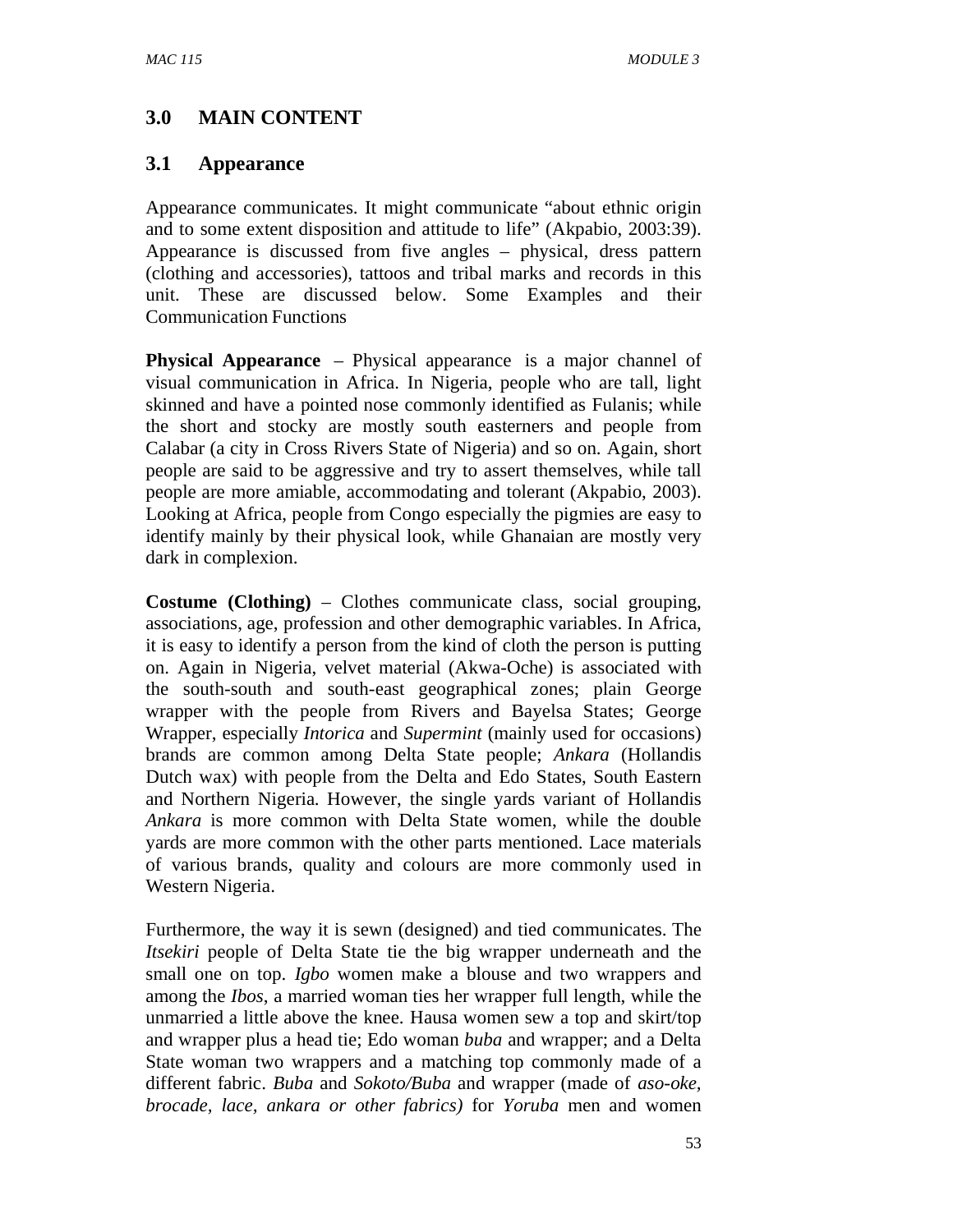respectively; and *Babaringa and Kaftan;* and *dansiki* are also associated with the *Hausa/Fulanis*.

*Babanriga (Hausa): Chakwara* (by Kaduna State people); and *Agbada (Yoruba) –* an over flowing gown is worn by both Hausa Fulani and Yoruba men. It is worn over *Kafatan* and *trouser*, and *Buba* and *Sokoto*  by *Hausa Fulani* and *Yoruba* men respectively. As a result of acculturation, men from other Nigerian cultures wear it. However, the way it is used and the physique of the man wearing the clothes will communicate the person's area of origin.

*Adire* **and** *Kampala* are commonly made and worn by the *Egba* people (a *Yoruba* sub-ethnic group). Commonly women make *Boubou* (a free long flowing gown) with it. However, as a result of acculturation, it is now worn by other ethnic nationalities in Nigeria. *Yoruba* people are also known to wear lace materials more than other ethnic nationalities in Nigeria. Traditionally, they are sewn in form of *Buba* and *wrapper*  for the women*; and Buba* and *Sokoto* for men.

Again, a man who ties wrapper, with a top, cap, and walking stick is normally from Delta State (Urhobo, Isoko and Itsekiri ) of Nigeria. Chiefs from the Ukwuani Speaking area of Delta State, Nigeria also dress in the same way.

Ghanaians are very dark and their main cultural cloth is *kente* a woven material. *Kente* is worn mainly by Ghanaians. Hence any dark skinned person wearing *Kente* could easily be identified as a Ghanaian.

**Costume (Accessories):** Accessories are channels of communication in Africa as various accessories such as neck/wrist/ and waist beads tell about places of origin, show royal status/title in the society, ethic nationality and occasion amongst others. They are worn to complement clothing and enhance beauty and dignity.

The type of dress worn by an old man or woman, whether adorned with beads or not, shows that he or she is a chief or not. Beads and in some cases, caps distinguish a chief while the man with the crown must be the king (Ogwezzy, 1999).

In Nigeria for instance, beads (a collection of clay moulded and refined to bring out the desired colours [mostly brownish and Tawny red]) commonly worn by chiefs, royal families and also during burials, christening, chieftaincy installations amongst others. In Yoruba land, first daughters and first sons of the dead wear beads on the neck and wrists during burials. Also, during festivals and marriage ceremonies, women from Yoruba land, Edo and Delta States wear mainly red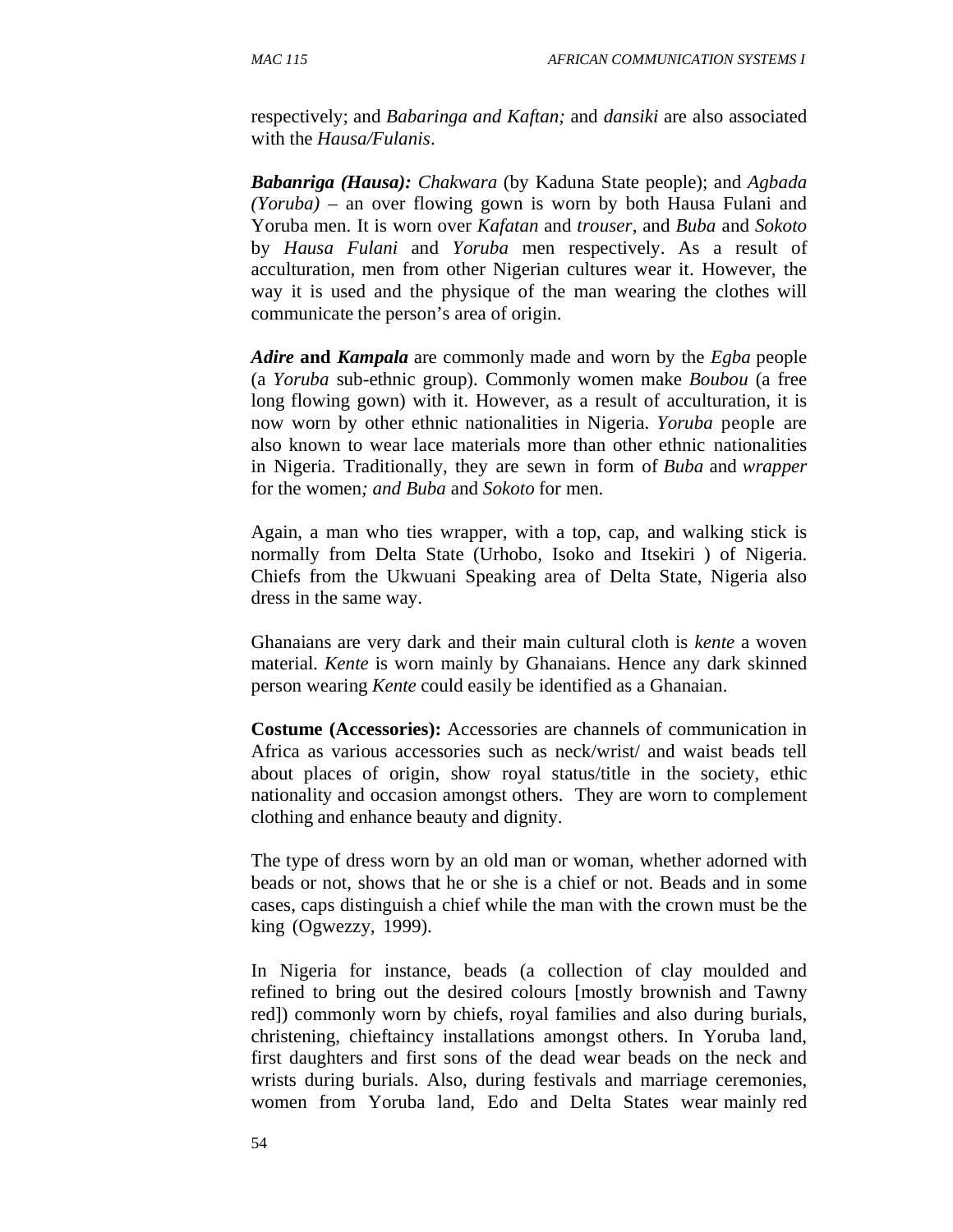coloured beads on their necks, wrists and legs; use them as earrings; and also use them to decorate their hairs. Similarly, in northern Nigeria, cowries, shells from the sea, and other leather made accessories are used like beads.

Northern women are known to wear a lot of gold necklaces, ear rings, wrist watches and bangles. Asaba (Delta State capital) young girls are made to wear white beads on their waist to signify their virginity. Head ties popularly known as *gele* is meant for occasion and when going to church. Southern Nigerian women commonly tie *gele* made of various materials (*Aso-oke* [mainly by *Yoruba* women], Damask, and other brands from Switzerland and other countries) for various occasions.

The *Abeti-aja* (dog ear-shaped cap) is a Yoruba accessory and any man wearing it, is more often than not a Yoruba man. It is worn mostly by warriors in Yoruba land and made of woollen cloth. The Hausas (*Kaura*  sub*-*ethnic nationality) wear it as well. Generally the Yoruba man wears his cap and bends it to the left, which is referred to as *gbenusoun,* but the Hausa man wears his cap and shapes it into a circular form (most Hausa caps are already fashioned to be circular), while the Ijaw man wears Bowler hat. Hausa women who are predominantly Muslims generally wear veil, while the Yoruba Muslim women and other Nigerian Muslims women also wear veils. It should be noted that some Nigeria women who are not Muslims also wear it for fashion or to identify with the Muslim women. Queens in Yoruba land plait their hair *Suku* and decorate with beads. Also, Fulani women wear plenty of earrings on their ears and noses; while Fulani herdsmen wear raffia hats, carry water bottles and staffs.

Crown made of metal and beads are symbol of kingship and worn by the royal families in various Nigerian ethnic groups.

# **3.2 Facial Marks and Tattoos**

Although it seems Wilson (1998) classification presented facial marks and tattoos as channels of communication under symbolography, this author believes they should be treated as channels of communication under visual communication because of the thematic linkages.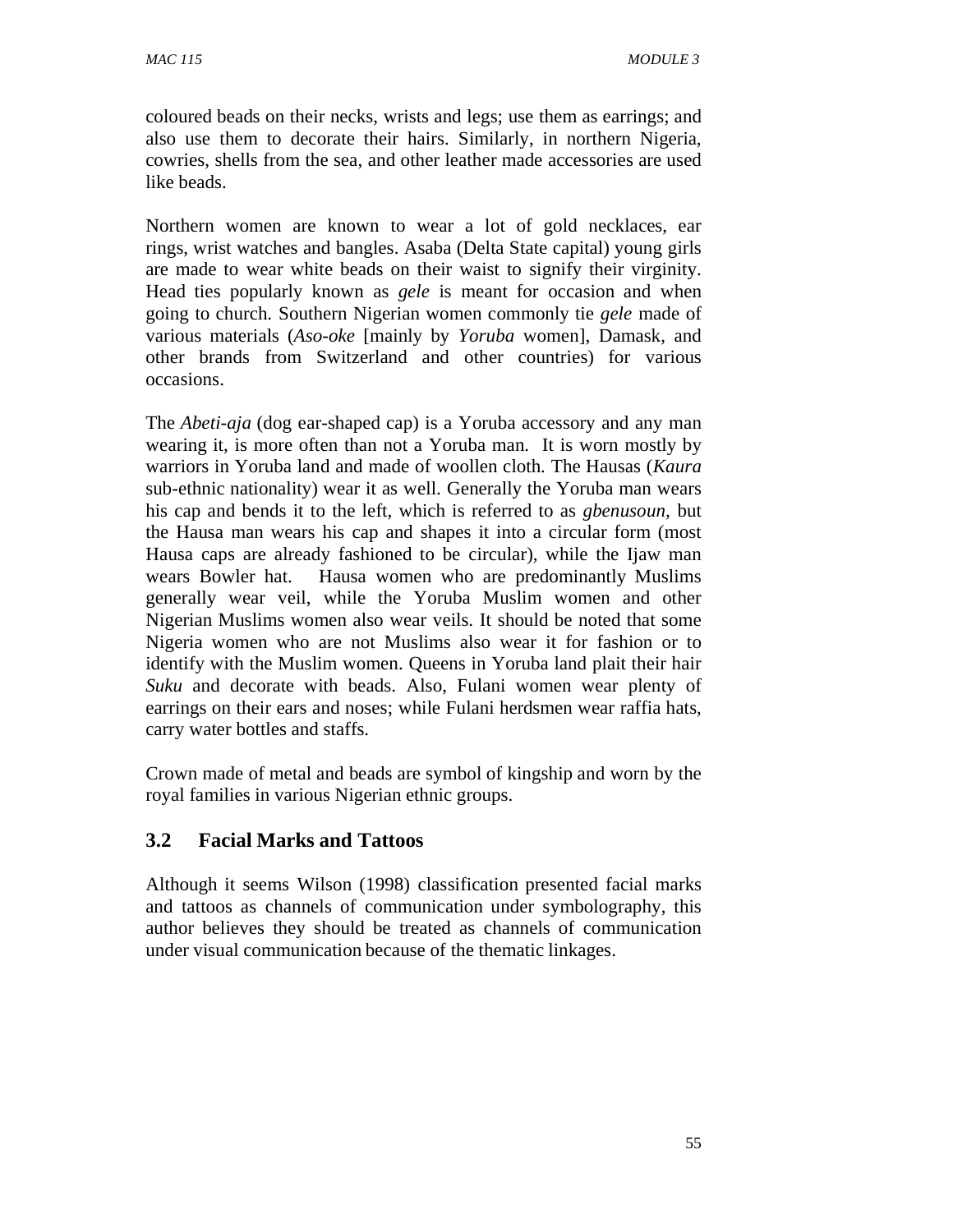## **3.3 Facial Marks and Tattoos, and their Communication Function**

**Facial Marks** - The use of facial mark as a channel of communication is an age long practice and common among Africans. Such marks are usually on the face and are used as a means of identification, particularly during the periods of inter tribal wars and slave trade. The marks are sometimes associated with aesthetics, a concept that varies from tribe to tribe.

According to Doob (1966:83), facial marks and scars communicate personal satisfaction, achievements, status, or ranks and bravery. It is also meant for personal gratification. To some people it actually gratifies, but some people who were given facial marks, especially on the face when they were young, grow beards to cover them up for various reasons such as to hide their identity or because they do not like the marks!

In Nigeria, facial marks commonly reveal people's ethnic groups i.e. we can tell from where a person comes from by looking at the facial marks. The *Isokos and Urhobos* have short horizontal marks on the cheek; *Ibos,*  short vertical on the sides of the forehead; Igalas, three horizontal marks on each side of the mouth, and one vertical on each cheek; *Yorubas*  various depending on the sub-ethnic group. *Oyos* a group within the *Yoruba* group, horizontal "tiger" marks normally four to five depending on the sub-ethnic group.

**Tattoos -** Tattoos are designs printed on people's faces, hands, body and at calves. They are printed for certain reasons and easy identifications. Some are tribal, for fancy or aesthetic interests and to identify easily and silently aristocrats and other castes including slaves (Ogwezzy, 1999 and Akpabio, 2003).

Ogwezzy (1999) stated that the practice is becoming distasteful for the obnoxious messages or information it gives of some sets of people. The habit is fast dying away except the aspects that relate to the ethnicism and aesthetic interests. Sooner or later, it will become a thing of the past for the pains it gives people morally, socially and physically. This writer does not discount this but currently, tattoos are in vogue and young boys and girls both in the developed and developing countries are having tattoos on their bodies.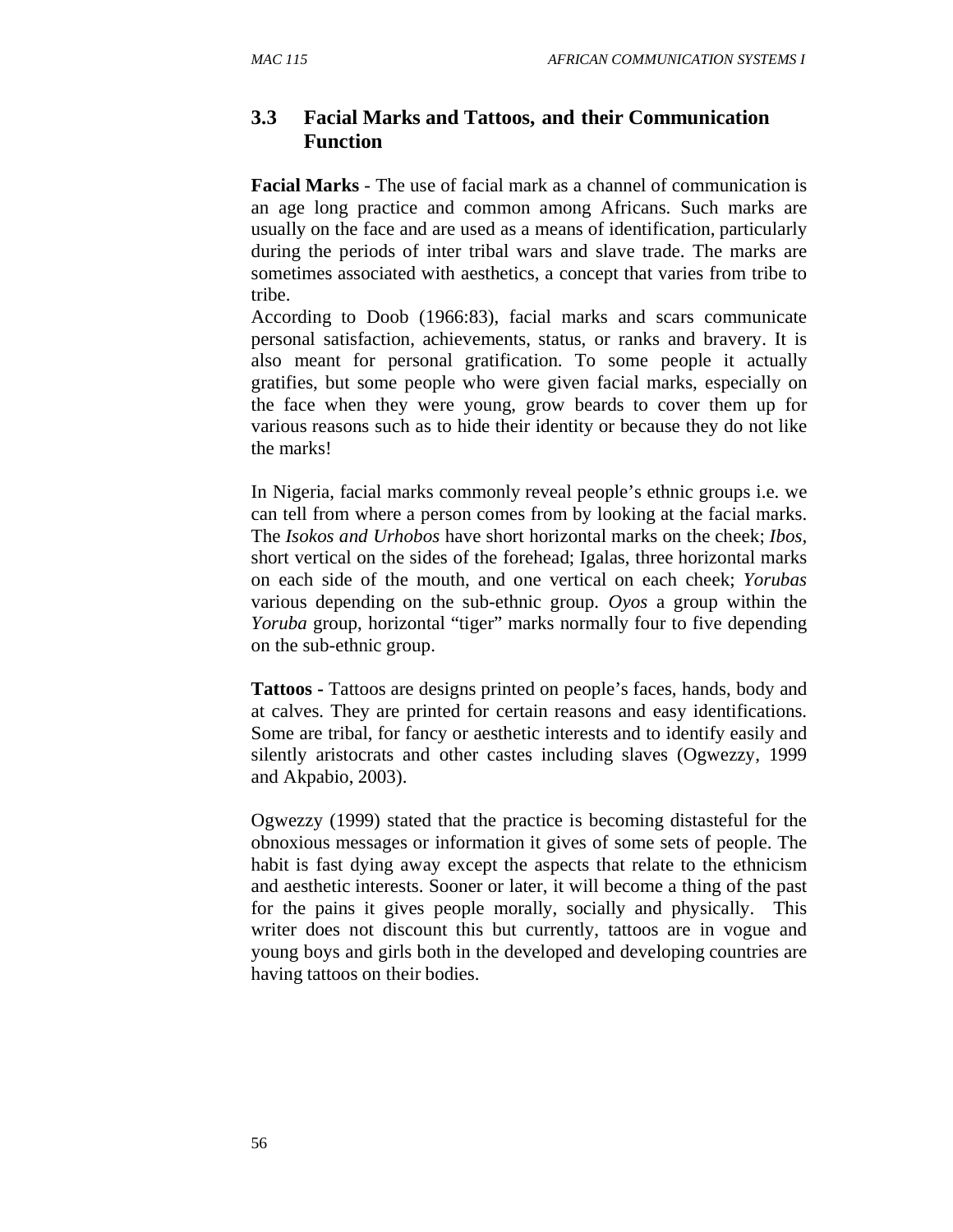# **3.4 Records, Their Characteristics and Where They Are Found**

Records are assemblage of public information, which are highly informative, reminding and effective (Ogwezzy, 1999). Records do not have to be only written on paper. Some examples of records from outsides Africa are the South Asian treaties on Animal management written on palm leaves; ancient scripts on *bail an* leaves preserved in Thai Buddhist temples, and similar leaves containing records of land ownership and tax obligations in Bali. Examples of records are very common among the Binis i.e. people from Edo State, Nigeria

Records formal or informal are found in museums, village centres, palaces and homes are other visual forms of indigenous communication.

Perhaps a study of indigenous librarianship would reveal many examples of such in Africa.

### **Some Examples of Records**

Local examples of records are found in local works of art such as paintings, sculpture, excavations, and art pieces. Some examples are:

Written works

Carved Painted Sculptor Excavations

# **4.0 CONCLUSION**

Appearance as a channel of visual communication was extensively discussed drawing from clothing and accessories. Clothing and accessories are channels of communication in Africa as they reveal a person's place of origin and convey other messages. As discussed above, there are different modes of dressing in Africa and Nigeria particularly. *Babaringa, kaftan* and cap signify that a person is a Hausa Fulani; *Buba*, *Sokoto* and cap, Yoruba; shirt across or on top of the knee, trouser and a red cap, Igbo (the red cap is synonymous with the chiefs); and George Wrapper, bead and necklaces, common with south-south women in Nigeria amongst others.

It concluded that physical appearances of people communicate something about them. They may tell us about their areas of origin and temperament. Although the aspects of areas of origin and temperament are contestable because Nigerian people wear clothes across culture and it might not always be true that short people are assertive and temperamental, but facial marks generally reveal a lot about people.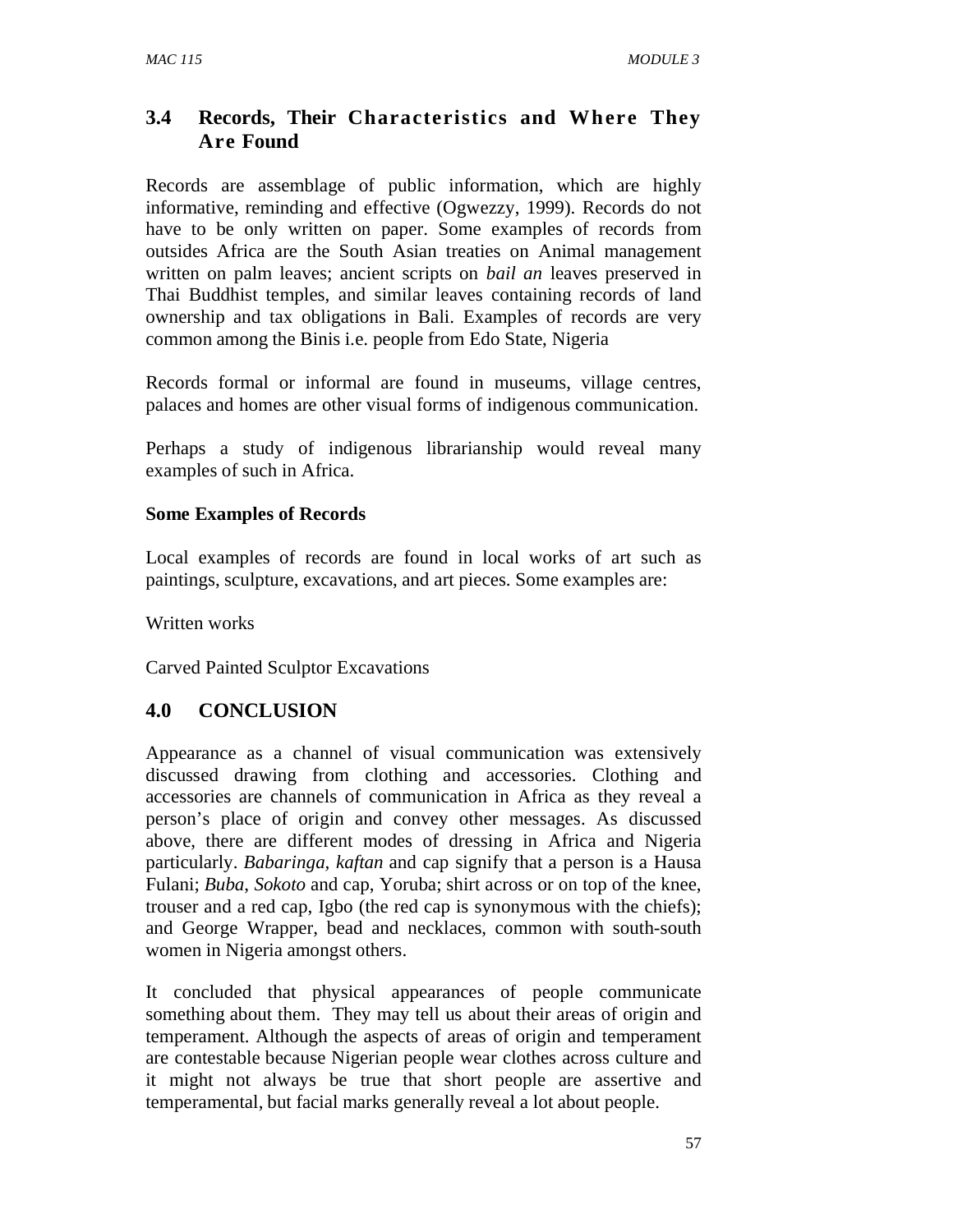Again, facial marks and tattoos were discussed as channels of communication in Africa. Facial marks and tattoos are means of identification as they reveal a person's place of origin. They are also for aesthetics purpose.

This unit also concludes that records in whatever form carved, painted, moulded, memorised and dug up communicate.

### **5.0 SUMMARY**

This unit focused on physical appearance and costume. It drew from various Nigeria cultures and highlighted the messages they communicate. It also discussed facial marks and tattoos, a group of visual communication. It presented and discussed some examples and highlighted their communication functions.

This unit also discussed records as a type of visual communication. It explored the concept of records, listed some examples, places where they can be found and highlighted their characteristics.

#### **SELF-ASSESSMENT EXERCISE**

- 1. What is costume?
- 2. Draw a facial mark and explain what it stands for.
- 3. List three places where records are found.

#### **6.0 TUTOR-MARKED ASSIGNMENT**

- 1. Drawing from your community, discuss clothing as an example of visual communication.
- 2. Discuss facial marks and tattoos drawing from you culture.
- 3. Define records.
- 4. List five examples of records.

#### **7.0 REFERENCES/FURTHER READING**

- Akpabio, E. (2003). *African Communication Systems: An Introductory Text*. Lagos: BPrint Publications.
- Doob, Leornard W. (1966). *Communication in Africa: A search for Boundaries* New Haven, Connecticut: Yale University Press.
- Ogwezzy, G. C. (1999). The Abi of Emu Kingdom, an interview conducted by this writer at Emu-Obodoeti, Ndokwa West Local Government Area of Delta State.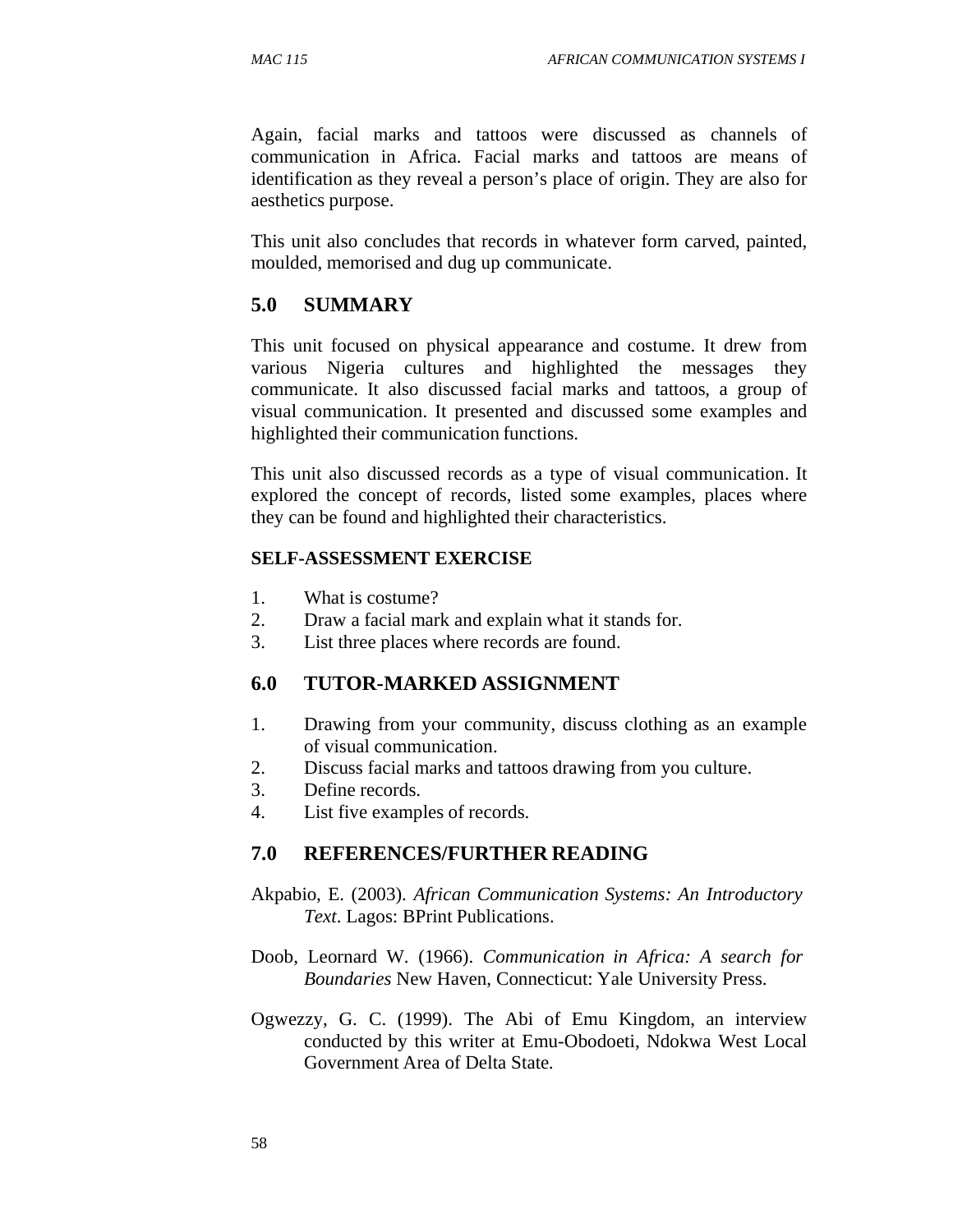# **MODULE 4 ICONOGRAPHIC CHANNELS**

- Unit 1 Iconographic Channels of Communication: Objectified, Floral, Plants and Crops
- Unit 2 Idiophones
- Unit 3 Membraneophones
- Unit 4 Membraneophones in Western Nigeria
- Unit 5 Aerophones

## **UNIT 1 ICONOGRAPHIC CHANNELS OF COMMUNICATION: OBJECTIFIED, FLORAL, PLANTS AND CROPS**

## **CONTENTS**

- 1.0 Introduction
- 2.0 Objectives
- 3.0 Main Content
	- 3.1 Iconographic Communication
		- 3.1.1 Types of Iconographic Communication and Examples
		- 3.1.2 Iconographic Communication Devices and Their Communication Functions
	- 3.2 What is objectified in Communication?
		- 3.2.1 Examples of Objectified and Their Communication Functions
	- 3.3 Florals, Plants and Crops
		- 3.3.1 Floral, Plants and Crops: Some Examples and their Communication Functions
- 4.0 Conclusion
- 5.0 Summary
- 6.0 Tutor-Marked Assignment
- 7.0 References/Further Reading

## **1.0 INTRODUCTION**

This unit focuses on iconographic channels of communication, a mode of communication in Africa. The various types will be outlined and examples presented.

It explores objectified as a type of iconographic communication. It examines the concepts, present some examples and highlights their communication functions.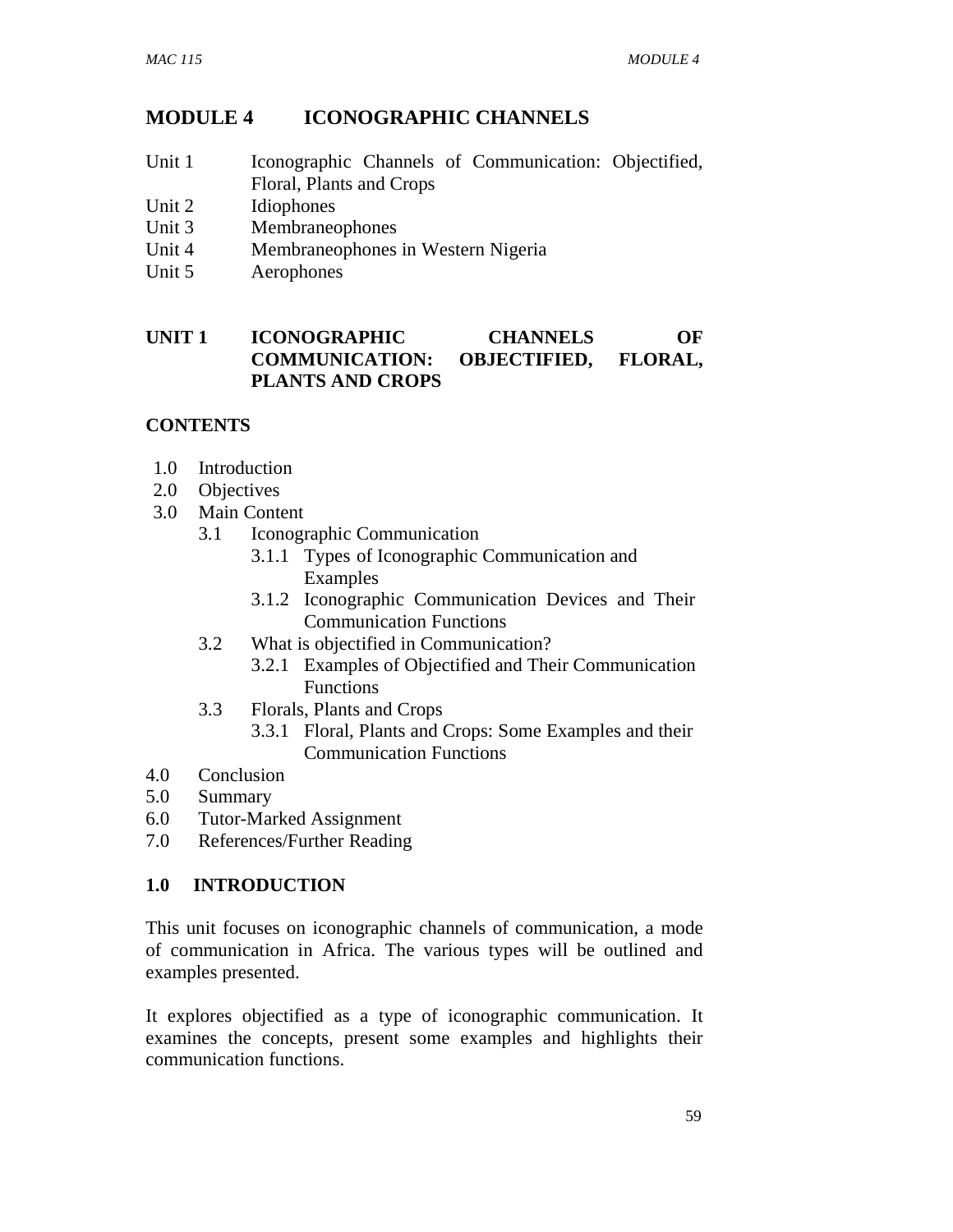Furthermore, it examines floral, plants and crops as iconographic communication devices. It also highlights their communication functions.

# **2.0 OBJECTIVES**

At the end of this unit, you should be able to:

- define iconographic communication
- outline the various types of iconographic communication
- discuss the communication functions of iconographic communication
- discuss objectified as a group of iconographic communication
- discuss some examples of objectified drawing from their cultures and communities
- discuss the communication functions of the various example of objectified
- discuss florals, plants and crops as a group of iconographic communication
- discuss some examples of florals, plants and crops drawing from their cultures and communities
- discuss the communication functions of the various examples of florals, plants and crops.

# **3.0 MAIN CONTENT**

## **3.1 Iconographic Communication**

Icons are basically symbols. For instance, your photograph is your icon. According to Doob (1966:60), "In a symbolic relation, the medium is able to suggest reality because, not through any necessary or inherent connection but through custom and habituation, the symbol arouses response very similar to those evoked by reality itself." In some parts of Nigeria, when people who living abroad want to do their traditional marriages and cannot come to Nigeria either (for reasons of cost, or questionable travel documents or their documents are expired and they might be refused entry when returning to the foreign country), their families normally place the enlarged and usually framed photographs of the bride and the bride groom in a strategic place at the venue of the ceremony to represent the couple. This has become established in many parts of Nigeria and it is understood by many Nigerians.

Akpabio (2003:26) noted that "icons are generally regarded as standing for or representing something"; do not uniformly communicate the same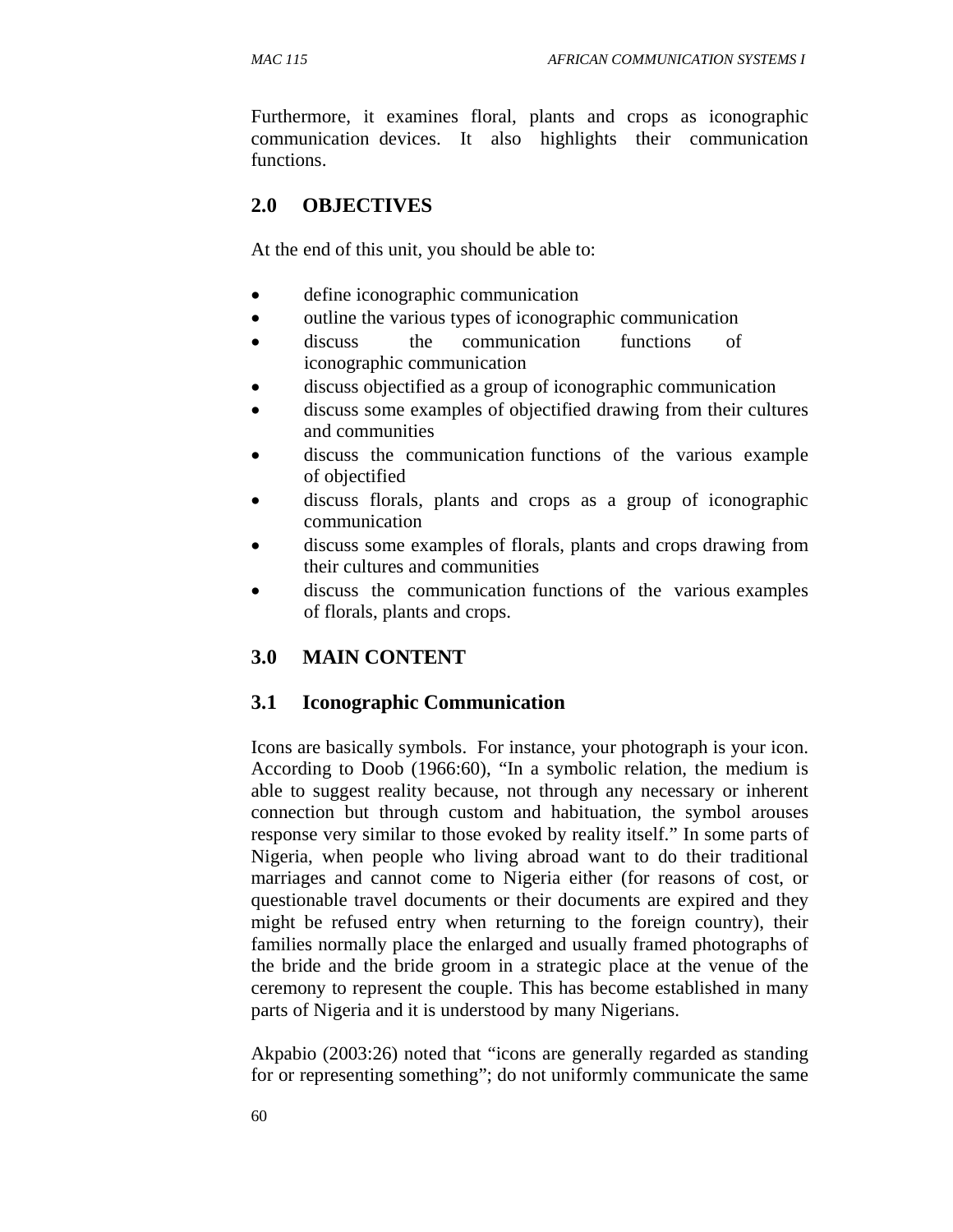message; and they are culture specific as what they communicate is based on a society's history, experience and circumstance, elements, symbols and icons . This might account for why a number of icons have been in use to communicate and people decoded their meanings as result of long association with their use.

# **3.1.1 Types of Iconographic Communication and Examples**

Wilson (1998) and Akpabio (2003) classified iconographic communication devices mainly into two groups – objectified and floral. This author is of the view that floral is too narrow and that subclassification should be expanded to include plants and crops.

- a) Objectified examples
- Charcoal (treated as black colour under visual communication)
- White dove
- Kola-nut
- Cowtail
- White clay (treated under native chalk. See visual communication)
- Egg
- Feather
- Cam-wood (treated as red colour under visual communication)
- Calabash
- Beads (treated as accessories under visual communication)
- Limb bones
- Drinking gourds
- Flag

However, this author is of the view that charcoal, which depicts black colour; white clay, white colour and cam-wood, red colour be under colours; while beads be discussed under physical (clothes and accessories). So, for our discussion, the position of this author was adopted.

- b) Floral examples
- Young unopened palm frond
- *Okono* tree, *Nsei, Nyama, Mimosa (*These are found in Akwa- Ibom and Cross Rivers States of Nigeria)
- Plantain stems.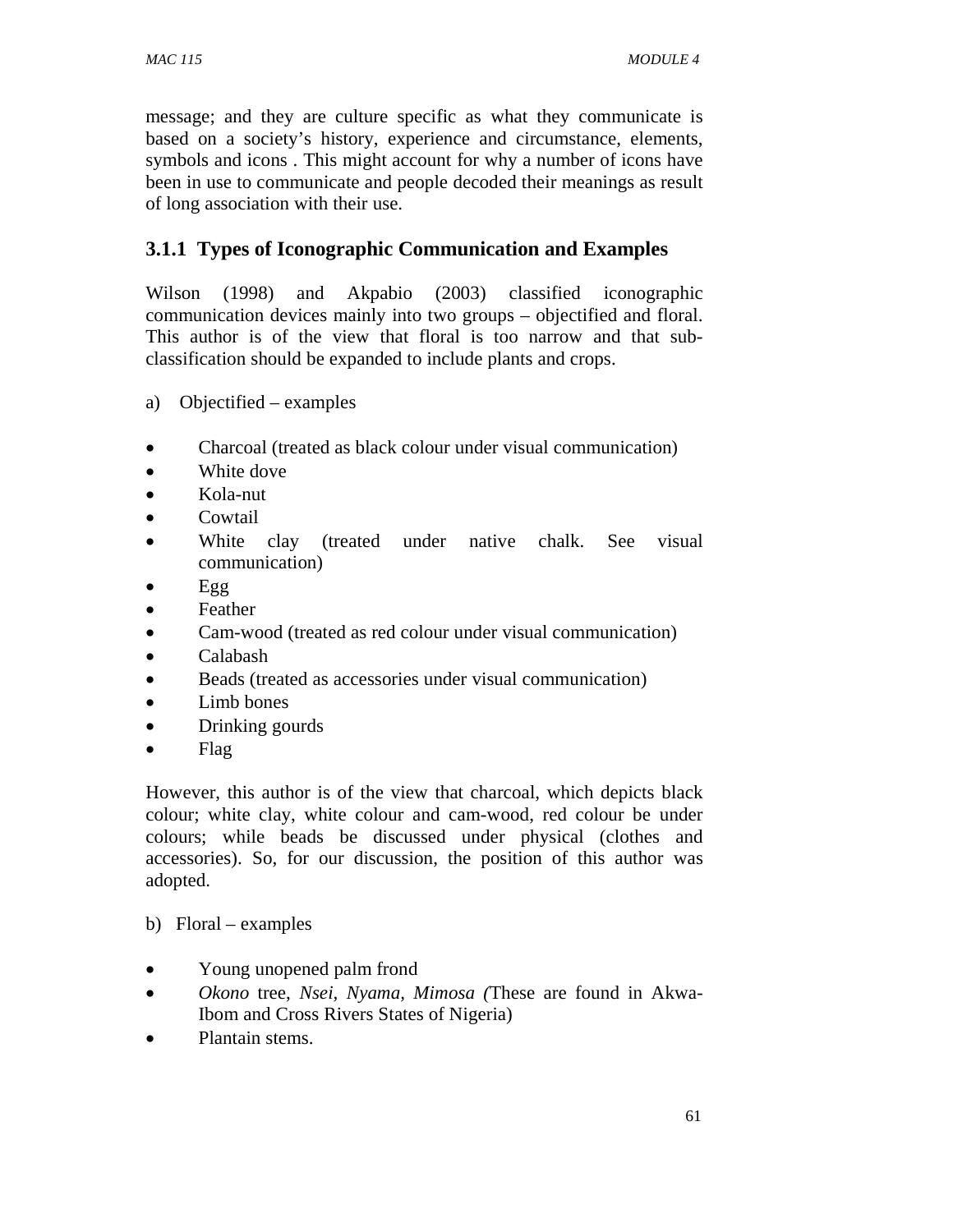## **3.1.2 Iconographic Communication Devices and Their Communication Functions**

Every group of people in Africa has iconographic communication devices that are peculiar to their setting that perform different communication functions. Such devices may be totally different from those used by other people or they have special meanings as used by people in other cultures. So, iconographic communication devices are items that transmit messages to the target audience. Essentially, iconographic communication devices are part of items used for communication in traditional African society.

Although iconographic communication has been defined, it is essential to emphasise their communication functions. All iconographic communication devices employed in traditional channels of communication have various functions. According to Ibagere (1994:88) "Marks on trees or grasses and leaves tied in certain ways are also used to send messages. [Also] for instance, among the Isokos of Delta State of Nigeria, cutting plantain stems and planting them upside down signifies the declaration of war by one community on another." Also Akpabio (2003:26-27) stated that:

*To show that a visitor is welcomed, drinking water is presented first specifically for people in the northern part of Nigeria. Among the Igbos, it is the presentation of kolanut that represents this sentiment. White egg, white he-goat, white clothes depending on the culture represent ritual objects or connection with the occult. Feathers are used in coronation as well as to indicate titled chiefs. Cowries and kolanuts are used in divination to determine the will of deities. Alligator pepper indicates long lasting relationship as in marriage.* 

It is hoped that after studying this unit, you would have become familiar with some iconographic communication devices used in Africa and their communication functions.

## **3.2 What is objectified in Communication?**

Objectified is where part of an object is used to convey messages. E.g. Kola-nut, cam wood, used by women who are circumcised or give birth to a new baby as cosmetics and a mark of regeneration of life; the pigeon, as an object of peace; the owl and vulture, objects of bad omen. Others are cowries, feathers, and flag among others, which also have meanings in people's minds. The devices in this group are endless. So, drawing mainly from the Ukwuani Speaking people of Ndokwa West Local Government Area of Delta State, some examples of objectified are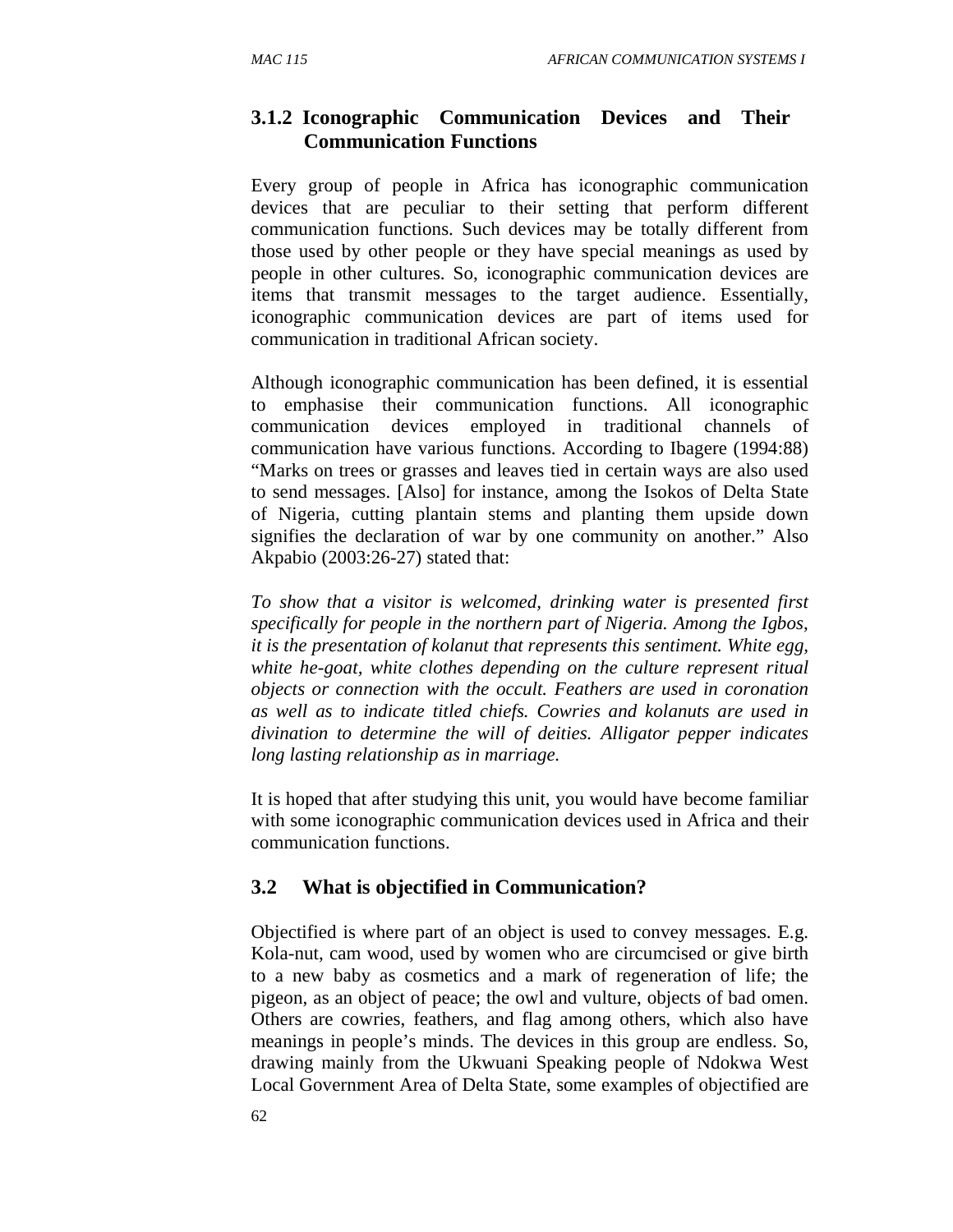discussed below to enhance our understanding of this group of iconographic communication devices.

## **3.2.1 Examples of Objectified and their Communication Functions**

**Feathers** *(Ebuba***):** The use of feathers for various purposes are common more with people of South-Eastern Nigeria and Niger Delta Areas with some spill over in Edo state, Nigeria. According to Akpabio (2003:27) feathers are used in coronation ceremonies as well as to indicate titled chief. He however, did not state the part of Nigeria where feathers signify coronation or title. Feathers though may be small and light, they carry great impression about people who put them on. However, only few feathers merit special regards while others join in mass adornments of masquerades, shrines and decorations. The few that are in a class of their own are eagle, parrot tail and cock's tail crown feathers.

**Eagle Feather (***Ebuba-Ugo*): Eagle feathers are the feathers mainly from the two wings of eagles. They are usually white. However, some small black ends linger on most of them. They are very bold and eyecatching on people's caps. They are also very eloquent about the personalities of the people who plug them on their heads or hats as crowns (Ogwezzy, 1999).

Ordinarily they attract dignity of their own and on the people who adorn their hats or caps with them. The feathers on men eloquently declare and inform the public that the persons putting them on have made some remarkable achievements either as heroes at wars or intrepid hunters and have performed acts of bravery. They easily help to identify aristocrats from serfs (Ogwezzy, 1999).

**Parrot Feather (***Efele-Uche*): This is the content of the red bunch of feathers at the tail of the parrot – the only bird that has that peculiar plumage. Apart from putting it on as decoration or as beautification, the feather on a person tells that the person has aesthetic value or love for beauty and sometimes modesty. It tells that the user is careful, neat, morally and socially honourable gay and popular. For others who do not belong to the above groups, the feather subtly declares them fetish worshippers (Ogwezzy, 1999).

**Cock's Tail Crown Feathers (***Npipi)***:** grow on the tails of mature domestic birds e.g. cocks and pea-cock. The crown feathers pinned on cowry cones are carried by pages of a circumcised lady on outing days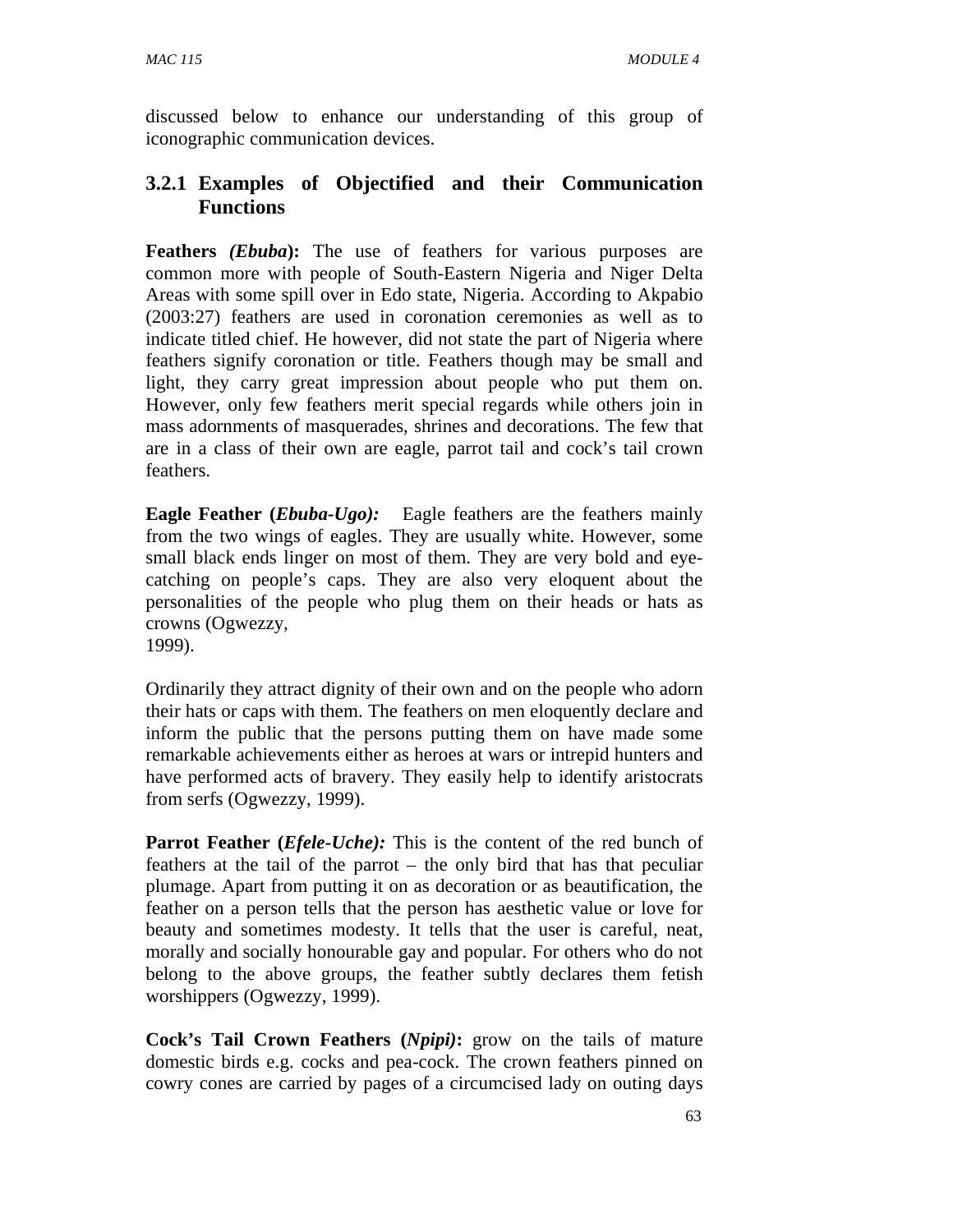during festivals. Furthermore, youths of both sexes pin on crown feathers on their heads when in dancing shows particularly during festivals and occasional entertainments. Of course, herbalists adorn their shrines and idols with feather and crown feathers lavishly (Ogwezzy, 1999).The crown feather subtly informs ladies under men, or youths who are social lovers of beauty and excellence.

**Peacock Feather:** This represents the institution of kingship (Akpabio: 2003).

**Birds:** Pigeon and dove signify peace; the owl and vulture, are objects of bad omen.

**Kola-nuts and Cowries:** The triangle of kola-nut shows that it is produced mainly in Western Nigeria, consumed more in Northern Nigeria and respected more in eastern Nigeria. Kola-nut in Igbo land signifies reception for a visitor. This might account for why the Ibos say: "He who brings kola-nut, brings life." Also cowries and kola-nuts are used in divination to determine the will of deities (Akpabio: 2003:26-27).

**Flag:** A red, white and red, white, red and black flag at some points in some Nigeria communities signify a shrine and or the presence of a traditional priest.

**Rainbow:** Signifies that no one should visit the stream (Akpabio: 2003)

**Shooting Star:** Heralds the death of an important individual (Akpabio: 2003).

**Broom:** Could communicate quarrel and settlement (Akpabio: 2003).

**Alligator Pepper:** Signifies long lasting relationships as used in traditional marriage in Nigeria (Akpabio: 2003).

**White egg, White he-goat, and White cloth:** In most Nigerian cultures these objects represent rituals or connection with occult (Akpabio: 2003).

**Drinking Water:** In northern Nigeria, presentation of drinking water to a visitor signifies that the visitor is welcomed (Akpabio: 2003).

**Staffs (Cow Tail, Metallic Staff, Hand Fan and Horse Tail):** These communicate chieftaincy ranks and titles. Those who carry metallic staffs are war lords or the village warriors. Those who hold the large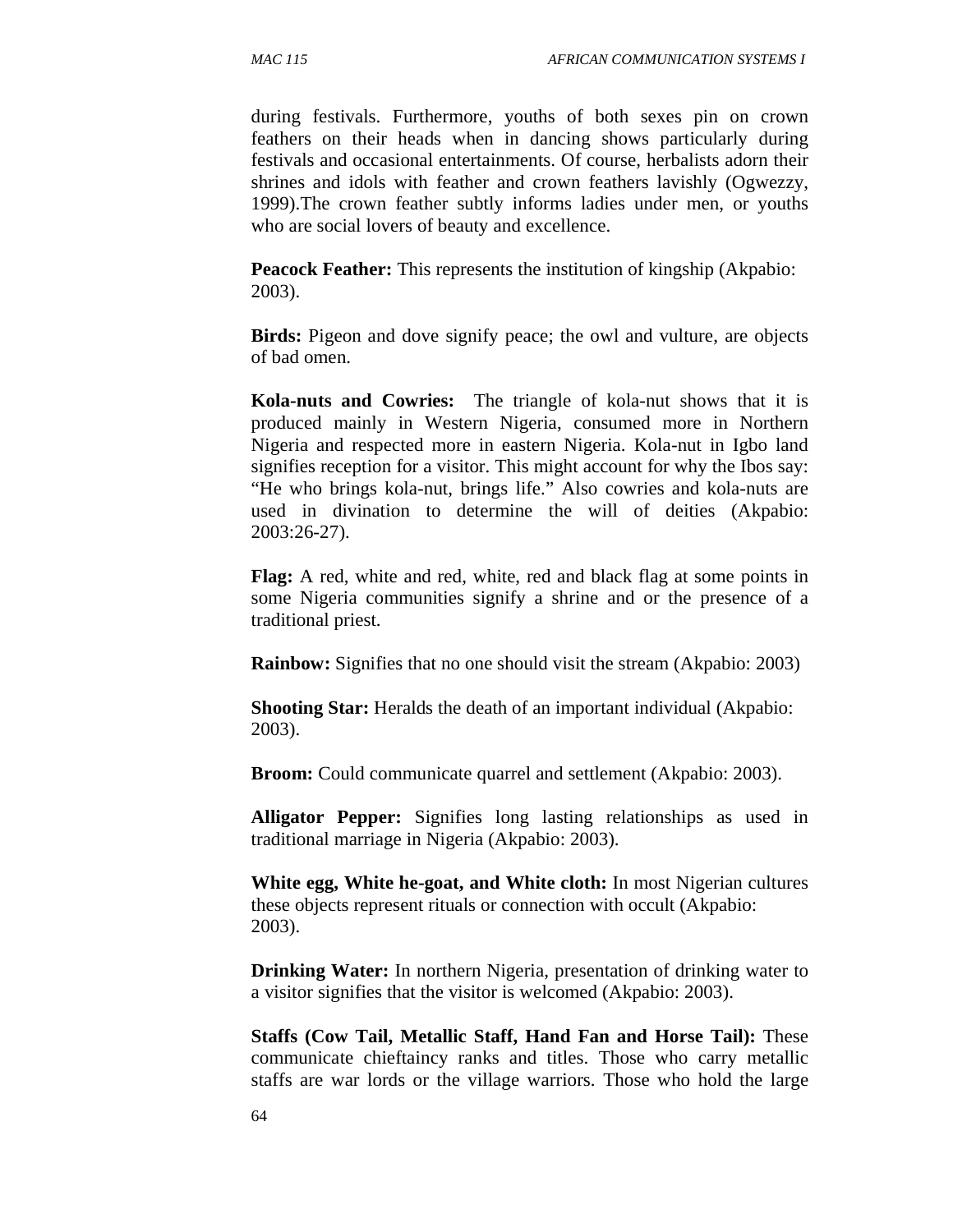hand fan are another set of warriors and the chief couriers while the horse-tail bearers are the elders. The mere sight of any of these examples communicates their status and rank (Ogwezzy, 1999).

## **3.3 Florals, Plants and Crops**

Floral, plants and crop as used in this study is referring to decoration with flower, cultivating plants and the display of trees, shrubs and grasses for the purpose of disseminating information. Drawing from the Ukwuani Speaking people of Ndokwa West Local Government Area of Delta State, some examples of floral, plants and crops are discussed below to enhance our understanding of this group of iconographic communication devices.

### **3.3.1 Floral, Plants and Crops: Some Examples and their Communication Functions**

**Shrubs:** Other signs are when branches of fresh shrubs are dropped across a path or road which tells people to avoid it and follow the open one for security reasons and safe arrival at intended destination. A shrub cut mid-way and strung down with a rope by the entrance to a road or path tells that there is danger ahead and should be avoided to escape being trapped or miss the way (Ogwezzy, 1999).

**Grasses:** Standing grasses are gathered and knotted to signify arrival at a desired destination and are also a sign of spot of conquest or a feat. It is commonly used by hunters or fishermen to tell people searching for them of their (hunters) presence within the area (Ogwezzy, 1999).

**Sucker Plants:** If a grown plantain or banana plant is cut off high at the top growing end and planted with the sucker base or end turned upwards, it is a clear declaration of war on the people who own the land and against the people who planted it. By this, it is said that the cut off end or tail of the plantain is dug into the ground with the roots and sucker upward. The planter is the aggressor. It has no remedy, except a very quick and powerful intervention is carried out (Ogwezzy, 1999).

**Carved Bark of Trees:** There are other symbols or marks, carved at the bark of trees.

**Destruction of Growing Food Crops:** Cutting of yam vines and destruction of growing food crops in farms are traditional channels of communication. The action is carried out by the aggrieved party to speak out that they are on revenge against a grievous offence against them (Ogwezzy, 1999).

65 Offences which attract this type of action are always very serious, such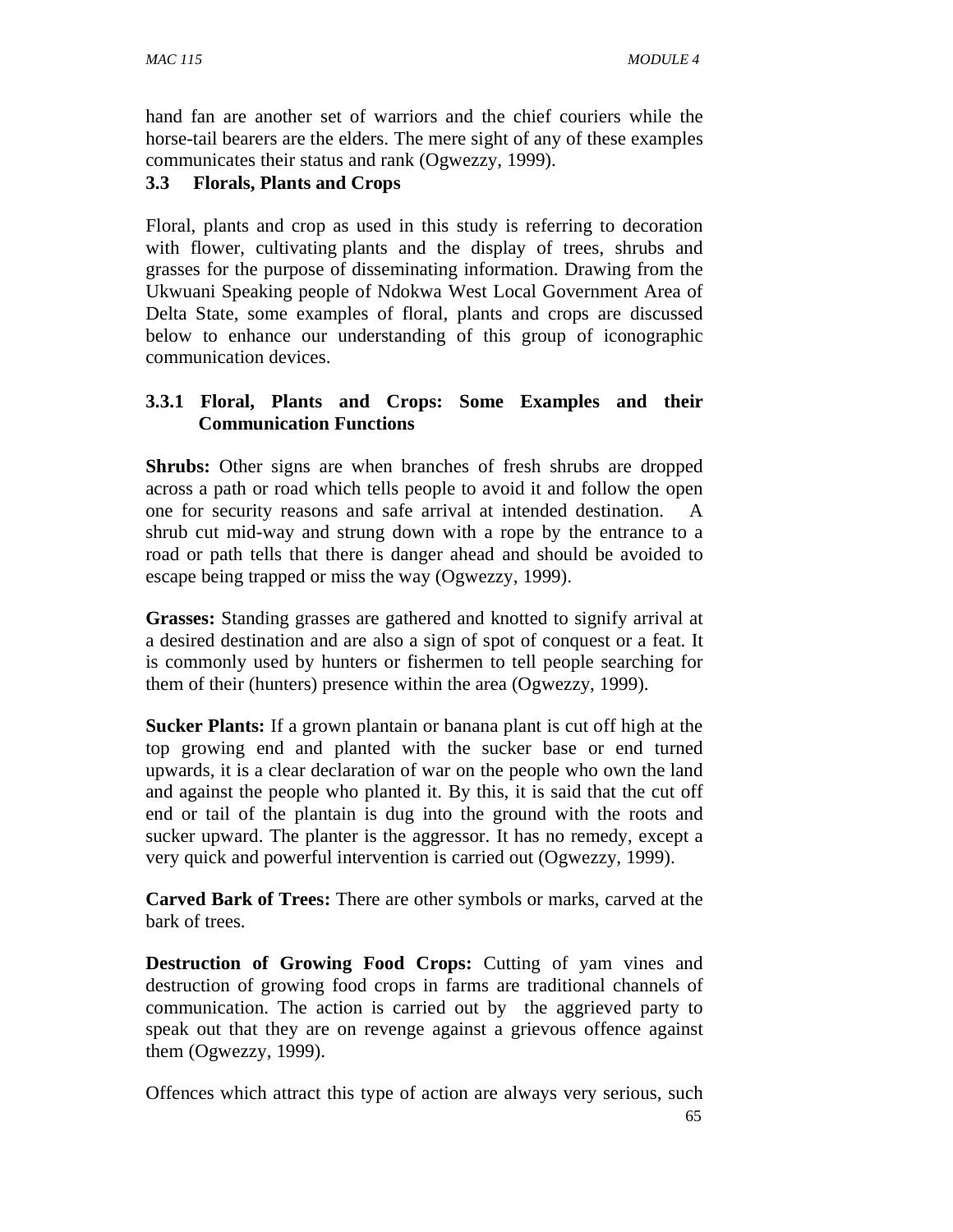as manslaughter by a fellow citizen or relation. The offending party never takes retaliatory actions, which is the only way they can demonstrate remorse for the ignominy committed by their person or relation.

However after the destructions, negotiations come in to find lasting solutions. On agreement, indemnities are paid mainly in kind. For manslaughter, the aggrieved person or party is compensated with gift of a girl. It is intended or believed that the girl would bear children and increase the family of the one murdered thereby replace the dead. That would reduce the pang of pain and bring solace and relief to both parties to restore peace and harmony. At last it would be peace and harmony between the parties concerned or affected (Ogwezzy, 1999).

**Planting Crops Vertically along Ridges:** Planting of crops like maize and/or cassava vertically along ridges in a farm denote a boundary between two contiguous/adjacent farms which may either belong to two people.

**Palm Frond:** A hunter who carries a gun with a palm frond label clearly tells the villagers that he has shot a great animal. Similarly, a motor vehicle tagged with palm frond signifies to the public that a corpse is inside the vehicle.

## **4.0 CONCLUSION**

Iconographic communication as a classification of traditional communication essentially is about the use of icons to suggest reality and they are culture specific.

The unit concludes that in Africa, meanings are attached to parts of objects and that the devices in the group are endless. It also concludes that in Africa, information is disseminated through decoration with flower, cultivating plants and the display of trees, shrubs and grasses.

## **5.0 SUMMARY**

This unit has focused on iconographic communication which, based on our classification, are of two types – objectified and floral, plants and crops. Their communication functions were brought to the fore. It also explored the various devices under these two groups.

It examined objectified, a group of iconographic communication, presented some examples and highlighted their communication functions.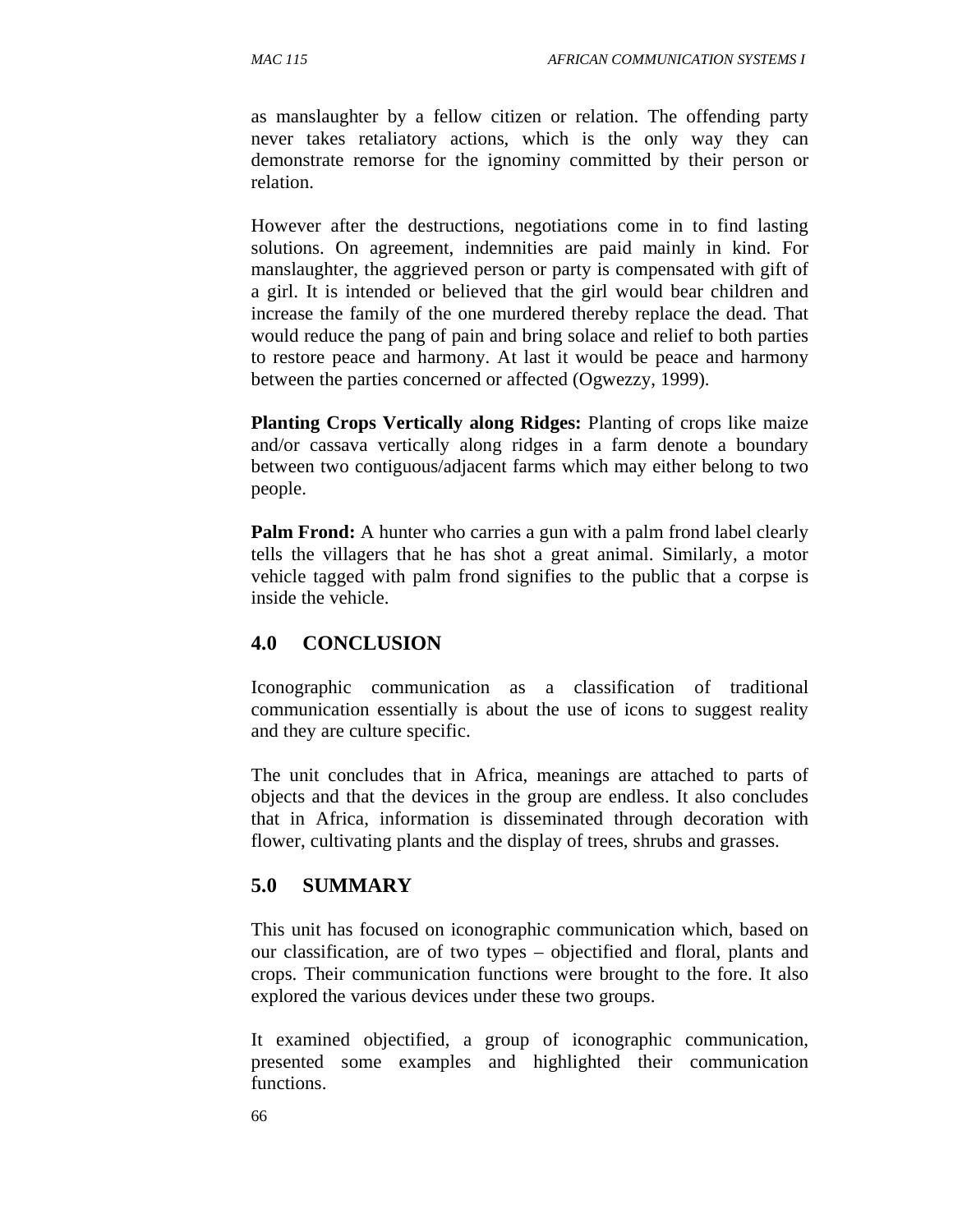It explored floral, plants and crops - a group of iconographic communication. It presented some examples and highlighted their communication functions as well.

### **SELF-ASSESSMENT EXERCISE**

- 1. List the types of iconographic communication devices discussed in this unit.
- 2. What is objectified?
- 3. List five examples of floral plants and crops used for communication in Africa.

## **6.0 TUTOR MARKED ASSIGNMENT**

- 1. Drawing examples from your culture, list two types of iconographic communication.
- 2. Drawing examples from your culture, list five devices at least under each of the two types of iconographic communication.
- 3. Drawing examples from your culture, discuss two types of feather as channels of communication, highlighting their communication functions.
- 4. Drawing examples from your culture, discuss two examples of floral, plants and crops used for communication in Africa.

## **7.0 REFERENCES/FURTHER READING**

- Akpabio, E (2003). *African Communication Systems: An Introductory Text*. Lagos: BPrint Publications.
- Doob, Leornard W (1966). *Communication in Africa: A Search for Boundaries.* New Haven, Connecticut: Yale University Press.
- Ibagere, E. (1994). "Taxonomy of African Traditional Modes of Communication." In Tosanwumi, J. and Ekwuazu, H. (eds.) (1994). *Mass Communication: A Basic Text*. Ibadan: Caltop Publishers.
- Ogwezzy, G. C. (1999). The Abi of Emu Kingdom. An interview conducted by this writer at Emu-Obodoeti, Ndokwa West Local Government Area of Delta State.
- Wilson, D. (1998). "A Taxonomy of Traditional Media in Africa."In *Perspectives on Indigenous Communication in Africa: Theory and Application.* In Ansu-Kyeremeh.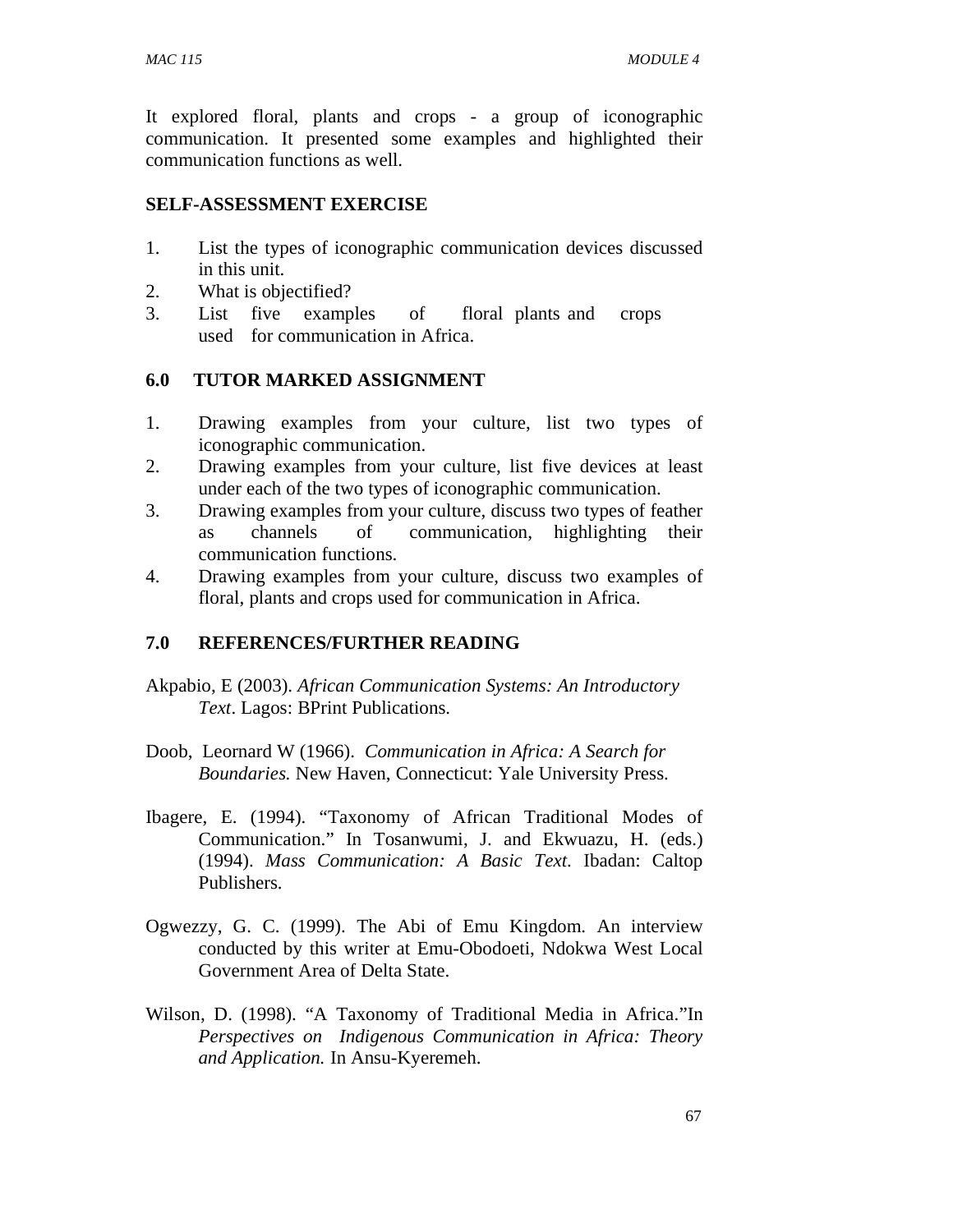Kwasi (ed) (1998) *Perspectives on Indigenous Communication in Africa: Theory and Application* Vol. 2 Legon, Ghana: School of Communication Studies Printing Press.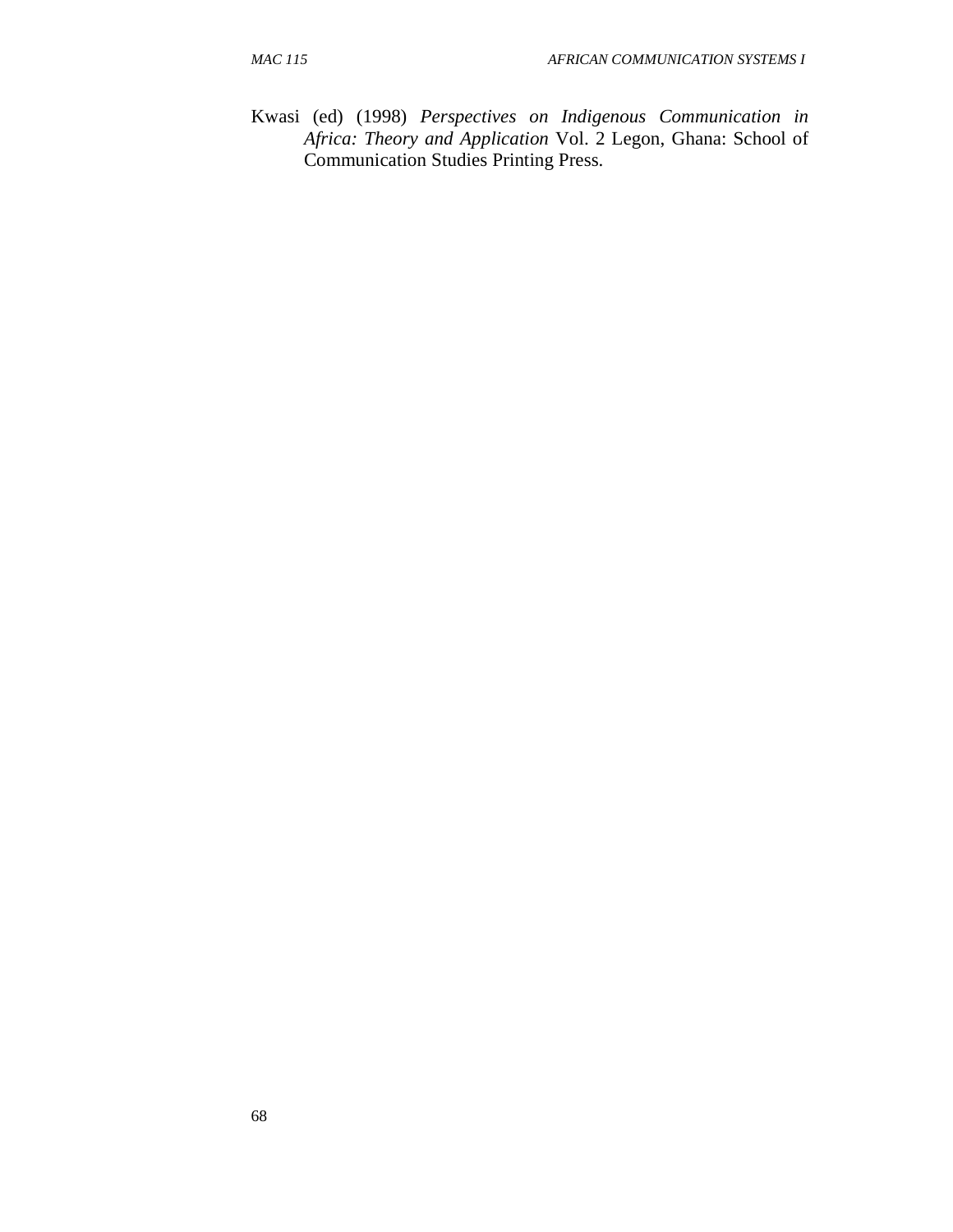# **MODULE 5 INSTRUMENTAL CHANNELS**

- Unit 1 The Concept of Instrumental Communication
- Unit 2 Idiophones
- Unit 3 Membraneophones
- Unit 4 Membraneophones in Western Nigeria
- Unit 5 Aerophones

## **UNIT 1 THE CONCEPT OF INSTRUMENTAL COMMUNICATION**

## **CONTENTS**

- 1.0 Introduction
- 2.0 Objectives
- 3.0 Main Content
	- 3.1 What Is Instrumental Communication?
	- 3.2 Types of Instrumental Communication Devices and Examples
	- 3.3 The Communication Functions and Characteristics of Instrumental Communication Devices
- 4.0 Conclusion
- 5.0 Summary
- 6.0 Tutor-Marked Assignment
- 7.0 References/Further Reading

# **1.0 INTRODUCTION**

This unit focuses on instrumental communication. Just as instruments are used for communication modern societies, they have been in use in Africa since the primordial time. So, a study of African communication systems, should take a look at instrumental communication devices.

## **2.0 OBJECTIVES**

At the end of this unit, you should be able to:

- outline the various groups of instrumental communication devices
- list the types of instrumental communication devices drawing examples from what obtains in their cultures and communities
- discuss the communication functions of various instrumental communication devices listed.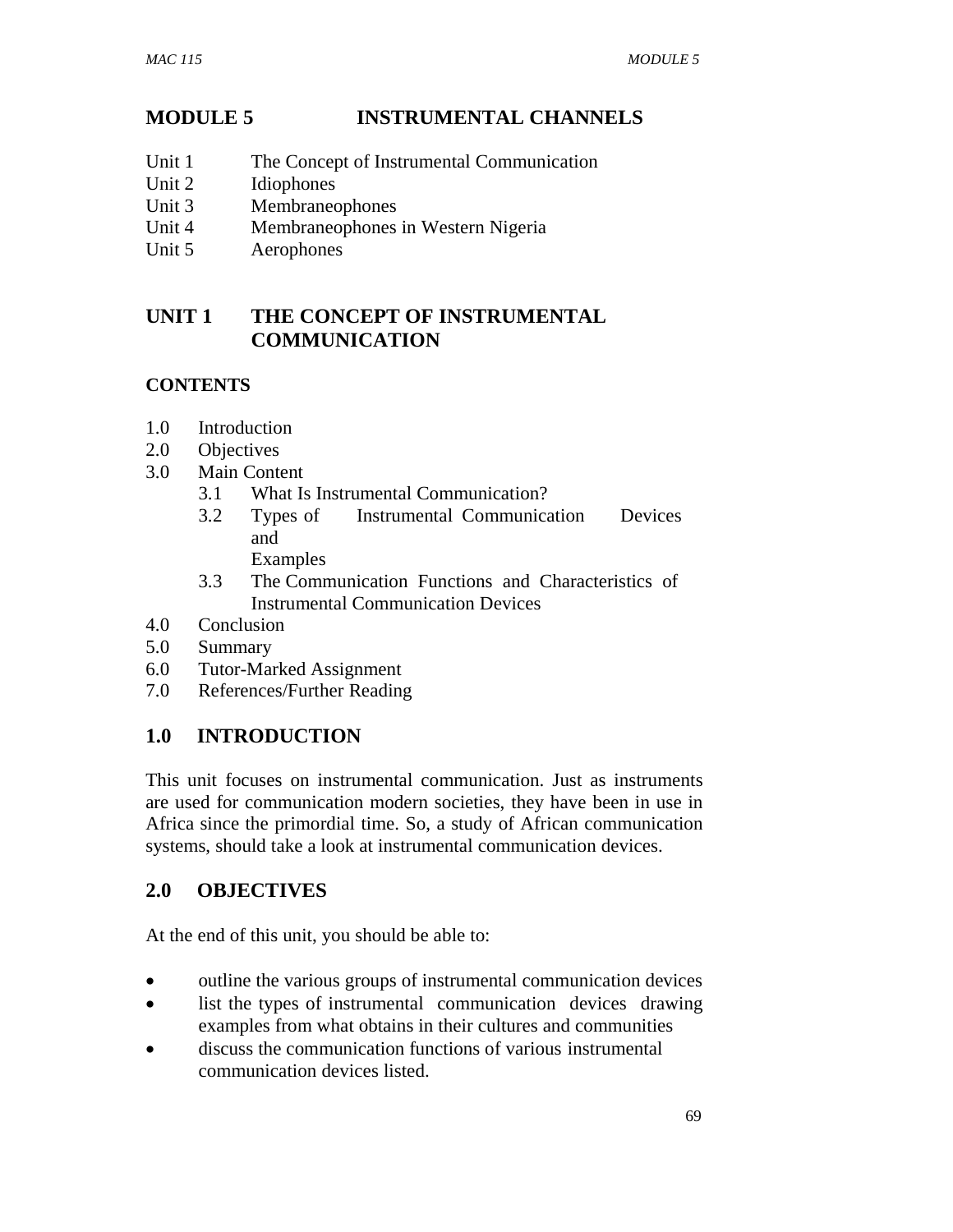## **3.0 MAIN CONTENT**

### **3.1 What Is Instrumental Communication?**

Instrumental devices are part of items used for communication in the traditional African society. Ibagere (1994) refers to it as the hardware of music. Every group of people in Africa has instrumental devices that are peculiar to their setting and perform different communication functions. Such instruments may be totally different from those used by other people or they have special meanings as used by people in other cultures. It is hoped that after studying this unit, you would have become familiar with some instrumental devices used for communication in Africa.

## **3.2 Types of Instrumental Communication Devices and Examples**

Scholes (1938), writing on instrumentals, stated that instruments could be generally divided into instruments of definite pitch and instruments of indefinite pitch. Instrument of definite pitch include kettle drum, bells, celesta, xylophone, gong etcetera, while instrument of indefinite pitch include side drum or snare drum, tenor drum, bass drum, tambourine, cymbals, rattle, anvil, etcetera.

However, scholars of African communication systems have divided instruments into more than two groups. According to Akpabio (2003), there are mainly three groups of instrumental communication devices. What Wilson (1998) added to make it four (symbolography) is grouped under iconographic communication:

- a) Idiophones examples
- Wooden drum
- Woodblock (Such as *Ekele, Oponda and Uneh* found in Delta State of Nigeria).
- Ritual rattles
- Bell
- Metal gong (such as *akankang and ekere* found in Akwa-Ibom and
- Cross River States of Nigeria) Xylophone
- Hand shakers
- Pot drum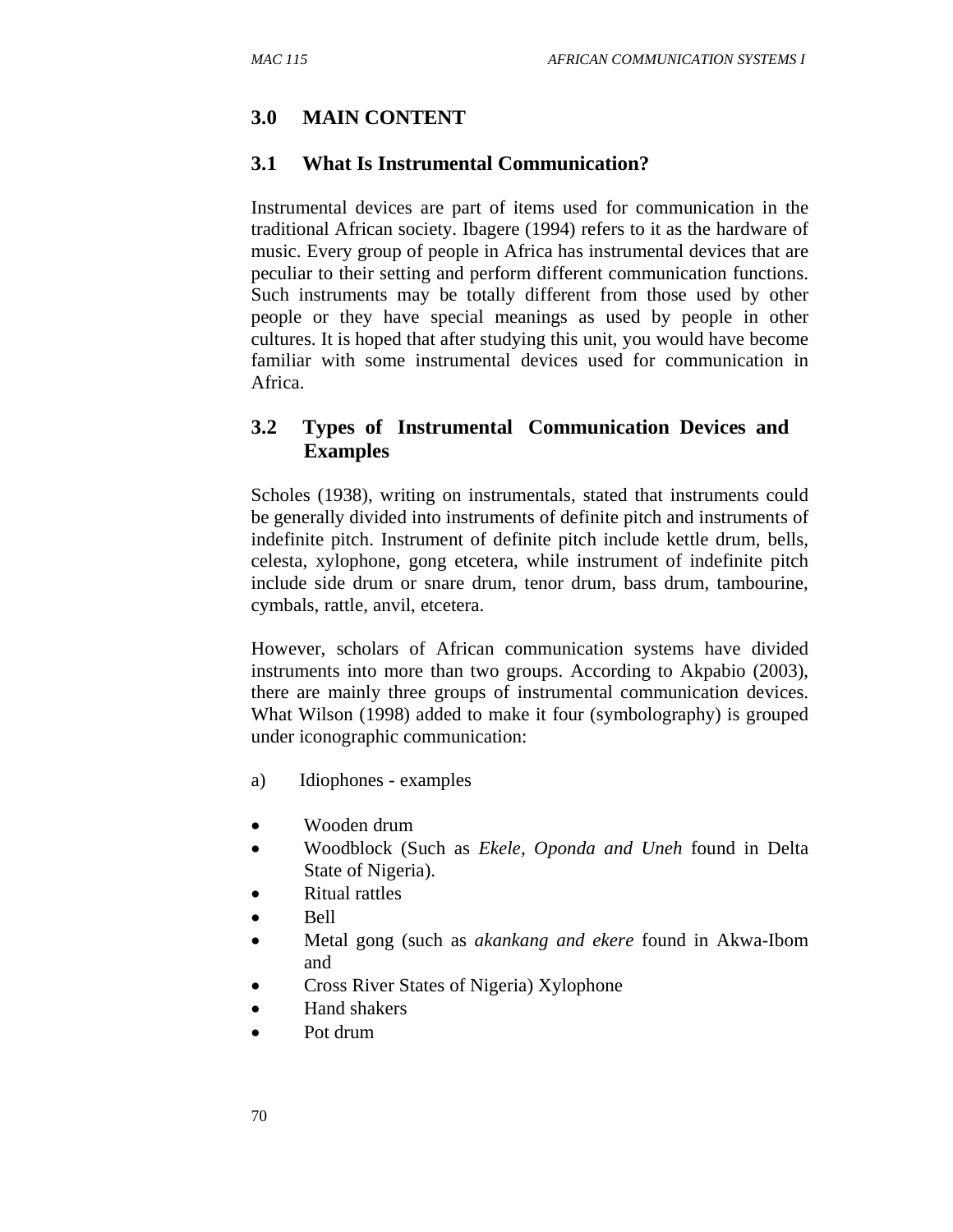- b) Membranephones example
- Skin drum
- c) Aerophones examples
- Whistle
- Deer horn
- Ivory tusk
- Reed pipe, etc.

## **3.3 The Communication Functions and Characteristics of Instrumental Communication Devices**

Although much has been said about instrumental system of communication, yet it would be essential to emphasise their other roles. All instruments and appliances employed in traditional channels of communication are always brief and tautological in their information dissemination, orders and warnings e.g. no, no; yes, yes; stop, stop; not now, not now; come together, come together; etc. (Akpabio, 2003).

It is also used during burial ceremonies and cleansing rites. These are treated in details in the next four chapters.

## **4.0 CONCLUSION**

This unit concludes that instrumental communication has been in use since the primordial period in Africa.

## **5.0 SUMMARY**

The concept of instrumental communication was examined, types, outlined; communication functions, highlighted; and characteristics discussed.

### **SELF-ASSESSMENT EXERCISE**

List the types of instrumental communication discussed in this unit.

## **6.0 TUTOR-MARKED ASSIGNMENT**

- 1. Outline two types of instrumental communication.
- 2. Drawing from what obtains in your culture, list 10 examples of instrumental communication devices.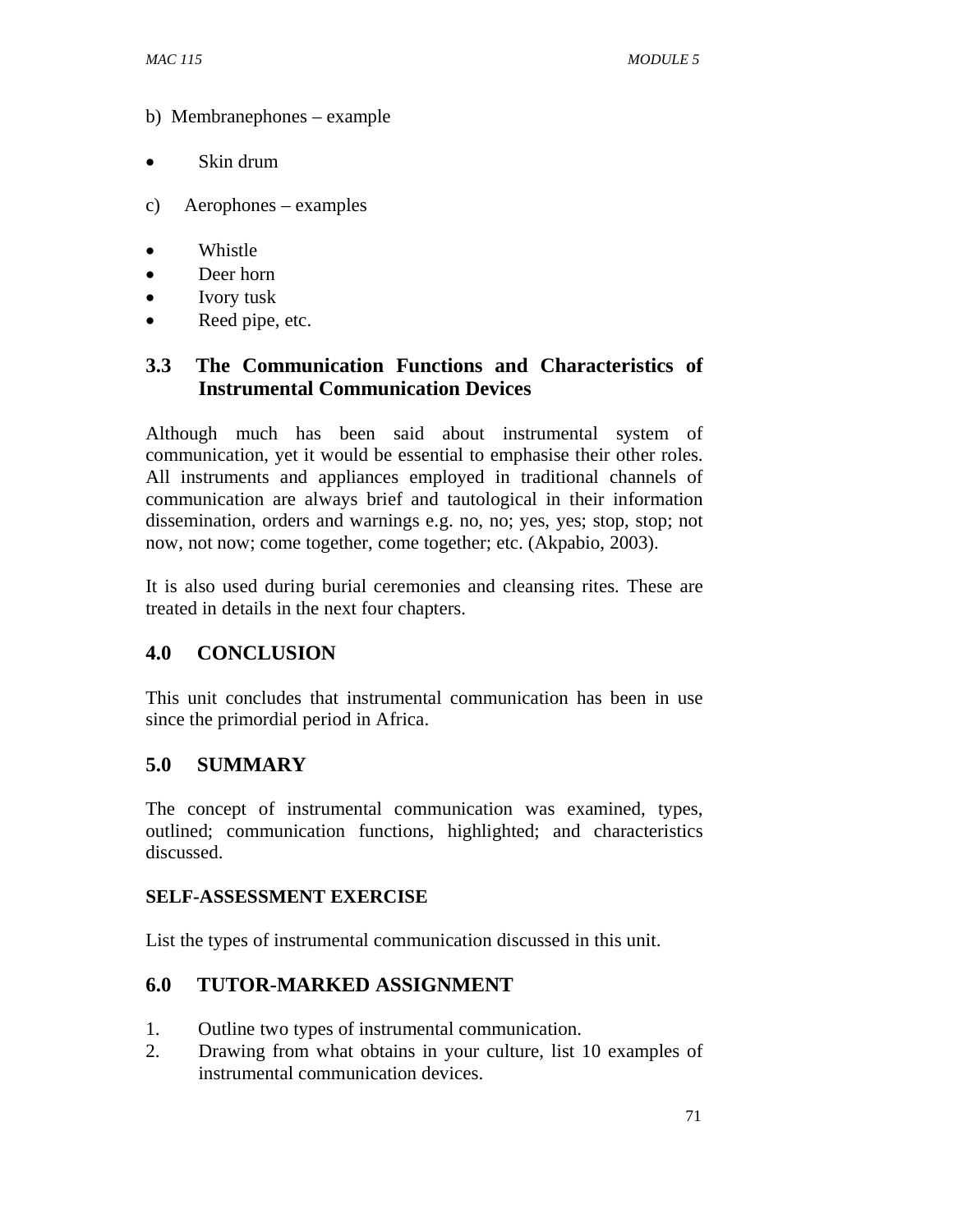#### **7.0 REFERENCES/FURTHER READING**

- Akpabio, E (2003). *African Communication Systems: An Introductory Text*. Lagos: BPrint Publications.
- Ibagere, E. (1994). "Taxonomy of African Traditional Modes of Communication." In Tosanwumi, J. and Ekwuazu, H. (eds.) (1994). *Mass Communication: A Basic Text*. Ibadan: Caltop Publishers.
- Scholes, P. A. (1938). *The Oxford Companion to Music.* 10th Edition.London: Oxford University Press.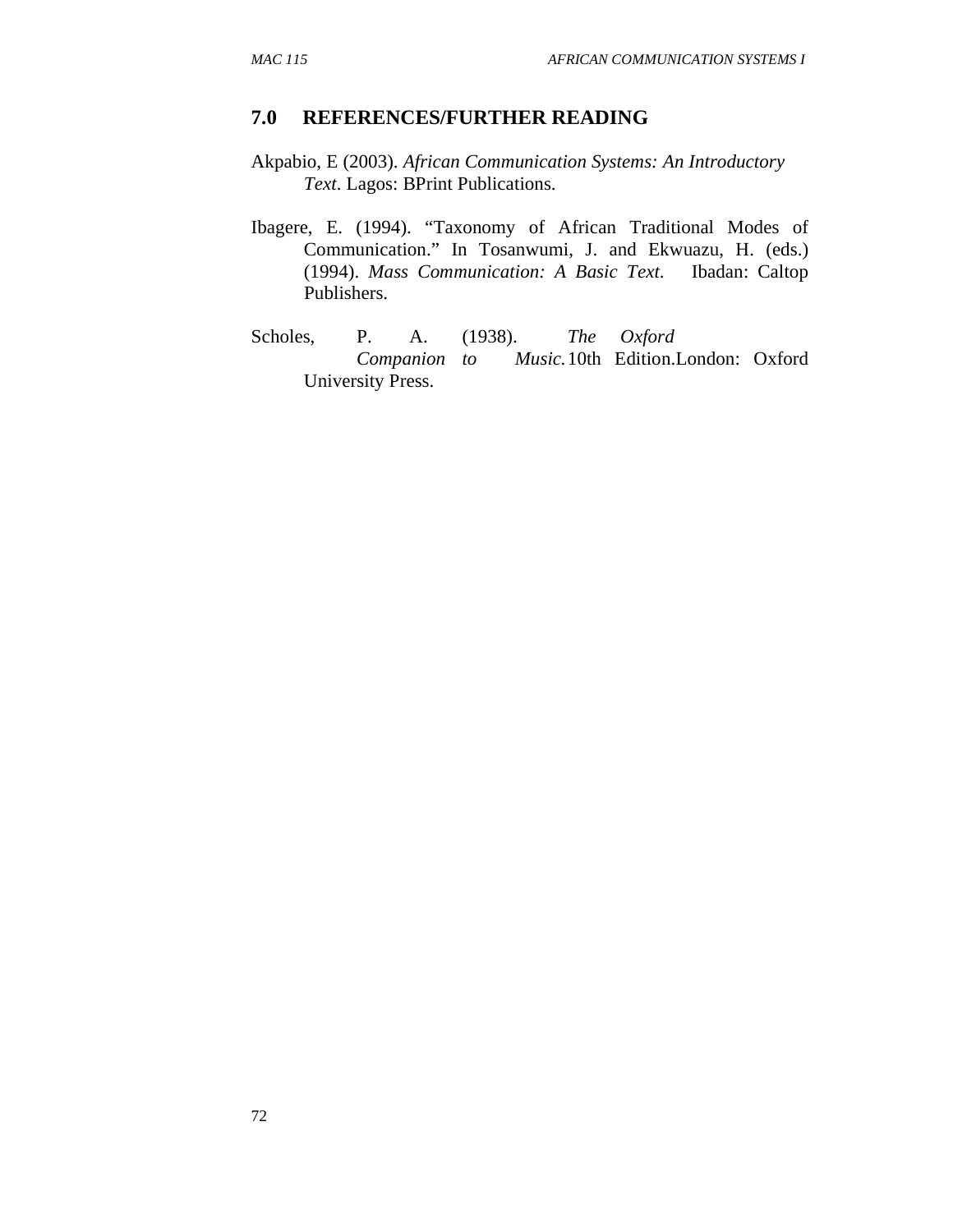# **UNIT 2 IDIOPHONES**

## **CONTENTS**

- 1.0 Introduction
- 2.0 Objectives
- 3.0 Main Content
	- 3.1 Wooden Drums
		- 3.1.1 The Communication Functions of Wooden Drums
	- 3.2 Bells
		- 3.2.1 The Communication Functions of Bells
	- 3.3 Gongs 3.3.1 The Communication Functions of Gongs
	- 3.4 The Woodblock (Entertainment Instrumentals) 3.4.1 The Communication Functions of Woodblock
	- 3.5 Xylophones
		- 3.5.1 The Communication Functions of Xylophones
	- 3.6 Pot Drum 3.6.1 The Communication Functions of Pot Drums
- 4.0 Conclusion
- 5.0 Summary
- 6.0 Tutor-Marked Assignment
- 7.0 References/Further Reading

# **1.0 INTRODUCTION**

This unit focuses on idiophones, a group of instrumental media. Idiophones have the quality of producing sound by themselves (self sounding wares). The objects could be struck, pricked, pulled or pressed with the foot. E.g. gongs of all sizes and shapes.

According to Ibagere (1994:91) idiophone is a "…group of selfsounding instruments which produce sound when they are struck, scratched, or shaken. The sound they produce is of a different kind from those of other instruments. In this group are all the sizes and shapes of gongs, woodblock, wooden drum, bell rattle, earthen ware drum, and other related instruments."

# **2.0 OBJECTIVES**

At the end of this unit, you should be able to:

- list the types of idiophones drawing from their cultures
- discuss the types of idiophones listed
- discuss the communication functions of the various idiophones.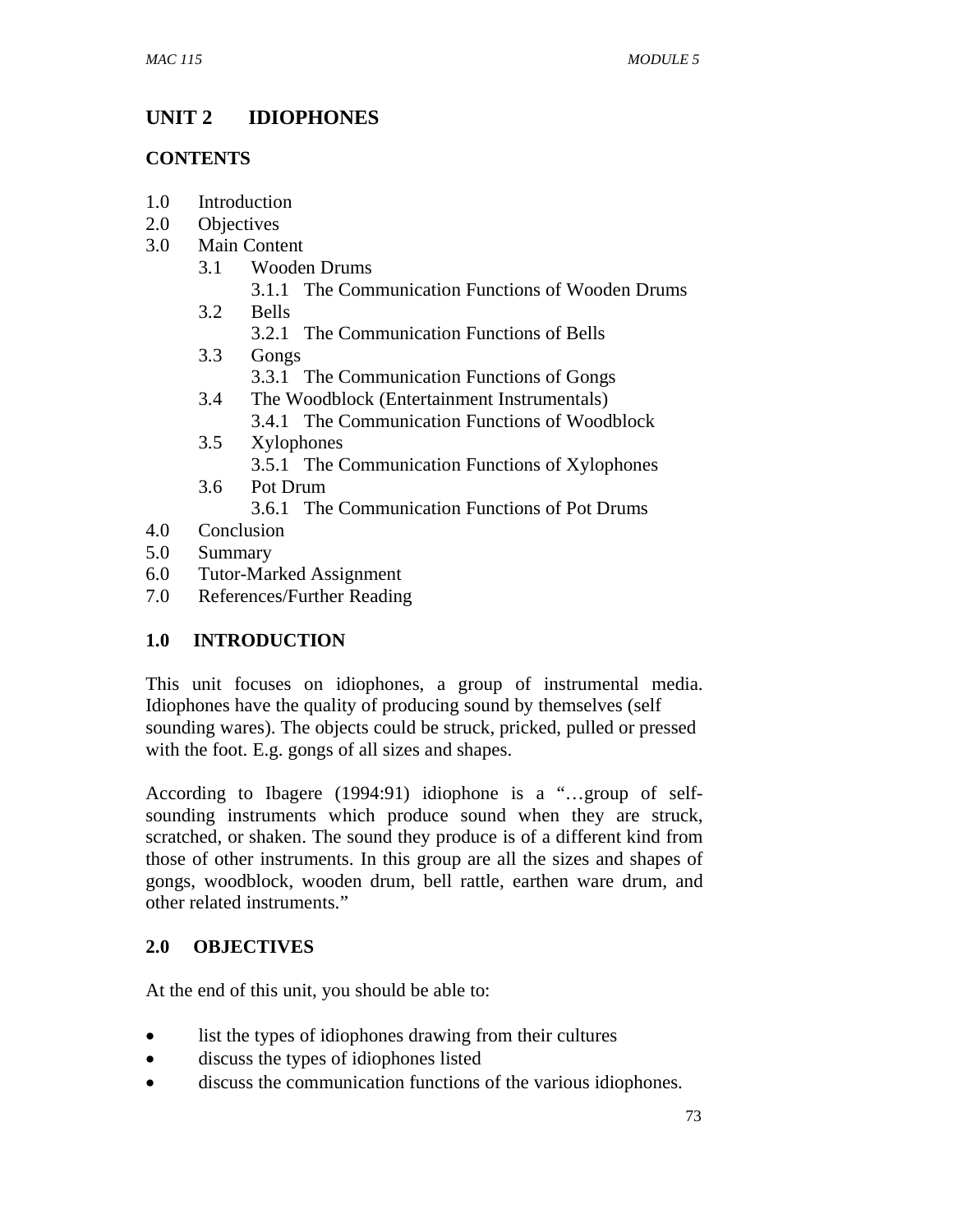## **3.0 MAIN CONTENT**

### **3.1 Wooden Drums**

Drum is the oldest musical instrument. Bunhart (1995) described it is as a member of the percussion family which consists of instruments that are played by striking them with the hand, sticks, or other objects. Such other objects may include a pair of enters or brushes. Describing the wooden drum Akpabio (2003:14) stated that:

*…the wooden drum is made from tree-trunk. To enable it produce mellifluous sounds, the bark is removed and an opening is made at the top. This way when struck with a stick it produces sounds. The drums come in various sizes and shapes and it has various designations.* 

The *Annangs* of Akwa-Ibom State refer to the wooden drum with the brass sound as *Aworum;* the smaller one with the tenor/treble sound as *Akporo* (Akpabio 2003). Furthermore, Akpabio (2003) citing Akpabot (1975:15) stated that among the *Ibibios*, there are three main types of wooden drums – *Obodom Ubong* (royal drum), *Obodom Mbre*(common drum used by masquerade group),*Obodum Usuan Etop* or *Obodom Ikot*  (drum for message dissemination). He however, did not specify the functions of the royal drum.

Nwuneli (1983) in his study of traditional channels of communication in Nigeria found that the *Tivs* in the North Central geo-political Zone of the country use drums of various sizes and shapes to communicate different kinds of messages to its people. The *Indyner* drum is the largest single drum carved entirely out of wood that is used for the transmission of messages associated with stately affairs, wars, disasters, death of important personalities in the community and other related issues among the *TIVs*. However, Mede (1998) said that the drum is known as *Gbande*  and that drums are generally used to arouse emotions since they are musical. It is used for dance rehearsal and outings, burial ceremonies as well as social and political gathering. He further stated that the talking drum called *Ajo* is a type of *Gbande* used to call the attention of people either for an announcement or a meeting.

In the same study Nwuneli (1983) also found that the *Igbos* of South Eastern geo-political Zone of the country have a similar drum called *Ikolo (Ikoro)* a variety of "talking drum" which performs identical functions as the *Indyner* found among the *Tivs*. Again, among the *Igbos, Ekwe* carved out of a cylindrical block of wood, is a diminutive variant of the much bigger *Ikolo* which is set up permanently in market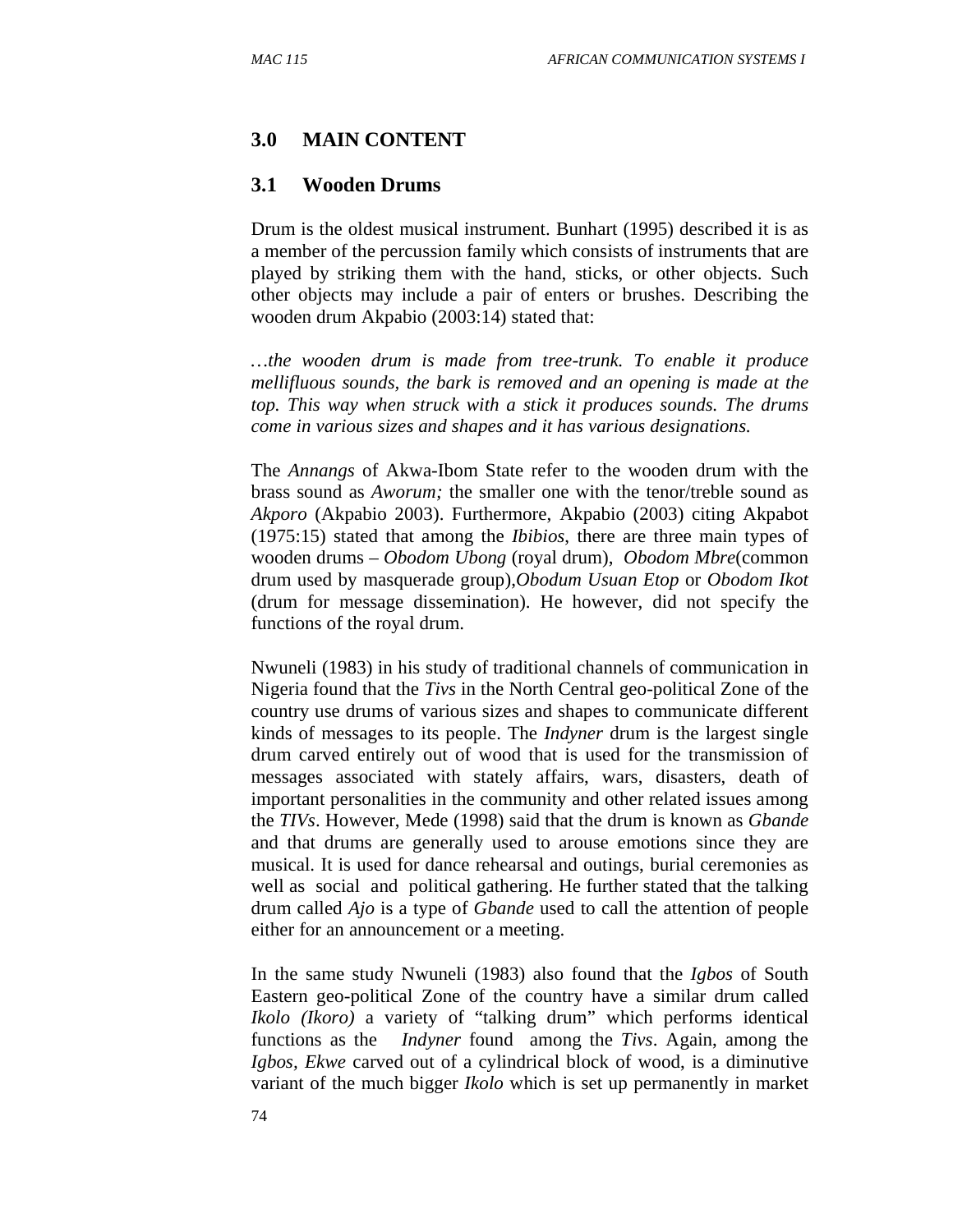places, village squares or in shrines.

The *Ikolo* functions similarly to the traditional state drums like the *Yoruba, Gbedu; Itsekiri* (an ethnic group in South-South geo-political Zone of Nigeria)*, Orji; Edo (*an ethnic group in South-South geopolitical Zone of Nigeria)*, okha; Urhobo (*an ethnic group in South-South geo-political Zone of Nigeria)*, Ogri;* and *Hausa* (a linguistic group in Northern Nigeria) *Tambari;* were used to summon special meetings, proclaim arrival and departure of important visitors to the palace, arrival of traditional rulers to public functions, announce serious acts of sacrilege and disasters, alert the community against invasion and in war advertise the presence of war chiefs*.*

## **3.1.1 The Communication Functions of Wooden Drums**

Drums generally function to summon villagers to village square meetings and other meetings of village importance; summon the villagers for communal labour; remind the people of planned work; communal celebrations; public launching; farm harvest; and for entertainment. When people do not understand the specific messages of the drums, they seek clarification. In his study of Erian village, Akpan (1977) found that canon shots and drums are used either separately or combined to announce the death of non-members of the church in the village. Wilson (1998:30) drawing from Akwa-Ibom and Cross Rivers States of Nigeria succinctly stated that wooden drums perform four function – installation of kings and royal celebrations; announcement of the passing away of kings; alerting citizens of grave danger; and ushering in various masquerade groups such as *Ukwa, Ekombi, Ekong, Ekpo Nyoho* and *Ekpe*

## **3.2 Bells**

In his study of Erian village, Akpan (1977) found that elephant tusk, bells, canon shots and drums are common African channels of communication. According to Akpabio (2003) the bell is referred to in *Yoruba* as *Agogo; Igbo, Ngbirigba; Ibibio, Nkanika;* and *Hausa, Kararraw.* He stated that the bell has wooden handle from which a conical shape metal is suspended. "It produces sound when the ballshaped metal suspended on the inside of the cone-shaped structure hits the side of the structure in the process of jiggling" (Akpabio, 2003:16)".

# **3.2.1 The Communication Functions of Bells**

A bell "is mostly used to get attention, opening as well as to announce, closing and break-time" (Akpabio, 2003:16). Bells are used as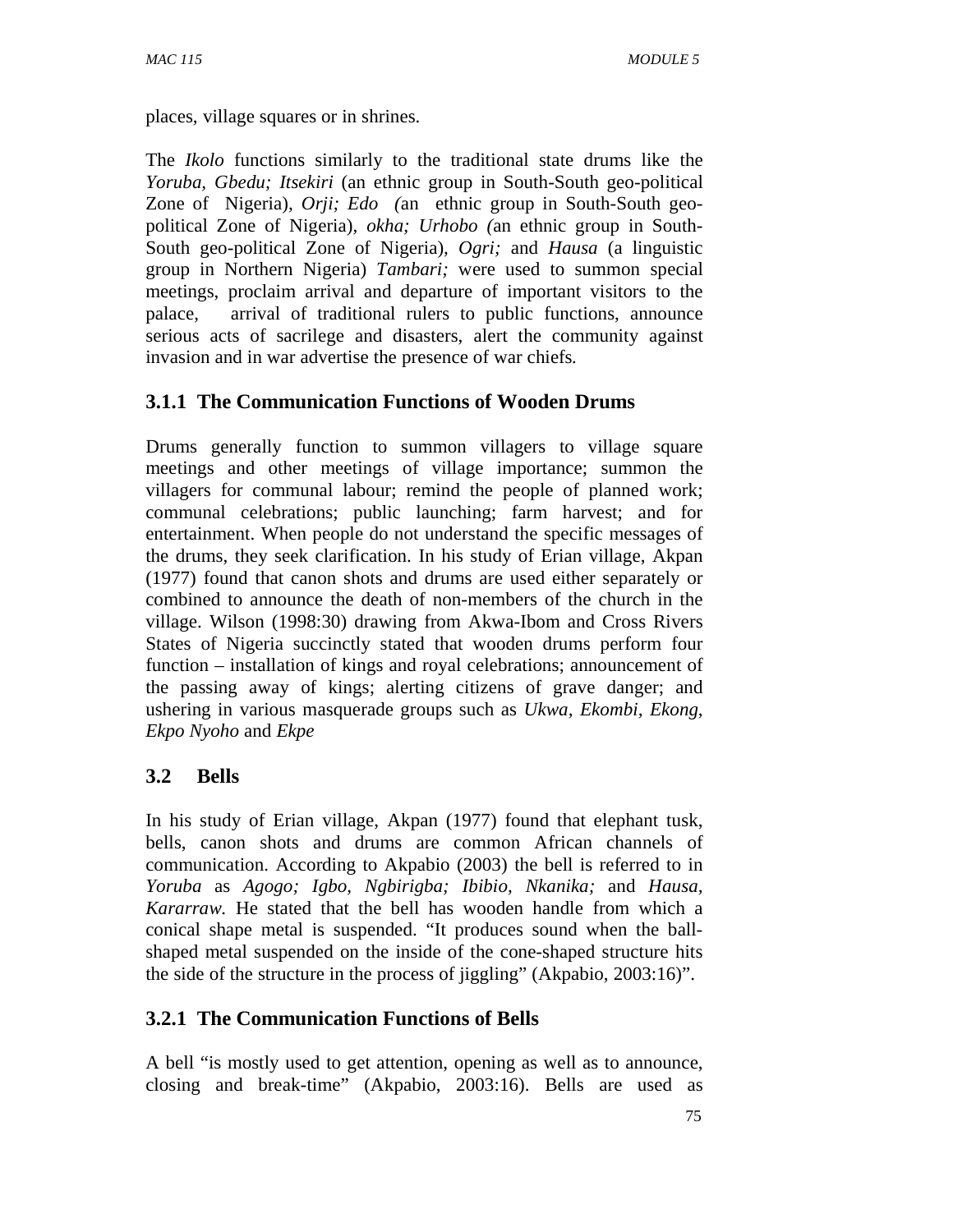communication instruments mostly by modern institutions especially the Christian churches and schools. They are used to invite or call the congregation to service. During the service too, bells are manipulated to provide melodious tunes to songs. Apart from this, bells are used to silence the congregation, and to signify the end of a particular prayer bit, thereby informing the congregation of the time to open their eyes.

Apart from these, the church also uses the bell to announce the death of their prominent members. When the bell is used for this purpose, it is usually manipulated in a very peculiar manner, which differs markedly from those of other times for which bells are used. For example, instead of being struck continuously for only about three minutes, it is usually struck once in an interval of one to two minutes; when it is struck this way, it is meant to announce the death of a person who is a member of the church.

Also, bells are commonly used by schools to summon pupils to the schools. In addition, it is used to inform pupils and their teachers when to change teaching of subjects. The bell is also used to announce recess, lunch time, breaks and the closing of schools. When the bell is rung continuously, it is meant at such occasions to signify emergencies which require the pupils to assemble for special briefings from the school authorities.

In his study of Erian village, Akpan (1977) found that bells are used primarily by religious organisations to summon members to prayers and services. Besides, the church bell is also used to communicate the death of any member of the congregation.

Bells also announce the sacrificial rites being performed before the new yam are eaten in some communities. It equally indicates that the New Yam Festival is in progress.

From the above, it is evident that bells have communication functions in Africa. The various functions already discussed and the people to whom its messages are targeted respond to it. However, its effectiveness could be explained in terms of the low literacy level of the people that attend churches in the rural communities, while the relatively high cost of wrist watches and table clocks could be explained as being responsible for the effectiveness of the bell in schools. For the illiterates, however, even those who can afford wrist watches underutilise them, as they usually seek the help of others who are literate to regulate the wrist watches and read the time of day for them from their wrist watches.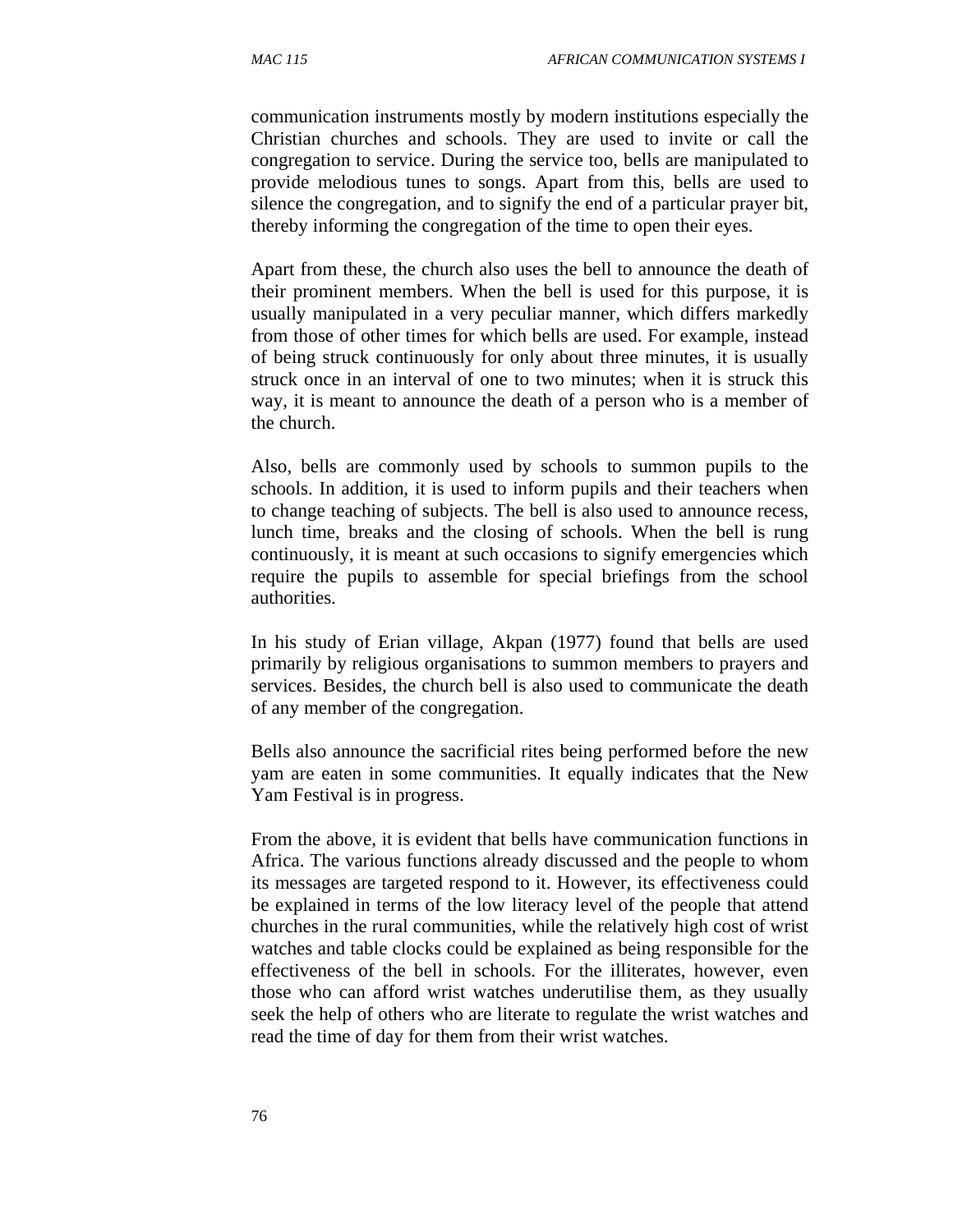# **3.3 Gongs**

The metal gong is made from metal and is V-shaped. It is known in *Efik*  as *Akangkang; Ibibio, Akpongkpong* and *Ibo, Ogene* (Wilson, 1998:33)*.*  Some are carried by the younger persons and beaten by the older people. They are beaten to convey different messages. Gongs are appliances of instrumental sound in traditional channels of communication. Some are made of woods and others of metals, but mainly of metals. Gongs have an opening called mouth each. They are of different sizes dependent on need and use. There are king size or giant size which is about four feet high and others between ten and eighteen inches long. Their mouths or openings depend also on size.

# **3.3.1 The Communication Functions of Gongs**

The king size is really for the kings and aristocratic orders. They are seen at high places, and palaces. This type of gong serves as "phone call" for kings and men of importance. If a king is asleep and has an important and urgent visitor/message respectively, the king size gong is used to wake him in the first instance, whether asleep or awake. That is repeated at intervals to get the king prepared for appearance and to invite his aids if necessary.

Besides royal use of that type, it is also used at sophisticated dancing groups and at shrines adored with awful reverence. At shrines, when it is struck, listeners hush into silence. At social gatherings, gongs are struck to call for order if the gathering is rowdy.

The wooden and Indian bamboo types are mainly for social activities, particularly at festivals. During festivals, boys, girls and ladies in particular dance and sing along streets striking various gongs to accompany songs. They are also instruments for social entertainments. They help ginger people to dance by sharp and fast recording sound. Furthermore, Mede (1998) stated that the wooden gong known as *Ilyu* in Tiv is an instrument used in transmitting important messages (such as death of kings, chiefs or announcement of local meetings) across to neighbouring villages. It is also used in time of emergency or war, to alert neighbours. Its sounds generally depict the happenings of importance, horror and/or alarm.

# **3.4 The Woodblock (Entertainment Instrumentals)**

The woodblock which Ibagere (1994:91) refers to as chordophone "is any instrument which produces sound through the exertion of pressure on string…and it is released intermittently". It includes all types of string instruments such as guitars, harp, lyre and other related instruments.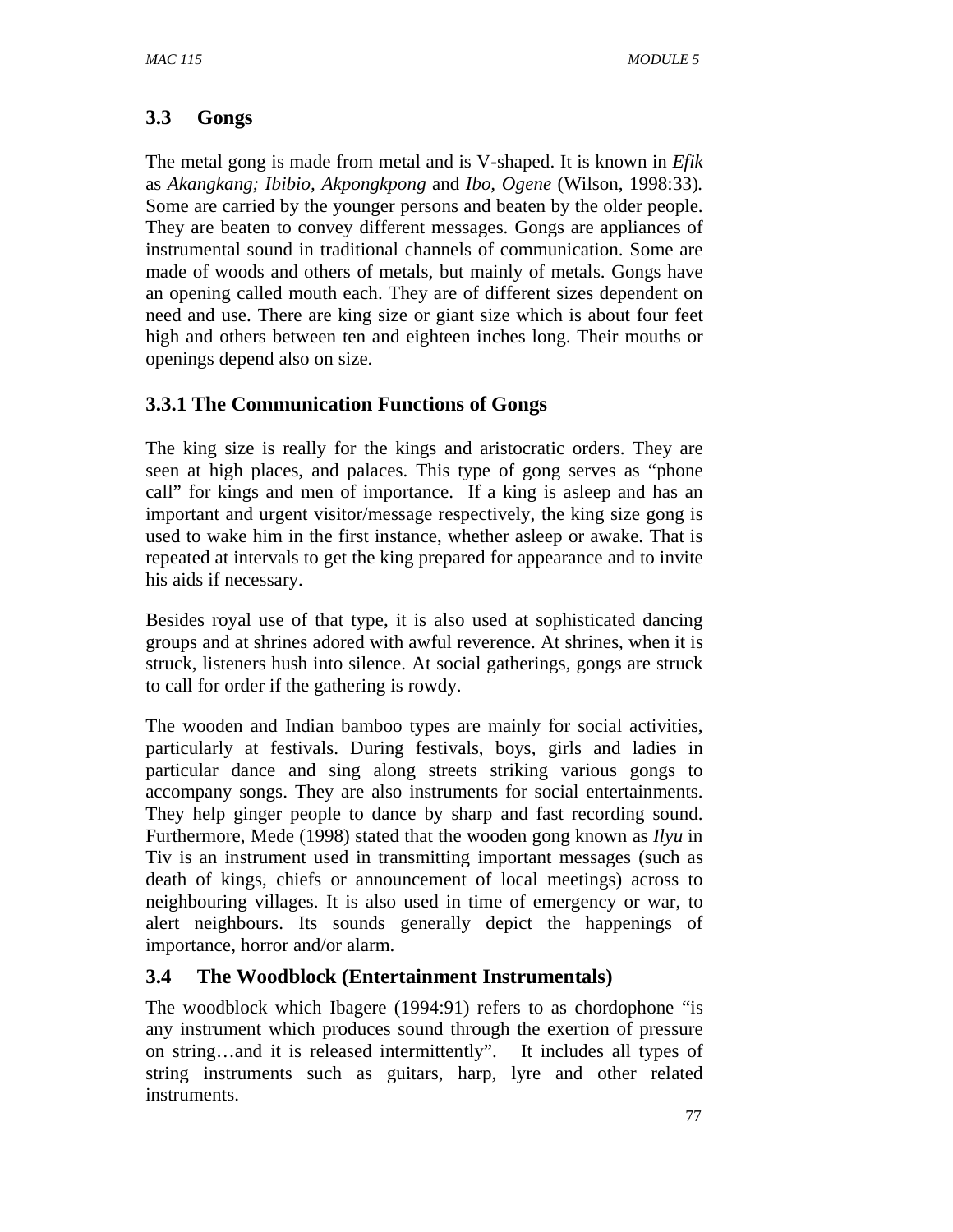Describing the woodblock, Wilson (1998:13) stated that the woodblock is made from wood; hollowed inside but flat on its sides and it serves entertainment function. This description fits the *Ekele or Akpata, Oponda and une* used among the Ukwuani speaking people of Ndokwa West Local Government Area of Delta State, Nigeria.

*Ekele or Akpata* is an instrumental appliances built or mounted on half of gourd keg of the size of a medium football. A small flat piece of plank is firmly fixed to the gourd. On the plank, seven small flat umbrella veins/spokes are firmly strung to it. The fourth spoke, the central one, is always the longest with others shorter on both sides to the last which is the shortest. At both ends of the spokes, two tiny pieces of iron or wood are plugged across under them and struck close to the stringed centre to make them produce the vibration sound required. The two adjusters therefore help to raise or lower the volume of sound from it. Besides, on top of the flat plank, a round hole of about two inches is smoothly chiselled out. It helps also to control and raise sounds to the volume required.

*Oponda* is built on a small box of about one and half feet long and one foot wide. The structure on top over the hole like *Ekele* is the same. Both are operated like a piano. *Uneh* is a harp. It is made of a flexible hard shrub cut to size, not longer than four feet. The head of the stick is torn to admit a string of cane which is wound round the tail several times. For a complete set, two strikers – *Eka Nkwa* are carved also of hard sticks.

### **3.4.1 The Communication Functions of Woodblock**

*Ekele or Akpata, Oponda and une* (varieties of woodblock) are all traditional channels of communication used in entertainment during social occasions, festivals and funerals to comfort the bereaved. They speak the languages that suit occasions. They raise and/or lower people's spirits for specific occasions (Ogwezzy, 1999). According to Wilson (1998:32), just like the metal gong, woodblock play prominent roles during installation of kings and at funerals; used to speak to ancestors and used by members of the *Ekpo* society in Akwa-Ibom and Cross Rivers States of Nigeria. It is also used for information dissemination as well as entertainment.

## **3.5 Xylophones**

Local xylophones are made of wooden bars with varying lengths and a stand (Akpabio, 2003). In this case, wood, metal or any other hard material is used in place of membranes and the bottom of the hollow is usually covered. They are mostly made of many hollows (they could be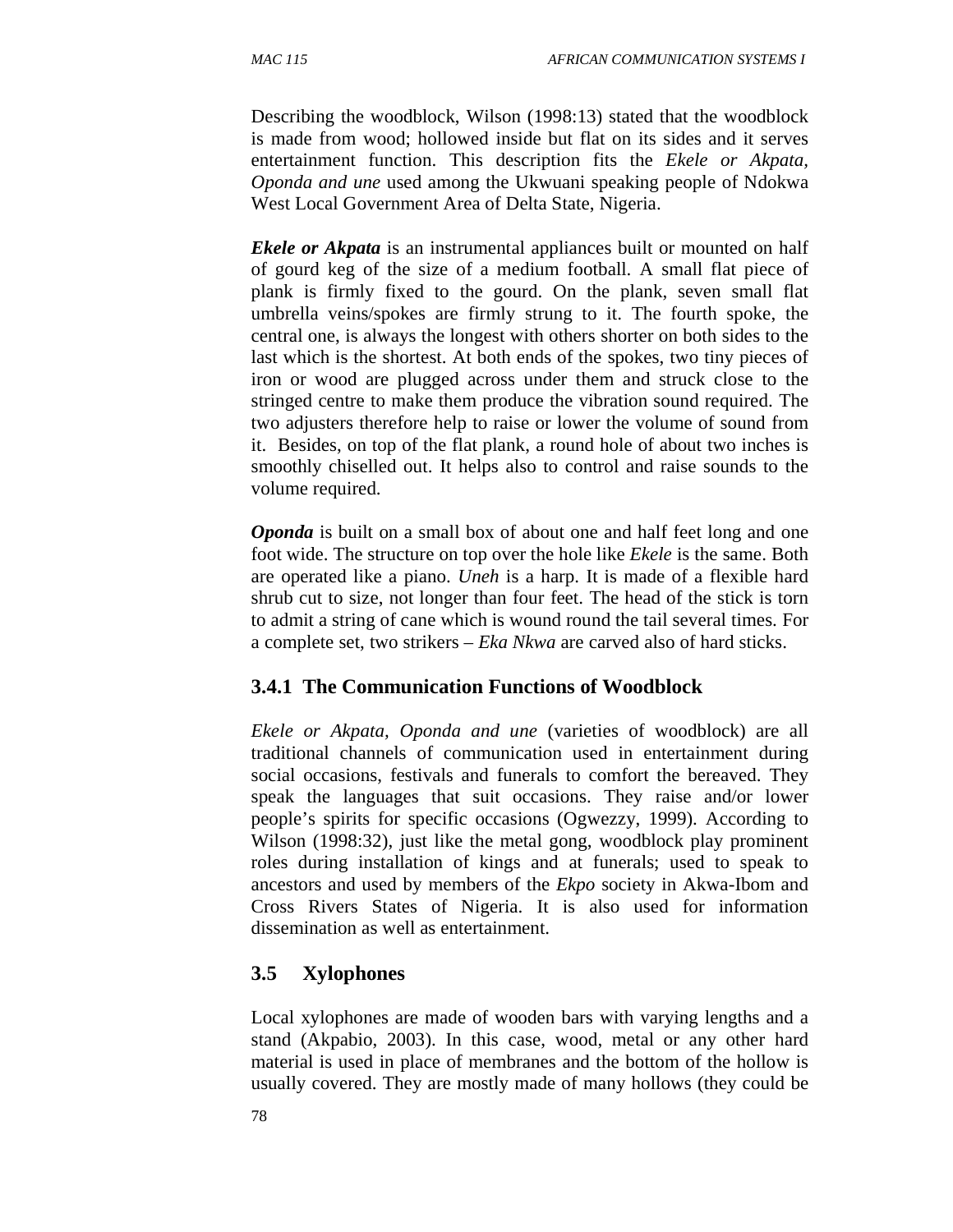as many as twenty), each having a different sound, depending on the size of the hollow. Most of the instruments are made of cow horns (Ibagere 1994). Ibagere (1994:92) further stated that:

*Because of the hardness of the materials used, that is the wood, or metal which is struck or beaten, it becomes difficult (if not outright impossible) to use the hand. [So] well carved sticks (some of which the beating area is covered with synthetic material) are used to beat or strike the wood or metal to produce the sound.* 

Xylophone sounds are encoded. A good knowledge of the embedded codes is crucial for a proper understanding of the message produced by these sounds. Without this knowledge, one is prone to misinterpretation of messages, leading to wrong or unintended effects.

# **3.5.1 The Communication Functions of Xylophones**

It is mainly used for entertainment during occasions. It accompanies other musical instruments and song for melody, soothing and rhythm.

## **3.6 Pot Drum**

Doob (1966:10) posited that the pot drum is "a drum which looks like a water pot and is made of baked clay. Explaining the shape and workings, Akpabio (2003:16-17) stated that the pot drum "has the shape of a pot and the beater is normally made from foam."

## **3.6.1 The Communication Functions of Pot Drums**

It is used to accompany chants and help set the rhythm for dancing. Just as one could use a highly symbolic kind of music to satisfy one's entertainment proclivities when one understands the melody from the drums. Sounds from the pot drum could be combined with dance. According to Doob (1966:10), the pot drum, is played regularly by young girls who are passing through the preliminary stages of marriage, and is used to accompany chants; it may also set the rhythm for dancing." It is used most commonly in churches in the eastern part of Nigeria.

## **4.0 CONCLUSION**

This unit examined the wooden drums, bell, gong, woodblock, xylophone and pot drums, delving into their uses. It concludes that the use of and demand for idiophones are determined by the message that needs to be conveyed.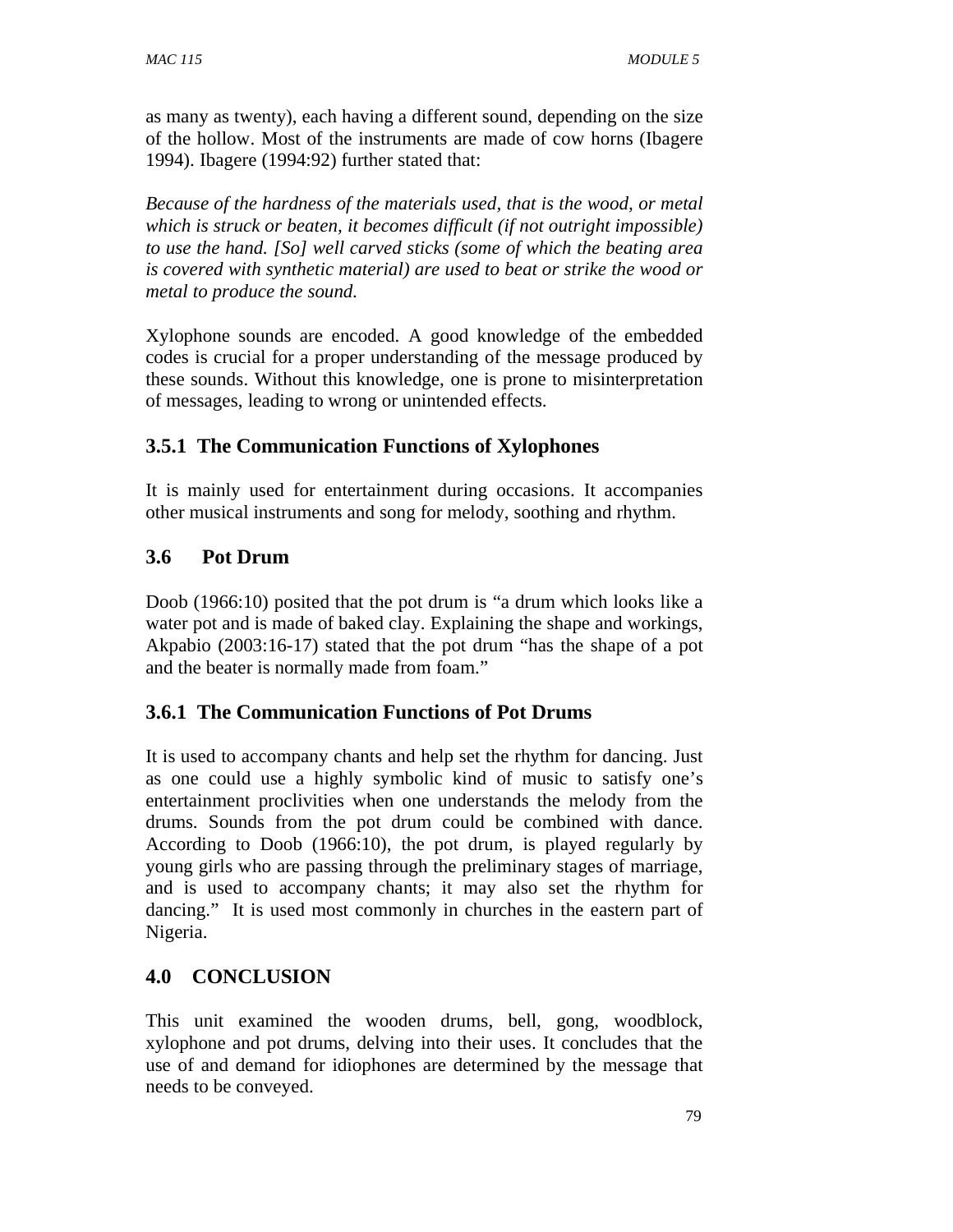### **5.0 SUMMARY**

This unit discussed idiophones. It outlined and discussed six types of idiophones commonly used for communication in Africa. It also highlighted the communication functions of the various idiophones discussed.

#### **SELF-ASSESSMENT EXERCISE**

List the types of idiophones discussed in this unit.

### **6.0 TUTOR-MARKED ASSIGNMENT**

- 1. List four idiophones used in your community
- 2. Discuss the communication functions of two idiophones used in your community.

### **7.0 REFERENCES/FURTHER READING**

- Akpabio, E (2003). *African Communication Systems: An Introductory Text* Lagos: BPrint Publications.
- Akpan, M. (1977). "Symbolism in the Communication Environment of the Village."*Unilag Communication Review* Vol 1 Nos 213.

Doob, Leornard W (1966). *Communication in Africa: A search for Boundarie.s* New Haven, Connecticut: Yale University Press.

- Ibagere, E. (1994). "Taxonomy of African Traditional Modes of Communication." In Tosanwumi, J. and Ekwuazu, H. (eds.). *Mass Communication: A Basic Text* .Ibadan: Caltop Publishers.
- Mede, A. M (1998). "The Efficacy of Traditional Media of Communication among the Tiv People." A Paper Presented at Applied Communication Seminar Class to the Faculty of Arts, University of Ibadan, Oyo State, Nigeria, August.
- Nwuneli, O. (1983). "Traditional Channels of Communication" *Journal of Language and Communication* Vol. 2/3.
- Omu, F. (1978). *Press and Politics in Nigeria 1880-1937* London: Longman.

80 Wilson, D. (1998). "A Taxonomy of Traditional Media in Africa." In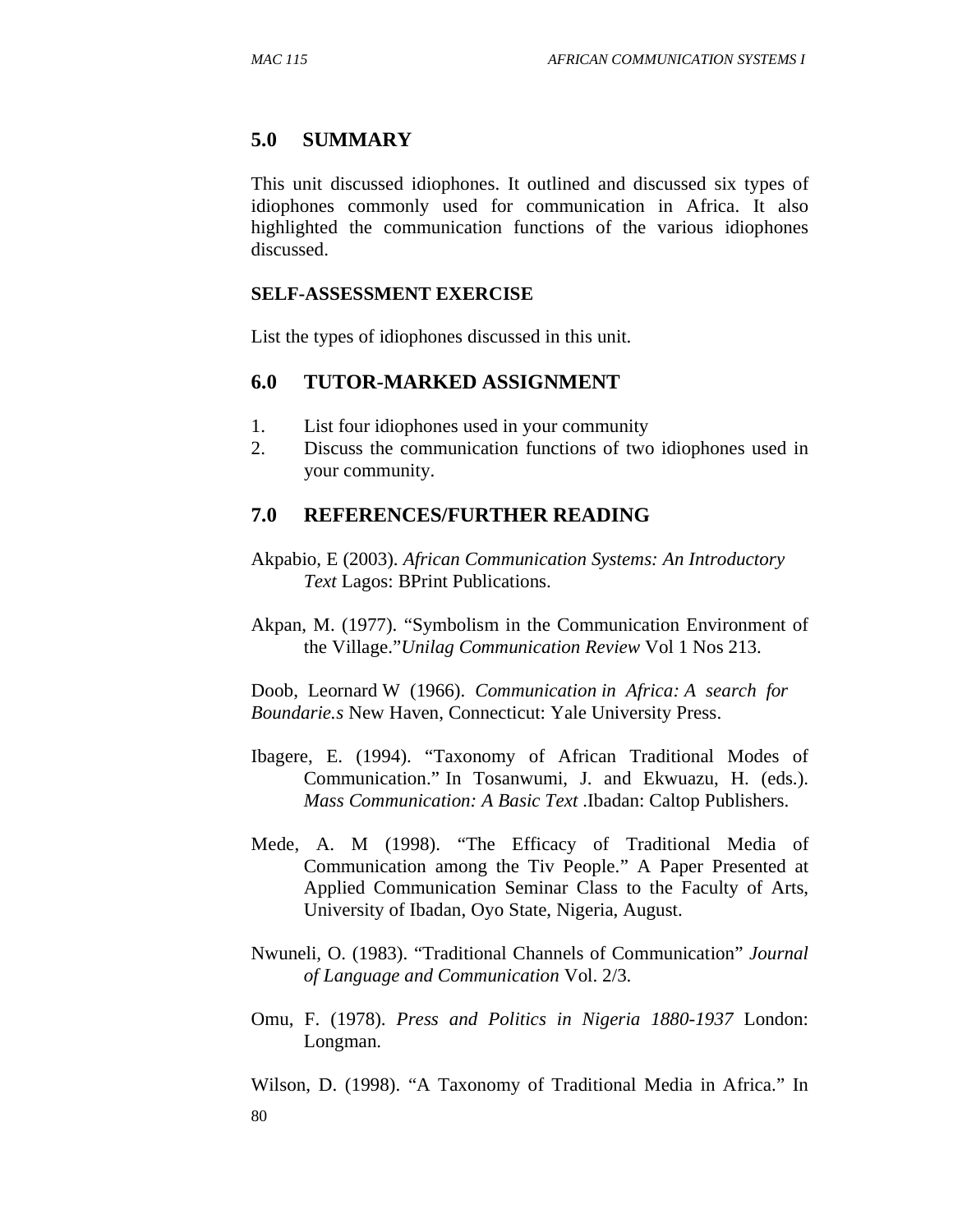*Perspectives on Indigenous Communication in Africa: Theory and Application.* In Ansu-Kyeremeh.

Kwasi (ed) (1998) *Perspectives on Indigenous Communication in Africa: Theory and Application* Vol. 2 Legon, Ghana: School of Communication Studies Printing Press.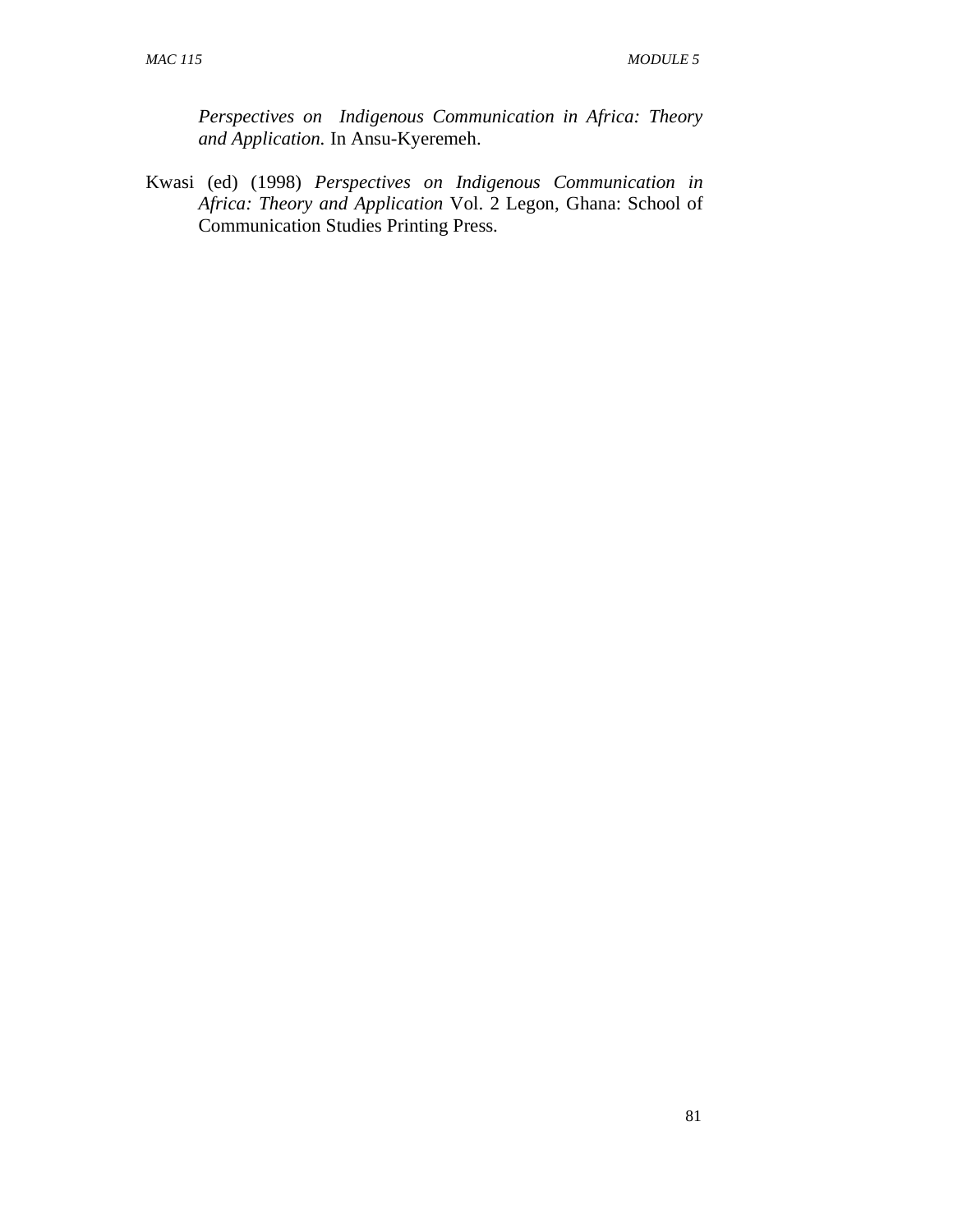## **UNIT 3 MEMBRANEOPHONES**

### **CONTENTS**

- 1.0 Introduction
- 2.0 Objectives
- 3.0 Main Content
	- 3.1 What are Membranophones?
		- 3.2.1 The Communication Functions of Skin Drums
	- 3.2 Types of Membranophones
- 4.0 Conclusion
- 5.0 Summary
- 6.0 Tutor-Marked Assignment
- 7.0 References/Further Reading

## **1.0 INTRODUCTION**

This unit focuses on membraneophone, a group of instrumental communication devices.

## **2.0 OBJECTIVES**

At the end of this unit, you should be able to:

- list the types of membraneophones drawing from their cultures
- discuss some types of membraneophones
- discuss the communication functions of the various membraneophones devices commonly used in African communication.

## **3.0 MAIN CONTENT**

### **3.1 What are Membranophones?**

According to Wilson (1987), membranophones are media on which sound is produced through the vibration of membranes. They include all varieties of skin or leather drum. These drums are beaten or struck with well carved sticks. Such drums include the 'Iya lu' in the dundun set or drums among the Yoruba, the "Ikoro" by the Igbo and the drum of the Ikine Society among the Kalabari (Akinfeleye, 1986). It is also called 'Ajo' among the Tiv people of Nigeria. (Mede,1998).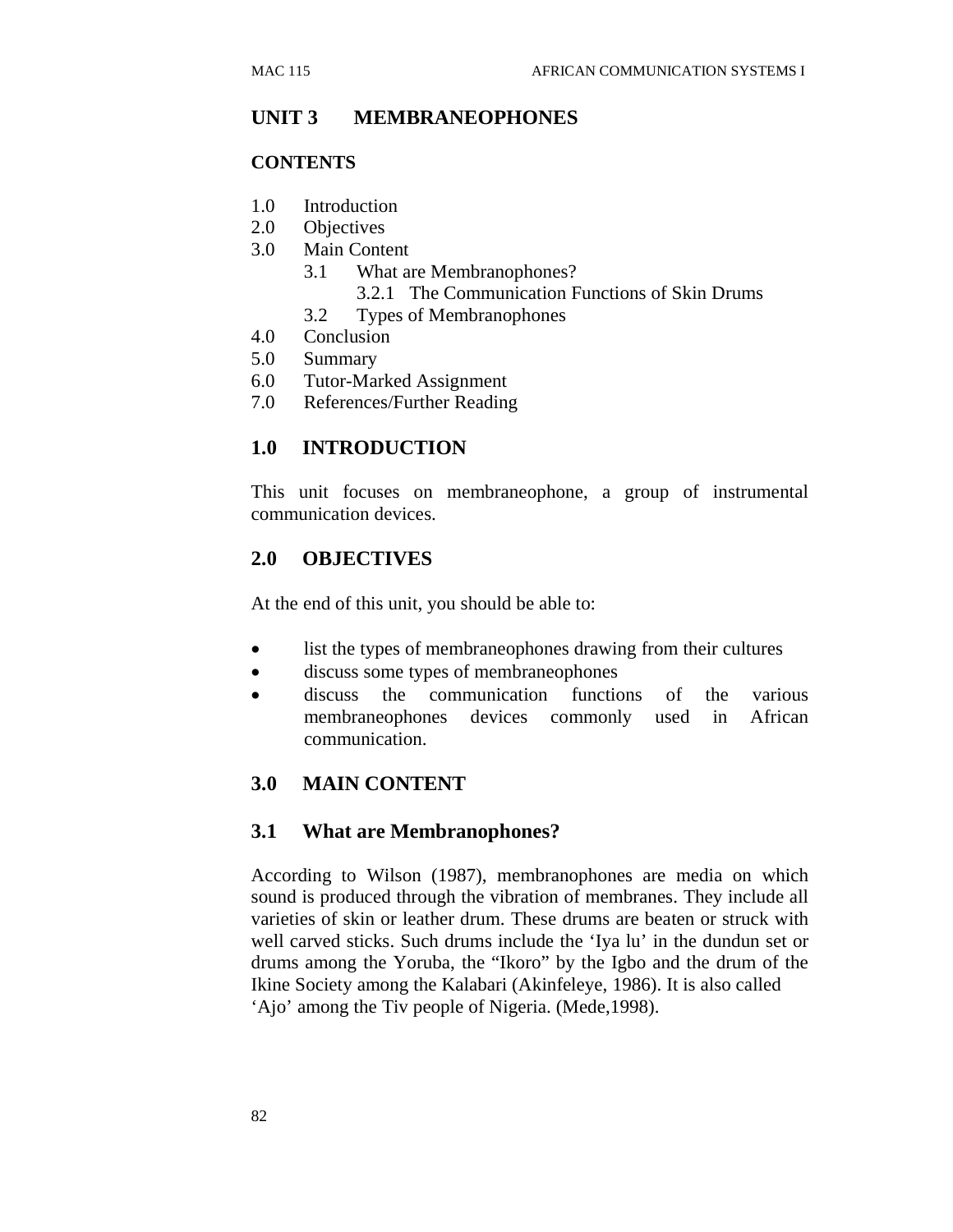Again, Ibagere (1994:91) stated that membraneophone:

…relates to any instrument on which sound is produced through the vibration of membranes which have been stretched over a hollow cavity. This group includes all the varieties of skin drum. One of the most popular types (so recognised because of its ability to produce a variety of sounds) is the Yoruba talking drum. The usual way of using them to communicate is to beat or strike them with hand or with well-carved sticks.

As Omu (1978:4) puts it, when some drums are expertly sounded, they are capable of conveying specific meaning i.e. they "talk". The "talking drum" is one of the most fascinating agencies of communication in Africa. It sounds the tone of the Yoruba voice and can effectively mimic it, albeit in sounds, not in words. The *Yorubas* of South Western geopolitical Zone of Nigeria have an impressive array of talking drums sets and probably possess the richest heritage of drums the prominent of which is *dundun* – said to be able to imitate all the tones and gibes in *Yoruba* speech, hence can be used to communicate insults, praises, admonition and even proverbs which are understood by the initiated (Omu, 1978:4).

Naming the skin drums Akpabio (2003:17-18) stated that:

…skin drum goes by various names in different parts of Nigeria and the size of the drums are factored into the names they are given. Known as *Ibit* among the *Ibibios,* differentiation is made between the big and small drums with the addition of the prefix[es] *eka[-]* and *etok[-]* for the former and latter respectively. The situation is different in the Hausa language as each size of drum goes by a different name: *emi*-big; *Kalangu*-medium; and *Kanzagi*-small. Among the *Yorubas* who have a rich variety of skin drums one encounters names such as *Gangan, Bata, Sakara, Omele, Dundun, Iya Ilu,* etc

### **3.2 Types of Membranophones**

Skin Drums (Rub-A-Dub): Skin drums are found throughout Africa. Skin drums which Ogwezzy (1999) described as the rub-a-dub of modern days are of various sizes and are used for sundry purposes. According to Akpabio (2003:17) "Though they serve as musical instruments accompanying song and dance performances, they are also known to be capable of "talking".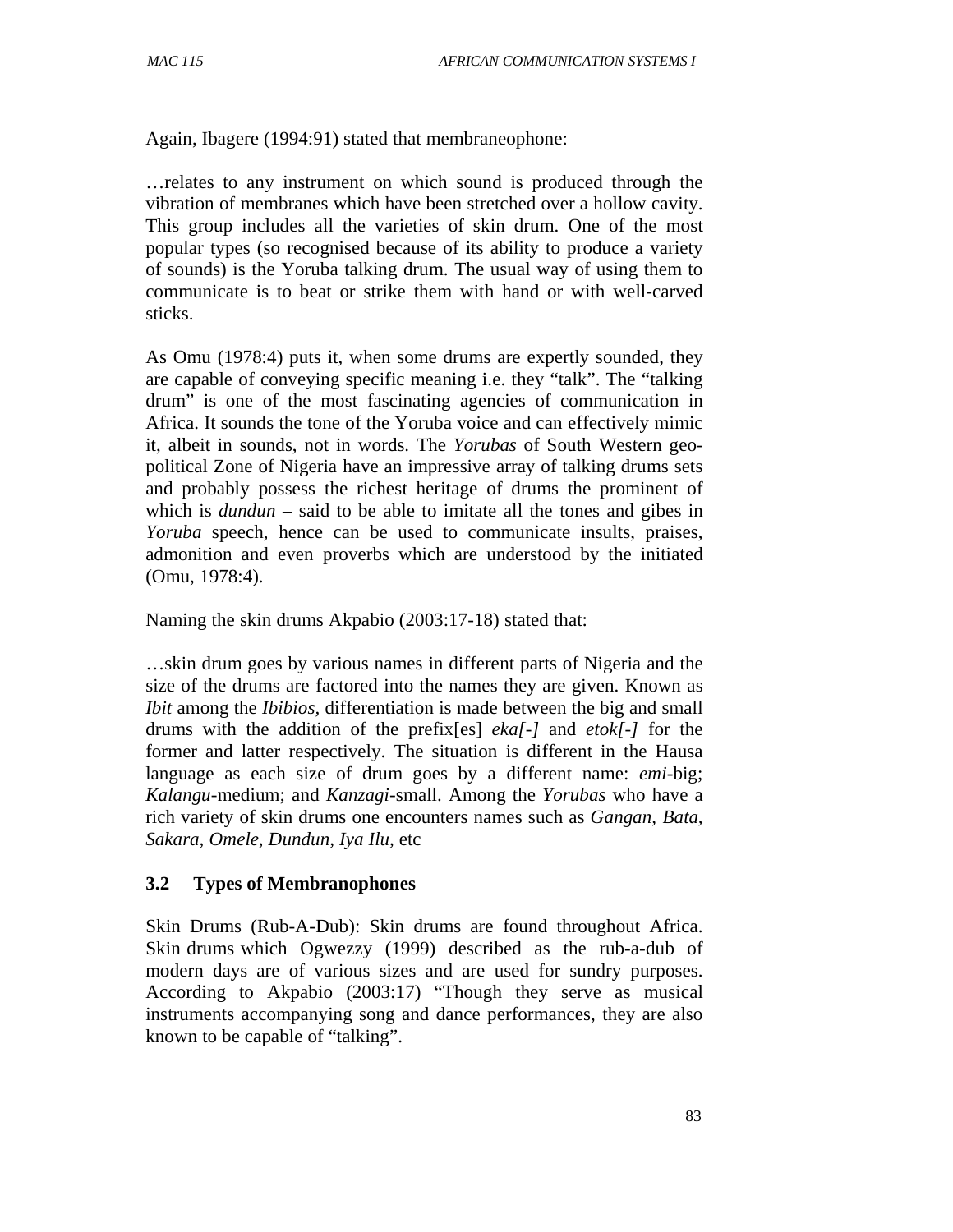Some are two-in-one for joint uses. Others are single for specific uses and occasions. They are made of round parts of trunks of soft-wooded plants of varied girths. Sizes depend on the needs and uses. They range between one foot to six feet tall, six inches and one foot or more in diameter at the top cover. They are hollowed through the middle.

Externally, they are carved tapering more to the bottom and a little to the top which is always larger (Ogwezzy, 1999). They are tightly wrapped at the top and bottom for highly sensitive sounds. This description fits the *obene, Okili* and *okuma* used among the Ukwuani speaking people of Ndokwa West Local Government Area of Delta State, Nigeria.

O*bene, Okili* and *okuma* are surveyed below.

*Obene* are tightly wrapped at the top and bottom for highly sensitive sounding ones used by shrine worshippers and altar priests.

*Okili* is a small talking drum. It is wrapped on top only for music and other needs. A set is made up of two of them and for it to produce the melody, it combines with some aerophones (a gourd trumpet, *Opi; Ekpili or Eze-Anu,* elephant tusk (piccolo)*;* and *ofili,* buffalo horn). These are discussed in the next unit on aerophones.

The largest most revered and awful is *okuma.* It is about six feet long and over a foot in diameter at the top. The cover cap is of strange and special skins or leathers which now could be those of tigers, leopards or lions, gorilla, jaguar etc. *Okuma* is always kept in an exclusive shrine site where only tested men of valour enter. It is put out rarely to the public on a special annual festival ceremony - *Ikenge* for veteran warlords and intrepid hunters who killed animals such as lions, leopards, tigers, and carried out other acts of valour or heroism.

Almost all have three triangular hole designs at the bottom end to enable them stand if needed. The leathers used to cap the drums (O*bene* and *Okili*) except that of rams are mainly of wild animals such as deer, antelope and large snakes. The leathers are tightly strung to the open ends with a net-work of strings of raffia fibres round the open ends of the hollowed ring of wood. The leather work is further fastened by plugging three carved flat pieces of wooden plugs. The wooden plugs are firmly tucked by the sides between the fibre rings and the wooden frame. To constitute a complete set for a leather-capped drum, there must be strikers –*Eka Nkwa.* It is made of soft or light pieces of wood or soft part of raffia palm branch. It could also be made of cane strung to design to suit needs and uses. The rub-a-dub from the drums depends on the size, length, diameter and of course, the leathers too. To, increase the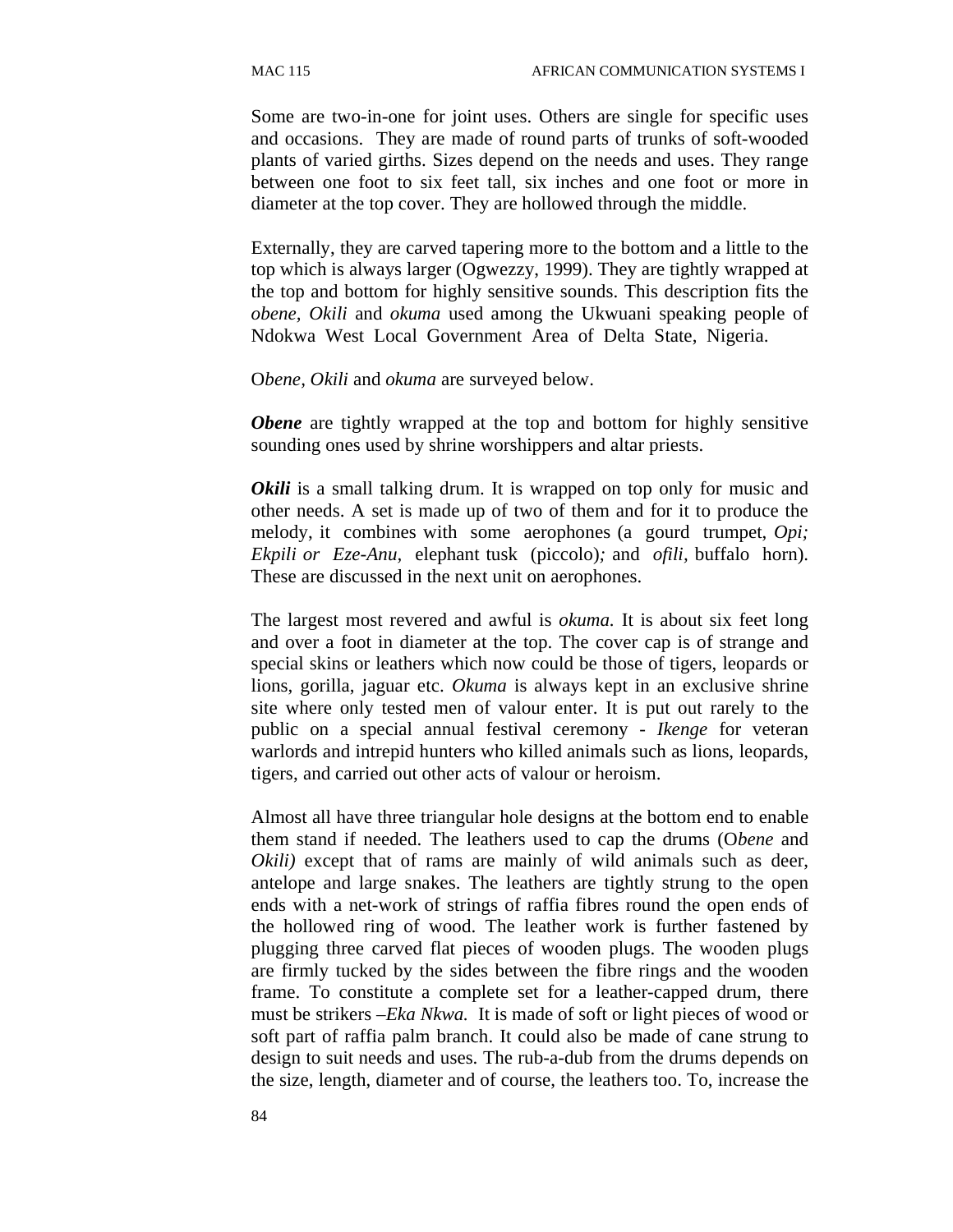sound from the drum in the modern day, the user places it close to a microphone.

## **3.2.1 The Communication Functions of Skin Drums**

Among the ukwuani speaking people of Ndokwa West Local Government Area of Delta State, the talking drums are used to stimulate and incite people into actions. Of course, they are also used to mellow down people's tempers or soothe them, or cheer them up. They produce vibrations that raise spirits of people at tense moments. They are mainly used during festivals, wrestling contests, some burial ceremonies, hunting expeditions, installation of chiefs, etc (Ogwezzy, 1999).

During festivals, talking drums are put into rampant uses by all age grades and groups to call their grades and groups into moods, actions and to assemble them. During other ceremonies, they are used to encourage chief artists – dancers and wrestlers to be keen, strong and dexterous (Ogwezzy, 1999).

Talking drums direct chiefs on steps and skills to adopt during public exhibitions to avoid errors and win public acclamations during their initiations in foot-work dances. So, one other special use of the talking drums is the noble dance during installation of chiefs. During the dance, the rub-a-dub drums tell, direct and influence actors' steps and behaviours at every dance. It incites, excites and stirs them into gale action, when they have to demonstrate various aspects of past adventures and gallantry. When messages and instructions from the instruments die down or slowly fade away; actors slump as if they have just ended a marathon race (Ogwezzy, 1999).

# **4.0 CONCLUSION**

Skin-drums are important in the socio-cultural context of Africans. They promote development and entertainment in Africa and are still relevant in the modern African settings.

## **5.0 SUMMARY**

Drums produce vibrations, e.g. skin or leather drums. They are beaten to convey, incite and entertain the audience as well as stimulate and motivate the people to keep them going. The objects are beaten with carefully structured and designed instruments such as carved sticks.

### **SELF-ASSESSMENT EXERCISE**

Name the various membranenophones found in your culture.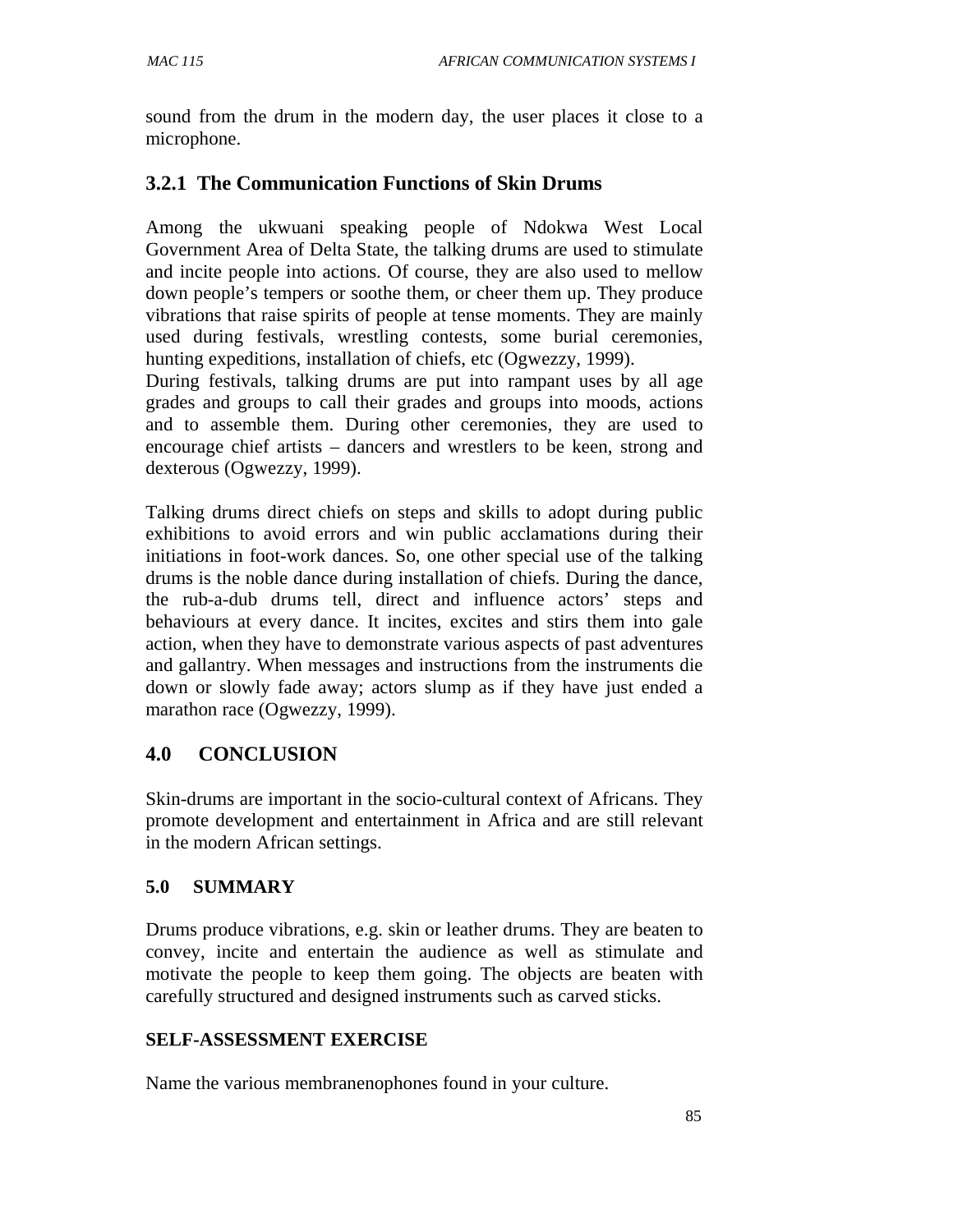### **6.0 TUTOR-MARKED ASSIGNMENT**

- 1. Name two types of drums found in your culture.
- 2. Describe the two drums named.
- 3. Discuss the communication functions of one of the drums described.

### **7.0 REFERENCES/FURTHER READING**

- Akinfeleye, O. A. (1986). "Traditional Communication in Nigeria." *Nigeria Magazine* (Lagos: Department of Cultural Affairs, Federal Ministry of Social Development, Youth, Sports and Cultural, Vol 54 No. 2).
- Akpabio, E (2003). *African Communication Systems: An Introductory Text* Lagos: BPrint Publications.
- Ibagere, E. (1994). "Taxonomy of African Traditional Modes of Communication." In Tosanwumi, J. and Ekwuazu, H. (eds.) (1994) *Mass Communication: A Basic Text. Ibadan: Caltop Publishers.*
- Mede, A. M (1998). "The Efficacy of Traditional Media of Communication among the Tiv People." A Paper Presented at Applied Communication Seminar Class to the Faculty of Arts, University of Ibadan, Oyo State, Nigeria, August.
- Ogwezzy, G. C. (1999). The Abi of Emu Kingdom. An interview conducted by this writer at Emu-Obodoeti, Ndokwa West Local Government Area of Delta State, Nigeria.
- Wilson, D. (1987). "Traditional Media in Modern African Development." *African Media Review* Vol 1. No. 2, pp. 87-104.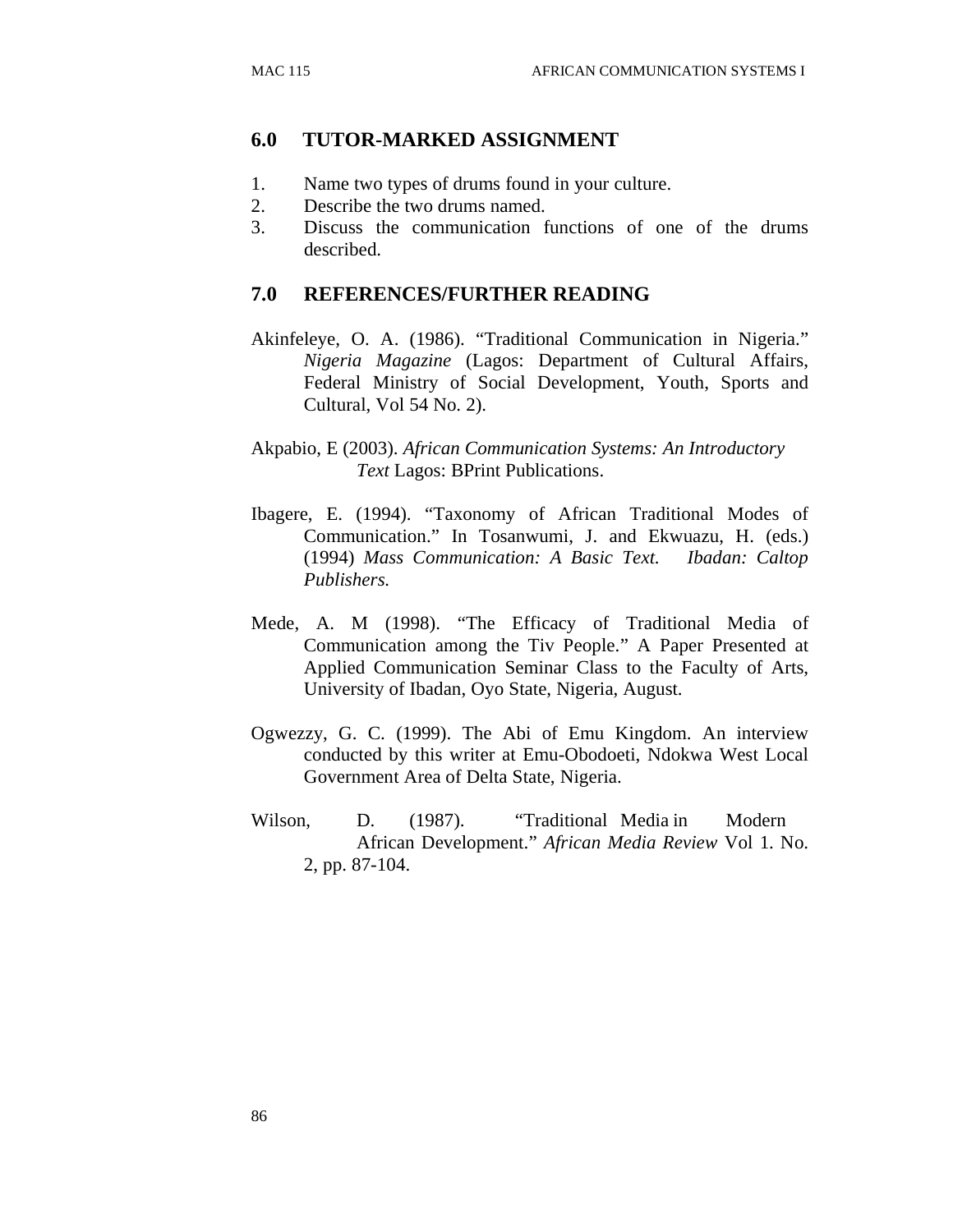# **UNIT 4 MEMBRANEOPHONES IN WESTERN NIGERIA**

## **CONTENTS**

- 1.0 Introduction
- 2.0 Objectives
- 3.0 Main Content
	- 3.1 Membranophones Commonly Used in Western Nigeria
		- 3.1.1 The Communication Functions of Skin Drums in Western Nigeria
- 4.0 Conclusion
- 5.0 Summary
- 6.0 Tutor-Marked Assignment
- 7.0 References/Further Reading

## **1.0 INTRODUCTION**

This unit focuses on membraneophones in Western Nigeria, an ethnic group known for its use of drums in communication.

## **2.0 OBJECTIVES**

At the end of this unit, you should be able to:

- list the types of membraneophones in Western Nigeria
- discuss some types of membraneophones found in Western Nigeria
- discuss the communication functions of the various membraneophones commonly used in Western Nigeria.

# **3.0 MAIN CONTENT**

## **3.1 Membranophones Commonly Used in Western Nigeria**

Having surveyed some drums among the Ukwuani speaking people of Ndokwa West Local Government Area of Delta State, it is important to draw insights from *Yoruba* traditional drums, zeroing in on *dundun -* the family name for the most common *Yoruba* traditional drums. *Yoruba*  traditional drums are also called the talking drums especially, the leading drum called 'Iya Ilu'. Members of the dundun family are: Iya Ilu Kerikeri, Gangan Isaaju, Kannango and Gudugudu.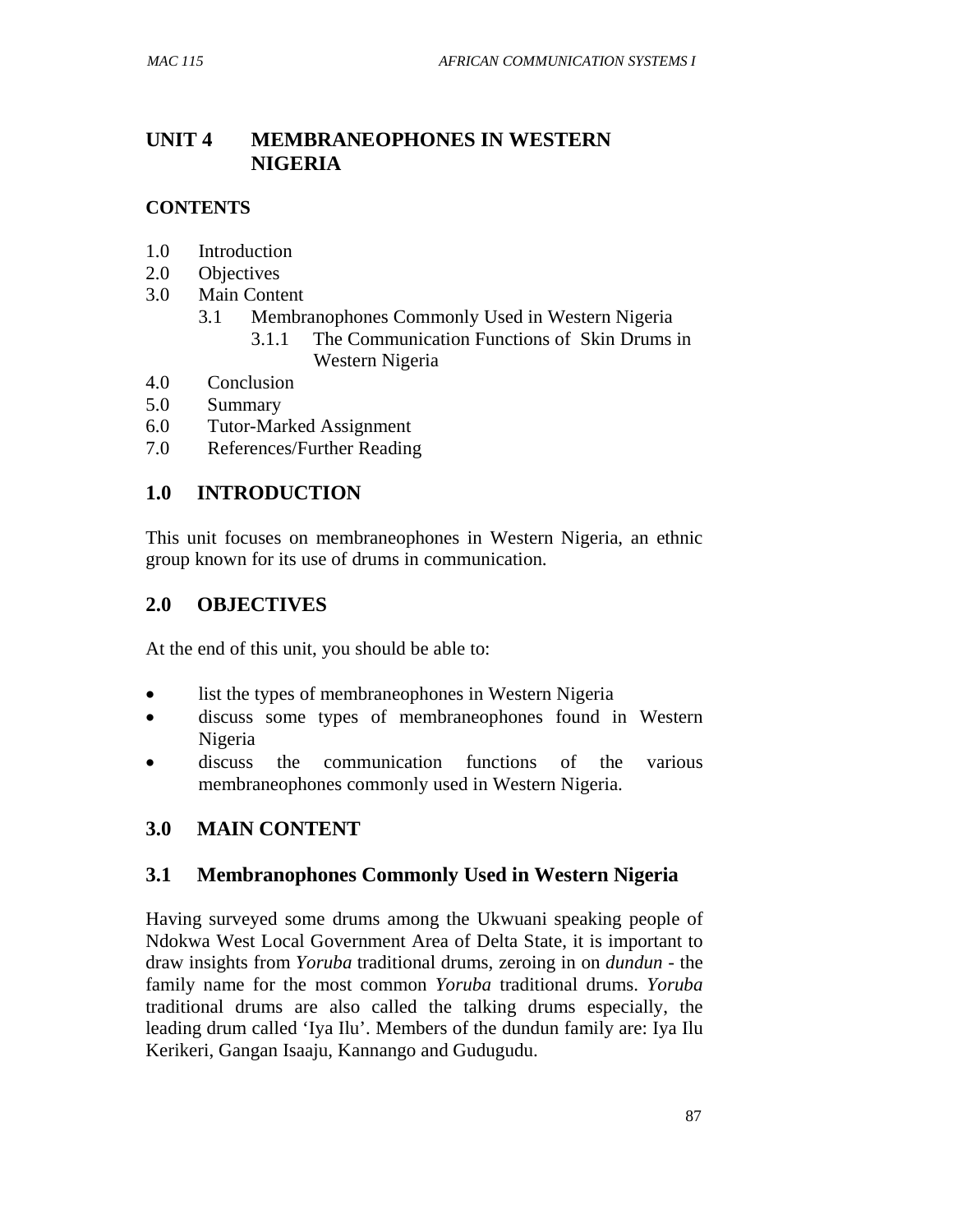In their submission on Yoruba traditional drums, Daramola and Jeje (1975) opined that there are different drums for different occasions. There are some special drums that fit traditional festival which may not fit other social engagements. Some drums are peculiar to chieftaincy ceremonies which cannot be beaten during wedding ceremonies, etcetera.

There are about ten major types of drum group commonly used for communication and entertainment among the Yorubas. They include: Bata, Ipese, Agere, Gbedu, Igbin, Sekere and Aro, Apinti, Bembe, Koso and Dundun. (Daramola and Jeje, 1975).

*Bata* is beaten mainly during the Ifa festival. It is also beaten during the burial and outing ceremonies of a dead leader amidst the Ifa worshippers.

*Agere* is usually beaten during *hunters' festival* called '*Odun awon Ode'*. It is the main drum of 'Ogun', the god of iron.

*Gbedu* is another unique drum among the Yorubas. It is the drum to which kings and chiefs in Yorubaland dance. It is beaten during burials, special anniversaries or festivals organised by kings or during the burial of kings.

*Igbin* is the drum of 'Obatala, or 'Orisa-Nla' the arch-divinity. Obatala worshippers dance to the drum which produces melodious and captivating sounds. *Apinti* is one of the drums beaten at social engagements in Yorubaland.

*Bembe* bears a resemblance to the 'dundun' but shorter in length and larger in breadth. The old time Yoruba warriors used to beat 'bembe' when going to war. It is called side drum or snare drum in the Western World. (Scholes,1938). *Koso* like *Gbedu* is the drum of an 'Oba'. It was specifically said that koso was meant for the Alaafin of Oyo in the Oyo Empire (Ladele *et al*, 1986).

The last major drum is the *dundun,* which is broadly focused upon in this unit

*Dundun: Dundun* drums were chosen among the various types of Yoruba traditional drums owing to their uniqueness as the most outstanding popular and generally used among Yoruba drums. This is in tandem with the writing of Wilson (1987) that the Yoruba talking drum 'dundun' is perhaps the most exposed and intricate of the Yoruba drums.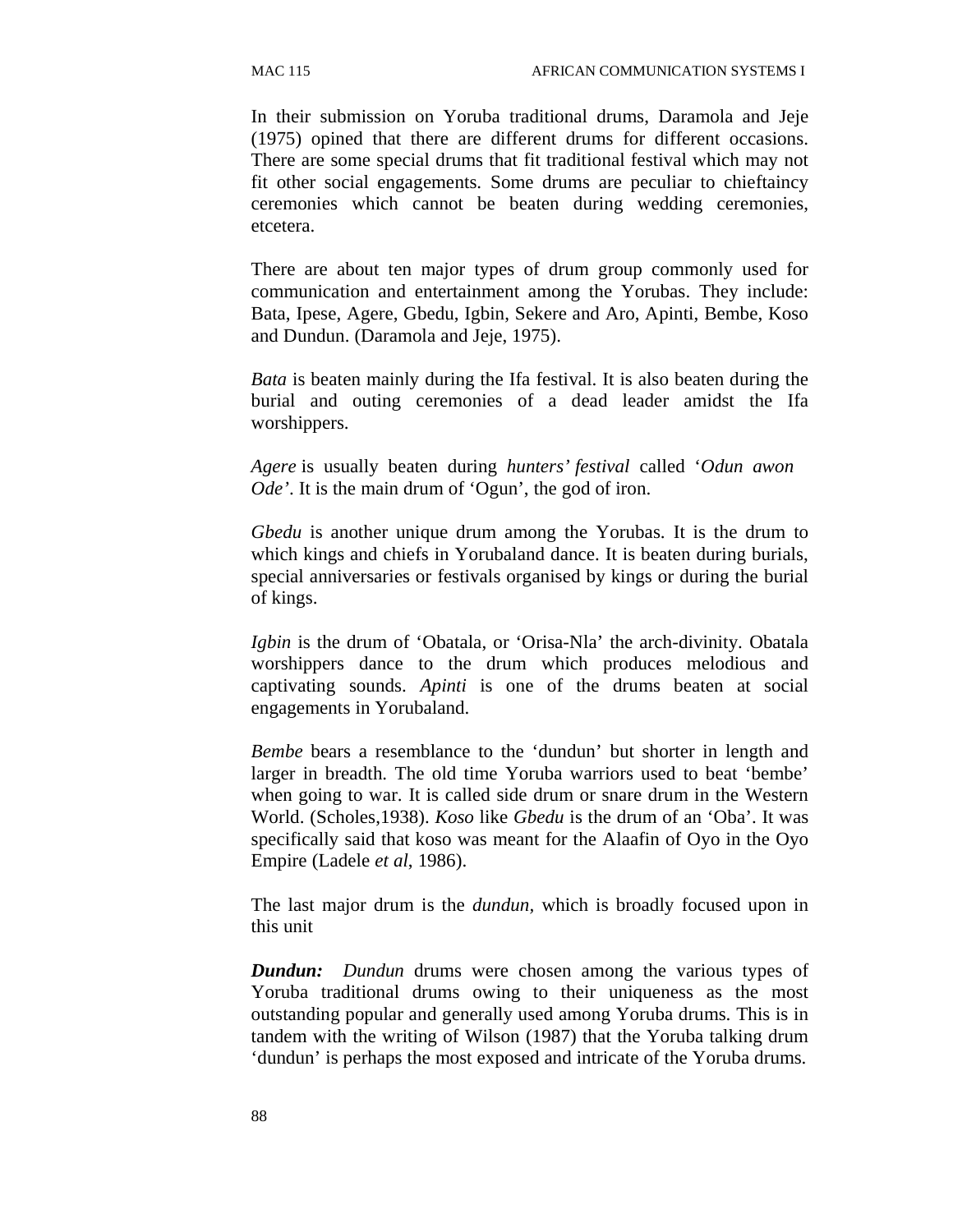The *dundun* is a double membranes hour-glass shaped tension drum. It is held under the left arm by a strap over the shoulder. The tension throngs are attached to both ends of the drum heads, squeezed and pulled by the left hand to vary the pitch while the drum head is struck with a curvilinear carved stick with the right hand ( Akinfeleye,1987). This carved stick is called "Kongo ilu". This carved 'Dundun drum is carved from the omo tree. This is because "Omo" is light (very portable), strong and not easily broken. (Ladele *et al,* 1986).

Most of the 'Dundun' drummers are professionals. They belong to the caucus of 'Ayan' or Onilu family. 'Ayan' is said to be the god of Yoruba drummers. It is a hereditary profession. Among the Yorubas, it is compulsory for the first born of any 'onilu' to learn drum beats and take it up as a profession. They usually hear names like Ayanniyi (Ayan is honourable), Ayanwale (Ayan has come in), Ayangbemi (Ayan favours me) Ayandiran (Ayan is hereditary) etcetera. The 'Onilu' that is the drummers are either the source or the encoder while the drum that is 'dundun' is the channel through which the drum beats, the message, gets to the intended audience or receiver. Athough, these types of 'dundun; have been discussed earlier, it is pertinent to mention here that Iya-Ilu is the leading dundun drum while gudugudu is the least dundun drum.

Before a learner of 'dundun' is allowed to beat 'IyaIlu' he will start from 'gudugudu' or omele'. After mastering gudugudu, he is allowed to handle 'Kannango' then to 'Kerikeri', 'Isaaju and then to 'gangan' before he is finally allowed to beat Iya-Ilu. Such apprentice dundun drummer must expertly beat IyaIlu for three to five years under his master before he is given freedom to start his own group and teach others the art of dundun drums.

## **3.1.1 The Communication Functions of Skin Drums in Western Nigeria**

Generally, drums in every socio-cultural context are meant to entertain though in the African context especially Nigeria and specifically among the Yorubas, drums not only entertain, they communicate, (i.e. they talk), and stimulate excitement. Drums have taken on important oramedia function 'signatures', by 'pitch', or simply by 'talking in tongues' in the African context. This might account for Amali (1990) position that all drums do 'talk'; some more eloquent that others in Nigeria.

On *Dundun,* it is used to communicate messages among the *Yorubas*  during different occasions*.* A survey of various traditional festivals, social engagements, ceremonies like burial, christening, marriage,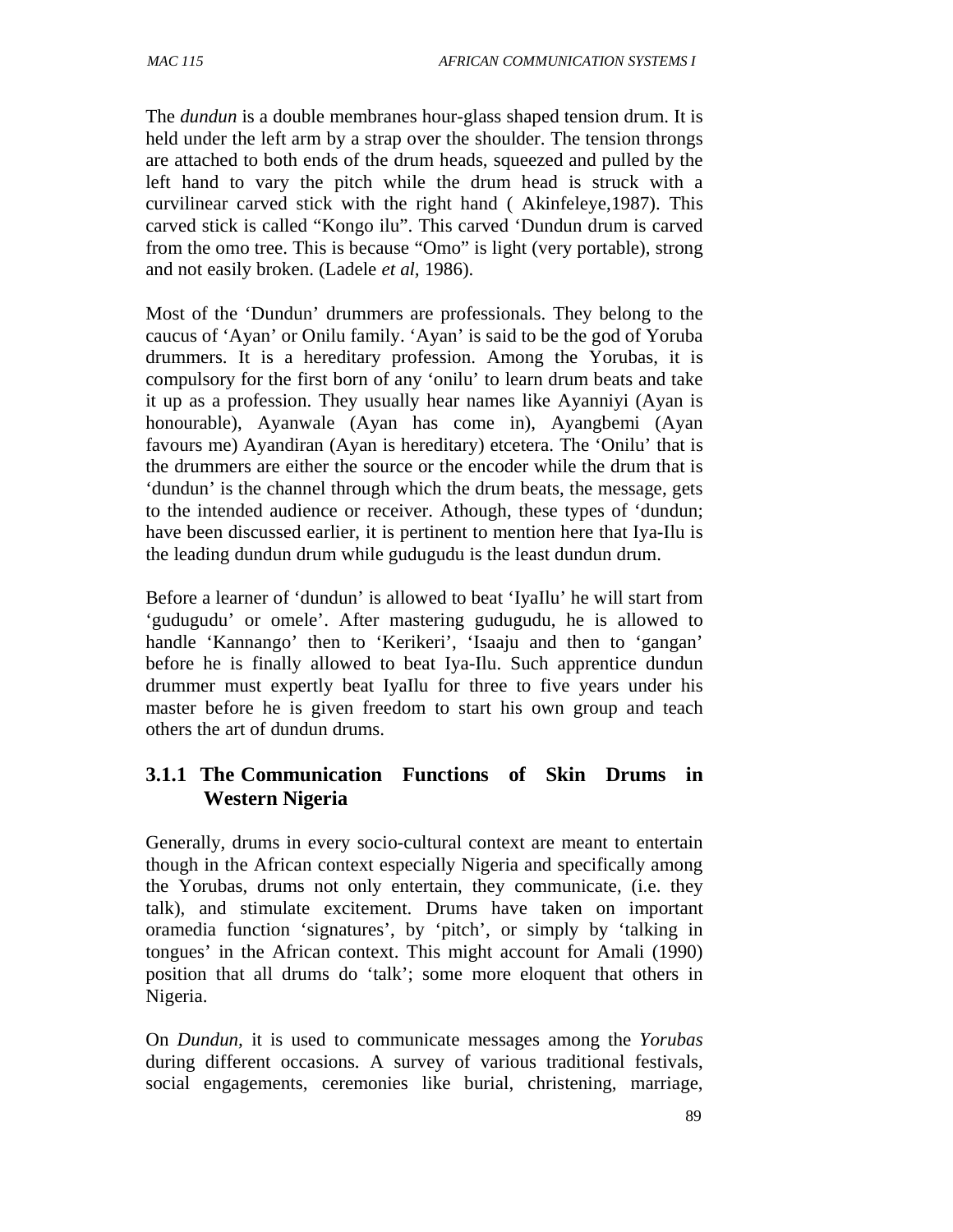graduation revealed the indispensable roles of 'dundun' drums in the success of the ceremonies. Nowadays, there is hardly any *Yoruba*  festival or ceremony where you will not find the 'dundun' family. In fact, churches, mosques, Yoruba indigenous musicians and the heterogeneous media of radio and television now use the 'dundun' drums for entertainment and other communication functions such as giving instructions. Essentially, it is used to communicate messages to its receivers, stimulate them as well as entertain them. This depends on the purpose of the occasion.

As mentioned earlier under Yoruba traditional drums, 'dundun' drums are predominantly beaten during various traditional festivals among the Yorubas. For example during Osun festivals usually in Oshogbo, Okebadan festival among the Ibadan of Oyo State etcetera. The Eid-el-kabir, Eid-el-Maulud and Eid-el-fitri festivals of the Islamic religion are always celebrated with 'dundun'drum by the Western Nigerian Muslim.

Likewise, the Christians do celebrate Christmas, Boxing Day, and Easter, Harvest festivals, do revivals, and crusades with songs and dance accompanied by musical instrument like dundun, band sets and other modern musical instruments.

Dundun can also be used to communicate messages during festivals. For example, during egungun festival, Iya Ilu' could be used to warn a masquerade going beyond his boundary in magic display. For example, the Ayan may say:

*Ogunjimi, Ogunjimi, Se pelepele Bo ba buru tan Iwo nikan ni o ku* 

That is ogunjimi (the name of the egungun), take it easy because if things turned sour, you will be the only one to face the music. Such egungun would quickly soft-pedal or end up in shame. Dundun drums also herald in Christmas festival through 'dundun' message like:

*Keresimesi, odun de, odun olowo, Keresimesi odun de, odun olomo*

This is, "Christmas has come, the festival of the rich and the fruitful."

Another example is:

*Ase nse tun se/2ce Bi a ba seyi tan*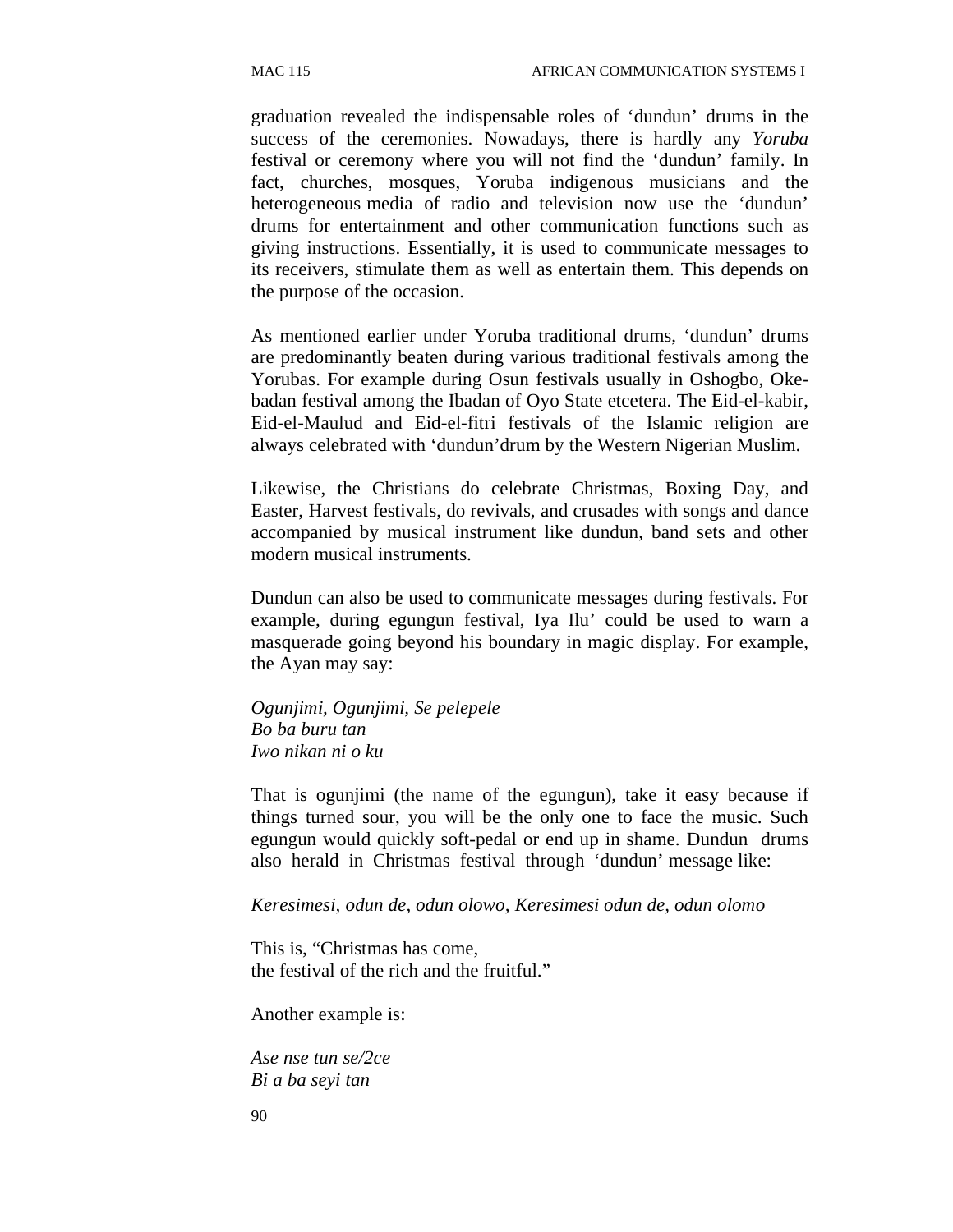*A o se mi si Ase nse tun se* 

That is, it shall be a continuous celebration, one celebration will continue to lead to another, it shall be a continuous celebration.

During church service, the 'gangan' member of 'dundun' could be used to pass messages on trust in Jesus Christ. For example:

*Mo reni gboju le Mo ti reni fehinti, Onigbagbo fehinti Jesu O duro gboin-gboin.* 

This translates as:

I have seen whom to trust, I have seen whom to rely on. Christians rely on Jesus and stand firm.

Dundun is also beaten to entertain guests at various ceremonies like wedding, naming, funerals, house warming and graduation ceremonies. Modern Yoruba engagement ceremonies are made lively through the dundun drums. Dundun is used to lead the groom's family to the house of the bride during wedding engagement ceremony.

Dundun is also used to communicate messages during ceremonies. For example, during burial ceremonies, the 'Onilu' may communicate messages like:

*Oku olowo odun meta ni, oku otosi osu mefa, oku olomo, ase nse tunse* 

That is, the burial of the rich, takes only three years, that of the poor is merely six months. But the burial of the dead who had children is continuous (for life). Another sound may be

*Ile lo lo tarara /2ce Baba rele o Ile lo lo tarara /2ce* 

That is "he has gone home straight" /2ce Baba has gone home, he has gone home straight" /2ce

Dundun can also be beaten to stimulate community members into action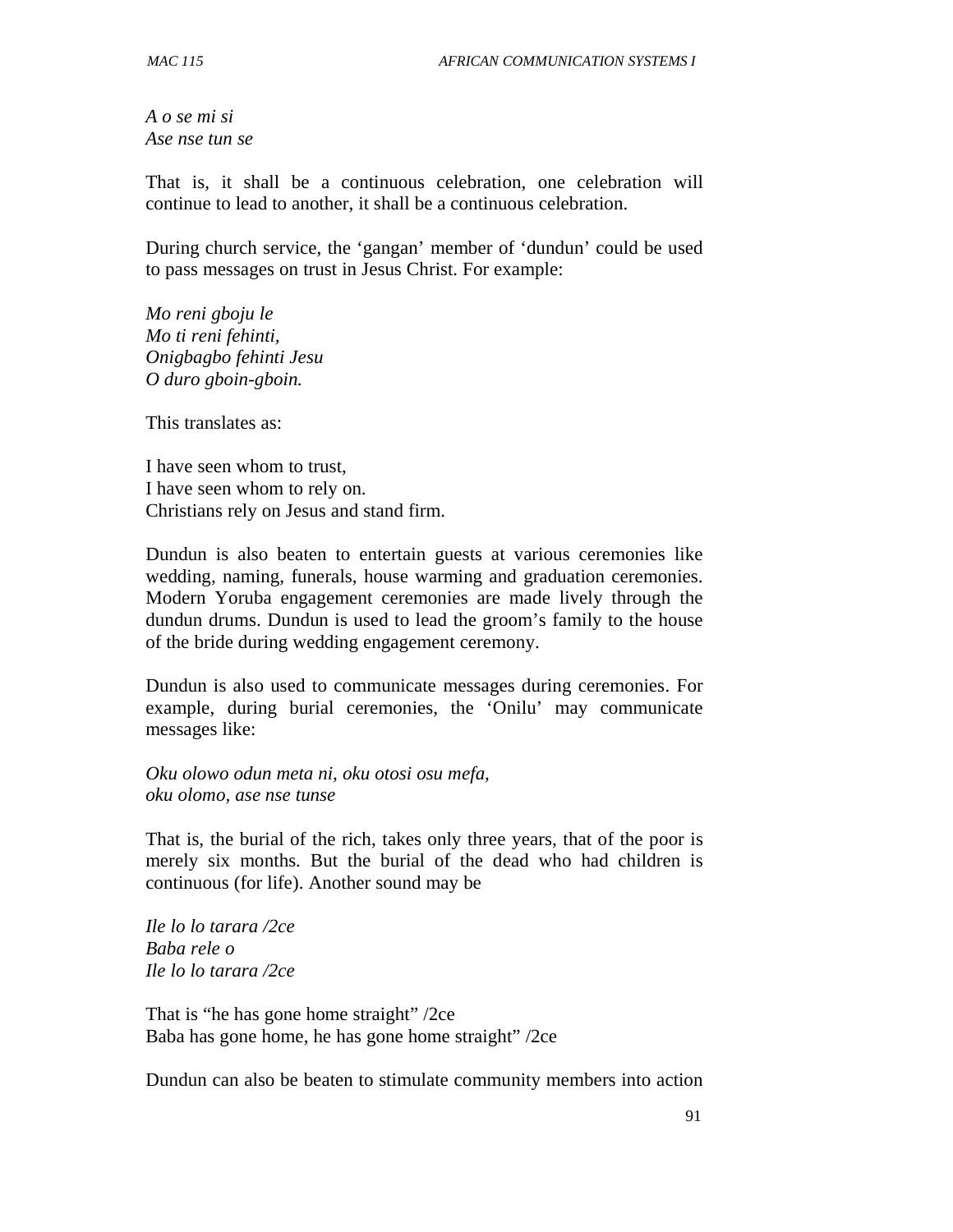during self sponsored community projects. For example, a community working on the building of the Town Hall could be stimulated by the drum beats of dundun to complement the efforts of the people involved in the work.

Dundun drums are extensively used for various purposes in the royal palace of Yoruba Kings. According to Akinfeleye (1986), "The Iya Ilu was extensively used in the King's Palace to remind him of royal appointments, warn him of impending danger and notify him of the approach of visitors to the palace. The Iya Ilu was also used to send messages from the Oba to the town or village and for communicating military intelligence during wars.

Dundun drums are also specially used to honour kings in Yorubaland. For example, a set of 'Onilu' is usually among the kings entourage on official journey within or outside his domain. Among the Yorubas, dundun is usually used to wake the king every morning. The death of an oba is also announced with the dundun drums and his burial ceremony is always dominated by the sound of dundun set of drums.

Dundun drums are also used to communicate military intelligence during wars. The major function of dundun during war is to stimulate or encourage the warriors to continue fighting until victory is achieved. Whenever the Onilu noticed that the warriors are getting tired, he communicates encouraging messages with his Iya-Ilu messages like:

*oolee se bi baba re ni? Ogundepo Oo le se bi baba re ni ? Bi eru ba bi baba reni ? Eru o b'omo balogun Itakun to ba ni ki erin Ma de aalo Oun erin ni jo n'lo* 

That is, can't you fight like your father. Ogundepo can't you fight like your father? If you are afraid let us know, But the son of a chief warrior should not be afraid. The loop on the elephant's path will be cleared up as the elephant trudges on.

According to Adeoye (1980), the dundun drums were also used in the olden days to inform a neighbouring town about the approach of war. This role reveals the unique function of dundun drums in the area of passing messages over long distances.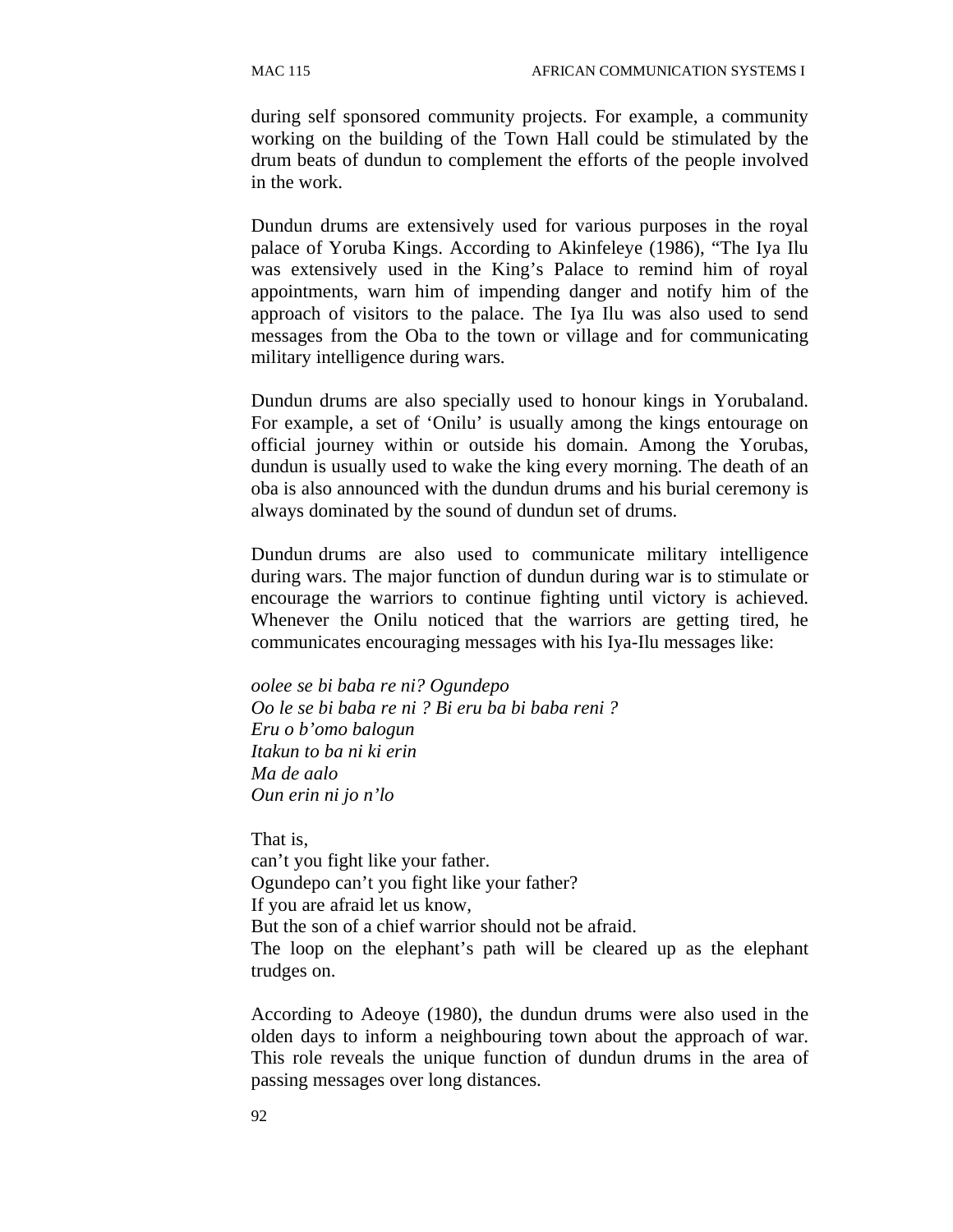*Dundun* drums are also currently used to encourage or hasten excellent performance at functions or games. For example, dundun is used by modern Western Nigeria football supporters Clubs to hasten its football club to action. It is to encourage them to endure till victory is won.

Many Football Supporters' Clubs in Western Nigeria use 'dundun' to stimulate their footballers to victory.

Modern Yoruba indigenous musicians also extensively use the 'gangan' member of the dundun drum set in their records. For example, most juju, apala, sakara and gospel musicians use 'gangan' in their releases.

The politicians also used the 'dundun' to boost their credibility and to convince people to vote for them, dundun drummers are usually part of the entourage of the politicians during political campaigns.

Dundun is also used to pass some specific messages through music. For instance the piece below presents a futile attempt working at someone's downfall. The drum message:

*A o de bi ti a fe de /2ce E baa t'enu b'epe Ke e teenu b'ase A o de bi ti a fe de /2ce*That is,

We will surely get to where God promised for us. Your curses and charms cannot hinder our destiny. We will surely get to our destination.

Dundun is used in modern day communication i.e. exogenous media. Exogenous media as used in this context stand for the radio and television media of communication. Dundun is currently used in exogenous media jingles and signature tunes in Yoruba land to communicate the time of the day. For example the sound:-

### *dundundundundundun dundundundundundun*

That is, we are transmitting from Ibadan here. *(N'badan nibi lati nfohun).*

Dundun is *also* used by the exogenous media to announce the commencement of newscasting. For example, Radio. O-Y-O version of:

*Tati were ni tekuta ile, Alu parada ni ti 'gi aja Abiyam.*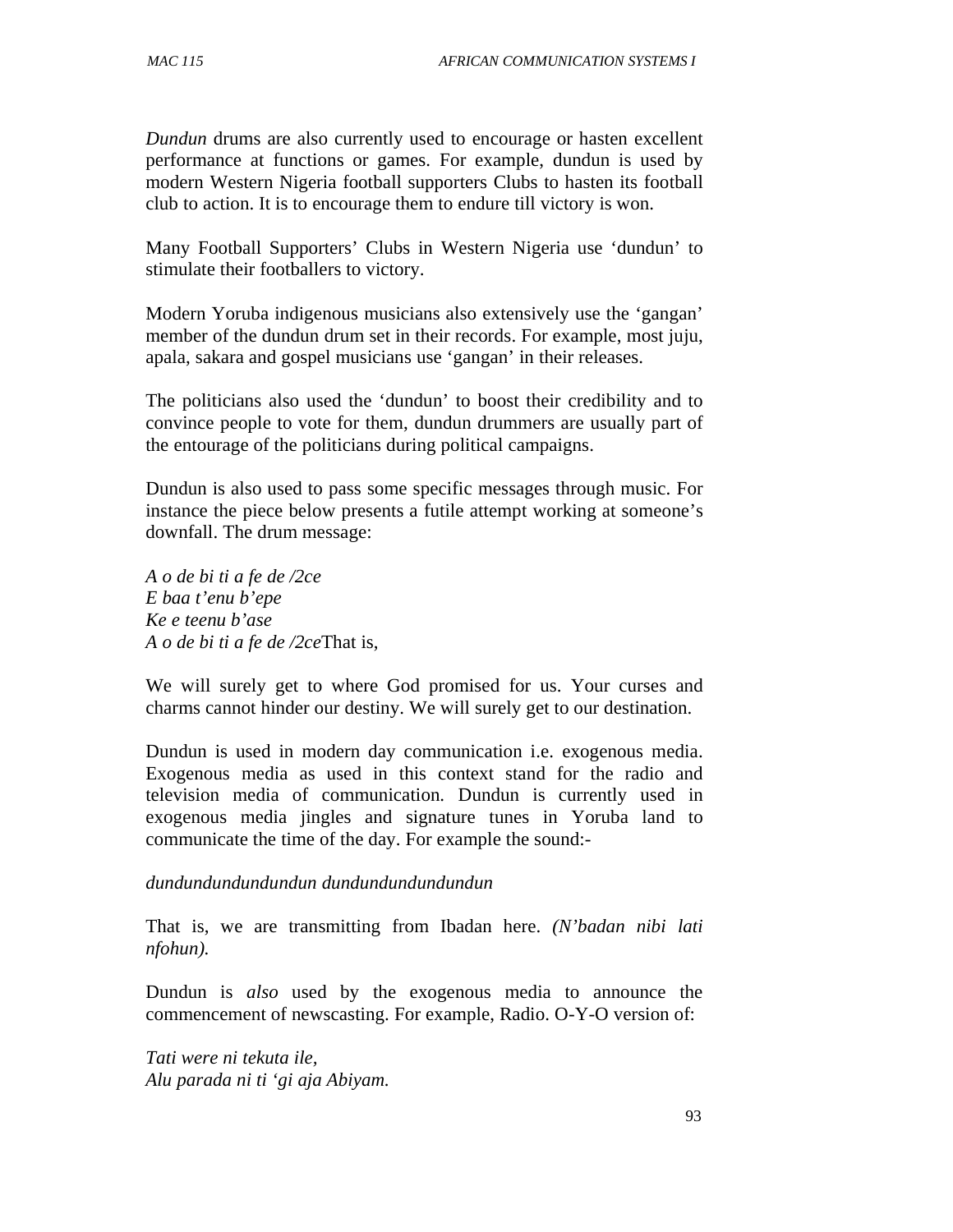*Kii gbekun Omo re ko ma tati were, Nile akede oyo, orin mbe, Nile akede oyo –i-r-o-hin………* 

Dundun drums are also used as signal tunes to announce the commencement of some traditional programmes on television and radio. The dundun drums are also used to call people from far distances. For example:

*Folarin, Folarin Se daadaa lo wa?* 

That is,

Junwon, Junwon, are you alright?

'Dundun' is also used to sing praises of important personalities during festivals or ceremonies. This is done either to welcome them or to sing praises while on seat. For example

*Junwon, omo Adeyemi, Kaabo, se dada lo de, A ti nretii re, kaabo, \ Se daadaa lo de* 

That is, Junwon, the son of Adeyemi, welcome, hope you arrived safely, we have been expecting you.

Or

*Junwon, omo Adeyemi, Baba ni baba nje/ 2ce E ba takiti, ke fori sole, Baba ni baba nje* 

That is,

Junwon, the son of Adeyemi will always be father, no matter your resistance a father will always be a father.

A survey of 'dundun' drum showed that they are more effective in the area of entertainment than communication. This is because almost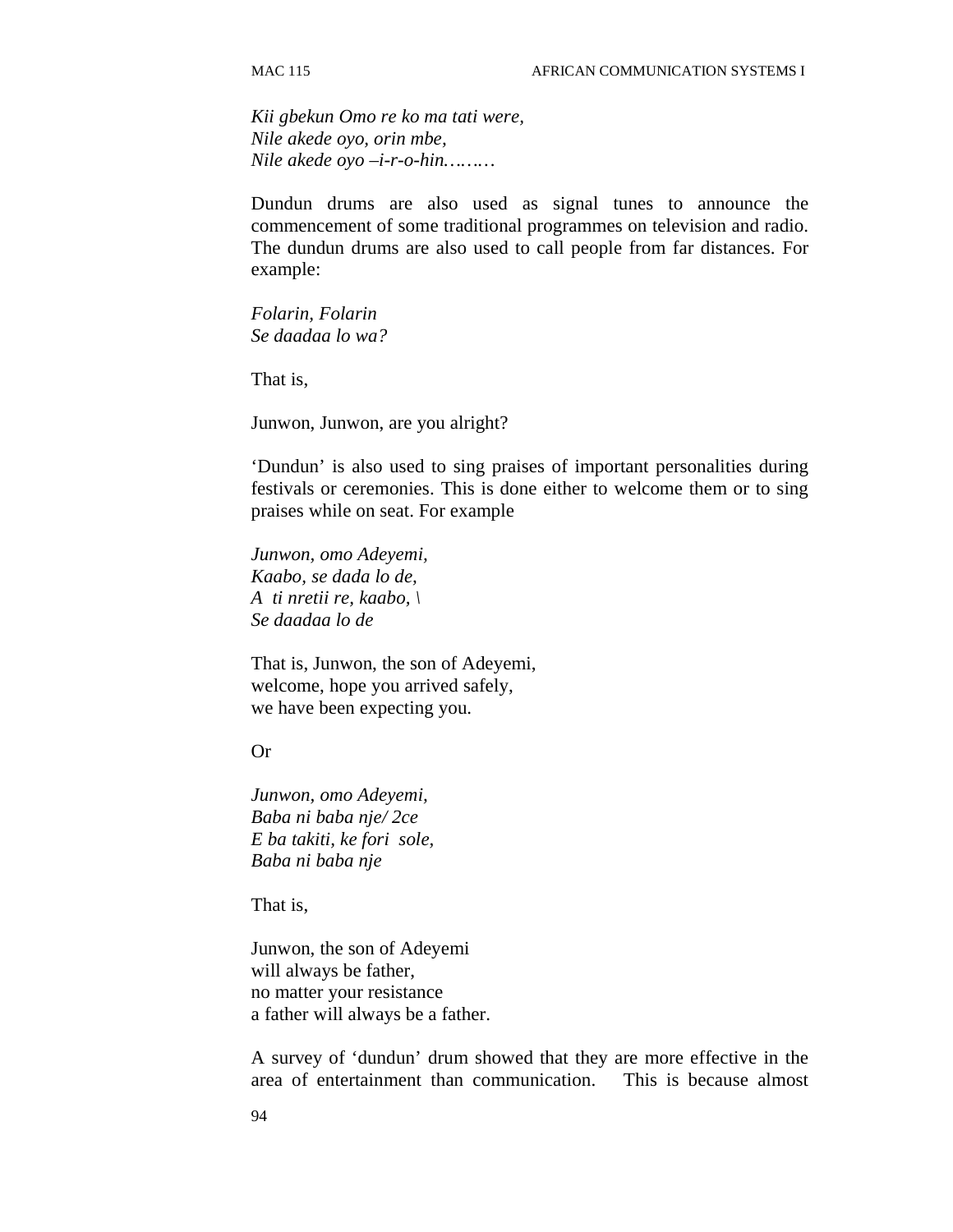everybody can dance to the drum beats of 'dundun' but few do understand the communicative function.

The interpretation of dundun message is usually based on experience and exposure to the rudiments of the beats. Some do not understand the message at all while some misinterpret it. For example, the sound of the drum jingle used by radio Nigeria to announce the time of the day is capable of being interpreted as:

*Olubadan ba ku tani yio joye* "If Olubadan dies who succeeds" *Ko sonigbese nibi e lo sile keji* which means "there is no debtor here, go to the next house" whereas, the real interpretation as stated earlier is: *N'Ibadan nibi lati nfohun.* We are transmitting from Ibadan here.

Also, there is the danger that an adversary would understand the drum signal of his foe and thus use it against them. Akinfeleye (1986) cited the example of the Ibadan/Ijaye War of 1860-1865. He said Ogunmola as an Ibadan Chief happened to have mastered the war drum signals of kurunmi so that he was able to successfully imitate them and consequently match on kurunmi war camp with disastrous effects on the Ijaye troops.

Moreover, in cultural settings, a novice may fall victim if he does not understand the messages communicated by the drum during war. For example, the sound:

*dundundundundundun dundundundundundun* 

Means (*ogun debode e sara yin jo ogun debode*) "meaning "there is war at the frontier gather yourselves."

In the case, the message intended would be the mobilization of men. The same sound can be interpreted as:

*Igi nwolule e ma sale Igi nwolule* 

Meaning, "a tree is falling run away a tree is falling." The falling of the tree might be a figurative expression of danger that could not be repulsed by physical force.

A warrior who misinterprets the message for the second interpretation, may out of panic, fall into the enemies' hands.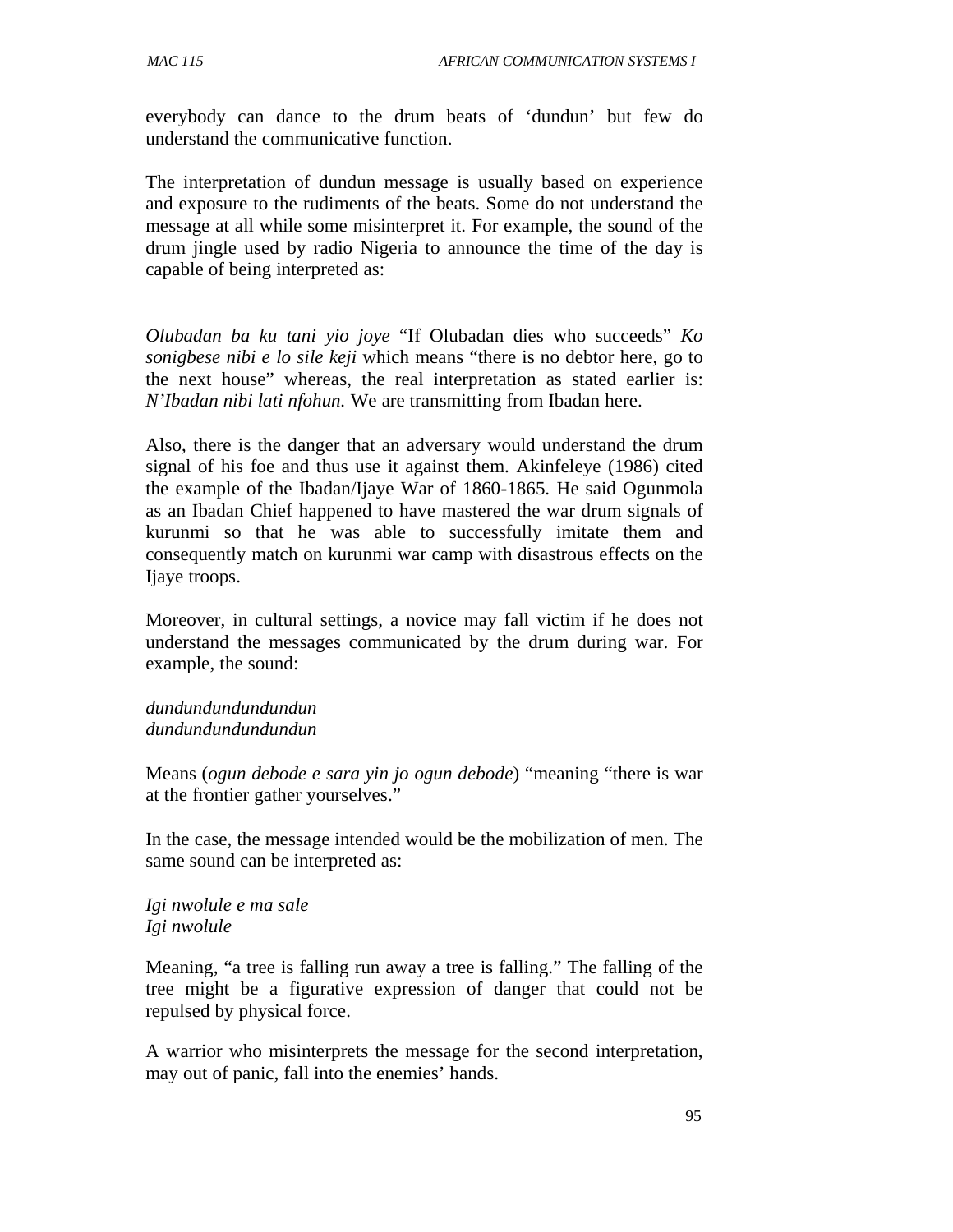#### **4.0 CONCLUSION**

The importance of membraneophones in Western Nigeria is no doubt clear. They disseminate messages and provide entertainment in Western Nigeria; and are still relevant in the modern African settings. But the use of membraneophones in Western Nigeria may soon die out if people are not encouraged to preserve it by training and promotion. For instance those who are interested in learning the dundun beats but do not belong to the 'Onilu' family should be encouraged to learn the art. More research should also be done on membraneophones in Western Nigeria to encourage interest in them.

#### **5.0 SUMMARY**

This unit discussed membraneophones used in Western Nigeria. It looked at the features, uses and communication functions. It suggested how to enhance sustainability in the use of drums for information dissemination and entertainment in Western Nigeria.

#### **SELF-ASSESSMENT EXERCISE**

Name the various membranenophones found in Western Nigeria.

#### **6.0 TUTOR-MARKED ASSIGNMENT**

- 1. Name two types of drums found in Western Nigeria.
- 2. Describe the two drums named.
- 3. Discuss the communication functions of one of the drums described.

#### **7.0 REFERENCES/FURTHER READING**

- Adeoye, C. L. (1980). *The Customs and Arts of the Yorubas.* Ibadan: University Press.
- Akinfeleye, R. A. (1986). "Traditional Communication in Nigeria."  *Nigeria Magazine*, Vol 54 No. 2.
- Amali, S.O. (1990). "Traditional Forms of Communication in Nigeria: Modes and Devices." In Alkali, Nur et al (eds.) *Africa Media Issues.* Enugu: Delta Publications.
- Akpabio, E (2003). *African Communication Systems: An Introductory Text*. Lagos: BPrint Publications.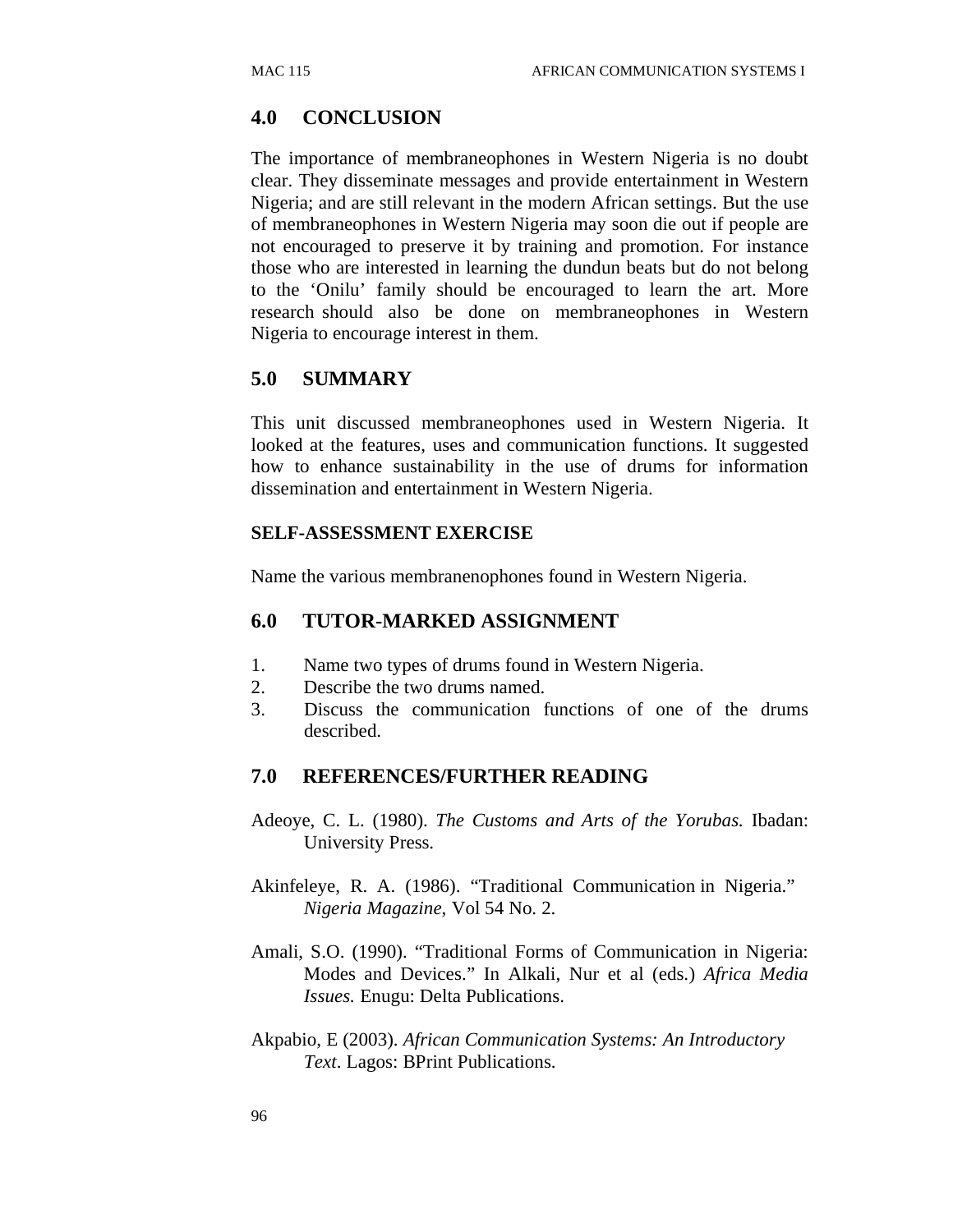- Daramola, O, & Jeje, A. (1975). *The Customs and Divinities of the Yorubas.* Ibadan: Onibon-Oje Press.
- Ladele, T. A. A. *et. al*. (1986). *A Collection of Researches on Yoruba Custom.* Lagos: Macmillan.
- Scholes, P. A. (1938). *The Oxford Companion to Music.* 10th Edition. London: Oxford University Press.
- Wilson, D. (1987). "Traditional Media in Modern African Development." *African Media Review* Vol 1. No. 2, pp. 87-104.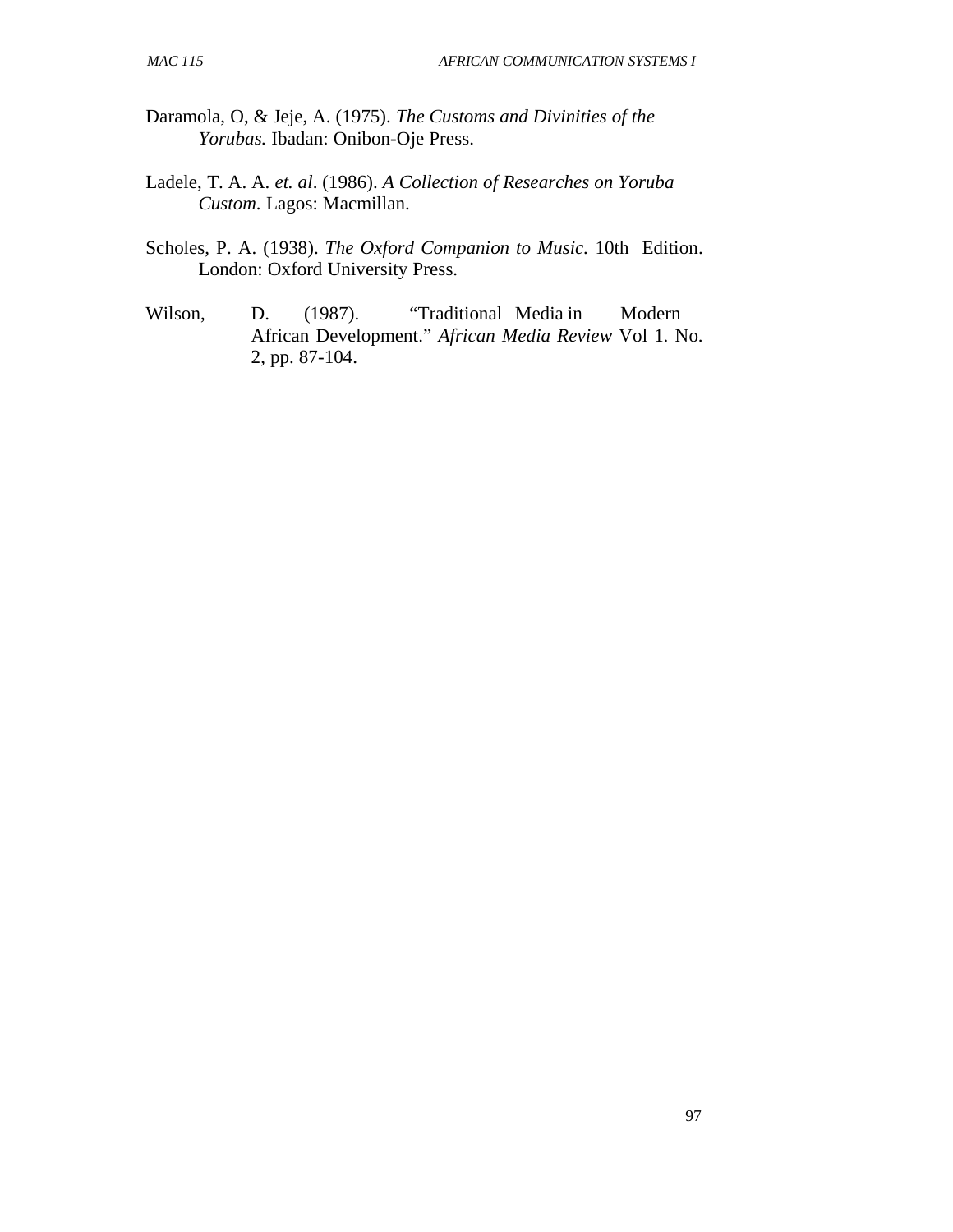#### **UNIT 5 AEROPHONES**

#### **CONTENTS**

- 1.0 Introduction
- 2.0 Objectives
- 3.0 Main Content
	- 3.1 Whistles, Pipes and Flutes 3.1.1 The Communication Functions of Whistles, Pipes and Flutes
- 4.0 Conclusion
- 5.0 Summary
- 6.0 Tutor-Marked Assignment
- 7.0 References/Further Reading

#### **1.0 INTRODUCTION**

This unit focuses on aerophones a group of instrumental communication. According to Ibagere (1994:91-91) aerophones:

… are musical instruments which produce sound as a result of the vibration of a column of air which is forced through a kind of pipe. It is the mouth that is usually used to force this air through the instrument. The aerophones include instruments such as the flute family, reed pipes, horns, trumpet and other such kinds.

#### **2.0 OBJECTIVES**

At the end of this unit, you should be able to:

- list the types of aerophones drawing from their cultures
- discuss some types of aerophones found in their cultures
- discuss the communication functions of aerophones in African.

#### **3.0 MAIN CONTENT**

#### **3.1 Whistles, Pipes and Flutes**

Whistling by forcing breath through closed lips communicate in Africa. Similarly, Akpabio (2003) stated that the use of instruments like deer horn, ivory tusk, gourd or reed pipes serve as devices and for the most parts as musical instruments in African communication. Similarly, drawing from the Ukwuani speaking people of Ndokwa West Local Government Area of Delta State, some examples are discussed below.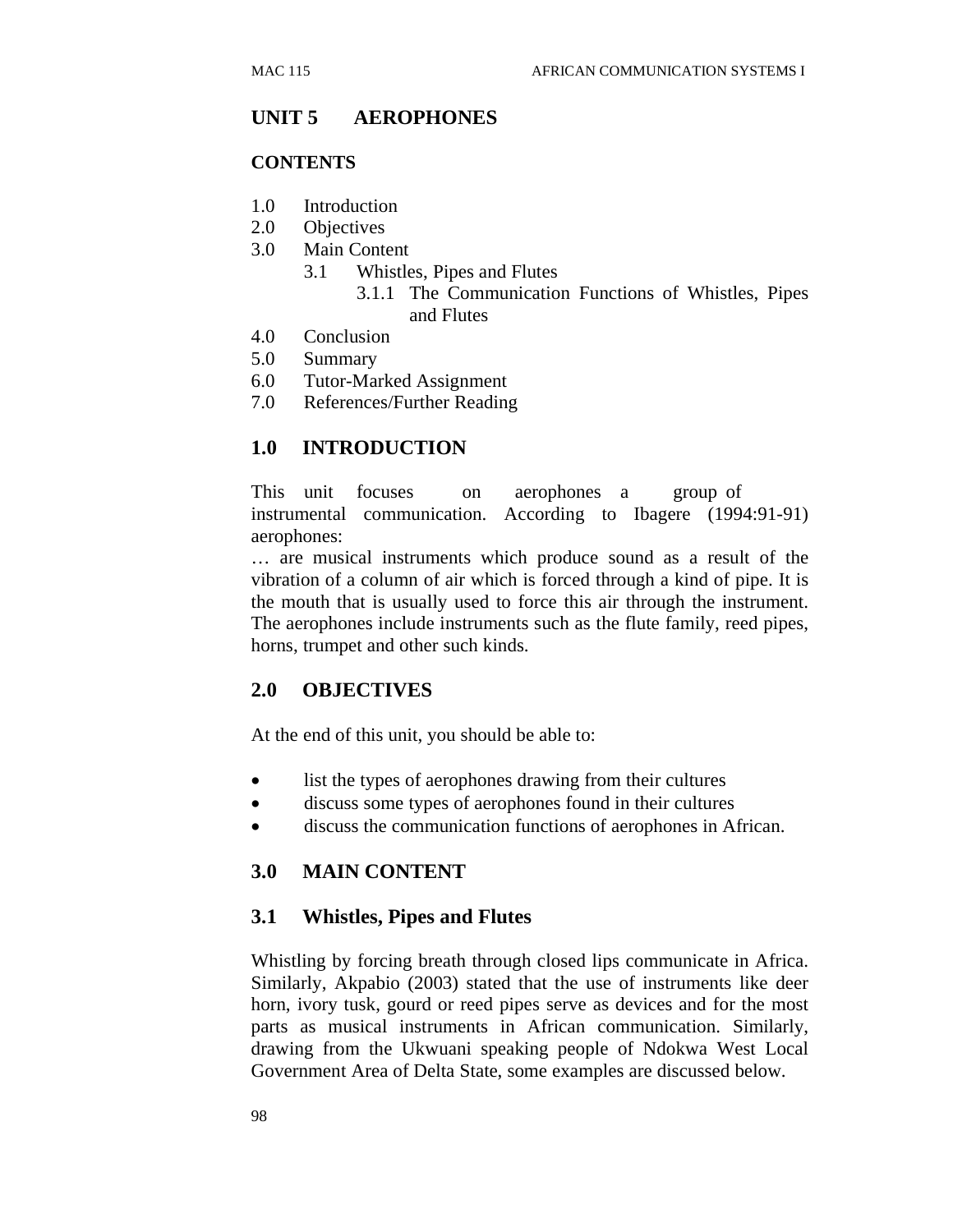*Odu,* according to Ogwezzy (1999), *Odu* is the biggest of all. It is of wild animal large horn, e.g. Antelope.

*Odu Ossai* is the herbalist flute. It is produced mainly from tips or fractions of elephant tusks. It could also be fashioned out of soft wooded trunks of plants. It is called *Odu Ossai* because it is used for shrine services.

*Opi* is a slim gourd trumpet. According to Ogwezzy (1999), it is the widest traditional channel of communication since it could be heard at a distance of over four miles. It is the people's voice and news media.

*Ekpili or Eze-Anu* is a trumpet made of elephant tusk. It is like hawk among the family of birds. So, it is among other instrumental sound producing appliances. It is their king honoured above all (Ogwezzy, 1999). It is usually beautifully designed by artists who carve them. They have two openings. The larger ones release sound into the air. The small ones are carved from elephant canines and just scarcely enough to admit the tips of the two lips, which are very firmly printed in the whole to force out sound and required messages. Only experts in it produce audible and intelligent messages from them, because they are difficult to operate. They are very precious possessions, which only monarchs and their children own. Those who possess them automatically are princes and so exempted from community labour or taxes of all kinds. Owners only carry them and occasionally blare them out to show that the community is at work.

*Ofili* is operated by only skilled pipers who comfortably blow in air that force out required sounds and messages. Its messages are received well by actors to whom the message is directed.

The piper exerts greater force than others to produce the required sounds and messages. It sends the head reeling with burning desire to act in defiance of even death. It acts, serves in absence and defiance of *Ekpili or Eze-Anu.* It is a master of itself and can appear in any show that demands force and valiant attitude. It extracts very high sensations in people.

*Ulete* are flutes produced from good branches of Indian bamboos. The tail of a node of the branch is neatly cut off. The other end is also neatly cut off very close to the corked point. It usually has seven holes all on top and on straight line. However, the first hole is separated from the other six which are located closer to the open end. The piper's hole is located far from others to enable him blow or pipe comfortable into it for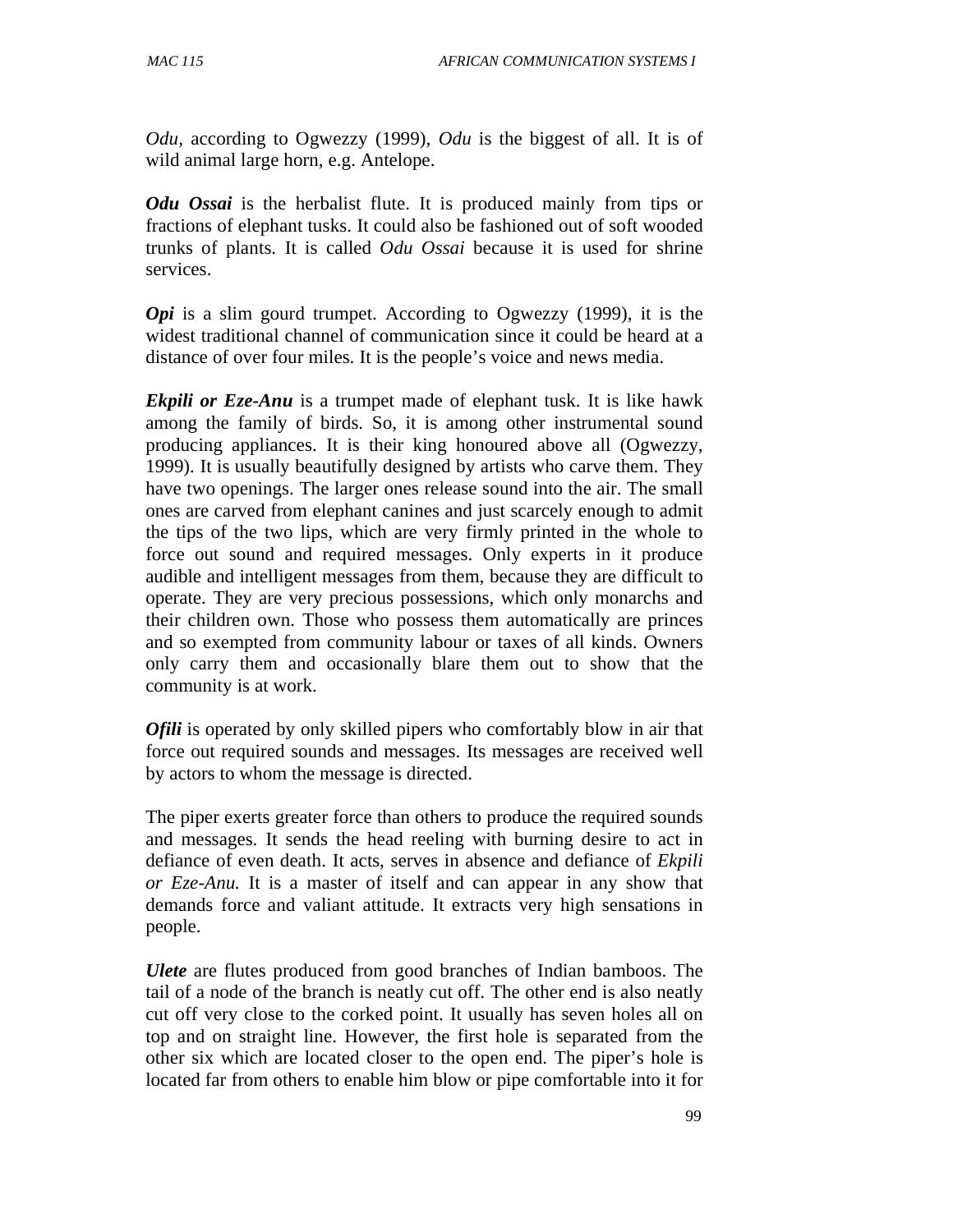his desired music for social entertainments.

#### **3.1.1 The Communication Functions of Whistles, Pipes and Flutes**

*Odu* is the instrument used in summoning the Council of Elders' meeting - the council of the community. Around 5:30 a.m. on *Eke* days (native Sunday, of nine days interval); it is sounded to invite everybody to the Council of Elders, chiefs and all. It could be blown also on emergency cases on ordinary days when something requiring the attention and action of the people such as sharing of meat got from hunting expedition or sharing fish from community lakes and when there is any emergency.

*Odu Ossai* produces only a kind of sharp sound to show the presence of a herbalist or a physician. When a physician visits "sacred places" such as cemeteries, grave yards, lakes, streams, rivers, evil forests etc, they blow it once on a sharp note to inform or warn spirits of the approach of people. Its use is believed to invoke spirits, warn them of the presence of lay people and invite them to the services of herbalists. It is one of herbalist's tools. It has a place among collections of ancestral shrines of rich families.

*Opi:* The uses of *Opi* are numerous but mainly for social purposes. It is used to summon people to community labour, hunting and festival camps and camp sites; and inform farmers that it is time for them to leave for home for security reasons; encourage, discourage, stop, warn and moderate a speaker in an audience. It calls the hunters together in emergency. It also coordinates the hunters and points the way to a lost hunter in the bush. At nights, this same medium sounds to ward off thieves. The whistle also summons hunters to meetings. It informs them of the time to go for game-hunting and when to return home.

It offers secret guide or advice to a speaker and people who understand its language. It also offers checks and balances on a speaker's time by secretly advising him on brevity.

It is also used during festivals to raise festival songs for the chief artists. The trumpeter uses it to direct and stimulate the artists and the whole dance. At times of emergencies, it is used to raise alarm and warn the people of possible danger. It is also of great value when searching for a missing person. The trumpeter uses it to call the person's name, alert him/her of people searching for him/her, and of the direction of the people. It is used to tell the person to indicate that he/she is alive and how to reach him/her.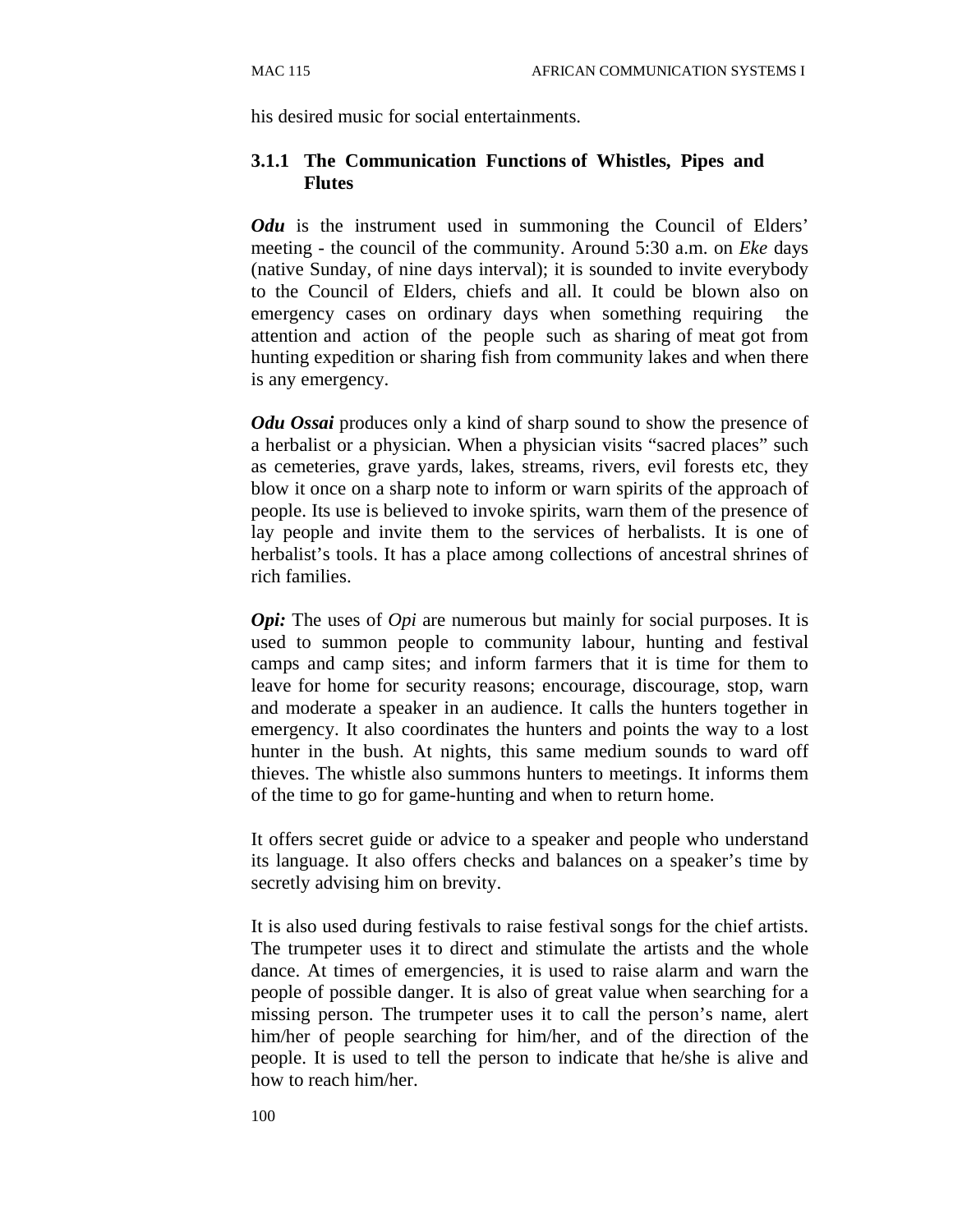Furthermore, *Opi* is very important to a chief on his initiation day both as an escort, information carrier or errand man in inviting people to the ceremony. During the ceremony, it directs and tells the new initiates on how to take steps, and other actions during installation ceremonies (Ogwezzy, 1999).

One exclusive use of *Ekpili or Eze-Anu* is to raise alarm. To hear an alarm from *Ekpili or Eze-Anu* is to see yourself in a war front or search for a missing person. Therefore, to hear the blaring of an *Ekpili or Eze-Anu* is a warning to charge yourself with whatever would make you a valiant man. The only mild sound of *Ekpili or Eze-Anu* is heard when a king or a noble or chief is led- through the town and on ceremonial occasions. The owner never blows it except a dire need arises. Wilson (1998) specifically stated that the ivory tusk in *Ibibio land* is used to:

- settle quarrels;
- inform citizens of the death of kings, serious calamities; and grave occurrence;
- place injunctions on disputed land and property;
- offer final word on issues; and
- inform members of secrets societies members about important festivals.

In other parts of Nigeria, it is used among the *Igbos* to greet kings while passing through their domain; *Yorubas* to communicate the greatness of a hunter for killing an elephant; *Igbos* to welcome new members by the *Nze* society; and *Annangs* of Akwa Ibom State to welcome a new wife.

*Ofili* is a piccolo. This is a sound producing appliance. It is less than a foot long and of a narrow hole. It is produced from wild animal horns such as buffalos and deers. Most of them are rugged, or twisted. The tips are usually sharp and pointed. Externally, it is rough but smooth internally. It has two openings. The main or larger hole is on the larger end where the horn was attached to the skull of its original ownerbuffalo or deer. The second hole is cut to admit lips near the pointed end (Ogwezzy, 1999).

Apart from *Ofili* produced from horns of animals, there is another made from Indian bamboo and wood. This type is very small but powerful. It is less than six inches long. The hole may hardly admit a candle stick. It has only an opening which is carved both sides like a "V". Also, among the Hausas, trumpets (Kakaki) are used in addition to drums (Tambari) to herald the Emir to public functions.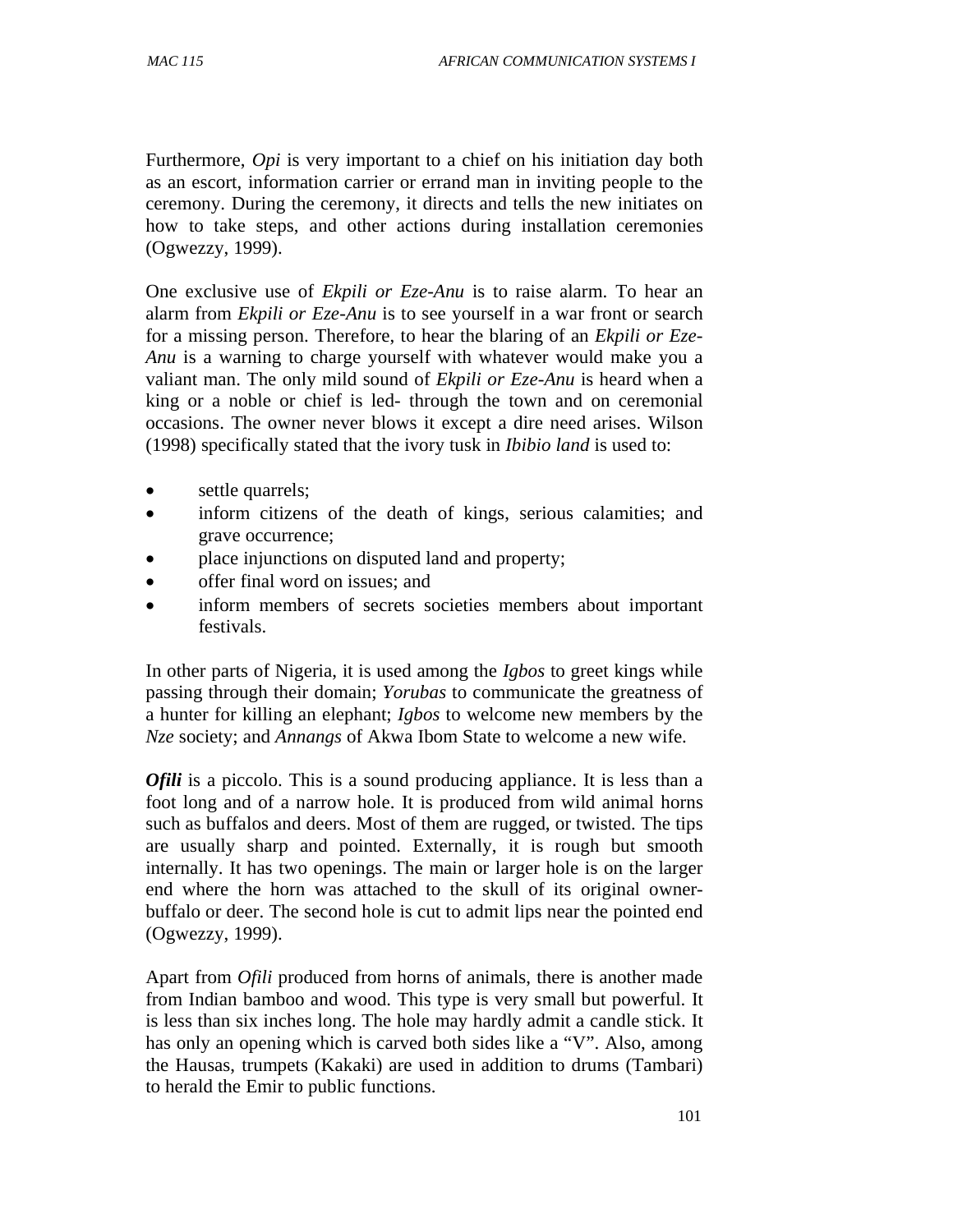According to Akpabio (2003:19), "Cow horn is used to remove bad blood or poison and administer drugs among the *Hausa/Fulani [*in Northern Nigeria]. It is also used in consuming palmwine as well as to announce the death of a great farmer". It dictates tones in music and steps in dances. It tells actors what to do, how to do, when to do and where to go. It carries and delivers all messages and information that any sound system is required. The sound from it is very high, harsh, inciting and most sensational.

*Ulete* serves in delivering messages like others, but mainly for entertainments, social and personal needs. This medium is sounded like a trumpet. It is used by the age group to communicate communal work to members; while youths practised using it to call and invite their loved ones to their secret hide outs without parents knowing what is happening around them (Ogwezzy, 1999).

Mede (1998) stated that the flute referred to as *Imyar* is a phallic symbol and consequently played only by men in Tiv land. It is used to relay information on death, war, marriage or other feasts depending on the tune played. Wilson (1998: 35-36) stated that it is used for praise singing and at funeral of members of *Ebre* society in Akwa Ibom and Cross River States); during the installation of *Emirs* and marriages in Northern Nigeria; in announcing *Ogun* festival in Ondo town (a town in Ondo State, Nigeria); and to direct *Ojomu* during new yam festival in *Yorubaland.*

Summarising the functions of aerophones, Doob (1966:100) and Wilson (1998:34) stated that these instruments transmit messages during skirmishes and wars.

## **4.0 CONCLUSION**

Aerophones produce sounds as a result of vibrations drawn from the air to produce the sounds. The player must have enough energy to produce intended sounds; and the skilfulness required, requires training and practice. They are used to entertain, summon people to action at work or war.

In *Ukwuani*, *Ekpili, Ulete and Ofili* are sensational. They are like earth moving machines. They move men to dare the devil, vault into battle fronts, rush at foes and their guns as if, they are clamping at games on a hunting ground. They set the heart and blood high at war, love and entertainment. Their sounds, if not for entertainments send women and children scampering into their rooms while the men dress up and dash away to clatter swords, cutlasses and embrace bullets on the fields of valour.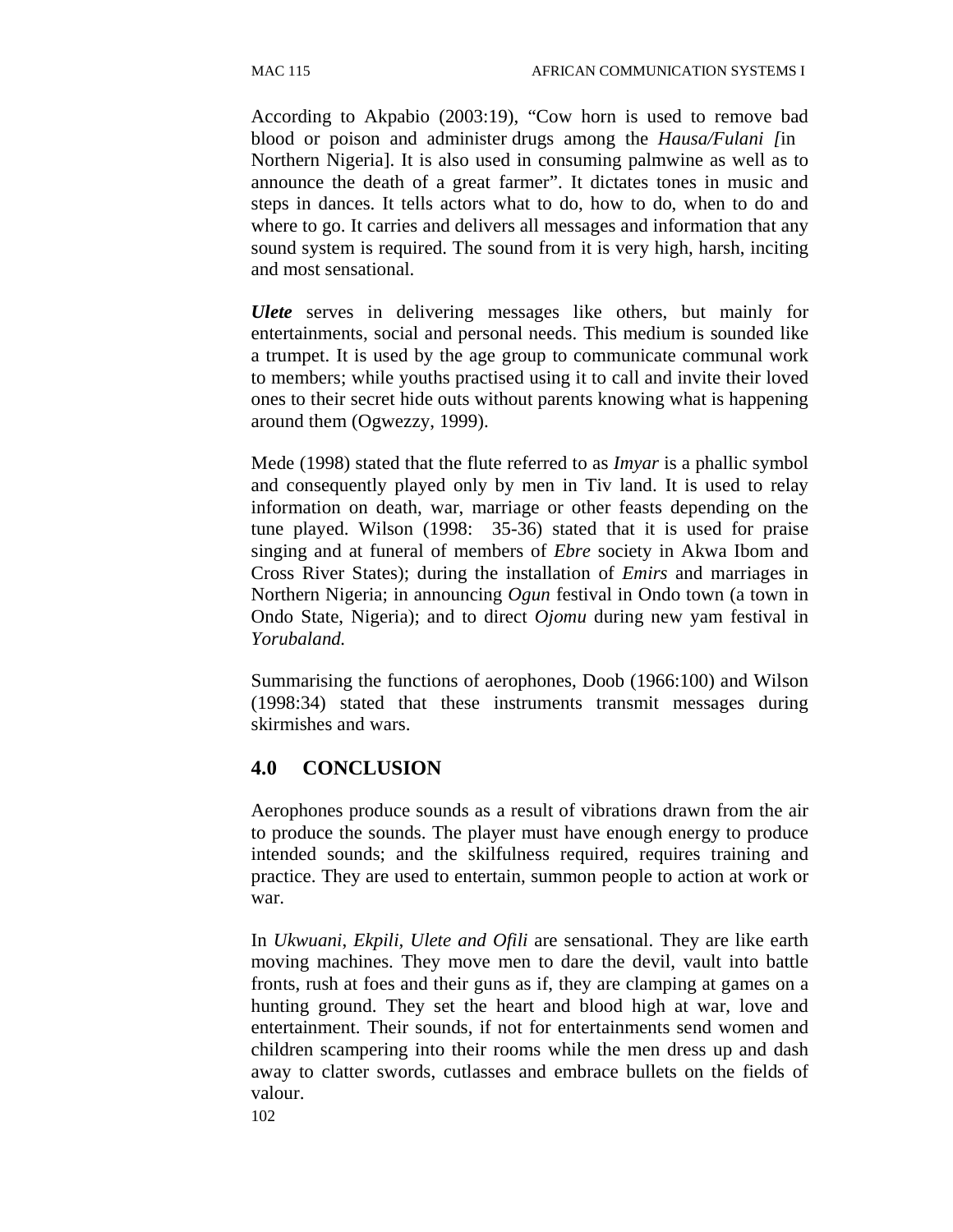# **5.0 SUMMARY**

This unit presented aerophones. It examined the types, features and their communication functions.

#### **SELF-ASSESSMENT EXERCISE**

List the types of aerophones discussed in this unit.

### **6.0 TUTOR-MARKED ASSIGNMENT**

- 1. List two types of aerophones in your culture.
- 2. Discuss the communication functions of the two types of aerophones found in your culture, which you listed in (1) above.

### **7.0 REFERENCES/FURTHER READING**

Akpabio, E (2003). *African Communication Systems: An Introductory Text*. Lagos: BPrint Publications.

- Doob, Leornard W (1966). *Communication in Africa: A Search for Boundaries.* New Haven, Connecticut: Yale University Press.
- Ibagere, E. (1994). "Taxonomy of African Traditional Modes of Communication." In Tosanwumi, J. and Ekwuazu, H. (eds.) (1994). *Mass Communication: A Basic Text* Ibadan: Caltop Publishers.
- Mede, A. M (1998) "The Efficacy of Traditional Media of Communication among the Tiv People." A Paper Presented at Applied Communication Seminar Class to the Faculty of Arts, University of Ibadan, Oyo State, Nigeria, August.
- Ogwezzy, G. C. (1999) The Abi of Emu Kingdom, An interview conducted by this writer at Emu-Obodoeti, Ndokwa West Local Government Area of Delta State, Nigeria.
- Wilson, D. (1998). "A Taxonomy of Traditional Media in Africa" in *Perspectives on Indigenous Communication in Africa: Theory and Application* in Ansu-Kyeremeh.
- Kwasi (ed) (1998). *Perspectives on Indigenous Communication in Africa: Theory and Application* Vol. 2 Legon, Ghana: School of Communication Studies Printing Press.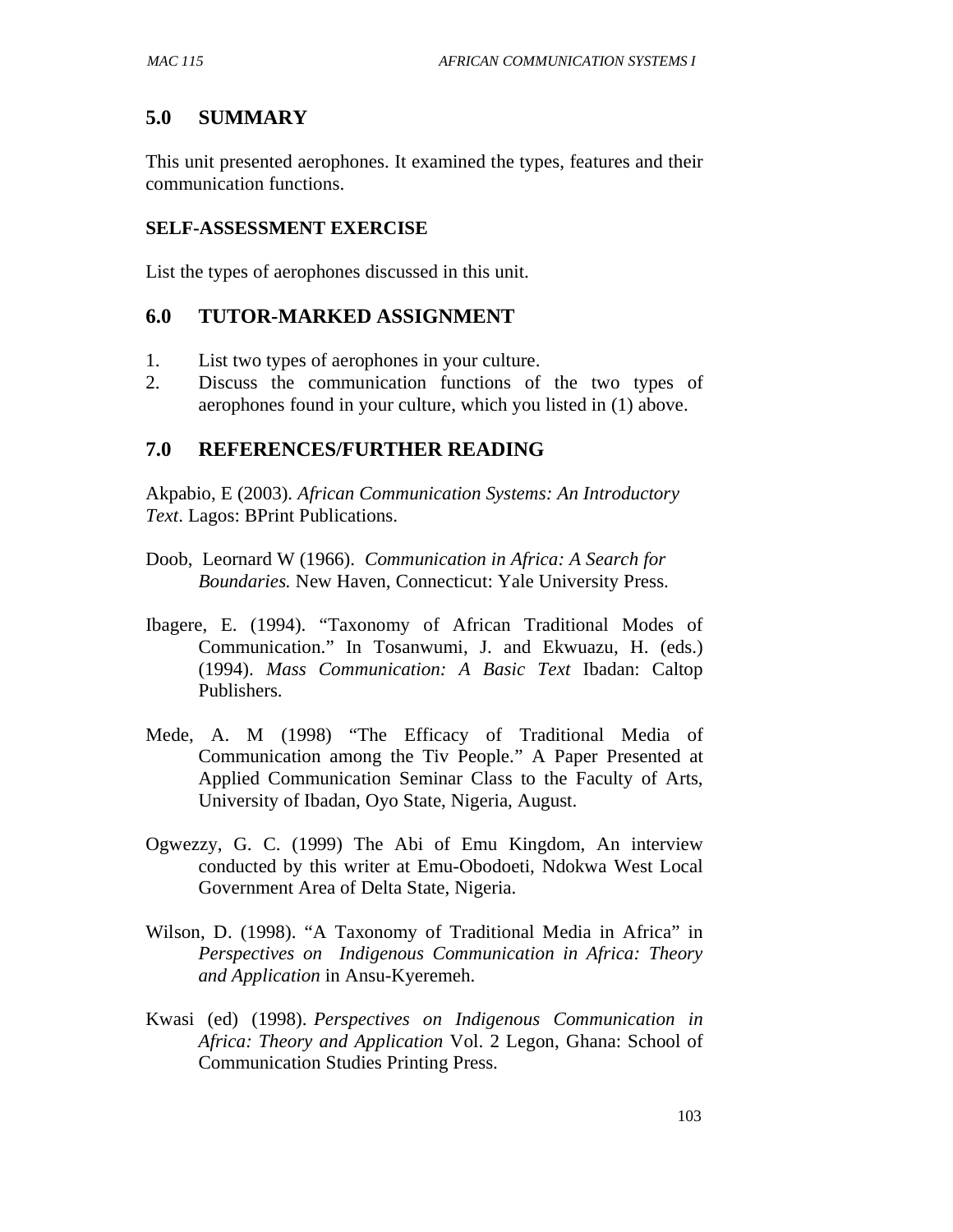## **MODULE 6 DEMONSTRATIVE CHANNELS**

- Unit 1 The Concept of Demonstrative Communication
- Unit 2 Music
- Unit 3 Dance and Song
- Unit 4 Poetry, Chants and Incantations
- Unit 5 Signals, Signs and Symbolography

# **UNIT 1 THE CONCEPT OF DEMONSTRATIVE COMMUNICATION**

### **CONTENTS**

- 1.0 Introduction
- 2.0 Objectives
- 3.0 Main Content
	- 3.1 Demonstrative Communication: Types and Examples
	- 3.2 Functions of Demonstrative Communication
	- 3.3 Music, Dance and Symbolography Differentiated
- 4.0 Conclusion
- 5.0 Summary
- 6.0 Tutor-Marked Assignment
- 7.0 References/Further Reading

# **1.0 INTRODUCTION**

This unit focuses on demonstrative communication. Demonstrative devices are part of items used for communication in traditional African society. They are part of the socio-cultural heritage of Africa.

# **2.0 OBJECTIVES**

At the end of this unit, you should be able to:

- list the various types of demonstrative communication devices
- discuss the types of demonstrative communication drawing from their cultures
- discuss the communication functions of demonstrative communication devices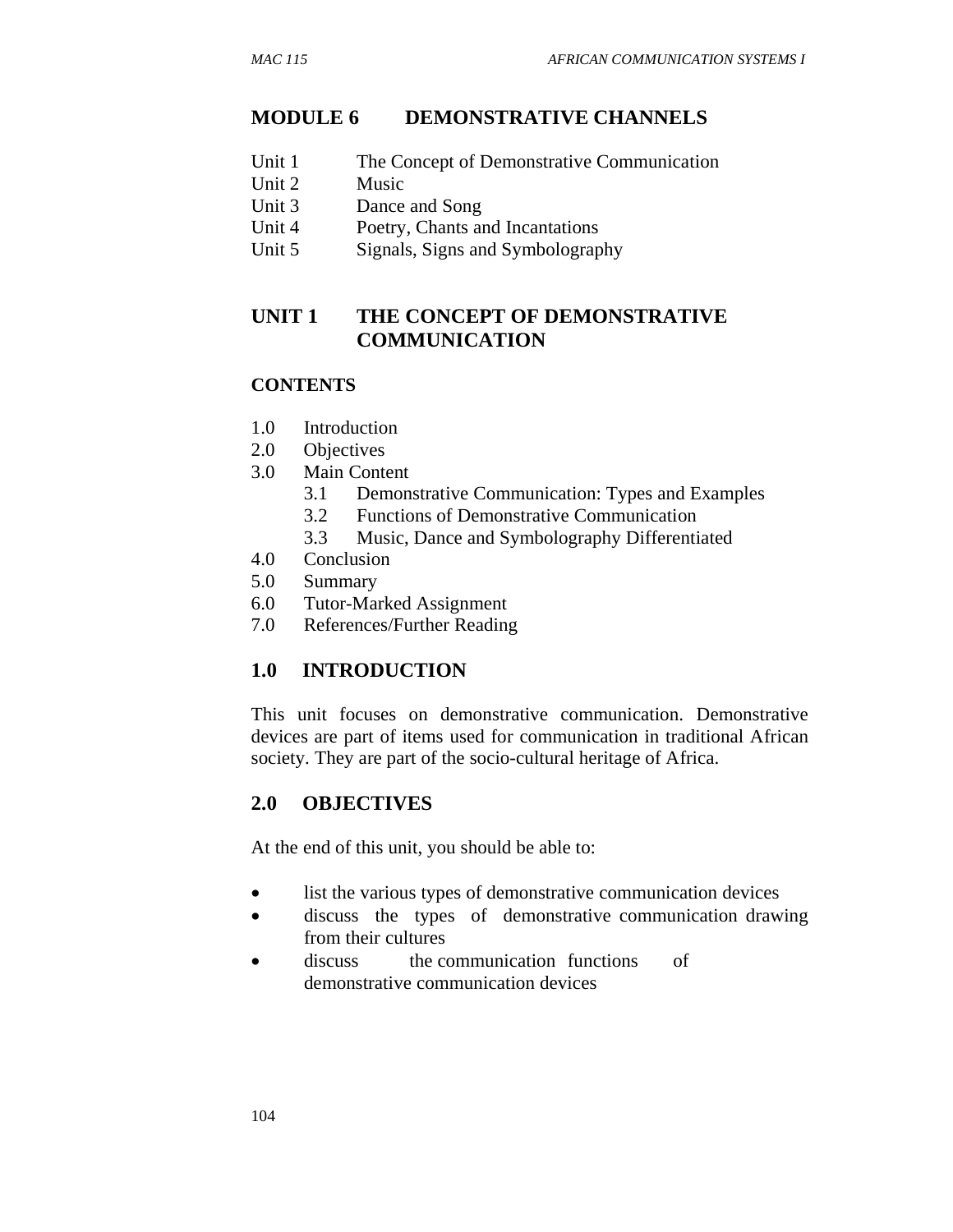# **3.0 MAIN CONTENT**

# **3.1 Demonstrative Communication: Types and Examples**

Although, Akpabio (2003) stated that there are two main types of demonstrative communication – music and signals, this author is of the view that dance should be included as certain dance steps communicate as well. So, for our classification, we adopt music and dance. The examples would now include music, dance and songs.

Again, this author is of the view that instead of signals alone, signs should be included as certain signs also communicate. So, for our classification, we adopt signals and symbolography. Hence, we have three classifications.

It is important to state here that Wilson (1998:27) grouped symbolography under instrumentals, but this author differs on that. Hence it is grouped under demonstratives. Also some examples Wilson (1998) gave include decorated bamboo rino *nsibidi,* tattoo, and chalk marks. This author differs. Tattoo and chalk marks are visual forms of communication. Furthermore, the list of what constitutes symbolography here was based on Ibagere (1994) grouping. However, this author also differs with Ibagere (1994) on his grouping and accepts smoke, flames, ashes, and knots under symbolography. The rest on Ibagere's list under symbolography are transferred to florals, a sub-group under iconographic communication.

### (A) Music and Dance – examples are

- **Music**
- Dance
- Songs/ Coral and entertainment music
- Poetry, Chant and Incantations
- (B) Signal and Signs-examples are
- Canon/Gun shots
- Whistle call
- Camp fire
- Road Blocks
- Mark on roads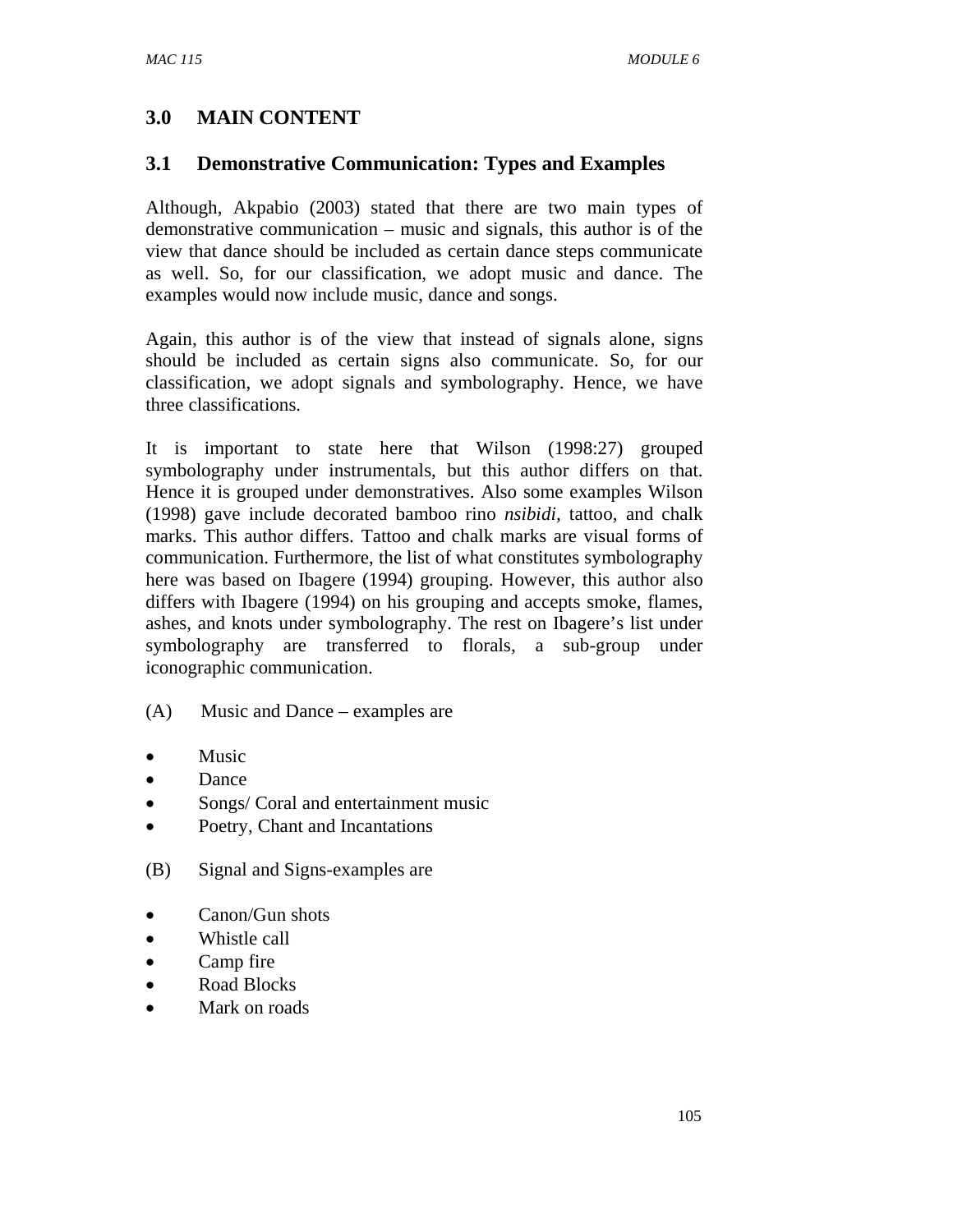- C) Symbolography-examples
- Smoke
- Flame
- Ashes
- **Knots**
- Marks on trees
- Grasses and leaves tied in certain ways
- Plantain sucker planted upside down
- Destruction of growing crops
- Palm filled with sand

### **3.2 Functions of Demonstrative Communication**

Demonstrative communication devices used in Africa perform different functions depending on the cultural context. This would be discussed in detail in subsequent units in this module.

### **3.3 Music, Dance and Symbolography Differentiated**

There are differences between music and symbolography; and dance and symbolography. Although dance and music can be used to symbolise things and events, symbolography is different from dance because dance is human construct. Similarly it is different from music in that music is instantaneous, but symbolography sometimes might register the message at a later period after it has been conveyed (Ibagere, 1994).

### **4.0 CONCLUSION**

This unit has focused on demonstrative communication and argued that signs should be included in the category of signals in African communication devices; and also added a third group - symbolography. So, it explored the three types of demonstrative communication.

#### **5.0 Summary**

This unit discussed demonstrative communication, types and examples. Essentially three types were discussed. A differentiation of music, dance and symbolography wrapped up the unit.

### **SELF-ASSESSMENT EXERCISE**

List the types of demonstrative communication discussed in this unit.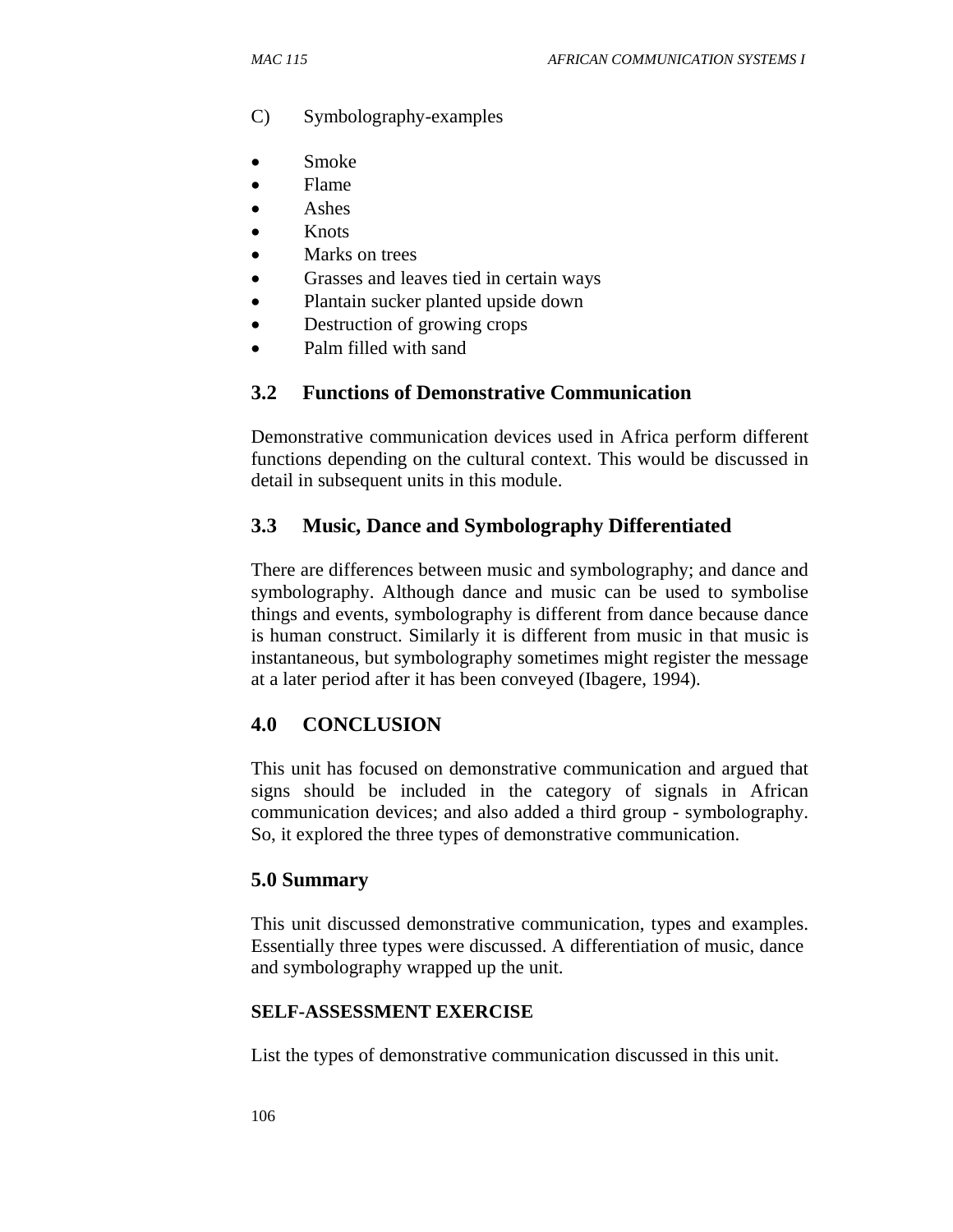# **6.0 TUTOR-MARKED ASSIGNMENT**

- 1. Drawing examples from what obtains in your culture, list ten types of demonstrative communication devices.
- 2. Discuss any two of them.

# **7.0 REFERENCES/FURTHER READING**

- Akpabio, E. (22003).*African Communication Systems: An Introductory Text.* Lagos: BPrint Publications.
- Ibagere, E. (1994). "Taxonomy of African Traditional Modes of Communication."
- In Tosanwumi, J. and Ekwuazu, H. (eds.) (1994). *Mass Communication: A Basic Text* Ibadan: Caltop Publishers.
- Mython, G. (1983). *Mass Communication in Africa.* London: Edward Arnold.
- Oreh, O. O. (1980). *Reading in African Humanities: African Cultural Development.* Enugu: Fourth Dimension.
- Wilson, D. (1998). "A Taxonomy of Traditional Media in Africa." In Kwasi Ansu-
- Kyeremeh (1998). *Perspectives on Indigenous Communication in Africa: Theory and Application.* Vol. I. Legon, Ghana: School of Communication Studies Printing Press.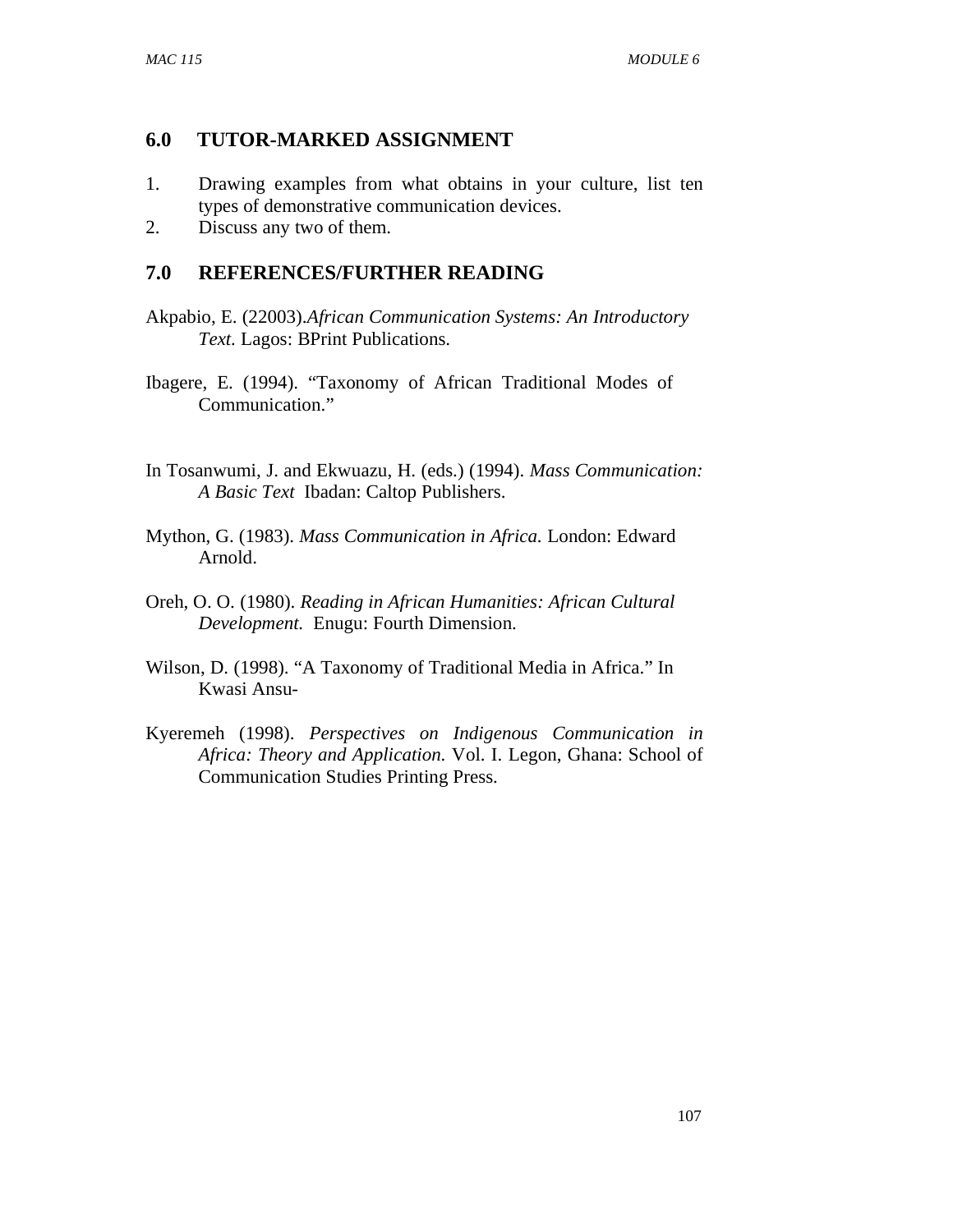# **UNIT 2 MUSIC**

#### **CONTENTS**

- 1.0 Introduction
- 2.0 Objectives
- 3.0 Main Content
	- 3.1 Music
		- 3.1.1 The Communication Functions of Music
		- 3.1.2 The Uses of Music
			- 3.1.2.1 Religious Worship/Festivals
			- 3.1.2.2 War
			- 3.1.2.3 Celebrations
			- 3.1.2.4 Ceremonies
			- 3.1.2.5 Vengeance
		- 3.1.3 The Musician as a Communicator
- 4.0 Conclusion
- 5.0 Summary
- 6.0 Tutor-Marked Assignment
- 7.0 References/Further Reading

### **1.0 INTRODUCTION**

This unit focuses on music, a demonstrative communication device. According to Ibagere (1994:90), music is quite an important mode of communication in the cultural milieu of Africans, deriving its significance mostly from its entertainment value. Nobody hates music [at least everyone likes a brand of music]. It most certainly attracts attention as soon as it begins to play.

### **2.0 OBJECTIVES**

At the end of this unit, you should be able to:

- define music
- outline the communication functions of music
- explain the role of the musician as a communicator.

# **3.0 MAIN CONTENT**

#### **3.1 Music**

108 Before the advent of the current trends in communication technology, people all over the world have their indigenous means of communication and entertainment. Though these means of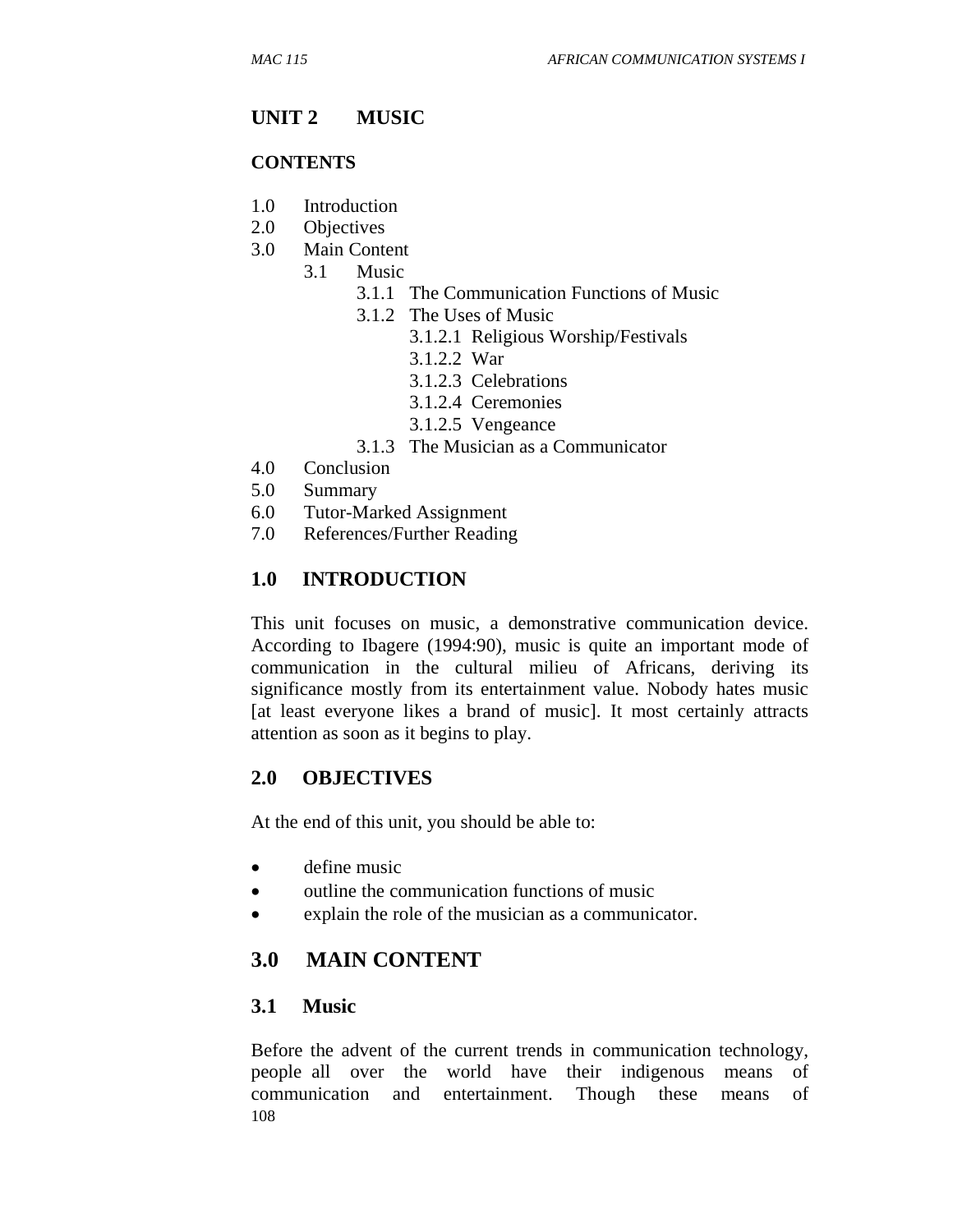communication may not necessarily be efficient in terms of reaching a large audience, they are no doubt effective; one of such medium of communication and entertainment is music.

The new *Lexicon Webster's Dictionary* (1972) defined music as "The art of giving structural form and rhythmic pattern to combinations of sound produced instrumentally or orally. Also writing on music, Bunhart (1995) stated that "music is sound arranged into pleasing or interesting patterns. It forms an important part of many cultural and social activities. People use music to express feeling and ideas. Music also serves to entertain and relax".

Music is a basic form of African communication. Music is defined as "the art or science of combining vocal or instrumental sounds (or both) to produce beauty of form, harmony and expression of emotion." (Pearsall, 1999:940); while Hornby (1984:772) defines Music as the "art of making pleasing combinations of sounds in rhythm harmony and counterpoint." This means that music does not only consist of songs but other accompaniments (sounds, lyrics, etc) that go along with the human voice. This definition becomes very important when one considers that various instruments used in African music can convey different messages, even when a combination of instruments is used, it also conveys a message. So, music may be seen as well structured and organised patterns and processes aim at achieving a specific objective. It has a universal language of its own and it is tradition based. According to Ibagere (1994:90):

*Music could be referred to as the melodic expression of feelings in sound. This expression is done in harmony. Because of its nature, music is divided into a number of sub-groups through which Africans communicate. The main feature of this mode is immediacy. Although, it can also be used to communicate with someone who is remote from the source (like symbolography), it is imperative that the receiver of the message being sent must hear the sound before he would be able to respond to it appropriately.* 

## **3.1.1 The Communication Functions of Music**

From the ancient times, music has been an important aspect of human life. The communication value of music is, however, more noticeable in Africa where music forms a very important part of her rich cultural heritage. The low level of development in the continent, which makes the modern media of communication inaccessible to many Africans, is the failure to promote African forms of communication of which music is a vital aspect. In the various cultures of Nigeria, music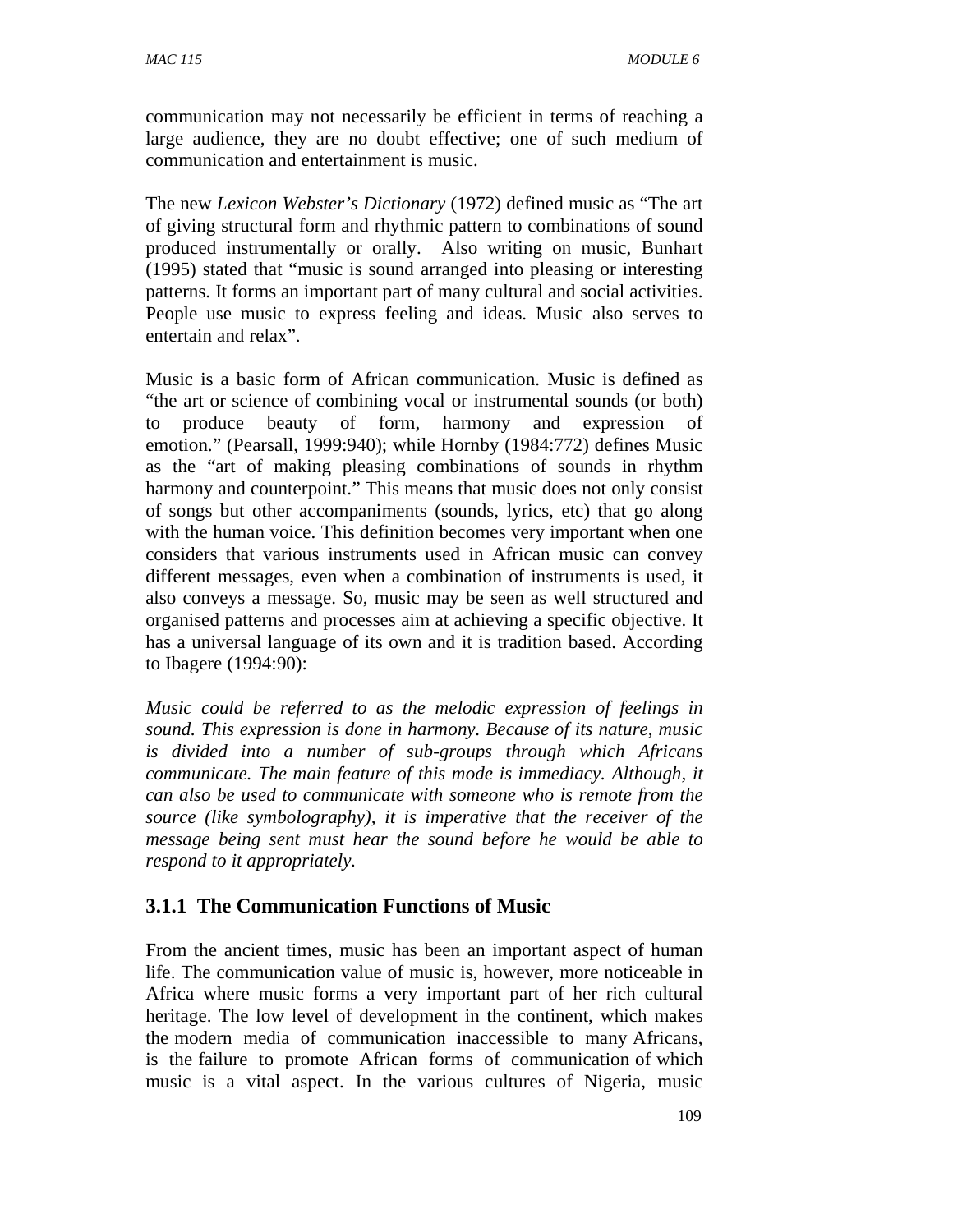transmits cultural values. Hence, it is passed it on from generation to generation.

The important role of music is to entertain people all over the world and be used as a medium of communication to achieve different aims both negative and positive. Music as a medium of communication is used to pass on information to listeners and give instructions on various aspects of human life. It is used to pass on messages that could have easily been forgotten if given by words of mouth. For example, some musicians in the USA, under the auspices of "United Support of Artists for Africa," recorded a song that preached unity among races and helped war victims in Africa with the sales proceeds. Similar effort was made in Nigeria King Sunny Ade, a foremost *Yoruba Juju* musician and his friends. Their song also called for unity among the various ethnic groups in Nigeria (Fola, 1998). So, in Africa, music is a potent means of disseminating information. Another example is "Choice" a duet by King Sunny Ade and Onyeka Onwuenu was used to promote family planning in Nigeria.

Again, music provides a veritable source of information and communication. Music to both resident and itinerant groups/individuals entertains, educates, instructs, rebukes, and celebrates life at birth and death. It can be combined with other media such as poetry to convey meaning. Music is used to encourage people to work; lull children to sleep; praise the living and the dead; and even as it is believed in Africa, aids the passage of the dead. Music can be used as a double edged sword to promote peace and war; forge a link between past and present; forge national unity; and sensitise the society and mobilise people for development. Music has been used to promote family planning, hard work, honesty, accountability, transparency, and the prevention of HIV transmission in Afica. Music could take the form of grapevine stories to alert the people on development planned for them (Wilson, 1998:41).

According to Akpabio (2003:20), music has been used even in "modern setting to aid the liberation struggle (Lucky Dube, Fela Anikulapo Kuti, Sonny Okosun and other artists), address inequities in society, talk about the virtue of love, relationship and a myriad of other uses". So, African music is not all about "I love you" or "Nigeria *Jagajaga*"! As Ibagere (1994:90-91) puts it:

*Although, like dance, music could be considered simply an art for its own sake, the fact remains that the functional aspect of it in Africa pantheon is of great symbolic significance. One has to be conversant with the cultural background of music before one can actually*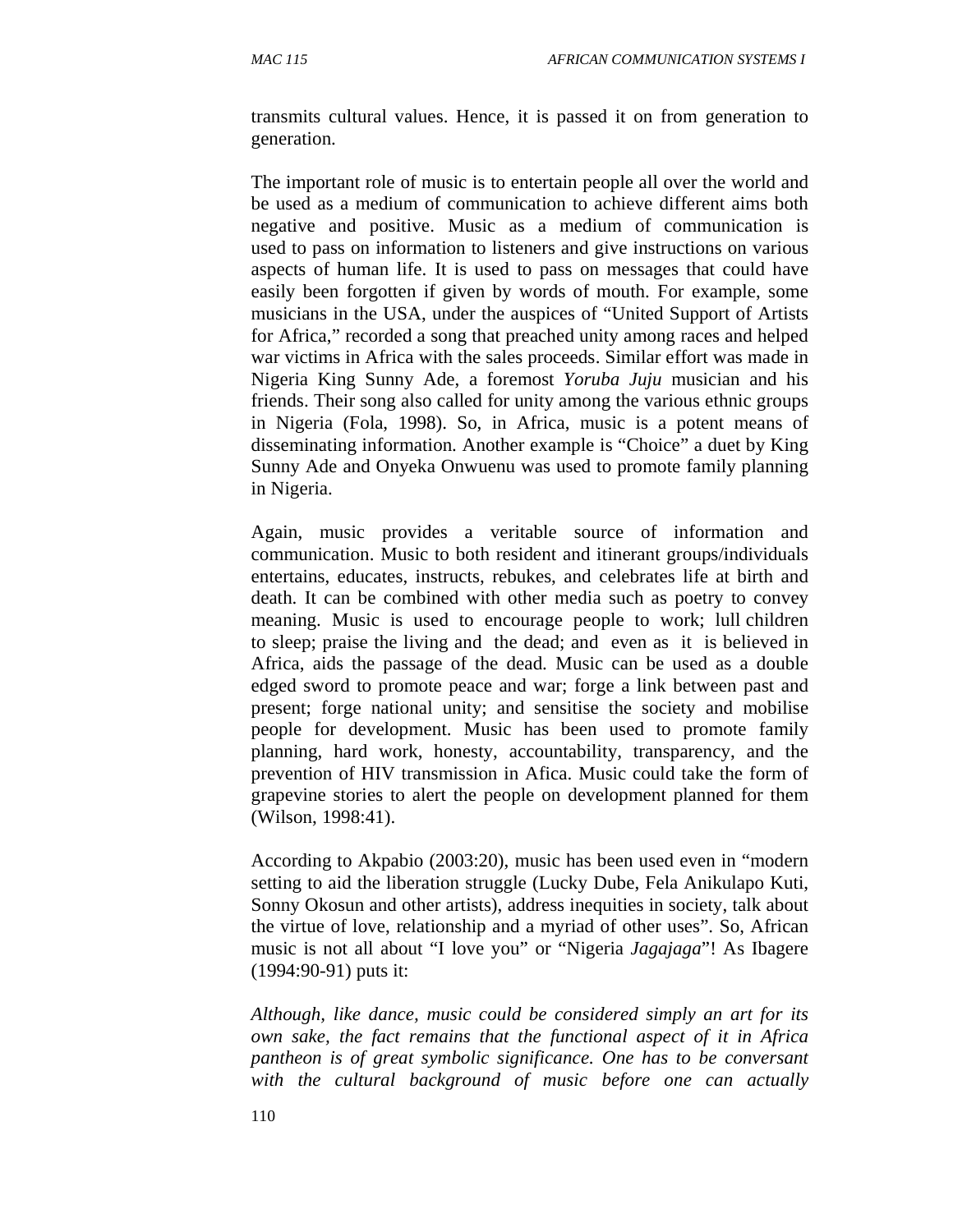*appreciate its beauty as well as understand the message it passes across and be actually affected by it.* 

# **3.1.1.1 The Uses of Music**

Having looked at the communication functions of music generally, it is important to look at the various occasions and purposes that music serves. Music is used for various reasons and in sundry places. Generally, people play music during ceremonies, at work, during personal and social activities. In Africa, music is used for different occasions and purposes - it is used during religious worship/festivals, wars, peace time, celebrations/ceremonies (marriage, christening, house warming, chieftaincy, burial, etc) and as an instrument of vengeance by way of sarcasm or euphemism.

# **3.1.2.1 Religious Worship/Festivals**

Before the advent of Christianity and Islam in Africa, Africans were deeply rooted in African Traditional Religion (ATR). They worshipped different gods. Fola (1998) reported that there are 201 gods in Yoruba land each with its own devotees. Several gods such as *Ogun, Sango, Oya, Obatala etc* are worshipped in different parts of Yoruba land. This might explain why shrines proliferate in towns and villages with attendant sacrifices and festivals as part of Yoruba life.

Music plays important roles in these festivals. In fact, many of such festivals such as the *Osun Osogbo* are like carnivals. Fola (1998) argued that music was used to announce the beginning of major festivals in most Yoruba communities. He stated that there were usually different drums and drumbeats for announcing each festival. Music was also normally used to herald new seasons. Thus, music can be said to perform the additional role of time-keeping for the predominantly rural people who have little or no access to modern day calendar and chronology devices.

# **3.1.2.2 War**

In the past and even at present, many Africans, ethnic groups and kingdoms fought various wars to prevent secession and maintain their existence as a single kingdom, prevent incursion of enemy kingdoms into their territories, and conquer places and people. Before going to war, music was used to mobilise local warriors into action. The musicians sing their praises extolling their past achievements, as well as the achievements of their progenitors by singing their *Oriki* (Yoruba term for praise name). On hearing their Oriki, the warriors were usually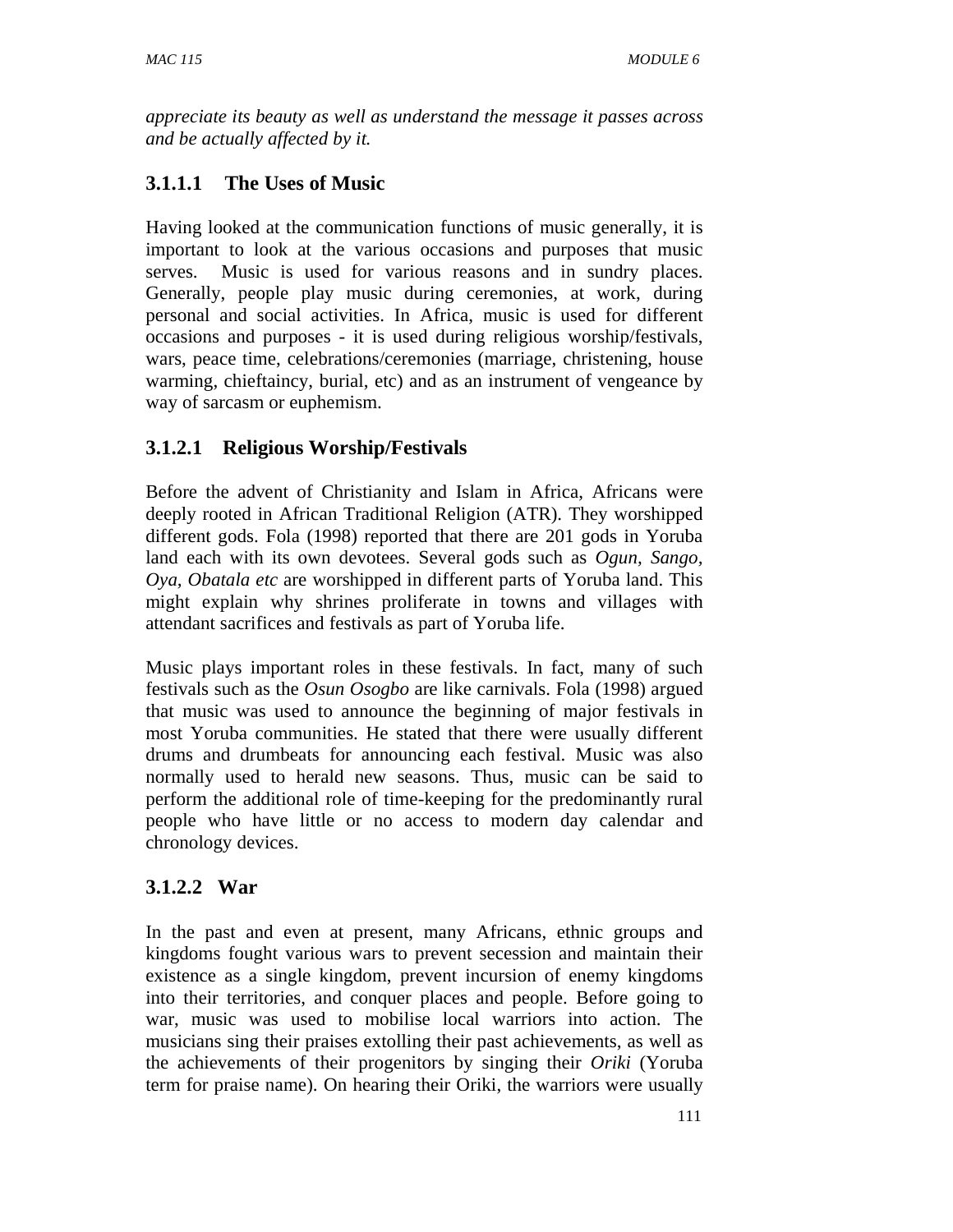charged and propelled into action because they would like to justify the honour accorded to them. This even goes on during the actual war to encourage them to fight gallantly until they win. On return from such wars and for the party that won, it is celebration galore and music was on hand; hero warriors were celebrated and musicians were always at hand to eulogise them.

### **3.1.2.3 Celebrations**

Celebration is part of African culture and Africans enjoy having fun. Africans celebrate new birth; during house warming, chieftaincy, marriages; and when joining a new age group amongst others. Essentially, any outstanding achievement in life of an individual calls for celebration in Africa. Relatives, friends and well wishers are normally on hand to celebrate and rejoice with the celebrant. Such occasions are characterised by eating, drinking, singing, dancing, donating (money) and rejoicing. It is rare to have a celebration in Africa without music to entertain guests.

## **3.1.2.4 Ceremonies**

There are three most important ceremonies in the life of every African and because of their significances; they are usually celebrated either flamboyantly or conservatively. These are the christening of children, weddings and funerals. Essentially, these three events in the life of an African do not go unmarked.

Parents of new born children normally invite people to christening ceremonies and usually music is used to entertain people, praise, glorify and thank God for the gift of children. Also, at the time a person is getting married, music plays important roles. Apart from playing music to dance and celebrate, the new couple is given several instructions to guide them in their married life through music in addition to the use of words. Fola (1998) argued that new couples are more likely to remember the instructions passed through songs than the ones given orally. Again during funeral ceremonies, music is used to herald departed to the grave. The music used to mourn a dead person is known as a dirge. The type of music depends largely on the age of the deceased. If it is a young person that is being buried, they are usually emotional dirges that made most of the people present at the ceremony to weep. However, if the deceased is an aged person, it is usually a form of celebration, marked mainly by the deceased family flaunting his/her wealth.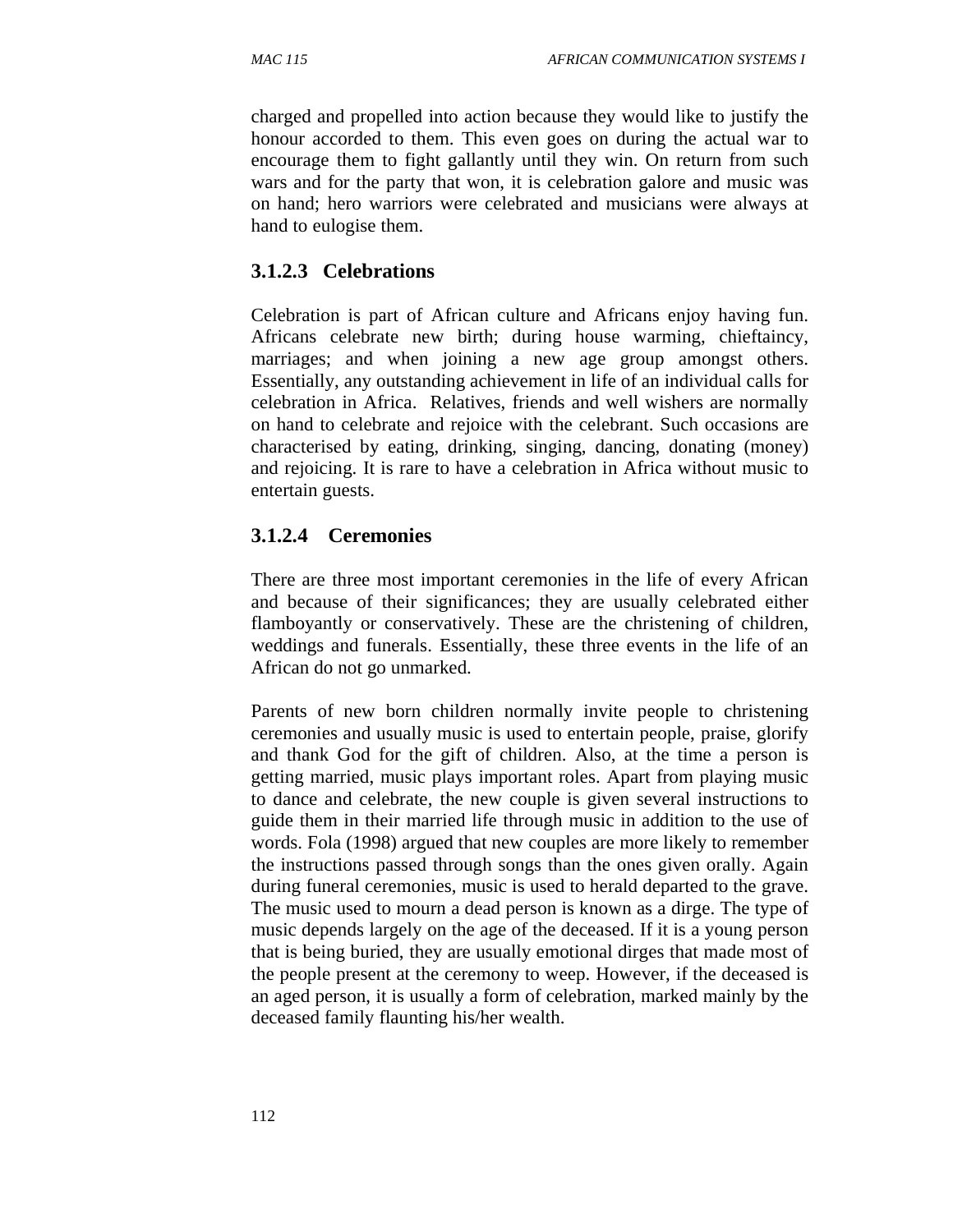# **3.1.2.5 Vengeance**

Just as music can be used to honour and praise, music is still being used among the Yoruba as instrument of vengeance. The type of music is usually satire, to abuse a known or perceived adversary. The negative side of the known or perceived adversary is highlighted through music to humiliate and disgrace, knowing that adversary cannot do anything because of the kind of immunity the musician enjoys, which prevents him from being punished for what he/she sang.

# **3.1.3 The Musician as a Communicator**

Before the advent of the mass media, music served as a means of transmitting messages, especially those with long-term objectives. Decades ago, music was not regarded as a dignified profession in many African countries; hence many parents either frowned or tried to discourage anyone who attempted to make a living out of it. Musicians were regarded as lazy beggars. Many parents would not willingly give out their daughters in marriage to musicians because of their thinking that musicians are not responsible enough to be in-laws (Fola, 1998). However, they were accepted in the society as people who can offer solutions to some societal problems. They provided entertainment for relaxation and leisure; addressed issues concerning the welfare of the society, like propagating community development programmes through their music; and address the excesses of some individuals in the society without fear of reprimand through satirical music. So, it might be argued that musicians in the past were not seen as professionals nor music regarded as a profession, nevertheless, the musician was accepted as a communicator, with the ability to get people's attention easily through his art.

## **4.0 CONCLUSION**

One very major demonstrative communication form is music. It is very powerful in conveying indigenous messages from generation to generation. It has wide applications and serves as a means of public education. It cuts across barriers and can be used for evil and good. It can be used to educate, praise, entertain or as satire. It is a potent medium for communicating development. It accords musicians some form of immunity. They can satirise dignitaries and groups without getting into trouble. They can be used as grapevine channels to convey information about events being planned for the people. It has the versatility of unlimited reach in terms of capacity to reach people. Music can preach for or against a cause. It requires some form of training to be a musician and it is now becoming a lucrative business, especially in the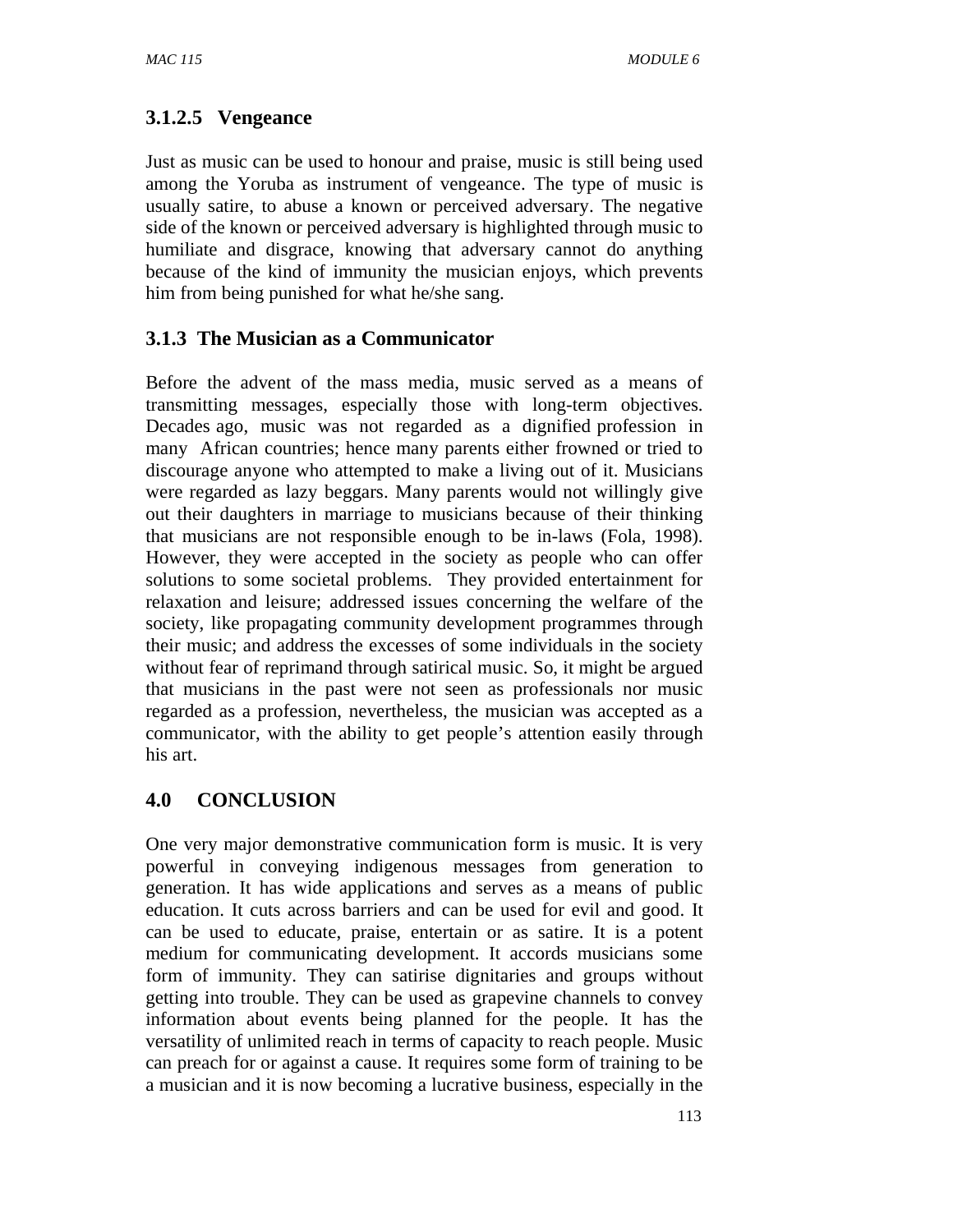strictly indigenous music with indigenous instruments. The indigenous music is not outdated and can incorporate even the modern forms of instruments as currently happening in Nigeria as typical with modern church choirs.

So, music is a universal medium that cuts across the barriers of race, religion or gender. It is particularly so among Africans with their rich cultural heritage, in which music plays a major role through its ability to penetrate the hearts of people. African music can be used as a medium of transmitting information to Africans, especially the rural folks. From the above, it is obvious that music performs some unique communication functions in Africa.

# **5.0 SUMMARY**

This unit defined music, presented the communication functions of music, uses of music and the musician as a communicator.

### **SELF-ASSESSMENT EXERCISE**

What is music?

## **6.0 TUTOR-MARKED ASSIGNMENT**

- 1. List five uses of music.
- 2. Explain two uses of music.

## **7.0 REFERENCES/FURTHER READING**

- Akpabio, E. (2003).*African Communication Systems: An Introductory Text.* Lagos: BPrint Publications
- Bunhart, R. K. (ed.) (1995). *The World Book Dictionary.* Chicago: World Book, Inc, Volumes I, 5 and 13.
- Fola, O. J. (1998)." Music as a Medium of Indigenous Communication among the Y*orubas"*. A Paper Presented to the Department of Communication and Language Arts, University of Ibadan, August.
- Hornby, A.S. (1984). *Oxford Advanced learners Dictionary of Current English* (Third Edition) London: Oxford University Press .
- Ibagere, E. (1994). "Taxonomy of African Traditional Modes of Communication" in Tosanwumi, J. and Ekwuazu, H. (eds.) (1994) Mass Communication: A Basic Text Ibadan: Caltop Publishers.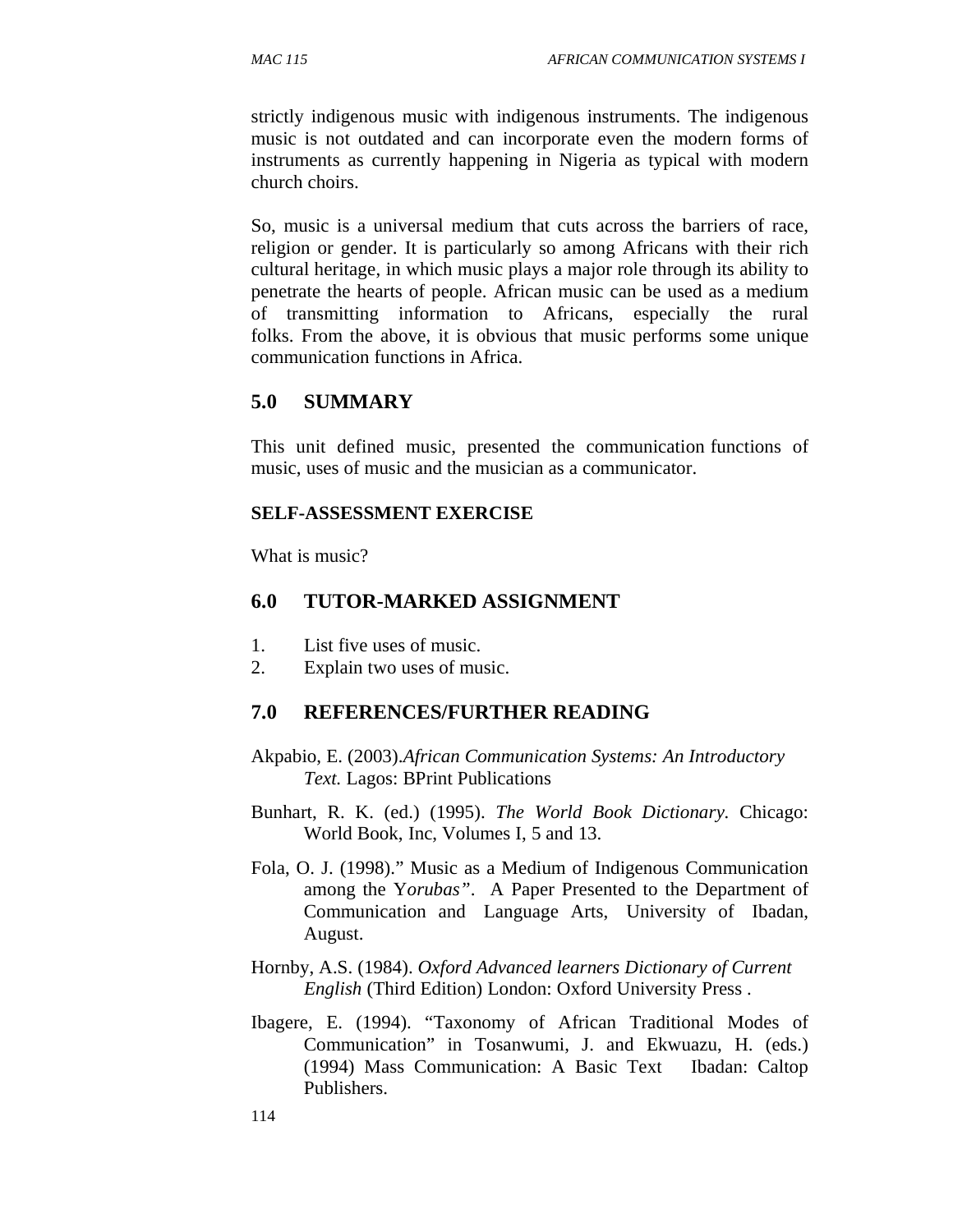- Pearsall, J. (ed.) (1999). *The Concise Oxford Dictionary.* (Tenth Edition), Oxford: Oxford University Press
- Ogwezzy, G. C. (1999). The Abi of Emu Kingdom, An interview conducted by this writer at Emu-Obodoeti, Ndokwa West Local Government Area of Delta State.
- *The New Webster's Dictionary of the English Language: Lexicon International* (1972). New York: Guild Group.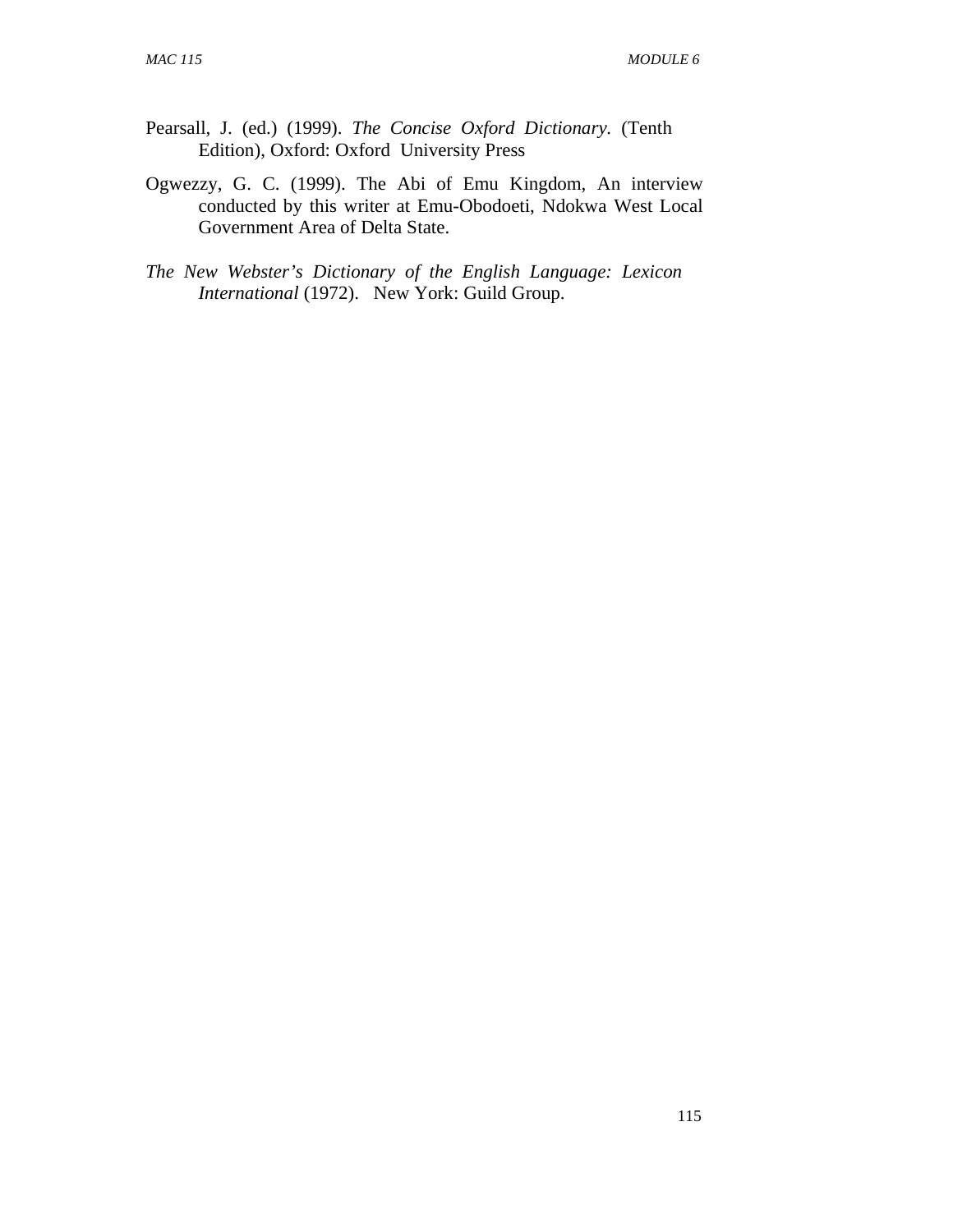## **UNIT 3 DANCE AND SONG**

#### **CONTENTS**

- 1.0 Introduction
- 2.0 Objectives
- 3.0 Main Content
	- 3.1 Dance
		- 3.1.1 The Usage Occasion and Communication Functions of Dance
			- 3.1.2 Types of Dance
				- 3.1.2.1 Okuma dance
		- 3.2 Song (*Amo in Tiv; and Ebu in Ukwuani)*
			- 3.2.1 The Communication Functions of Song
				- 3.2.2 Types of Song
					- 3.2.2.1 Frustration and Sorrow
						- 3.2.2.2 Praise
						- 3.2.2.3 Lullaby
						- 3.2.2.4 Dirge
						- 3.2.2.5 Worship
						- 3.2.2.6 Unity
						- 3.2.2.7 Work Song
						- 3.2.2.8 Satire
						- 3.2.2.9 Love Song
- 4.0 Conclusion
- 5.0 Summary
- 6.0 Tutor-Marked Assignment
- 7.0 References/Further Reading

### **1.0 INTRODUCTION**

This unit focuses on dance and song as potent demonstrative channels of communication.

### **2.0 OBJECTIVES**

At the end of this unit, you should be able to:

- define dance
- outline the communication functions of dance drawing from African culture
- explain types of dance drawing from their culture explain the concept of song
- outline the communication functions of song drawing from African culture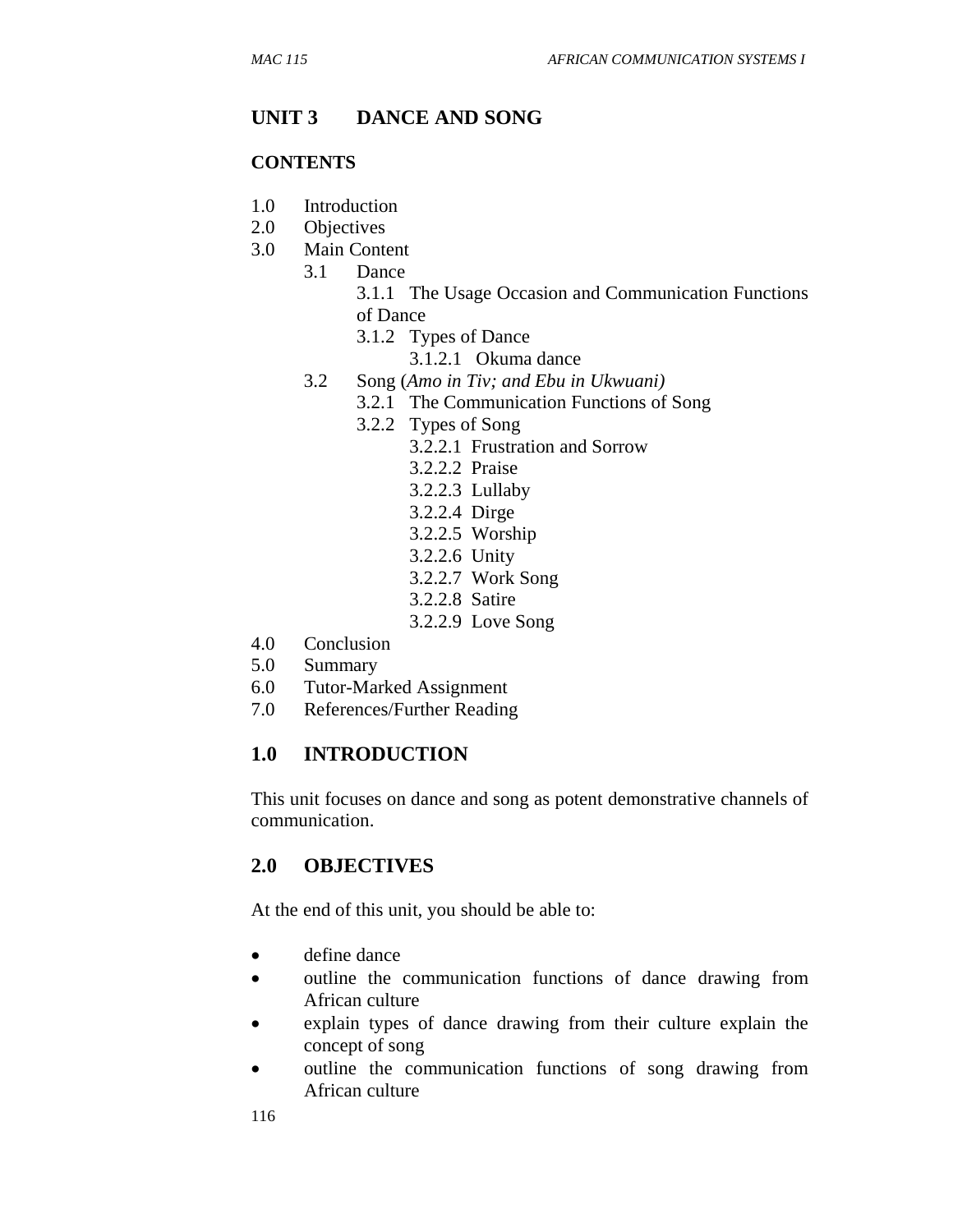• explain types of song drawing from African culture.

# **3.0 MAIN CONTENT**

### **3.1 Dance**

According to Ibagere (1994:88):

…dance could be defined as the rhythmic movement of the body in time and space. In the artistic sense, dance could be considered in terms and movement created just for its own sake, even above its interest of meaning. But dance as a mode of communication must be considered against the backdrop of what meaning it makes (Ibagere, 1994:88).

In Africa, dance is an important mode of communication among a people because different dances connote different things. Dance involves the movement of the body, which is the basic material in time and space. So, dance is an art. The regularity of the movement (times) and the design of movements (use of space and steps) combine to give it meaning. Thus in Africa, meanings are attributed to different dances whenever they are performed. In this way, a dance becomes a symbol when completed.

Dance as a mode of communication in African societies is culture specific. So, one has to be literate in the culture of the source of dance to understand what the dance is communicating. Again, Ibagere (1994:89-90) capture it thus:

*…one has to be conversant with the particular culture in which the dance is situated to make for proper understanding of the movements as well as grasp what the dance symbolizes at the end. Otherwise, one could misinterpret the dance and use its message to serve another purpose. While, then, a particular dance may be meant to symbolize a particular attribute of people (say, bravery), an ignorant observer might contemplate such a dance as purely for entertainment.* 

## **3.1.1 The Usage Occasion and Communication Functions of Dance**

Ibagere (1994:88-89) stated that:

In Africa, dances of social significance are usually functional in the sense of their cultural belonging, helping in various ways to project the particular culture in which they are situated….In all societies, dance is an expression of social organisations in that it differentiates and defines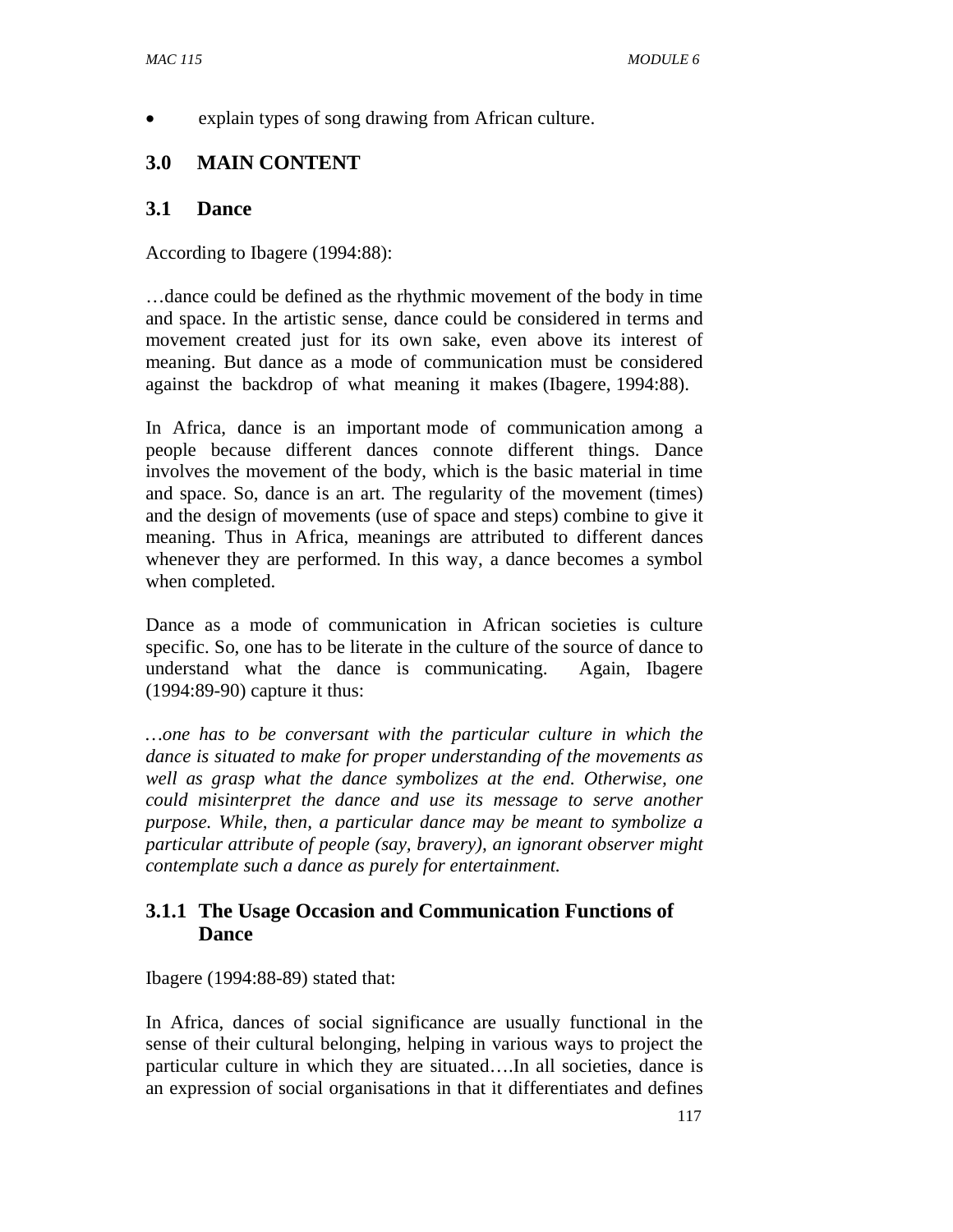the roles of individuals. Social units like age groups as well as different guilds express their identity and cohesion in dance. Such dances are seen at occasions of social significance and celebration…There are, thus, dances, done to symbolize preparations for war, to celebrate the birth of a baby, to bury the dead, to celebrate victory over an enemy as well as to signify failure [other successes and seasons]

The sound of *Okuma* is a dull, bellowing sensation during mourning ceremonies of heroes and *Ikenge* festivals. The music tells of heroism, valiant disposition and intrepidity. Only those who could brave the night foot-touched the drum or ascended it. No coward, however rich, can dare it. The dance is only for the brave. However, including women people could join the dance at a distance. Women according to Ogwezzy (1999) enjoy the dance more because it enables them understand the men with whom they live. They feel happy, proud and gay that their men and sons belong to the gallant daring band. However, the show is becoming obsolete as education and religion switch people's reasoning to other progressive aspects of life.

*Ukele* dance is a show of villainy. *Ukele* dance surrenders to *Okuma*  dance when the great stage is set. *Ukele* dance is a warm up to *Okuma*  dance in action and sanctity.

Thus dance can be likened to modern mass media which have different uses and gratification to different media audiences. Furthermore, dance as a mode of communication, helps to promote and emphasise the cultural identity of a people. It is usually combined with music which dictates pace and regularity of the movement, and also directs change to another movement.

According to Ibagere (1994:89), "In most communities, there are special dances to celebrate different occasions such as marriage, funerals and other life events; and the attributes proper to the dance as well as attitudes suitable to the occasions are expressed in these dances". Below some dances among the Ukwauni speaking people of Ndokwa West Local Government Area of Delta State, Nigeria are presented.

## **3.1.2 Types of Dance**

## **3.1.2.1 Okuma dance**

*Okuma* dance is peculiar to an in-group of people of all ages. When its' awe striking music sounds, children and women tend to scamper away for fear of many things. The make ups of the drum and chaining of it in *Okuma* house, make it more awful and dreadful. It comes out only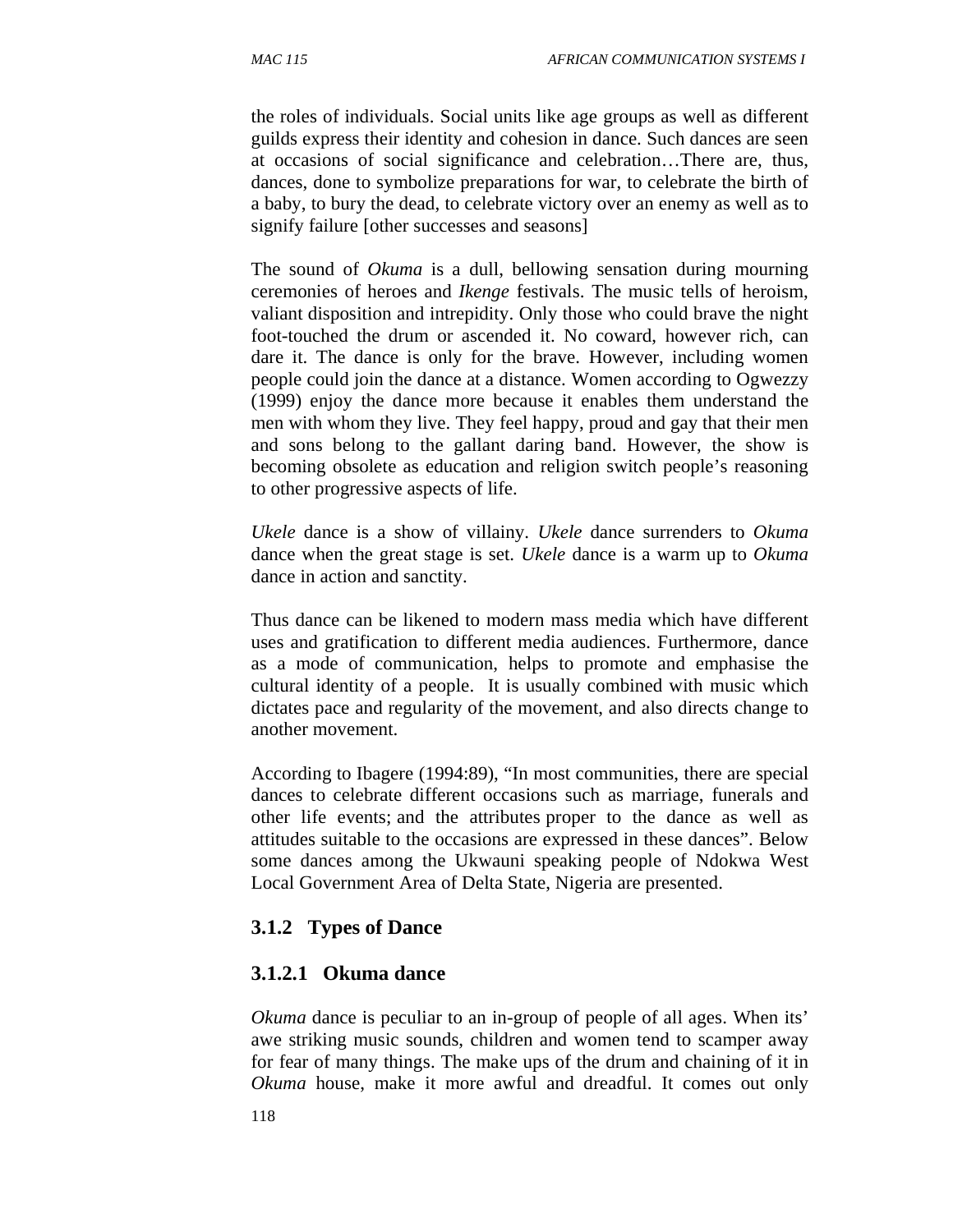during *ikenga* festivals and when war heroes die.

Before the Okuma dance, other small drums such as *Ukele* play supporting shows. For true picture of *Ukele* dance, the escort of *okuma*, swords and cutlasses clatter, while gun shots rent the air at intervals. All the appliances speak and chant different aspects of wild life songs and by the forces and realism in their resonances, people bare their true wild life and behaviour of our past. The *ke kpum ke; tu kukpum; kenge kenge; kenkeg ge;* sounds of the drums, the *wa-a-a –wa- wa* blaring of elephant tusk and gourd trumpets, the *fi-li-li fior* – of piccolos rent air with sensations. The clattering of swords and cutlasses make the whole show awful and teasing. All combine to incite men to forget that life has no duplicate. The various sounds pierce into people's hearts. At peak, the people are seen sizzling with sensation like gladiators.

Eagle feathers are used to adorn men's heads, while amulets sink into their arms, depicting high emotional tensions in them. During the dance, queer cries from the men frighten women and some men to run back and regroup again. It is dare the devil dance.

## **3.2 Song (***Amo in Tiv; and Ebu in Ukwuani)*

According to Ibagere (1994:84) a song is "couched in spoken language and expressed melodiously in musical succession articulately." It is the lyric in music and used in particular instance. It is a potent channel of communication in Africa.

## **3.2.1 The Communication Functions of Song**

In looking at the functions of song, Wilson (1998:41) stated that "in some traditional societies, grapevine stories are presented in songs by cultural groups and other social groups." Wilson (1998:41) further stated that itinerant music entertainment groups use satire, criticism, moralisation, praise, symbolism, *didactism*, suggestion and labelling to communicate with individuals, groups and society at large. Such groups might include the *Akata, Ekpo,* and age grades in Akwa-Ibom and Cross River States. Also, gossips about the rich and proud are presented in the lucid details in music.

Again, Mython (1983:86) submitted that "songs can teach, can reinforce the norms of the society and can often provide reassurance of order and continuity in confused and troubled times." So, songs communicate a nexus of messages, some communicate general philosophies and principles of life while some pass specific messages to specific people. Majority of the songs, however, are for entertainment.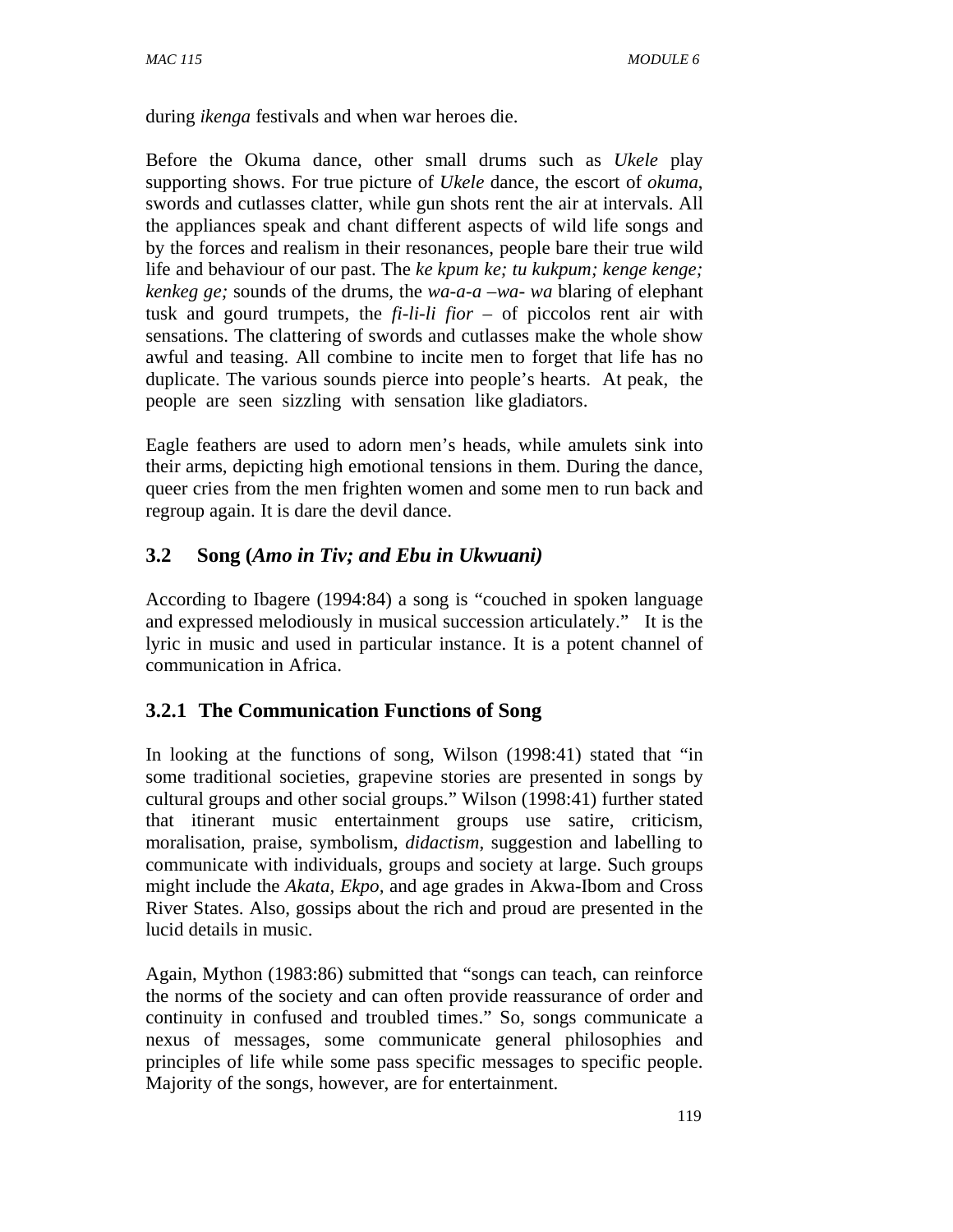According to Ibagere (1994:85), song most of the time when combined with music is when the entertainment functions is most apt. He further argued that song as part of culture emphasises social organisations depending on how it is used as a particular social group can express its identity by its communication through particular songs. So, a song is usually functional in the social context of communication i.e. most important songs relate to occasions of traditional significance. As Oreh (1980) asserted, songs can be used for mourning, warring, birth and death. They also serve to commemorate, encourage, praise and worship. For instance, anybody approaching a funeral party does not need to be told that somebody had died as funeral songs convey a motif of sorrow, loss, search, anger and grief.

Also, songs and dances communicate the birth of a new born baby. They communicate initiations, marriages and deaths. They also express, impart and store traditions. In them culture is accentuated. Singing and dancing are also expressions of joy, happiness, achievements, cohesion and valour.

Song is an important mode of communication in Africa because it can perform all the functions of communication at the same time. Song can provide information on social and economic problems and advice on ways of solving such problems. Essentially, various songs are used to express different experiences. Hence there are songs to express sorrow, joy, welcome, rejection, and so on. In this way the culture of a people is preserved. So, in African communication, songs have inherent meaning in them. This might account for why different types of songs are sung at different occasions. Thus, songs for social ceremonies like marriage, chieftaincy and christening differ from those that are peculiar to traditional festivals. There are also those that are meant for mobilising people either for war or communal works; even there are abusive ones which are the stock in trade of people in dispute or women rivals. Since different types of songs are used to communicate different messages at different times. Generally, songs in Africa are meant to express the inner feeling of the singer – joy, sorrow, reflections of the past and entertainment amongst others. The types of songs are derived from what they express.

### **3.2.2 Types of Song**

Some songs are for mourning or celebrations, while other are for title installation, praise, show of emotions and so on. Songs contain a great deal of information and many songs are essentially used to pass on information to people. Lyrics of such songs are composed for special occasions. They are categorised based on the meanings they portray.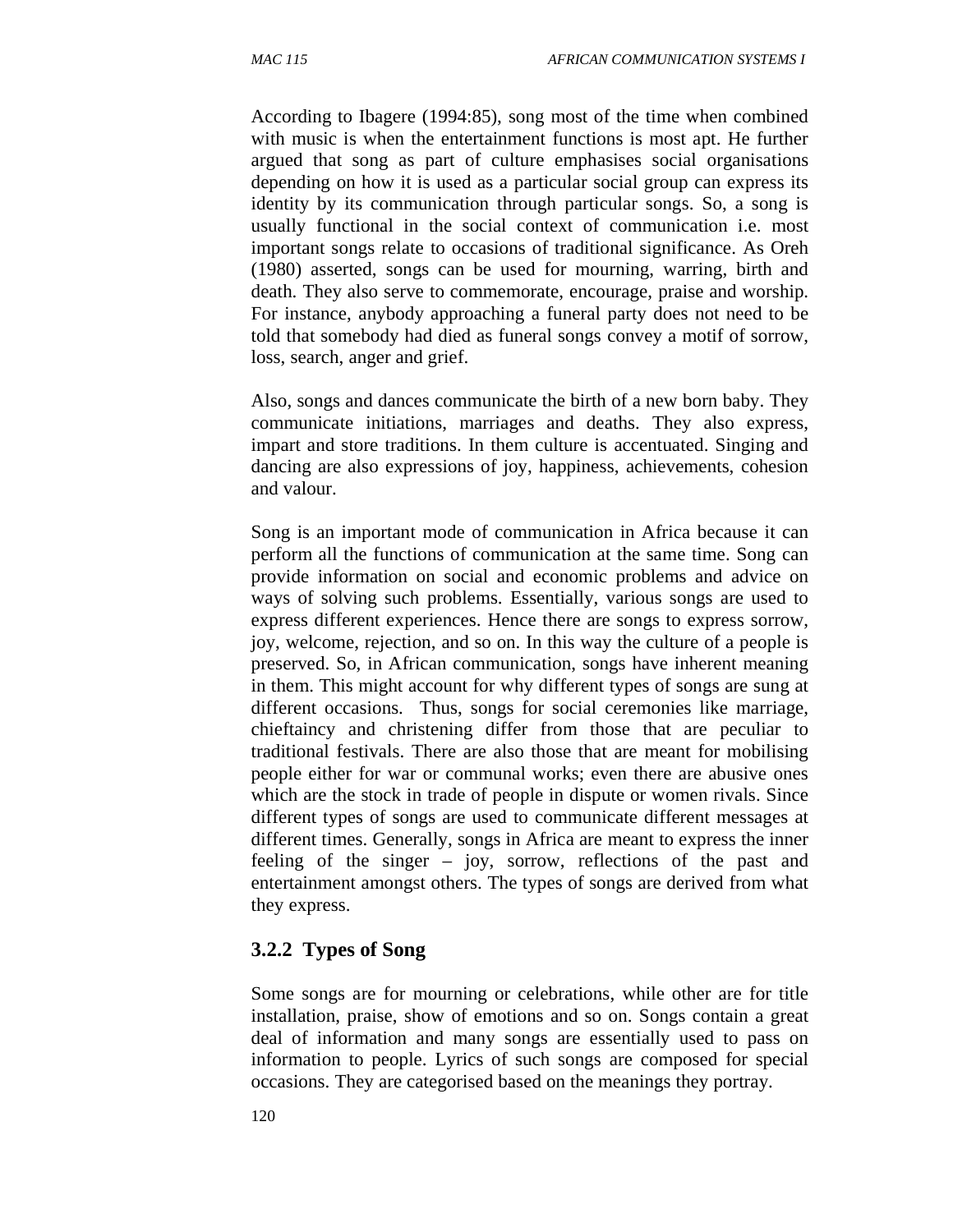# **3.2.2.1 Frustration and Sorrow**

Among the *Binis* in Edo State, Nigeria, a woman beaten by her husband expresses her frustration in sorrowful songs.

# **3.2.2.2 Praise**

Praise songs are used for praising the Almighty God. They are sometimes composed for respected members of the society and sung at occasions. According to Akpabio (2003:3), they are "usually directed at individuals or gods based on reasons ranging from victory in war, military prowess, coronation ceremonies, bountiful harvest, [highlight virtues of love, kindness, humility] or at inspiration to carry out a task." Praise songs generally eulogies and shower encomiums – praise heroic acts, encourage good deeds in the community.

# **3.2.2.3 Lullaby**

Lullabies are soft songs with sweet lyrics, which appeal to babies and meant to pacify them. Mothers and caregivers use them to put babies to sleep. Essentially, they are meant to lull babies to sleep or sooth and stop them from crying. The songs' rhythmic nature or the promises contained in their lull are intended to send babies to sleep (Akpabio, 2003).

# **3.2.2.4 Dirge**

Dirges are sung at the funerals of loved ones and are believed to enhance a smooth passage to the world beyond (Akpabio, 2003). It is also meant to encourage the deceased family and friends, to pray God to give them the fortitude to bear the loss.

# **3.2.2.5 Worship**

Songs meant to tune the soul of man to the Almighty God in worship. It is meant to lift the soul from present problems, to give thanks to God.

# **3.2.2.6 Unity**

Songs composed to show and promote togetherness, for instance, the national anthem, church anthems and other songs by musicians.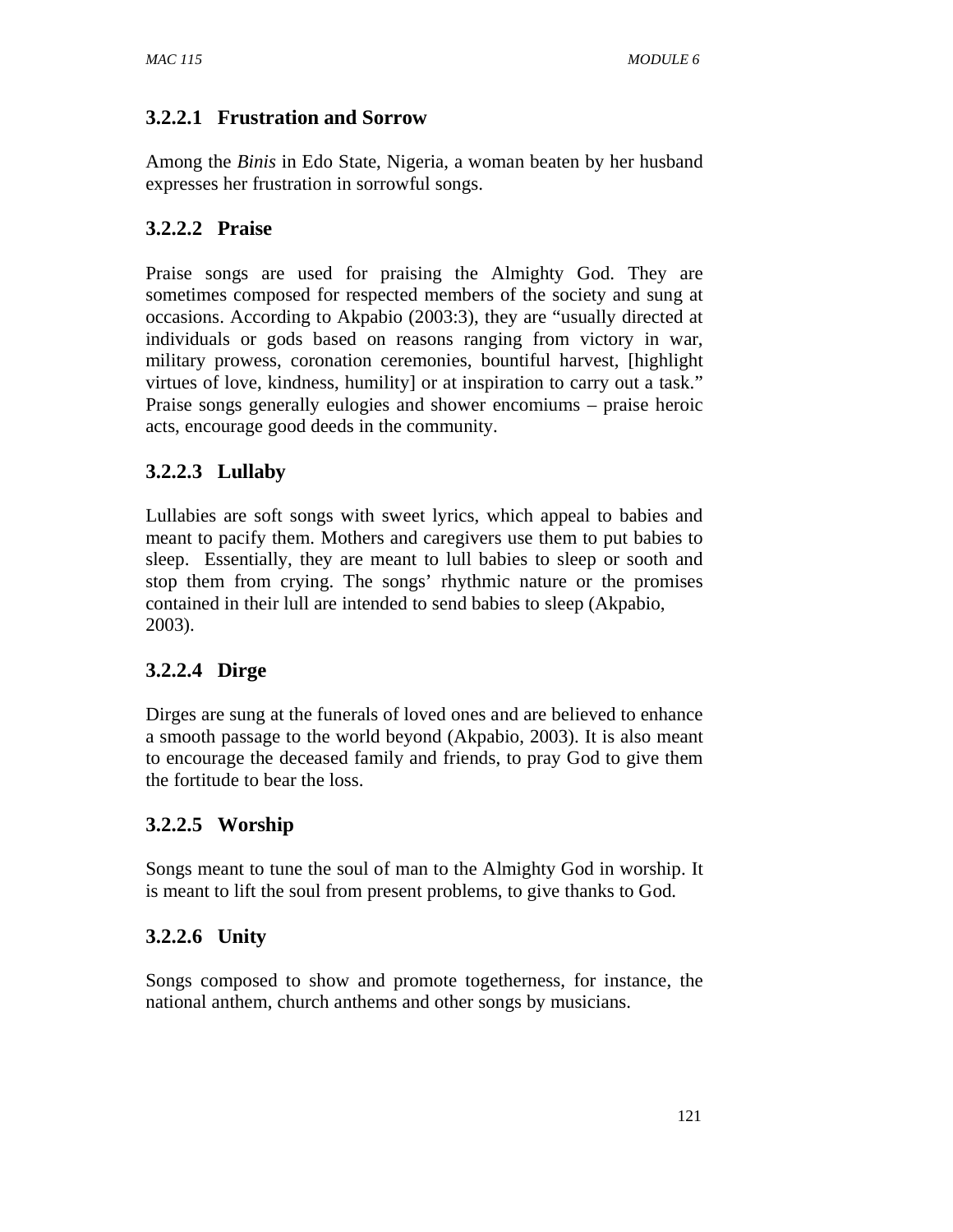## **3.2.2.7 Work Song**

Work songs are meant to ginger up workers. They are used to energise, boost workers morale, reduce weariness and resist fatigue. According to Akpabio (2003) it is perhaps meant to facilitate the work process and commonly sung to encourage community members doing menial jobs or facilitate the work process. The example of work song presented below is by E. C. Arinze, an Eastern Nigerian Highlife musician during the celebration of Sir Victor Uwaifo 50 years in the entertainment industry as a musician by Nigerian Television Authority (NTA) on the 20th of January 2007 on a live programme tagged "NTA Celebrates Sir Victor Uwaifo". Below is the song:

|                                                            | <i>Nike Nike</i> } with strength, with strength <i>Kai jia lu olu} twice</i> Is what we |
|------------------------------------------------------------|-----------------------------------------------------------------------------------------|
| use to work <i>Ndalunu Nike Nike</i> } Well done, keep fit |                                                                                         |
| Luba Luba Luba                                             | Work Work Work                                                                          |
| Nike Nike                                                  | <b>Strength Strength</b>                                                                |
| Kai jia lu olu                                             | Is what we use to work                                                                  |
| Ndalunu Nike Nike                                          | Well done, keep fit                                                                     |
|                                                            |                                                                                         |

#### **3.2.2.8 Satire**

Done to criticise someone or people especially those in authority. It is used to address social problems so as to cause a positive change in society. Essentially, it is used to address inequalities in the society, warn or castigate a bad act/wrong doing in order to free and liberate the people from inhuman, authoritarian and apartheid governments amongst others. Proponent of this type of song is the Late Fela Anikulapo Kuti and a contemporary example is African China who sang:

- *…If you be senator, senate us well*
- *…If you be governor, govern us well*
- *…If you be police, police well well no dey take bribe*

It is also done by one to another who are quarrelling or because of hatred to make one of the parties feel bad. It is very common in polygamous homes among rivals.

### **3.2.2.9 Love Song**

Used to express emotional feelings towards a loved one commonly used by lovers .It is also used by parents for their children, vice verse, e.g.

122 *"Sweet mother I no go forget you*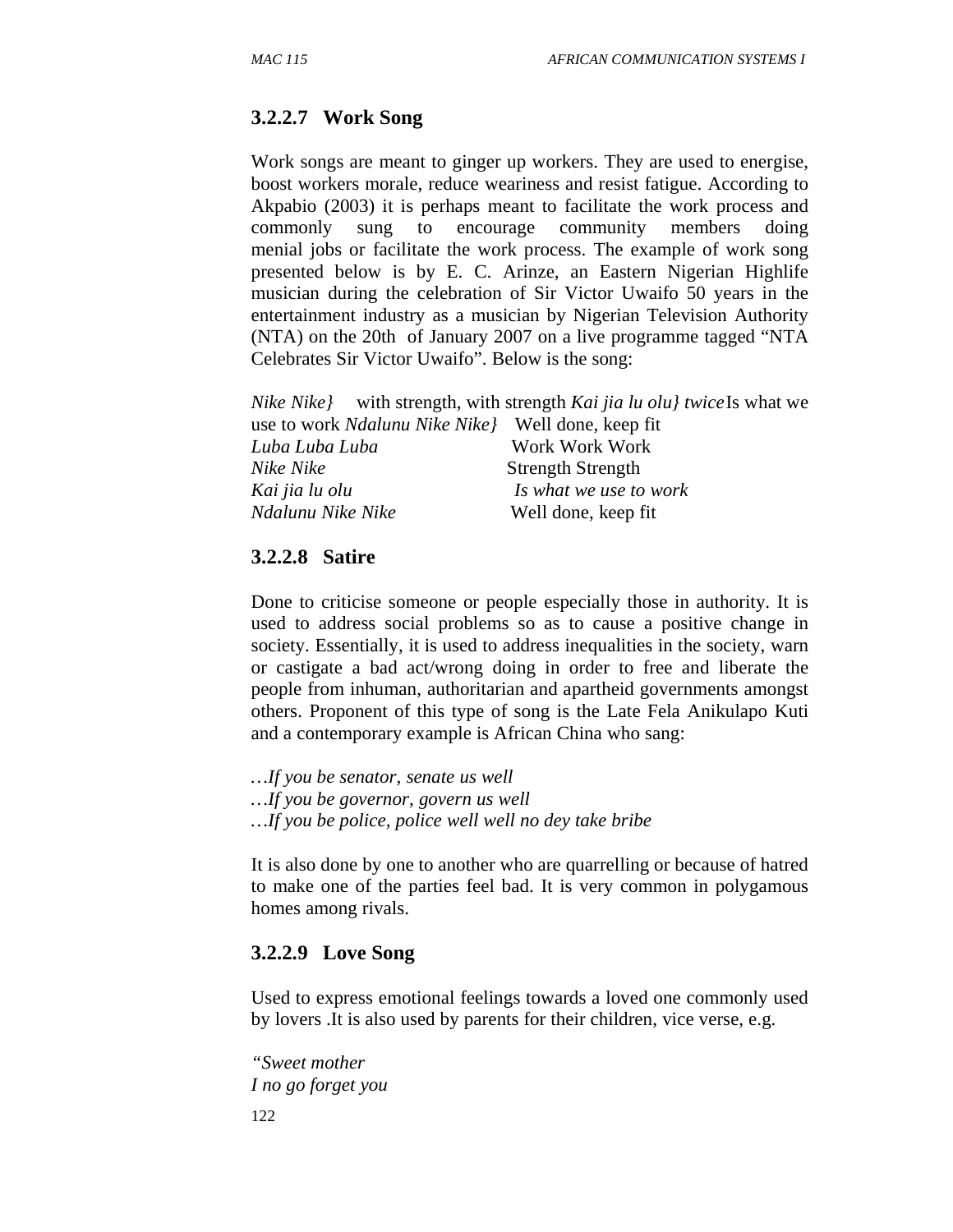*for the suffer wey you suffer for me..."* 

"Nne bu nne- Arize."

## **4.0 CONCLUSION**

This unit has focused on dance and song as channels of demonstrative communication. It argued that dance as a mode of communication in African societies is culture specific. So, one has to be literate in the culture of the source to understand what a dance is communicating.

It posited that songs communicate a nexus of messages, some communicate general philosophies and principles of life while some convey specific messages to specific people. Songs, however, are mainly for entertainment.

# **5.0 SUMMARY**

This unit discussed dance and song as channels of demonstrative communication. It looked at the types, occasion of usage, and the communication functions of dance using examples.

It also looked at the types, occasion of usage, and the communication functions of song using examples.

## **SELF-ASSESSMENT EXERCISE**

- 1. Define dance.
- 2. List the types of song discussed in this unit.

# **6.0 TUTOR-MARKED ASSIGNMENT**

- 1. Drawing from what obtains in your culture, discuss the communication functions dance.
- 2. Drawing examples from what obtains in your culture; write down songs under five out of the nine types of songs listed.
- 3. Translate the songs you wrote down into English Language

# **7.0 REFERENCES/FURTHER READING**

Akpabio, E. (2003).*African Communication Systems: An Introductory Text* Lagos: BPrint Publications.

Bunhart, R. K. (ed.) (1995). *The World Book Dictionary* Chicago: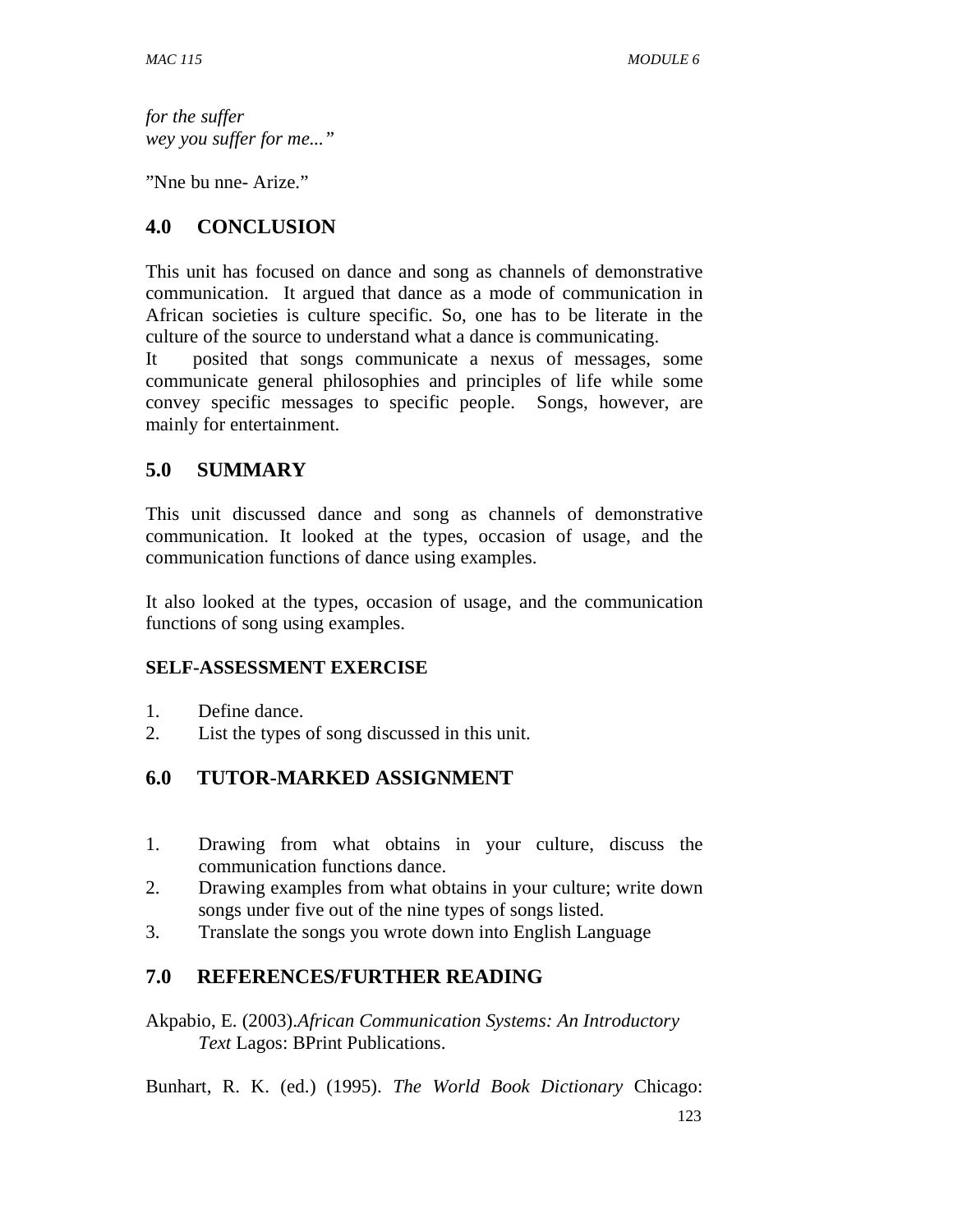World Book. Volumes I, 5 and 13.

- Fola, O. J. (1998). "Music as a Medium of Indigenous Communication among the *Yorubas."* A Paper Presented to the Department of Communication and Language Arts, University of Ibadan, August.
- Ibagere, E. (1994). "Taxonomy of African Traditional Modes of Communication." In Tosanwumi, J. and Ekwuazu, H. (eds.) (1994) Mass Communication: A Basic Text Ibadan: Caltop Publishers.
- Hornby, A.S. (1984). *Oxford Advanced learners Dictionary of Current English,* (Third Edition). London: Oxford University Press .
- Mython, G. (1983). *Mass Communication in Africa* London: Edward Arnold.
- Ogwezzy, G. C. (1999). The Abi of Emu Kingdom, An interview conducted by this writer at Emu-Obodoeti, Ndokwa West Local Government Area of Delta State.
- Oreh, O. O. (1980). *Reading in African Humanities: African Cultural Development* Enugu: Fourth Dimension Publishing.
- Pearsall, J. (ed.) (1999). *The Concise Oxford Dictionary,* (Tenth Edition). Oxford: Oxford University Press.
- *The New Webster's Dictionary of the English Language: Lexicon International* (1972). New York: Guild Group.
- Wilson, D. (1998). "A Taxonomy of Traditional Media in Africa." In Kwasi Ansu-Kyeremeh. *Perspectives on Indigenous Communication in Africa: Theory and Application.* Vol. I. Legon, Ghana: School of Communication Studies Printing Press.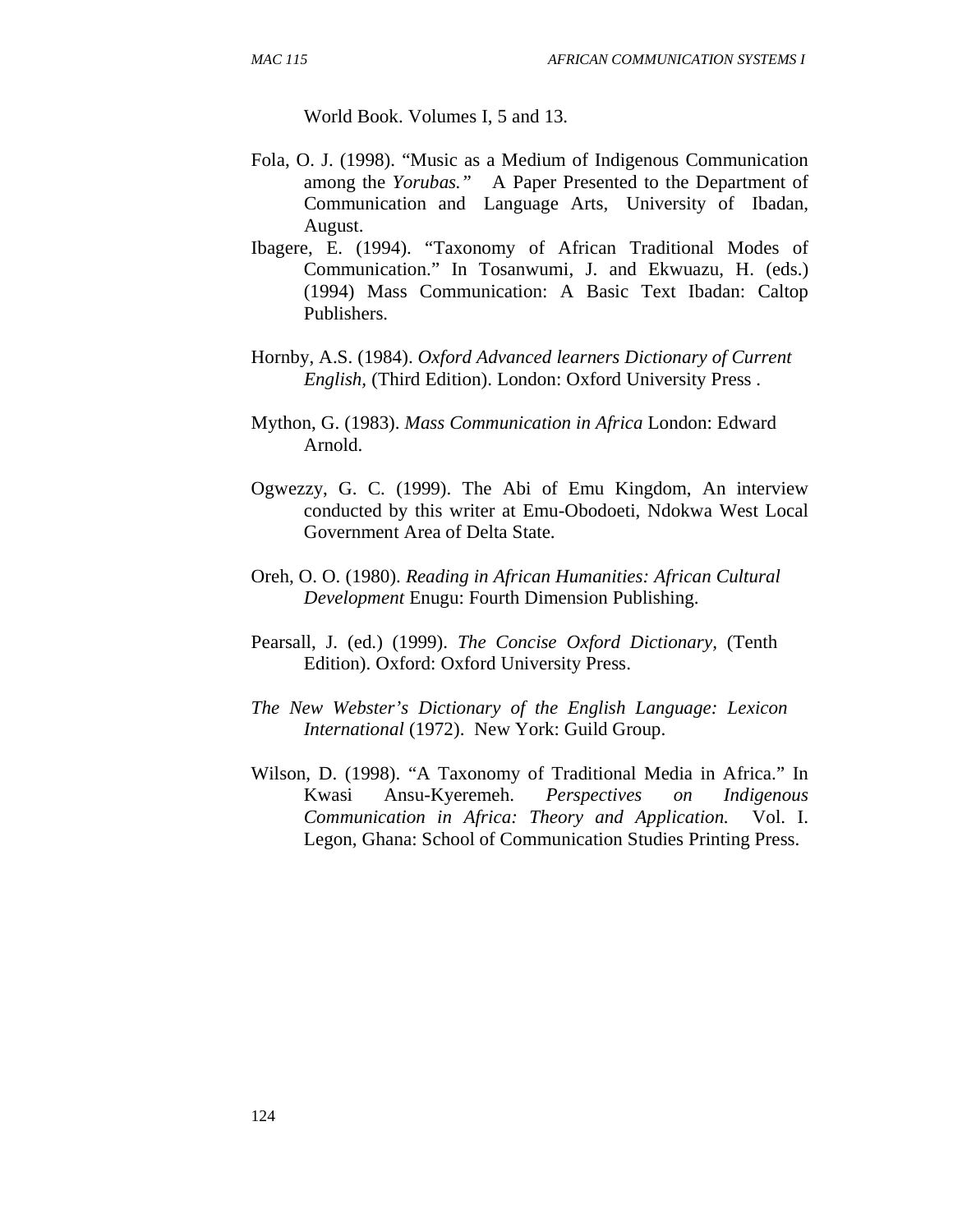# **UNIT 4 POETRY, CHANT AND INCANTATION**

## **CONTENTS**

- 1.0 Introduction
- 2.0 Objectives
- 3.0 Main Content
	- 3.1 Poetry, Chant and Incantations
		- 3.1.1 Poetry 3.1.2 The Usage Occasion and Communication functions of Poetry
	- 3.2 Chants and Incantations 3.2.1 The Usage Occasions and Communication functions of Chants and Incantations
- 4.0 Conclusion
- 5.0 Summary
- 6.0 Tutor-Marked Assignment
- 7.0 References/Further Reading

# **1.0 INTRODUCTION**

This unit focuses on poetry, chant and incantation, as demonstrative communication channel.

# **2.0 OBJECTIVES**

At the end of this unit, you should be able to:

- define poetry, chant and incantation
- outline usage occasions for poetry, chant and incantation
- explain the communication functions of poetry, chant and incantation.
- distinguish between chants and incantation.

# **3.0 MAIN CONTENT**

# **3.1 Poetry, Chant and Incantations**

# **3.1.1 Poetry**

125 Poetry in all climes is a cherished literary genre. Poetry is an important mode of communication in Africa. Poetry is mostly used for entertainment. This does not presuppose that all poetry in traditional African societies comes as songs, although Mython (1983:86) has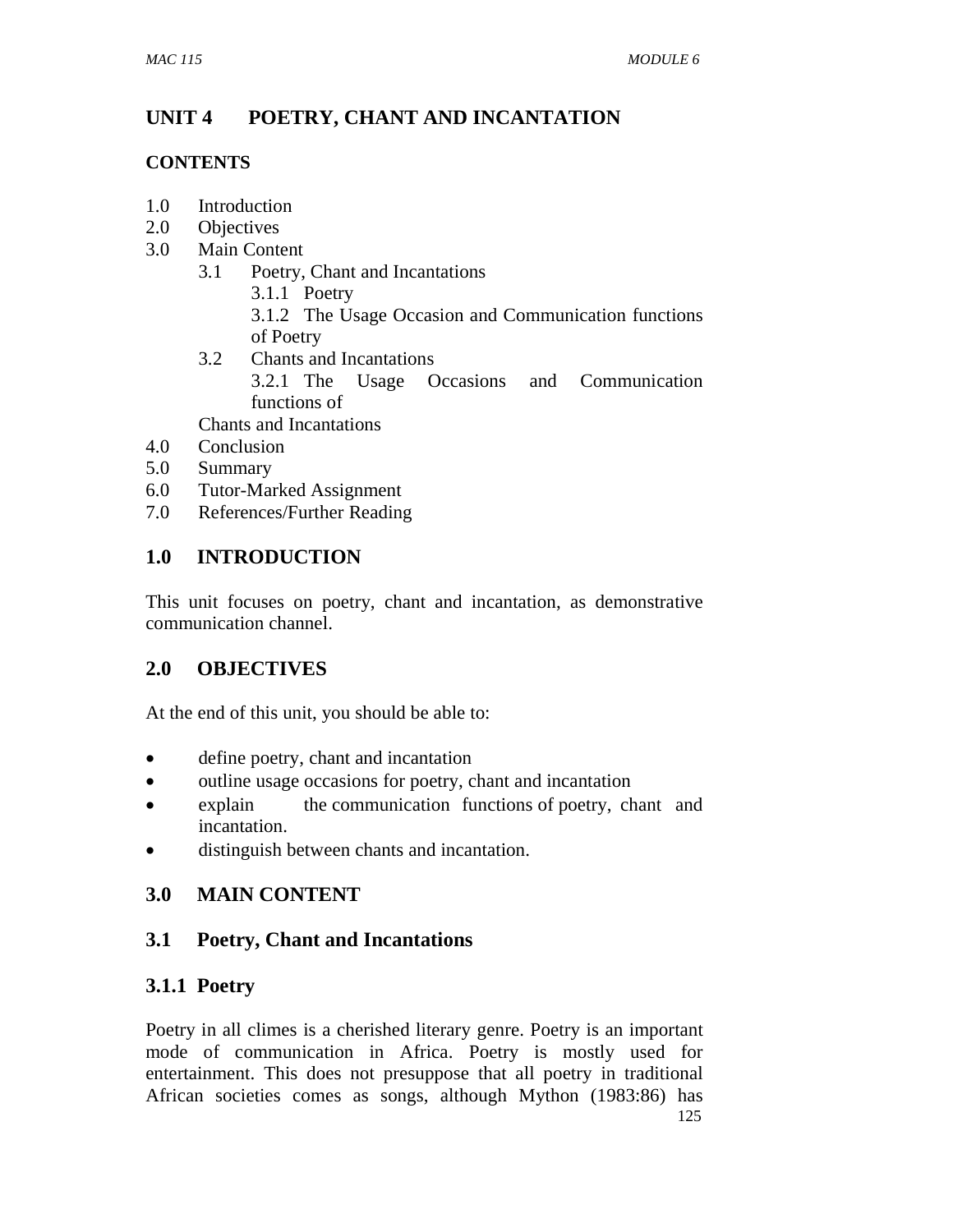opined that "poetry tends to be chanted or sung" in Zambia where he conducted his study.

Poetry is usually regarded as "emotions recollected in tranquillity [tranquil moment]" because of its "high order" as demanded of the poet and audience. According to Ibagere (1994:85), poetry is language with the most connotative meaning. He asserted:

*This is a beautiful construction of spoken words about something, an experience, people or the society itself in the best ways. This rendered in the most concise and most connotative of ways. Poetry is usually in verse and the words used are arranged differently from ordinary everyday usage. Most times, emphasis is on sound of words as well as the connotative meaning as distinct from the denotative meaning* 

# **3.1.2 The Usage Occasion and Communication functions of Poetry**

In Africa, poetry is used at different occasions, especially those of social significance. Poetry is used mainly for entertainment. It could be rendered in form of praise singing as in Hausa/Fulani culture. Among the Yorubas *Ewi* (oral poetry) is often used to inform, eulogise achievements, guide individuals through the murky waters of the world's hazardous terrain, to celebrate the inexorable link between life and death and to satirise unacceptable behaviours and practices. Again, because of its entertainment, intellectual and instructional values, oral poetry can be laden with and used to convey development information.

# **3.2 Chants and Incantations**

According to Ibagere (1994:86), chants and incantations are closely related to poetry. Chants are special kinds of songs. The difference between a song and a chant is that while a song is usually done articulately in musical succession, a chant may not. Incantations (emphasis mine) are rendered significantly in praise or worship. Incantation, like poetry, is a specially constructed language, also having connotative meaning

## **3.2.1 The Usage Occasions and Communication functions of Chants and Incantation**s

Chants and incantations could be used at occasions of social significance, like occasions designed to provide entertainment and during worship.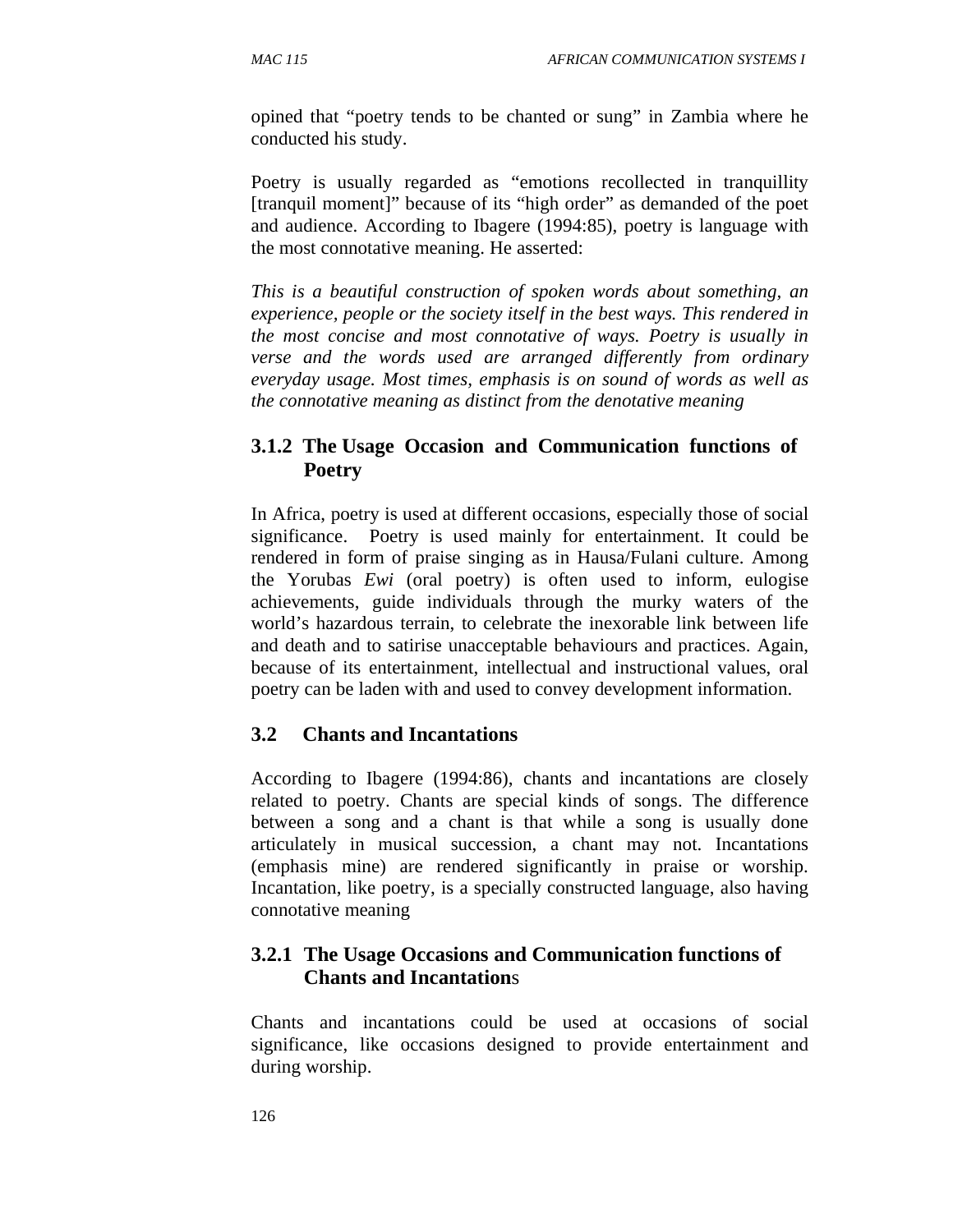Depending on the circumstance, incantation could be used to serve different purposes. In religious worship, it could be used as an inducement to get into character or used to commune with extraterrestrial forces. In this regard, it falls under the esoteric mode of communication (Ibagere, 1994:86)

### **4.0 CONCLUSION**

This unit has focused on poetry, chants and incantations as channels of demonstrative communication. It stated that they can be used at occasions of social significance.

### **5.0 SUMMARY**

This unit discussed poetry, chants and incantations as channels of demonstrative communication. It delved into the usage occasion and communication functions.

### **SELF-ASSESSMENT EXERCISE**

What is poetry?

# **6.0 TUTOR-MARKED ASSIGNMENT**

Distinguish between chants and incantations.

## **7.0 REFERENCES/FURTHER READING**

- Ibagere, E. (1994). "Taxonomy of African Traditional Modes of Communication." In Tosanwumi, J. and Ekwuazu, H. (eds.) (1994). *Mass Communication: A Basic Text*. Ibadan: Caltop Publishers.
- Mython, G. (1983). *Mass Communication in Africa* London: Edward Arnold.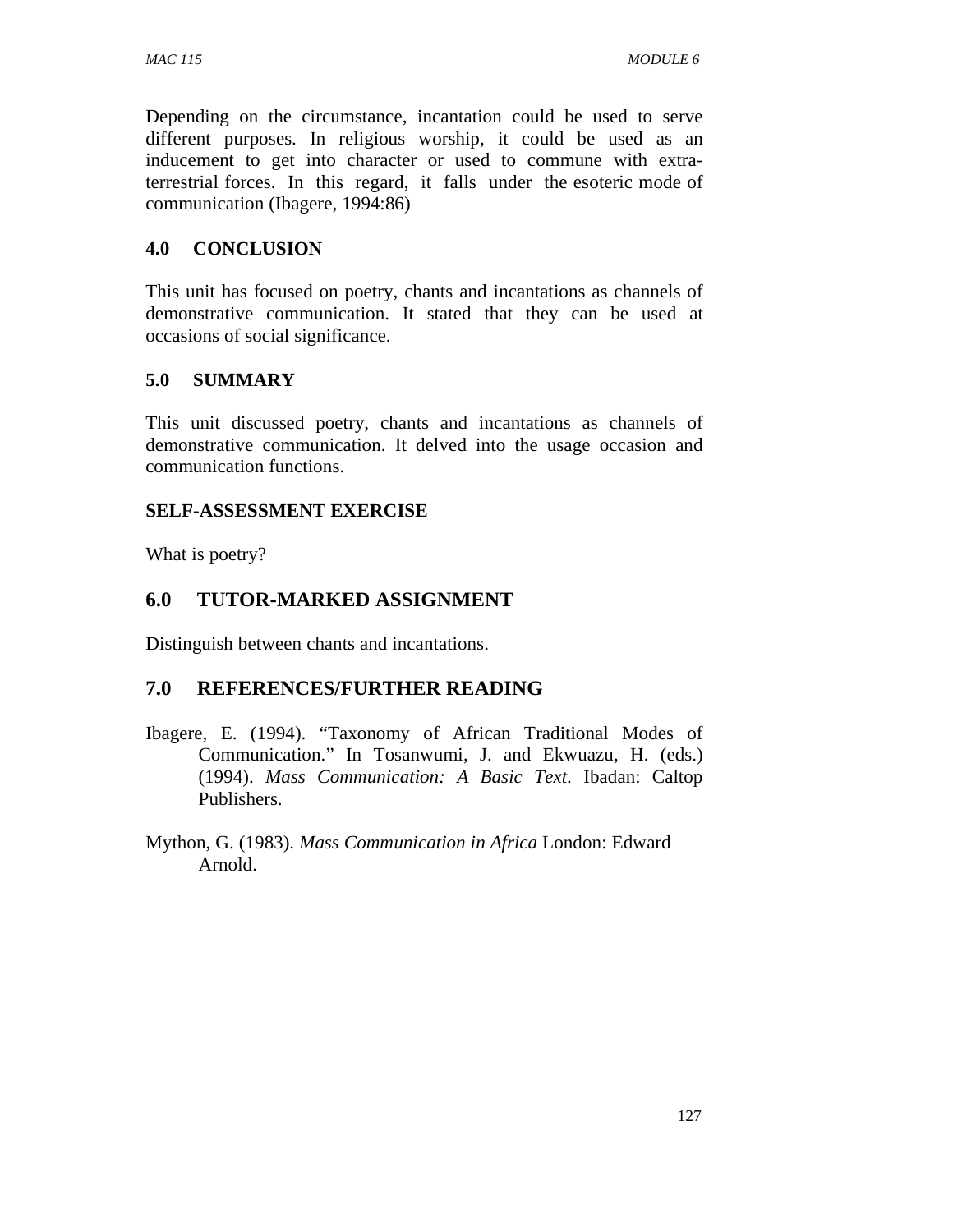### **UNIT 5 SIGNALS, SIGNS AND SYMBOLOGRAPHY**

#### **CONTENTS**

- 1.0 Introduction
- 2.0 Objectives
- 3.0 Main Content
	- 3.1 Signals
		- 3.1.1 Types of Signals: An Example
		- 3.1.2 The Communication Functions of Canon/Gun Shots Signals
		- 3.1.3 Signals and Mass Communication: What Linkages
		- 3.2 Signs
			- 3.2.1 Types of Signs
		- 3.3 Symbolography
			- 3.3.1 Symbolography
				- 3.3.1.1 Flames
				- 3.3.1.2 Smoke
				- 3.3.1.3 Vines and Ashes
				- 3.3.1.4 Knots
				- 3.3.1.5 The Staff of the Oba
				- 3.3.1.6 Snail Shells and Palm-Fronds
				- 3.3.1.7 A New Wrapper with a Hole
				- 3.3.1.8 Grasses and Leaves Tied in Certain Forms
				- 3.3.1.9 Palm Filled with Sand
- 4.0 Conclusion
- 5.0 Summary
- 6.0 Tutor-Marked Assignment
- 7.0 References/Further Reading

#### **1.0 INTRODUCTION**

This unit focuses on signals, signs, and symbolography as types of demonstrative communication.

### **2.0 OBJECTIVES**

At the end of this unit, you should be able to:

- define signals, signs, and symbolography
- outline the communication functions of some channels of signals, signs and symbolography
- outline and describe some types of signals, signs, and symbolography.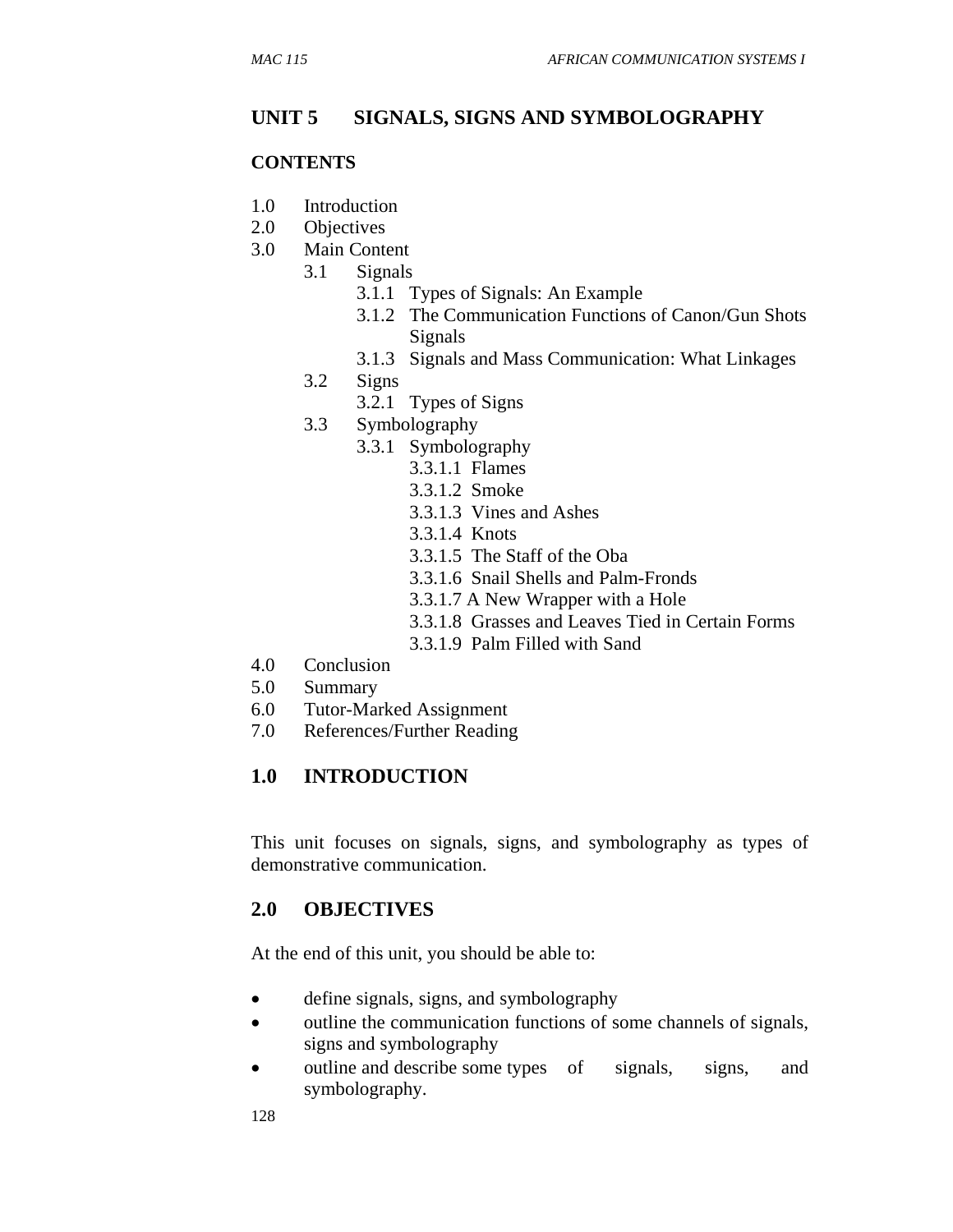# **3.0 MAIN CONTENT**

### **3.1 Signals**

Wilson (1998) stated that instrumental modes of communication produce sounds that signify or symbolise a communication event within the context of a specific setting. The sounds of different drums, flutes, gongs, etc are signals that communicate. So, some communication instruments apart from their various other functions serve as signals. Akpabio (2003:25) argued that "signals are often accompanied by oral or visual messages depending on the communication context'. Although, this is valid, depending on the communication context, this text restricted this sub-group of demonstrative devices to sounds that have specific functions and meaning in a given cultural context.

## **3.1.1 Types of Signals: An Example**

Canon/Gun Shots (*Tiam* in *Tiv;* and *Egbe* in *Ukwuani)*: This is a type of explosive with its pointed base buried about two inches in the earth to produce heavy and far reaching sounds. The sound travels a distance of up to four kilometres (Mede, 1998).

# **3.1.2 The Communication Functions of Canon/Gun Shots Signals**

In examining the functions of signals for instance, canon shots are used to announce the arrival of an important guest into a community. They are also used to announce the death of an important personality and used during social ceremonies especially at the conferment of traditional chieftaincy titles (Ibagere, 1994).

Essentially, cannon or gun shots are also used to pass across information in Africa. Succinctly put, Ibagere (1994:87-88), stated that "Gunshots (canon) could be used to signify the death or funeral of a very important personality in the community, as well as to warn or draw attention to some danger in the forest." According to Akpan (1977), canon shots are used in Erian village either separately or in combination with drums to announce the death of non-members of the church in the village.

According to Ogwezzy (1999), the use of canon shots for communication purposes in Africa is in three ways. First, canon shots are used in welcoming important guests into town. This practice is reminiscent of the modern day 21 gun salute to visiting Heads of State and other important statesmen to another country. Canon shots used this way are meant as mark of respect for the guests. However, unlike the 21 shots protocol among states, there is no conventional limit to the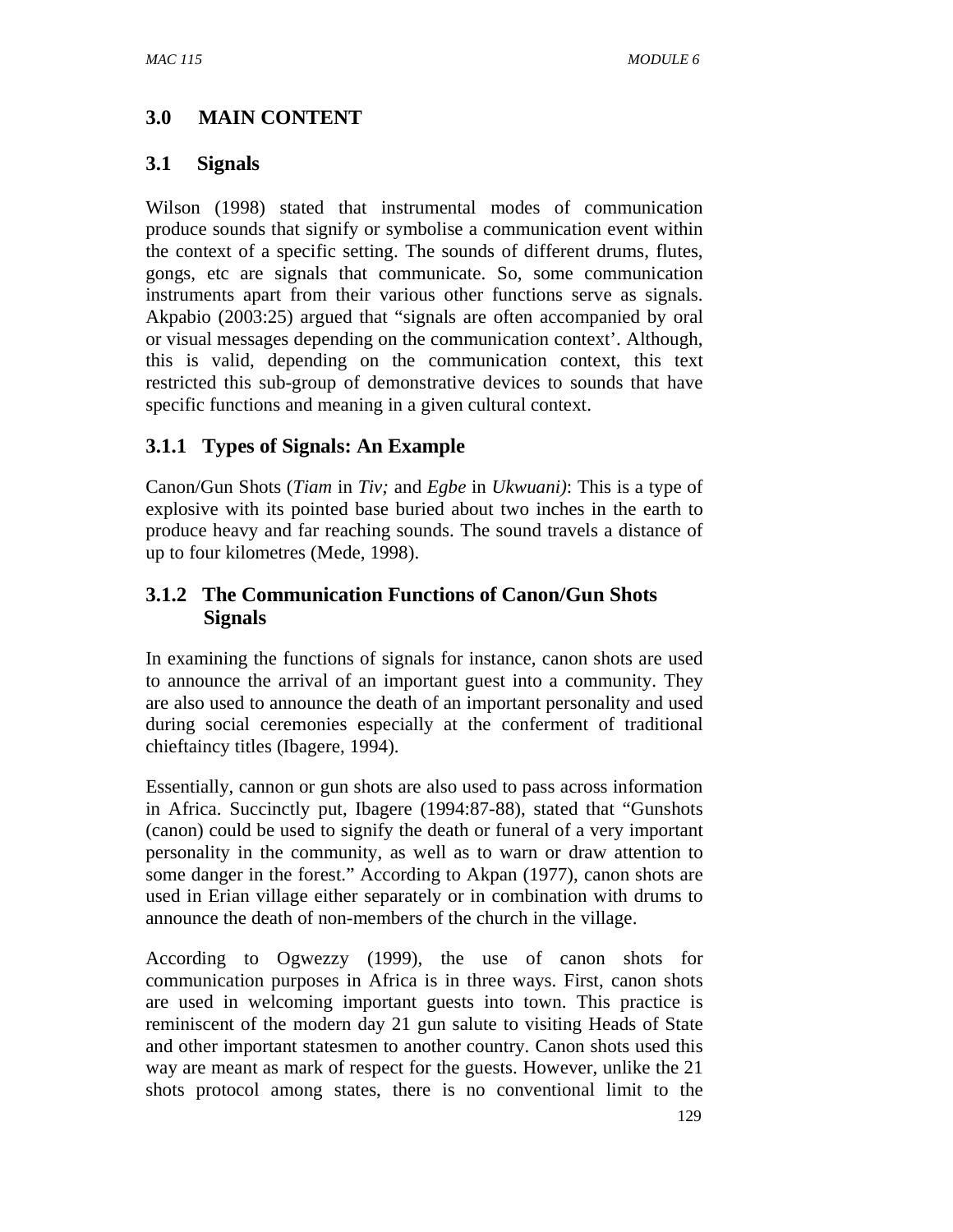number of shots to be fired in traditional setting.

Also, canon shots are fired to announce the death of important personalities in the town, especially those that traditionally belong to the family of valiant hunters, and important traditional chiefs. During the burial ceremonies of such people too, canon shots are fired as a mark of respect for the dead person and to tell people that burial rites are in progress (Ogwezzy, 1999). It is used to announce when to meet or assemble, depart at a particular time and place during funerals and chieftaincy installations.

Finally, canon shots are also used during social ceremonies, especially at the conferment of traditional chieftaincy titles on eminent sons and daughters of the town. The significance of firing canon shots at such ceremonies portrays the dignity and eminence of the person being conferred with the chieftaincy title. However, in some communities, the use of canon shots is not strictly confined to any particular person or family, e.g. *Efon Alaaye* town in Ondo State, Nigeria.

### **3.1.3 Signals and Mass Communication: What Linkages**

In the modern day, there is a marriage of modern and African traditional communication signals, especially in the radio medium as it is used to announce time, closure for the day within the cultural context of the environment of operation. They are also used to announce programmes, which enhance identifications; such as time for women to dance round mock coffins and by the time mock coffins are inserted to the ground, canon or gun shots are blasted.

### **3.2 Signs**

Signs mainly include marking of objects to give instructions, warnings and guides on the right ways to follow etc. Sometimes, roads are marked with signs on the way to follow or avoid. So signs are used to convey messages. Such signs are usually arrow  $\leftarrow$  and X indicating road to follow and road to avoid respectively (Ogwezzy, 1999).

### **3.2.1 Types of Signs**

Examples of sign types that communicate are marks on roads with colours, earth, sticks or even mark with sharp strong pointed instruments. Prominent and popular among the people are arrows

 $\left( \right)$  and X signs or marks along or by the road passed or used (Ogwezzy, 1999).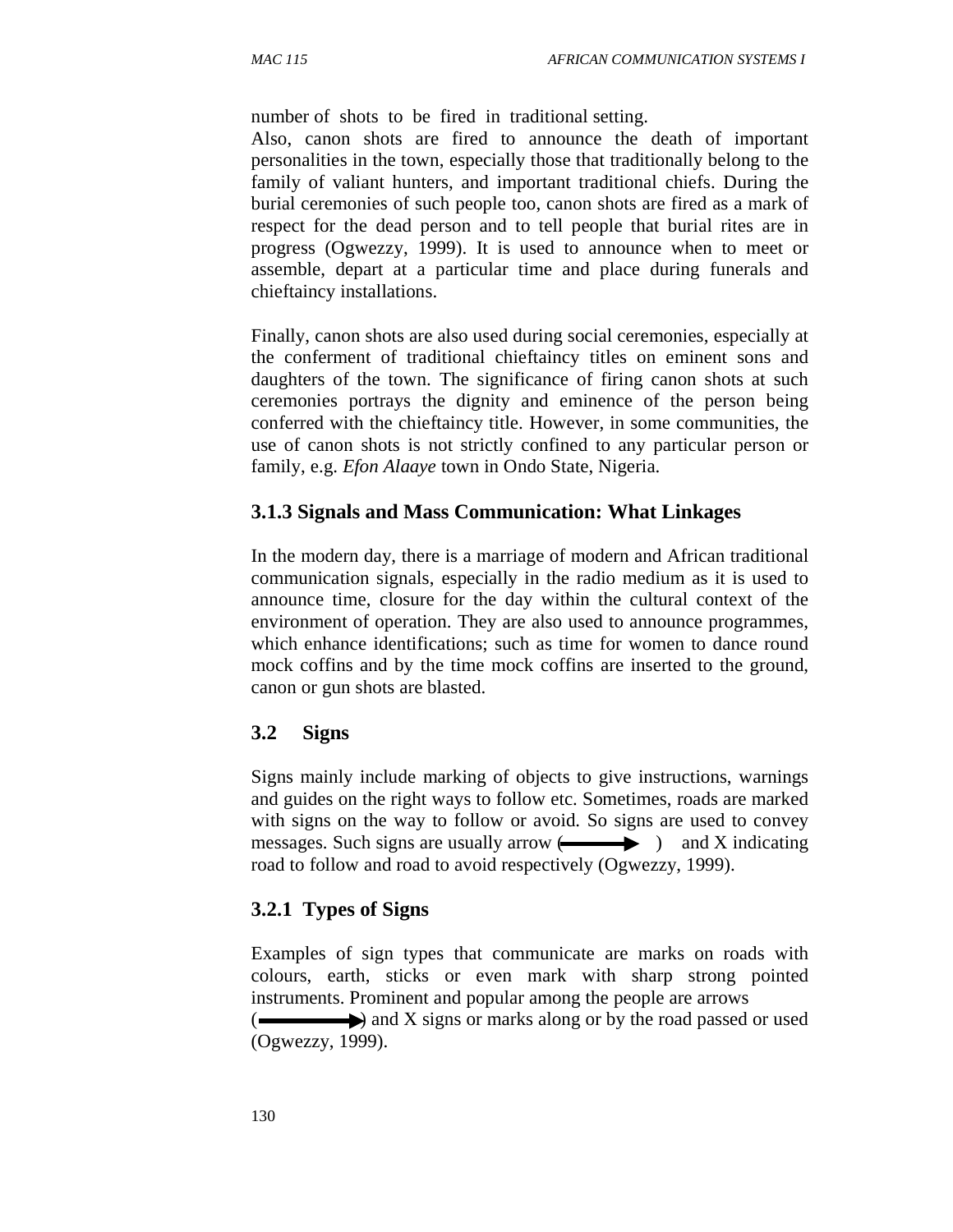# **3.3 Symbolography**

According to a British philosopher, Whitehead, cited in Mede (1998), symbolography are metaphors that include written and spoken languages as well as visual objects, standing for some quality of reality that is enhanced in importance or value by the process of symbolising itself. This means that they are not languages, but the means by which ideas too obscure, dangerous or inconvenient to articulate in common languages are transmitted among a people who have common ways.

It entails the use of writing or representation. They are usually limited to a particular cultural milieu where they are used. Understanding any symbolography comes from being part of the culture. "It is the use of certain objects or situations to symbolize something and elicit a particular response from whoever beholds the [sign or] object. It therefore depends on the ability of the beholder to ascertain the true meaning of the symbol before he can respond appropriately" (Ibagere, 1994:88).

Symbolography includes such devices as placing objects in a particular way to convey meaning. For instance, certain fetish objects may be placed on a farm to convey the meaning that nobody else should enter (trespass) the farm except the owner…or somebody permitted…. (Ibagere, 1994: 87). So it involves other communication devices but do not involve human body. Some examples of symbolography include flames, smoke, charcoal and ashes. The significance of symbolography lies in its ability to ensure that communication takes place between individuals who may not be involved in the face-to-face relationship at that particular time. Africans have adopted the use of symbols in their communication systems and some types are discussed below.

## **3.3.1 Symbolography**

#### **Types and Communication Functions**

Again Ibagere (1994:88) stated that symbolography are also used in sending different messages. Some are used to scare people away from something, protect something from being tampered with and they are culture specific. So the impact depends on the target audience's ability to understand and have faith. So, they are also used to inform (educate) through the shape of objects used and colour of materials used. Symbolography is used across African continent. There are many types of symbolography understood and accepted among Africans. Below are some examples.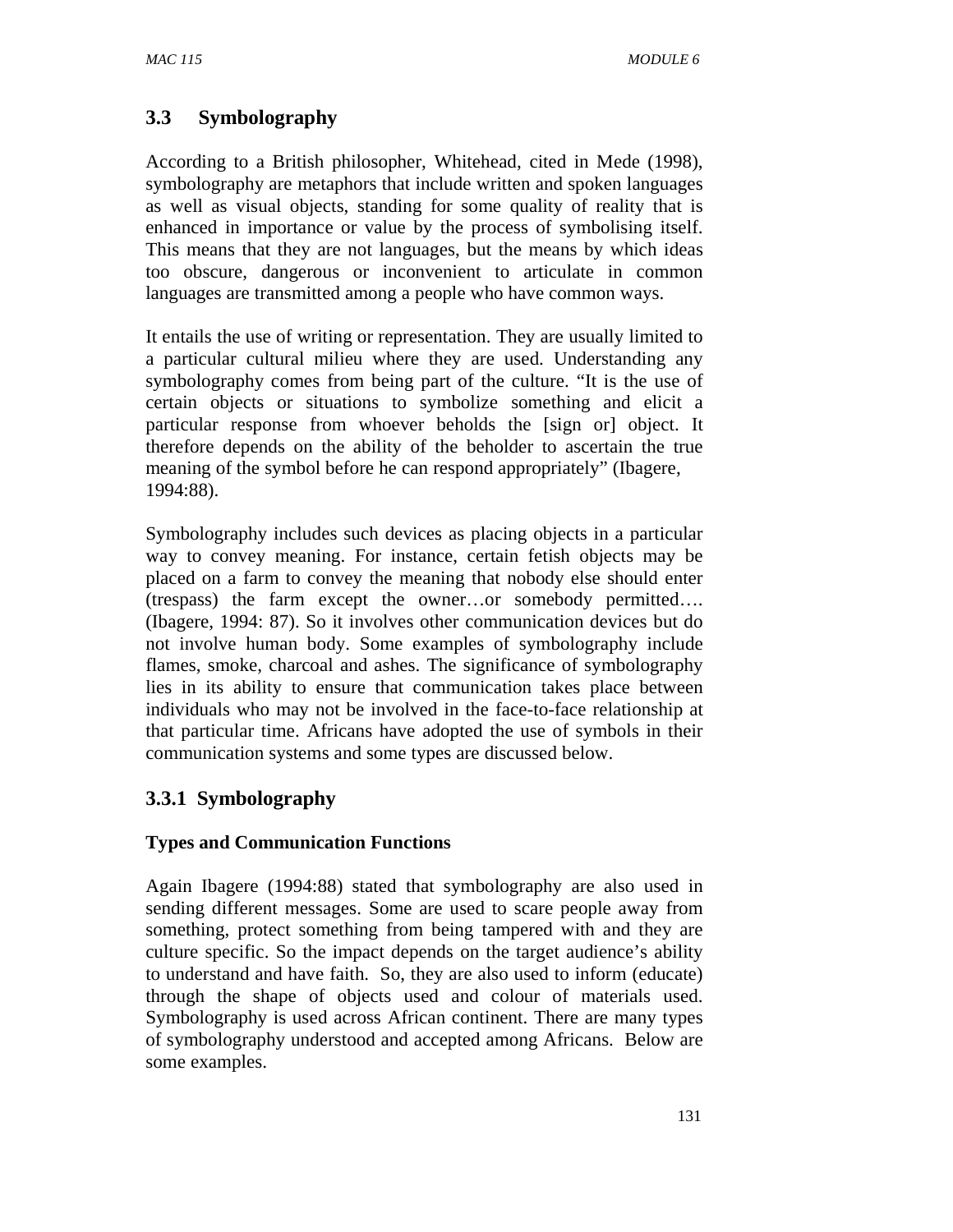### **3.3.1.1 Flames**

Bushes can be set on fire to inform people that that there is trouble in that area.

### **3.3.1.2 Smoke**

Smoke can be made to inform people that someone is still in the farm.

#### **3.3.1.3 Vines and Ashes**

Climbers or vines of a particular type *Olimagwor.* If spread across a gate or round a compound with ashes spread over and along them, it tells of ignominy, calamity or a taboo that had occurred. That happen when a pregnant woman dies with a baby in womb or a person commits suicide or died suddenly in the bush. Such dead bodies are never buried within the town; rather they are carried or dragged to the forest which serves as the burial ground. It is a declaration of a sad time, which lasts until relations of the deceased pour libations on the land, and appease the god of agriculture (*Ifejorku).* During the period the libation pouring is yet to take place, people remain indoors. They keep away from their farms. Anyone who disobeys instructions at this period or faults the custom would have him/herself to blame.

### **3.3.1.4 Knots**

Knots are normally tied to symbolise certain things in certain cultures to beholders of the symbol.

### **3.3.1.5 The Staff of the Oba**

In Efon Alaaye town, it is believed that if *Opa Ileke* that is the beaded staff of the *Oba* is found on any piece of farmland, it denotes that the farmland is in dispute, so nobody cultivates or does any other thing on such land until the dispute is resolved.

### **3.3.1.6 Snail Shells and Palm-Fronds**

A combination of palm-fronds and snail shells hung at the entrance of any farm denote that trespass on the farmland is forbidden. Again, when such things are hung on crop or fruit trees like oranges; or even on a bunch of firewood; all such things must not be touched by unauthorised persons. The people respect it because of the general belief that whoever violates them, will be struck by the gods of the land with a terrible disease or visited with other calamities.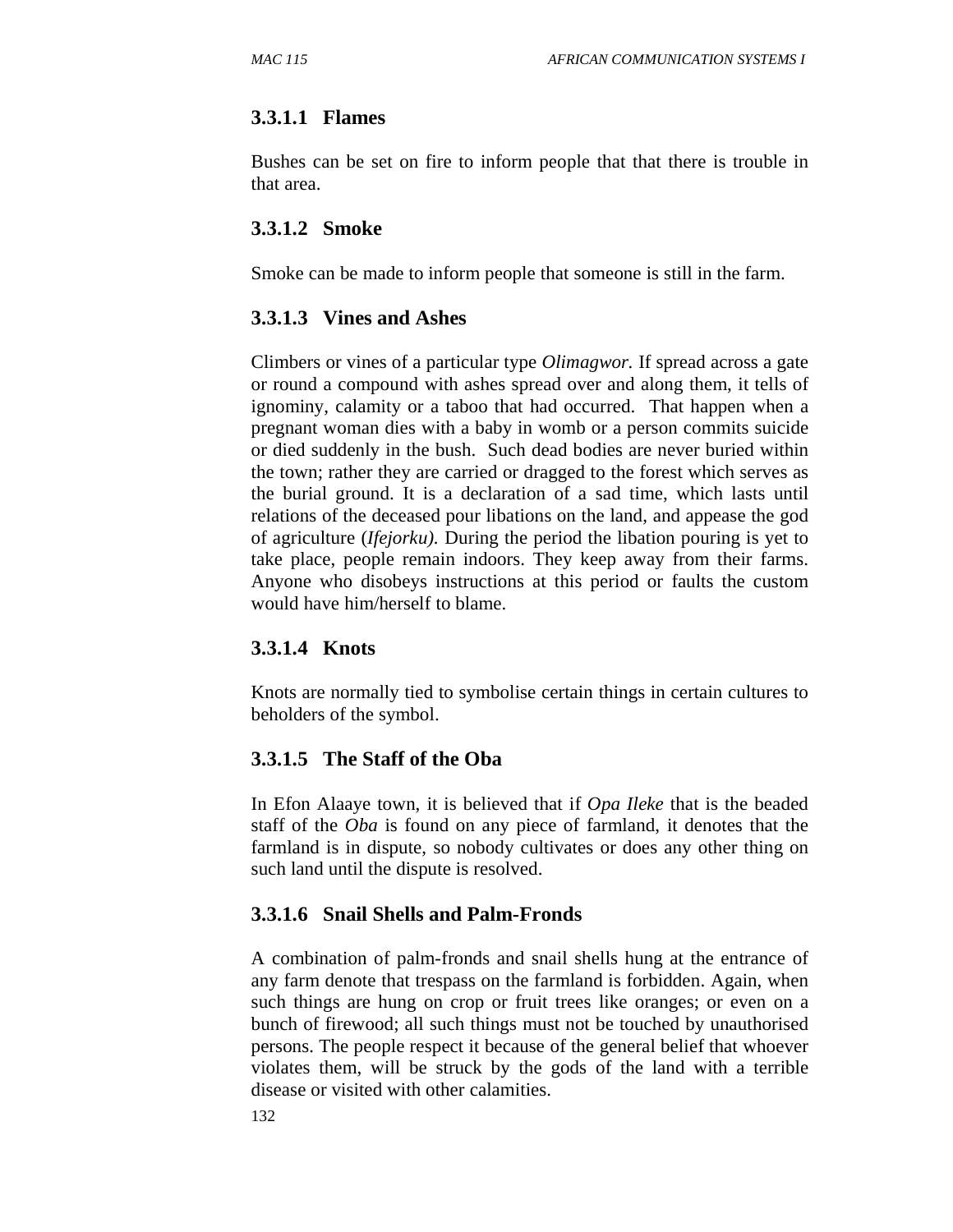In Tiv, palm fronds around a farm (or orchard) indicate that one can only take out of the fruit because one is hungry at that point. The fruits must not be taken away. Palm fronds are also used to direct strangers to the location of a wake keep (Mede, 1998).

## **3.3.1.7 A New Wrapper with a Hole**

According to Mede (1998), a new wrapper with a hole in the middle sent to the parents of a newly married woman by her groom means that the bride came defiled, resulting in the rejection of the deal.

## **3.3.1.8 Grasses and Leaves Tied in Certain Forms**

In Yoruba land, if farmers set out for their farms and agree to meet at an appointed place and time after the day's work. The first among the farmers to get to the spot leaves a leaf to signify his being to the spot and the time he left by the way of placing the leaf. Others will subsequently follow suit.

# **3.3.1.9 Palm Filled with Sand**

Someone with the palm filled with sand approaches his opponent and if the opponent hits the palm and the sand pours on the ground, it means the opponent has accepted the battle and they can commence fighting.

## **4.0 CONCLUSION**

This unit presented signals, signs and symbolography. It concludes that understanding symbolography is a function of being part of the culture that uses identified objects or situations to symbolize something and elicit a particular response from whoever beholds the object.

## **5.0 SUMMARY**

This unit focused on three types of demonstrative communication devices and argued that signs should be included in the category of signals in African communication devices; and also added a third group - symbolography. So, it explored the three types of demonstrative communication.